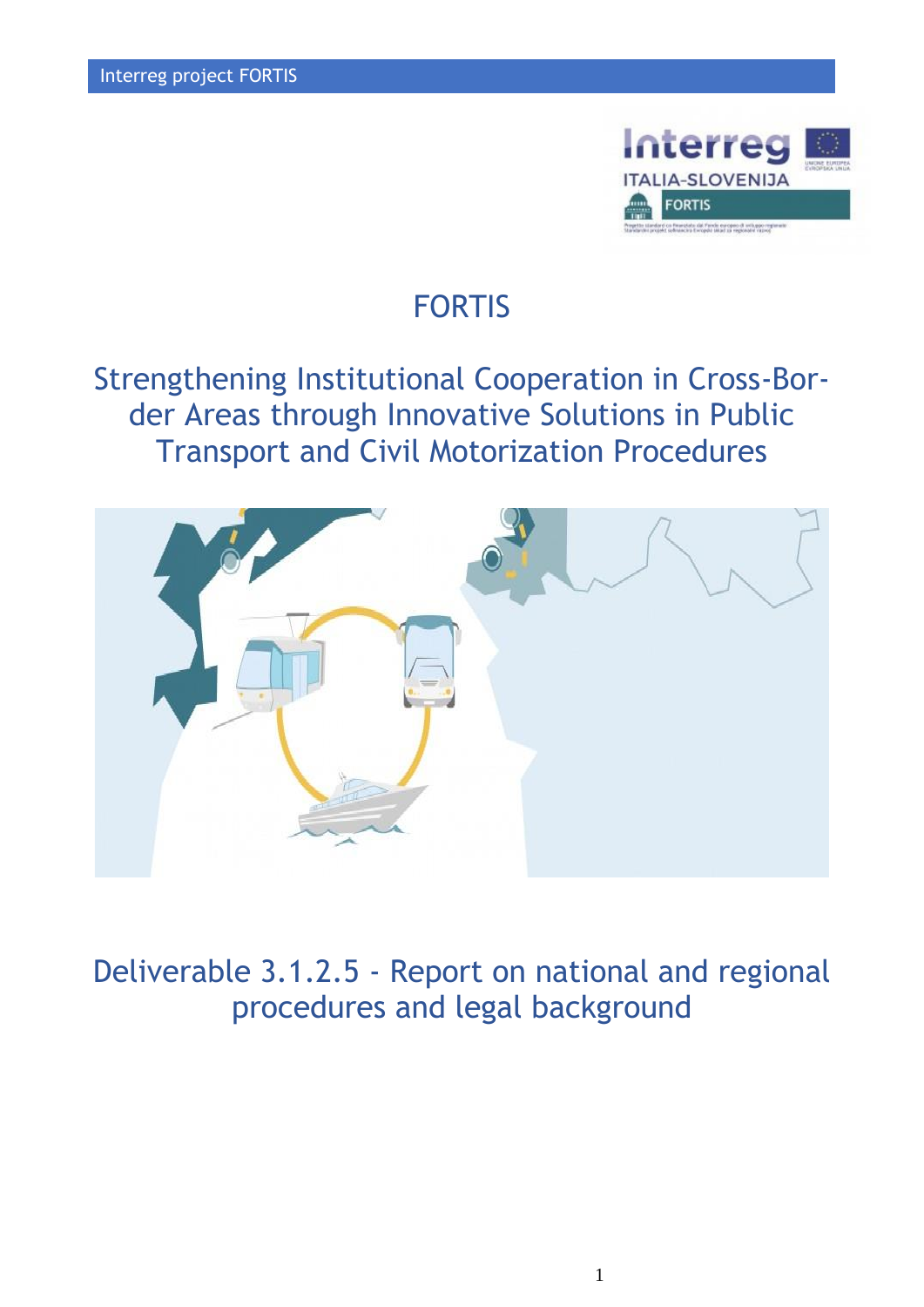# **Summary**

| 1. |                                    | Deliverable D.3.1.2.5 - Analysis of National and Regional Procedures and Legal<br>Framework for Vehicle Registration / Licensing Procedures in Italy and Slovenia  5 |  |
|----|------------------------------------|----------------------------------------------------------------------------------------------------------------------------------------------------------------------|--|
|    | 1.1.                               |                                                                                                                                                                      |  |
|    | 1.2.<br>1.2.1.<br>1.2.2.           | Driver license - driver training, the Italian regulation (legislative decree                                                                                         |  |
|    | 1.2.3.                             | Driver license - driver training, Slovenian Regulation (Transposition of EU                                                                                          |  |
|    | 1.3.1.<br>1.3.2.<br>1.3.3.         | 1.3. Civil motorization - vehicle registration (goods and passenger) 26                                                                                              |  |
|    | 1.4.<br>1.4.1.<br>1.4.2.<br>1.4.3. | Emergency Management (with specific regard to heavy freight vehicles,                                                                                                |  |
|    | 1.5.                               |                                                                                                                                                                      |  |
|    | 1.6.                               |                                                                                                                                                                      |  |
| 2. |                                    |                                                                                                                                                                      |  |
|    |                                    | O8. Exploitation of European program cross-border cooperation (INTERREG VA:                                                                                          |  |
|    | 2.2.                               |                                                                                                                                                                      |  |
| 3. |                                    |                                                                                                                                                                      |  |
| 4. |                                    |                                                                                                                                                                      |  |
| 5. |                                    |                                                                                                                                                                      |  |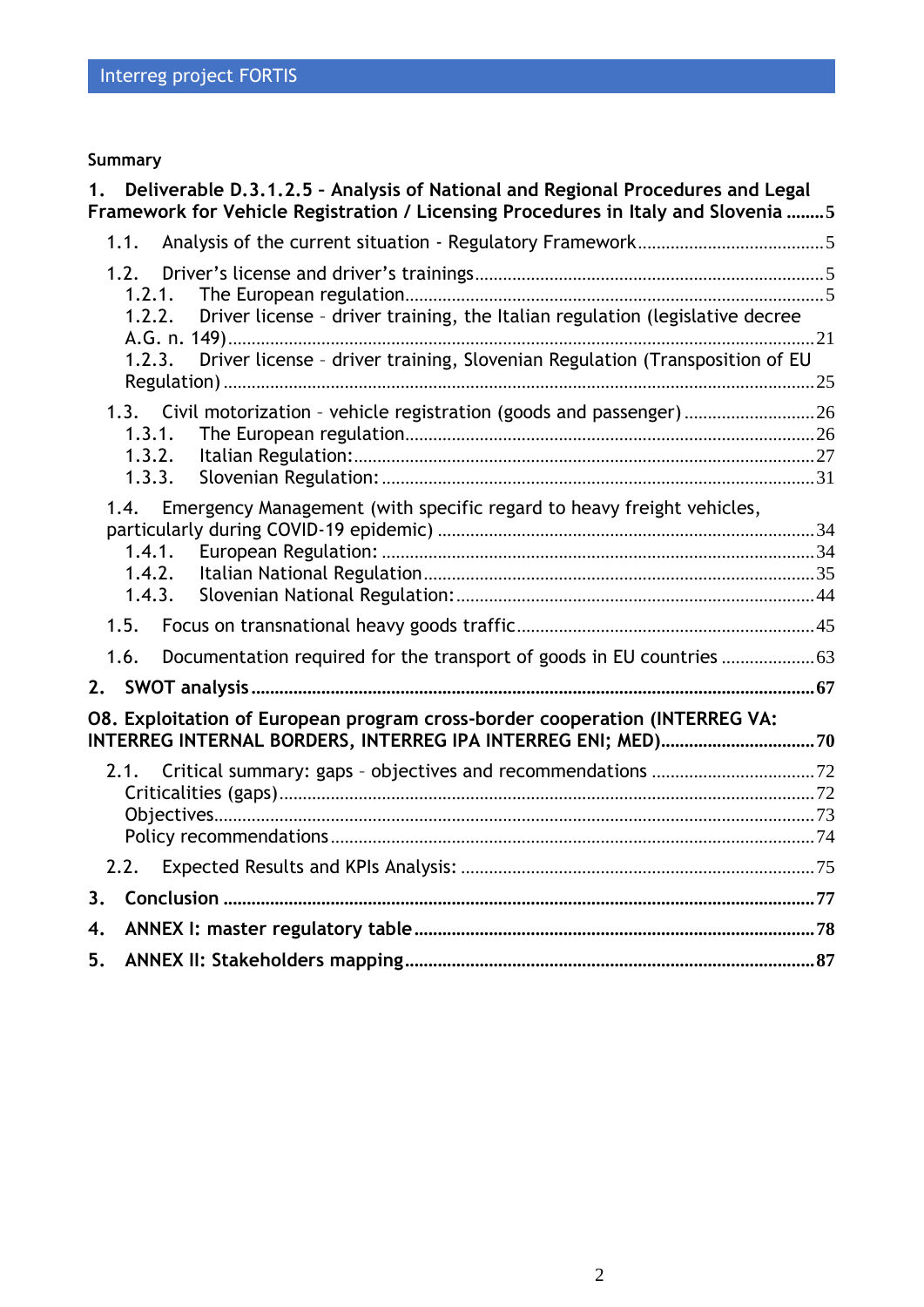## **Executive summary**

The deliverable 3.1.2.5 Report on national and regional procedures and legal background, provides an analysis, including gaps and synergies, of national and regional procedures and legal background on vehicle registration and licensing procedures in Italy and Slovenia.

The main objective of the FORTIS project is to improve the cross-border public transport services between Italy and Slovenia, and the deliverable 3.1.2.5 supports the project's goal focusing on specific topics, such as **driver's license and trainings**, **civil motorization, emergency management** and **heavy freights transport**.

Indeed, the FORTIS project, considering also the effects of the Covid-19 pandemic on the crossborder relation between the two countries, aims to strengthen the cooperation between Italy and Slovenia with practical solutions, such as the creation of a **permanent transnational cross-border joint board,** in order to improve the institutional dialogue. Deliverable 3.1.2.5 provides several useful insights, based on the analysis of current procedures, in support of the creation and activation of the joint board. The main topics taken in consideration by the FORTIS project and part of this deliverable, are national and regional procedures linked to driver's licence and trainings, civil motorization, emergency management and freight transport. Some of these topics, like the emergency managing and vehicles registration have not been yet touched plenty by the EU legislative actions, while for others, such as driver's license and trainings, EU provided several references. Starting from this consideration, it is necessary to understand the current legal framework that defines the context of implementation of the project and particularly for topics this specific deliverable deals with. Therefore, four main aspects this deliverable sheds light on are:

- 1. **Driver's license – driver's trainings**: analysis of the hierarchic structure of the legislation (EU-ITA-SLO). Communitarian and national regulation, possible divergence or contrasts;
- 2. **Civil motorization**: vehicles registration (heavy vehicles); procedure, matriculation entities, documentation needed; ways of interrupting vehicle circulation (EU-ITA-SLO levels).
- 3. **Emergency management**, with specific regard to health issues such as COVID-19 pandemic and their effects on traffic (EU-ITA-SLO levels);
- 4. **Focus on transnational heavy goods traffic flows**: cross-border relation between Italy and Slovenia.

The fourth element of interest in the FORTIS project is related to the traffic of heavy goods in transit. This specific point has been be analysed with particular attention to the relationship between Italy and Slovenia, with the aim of understanding and improving relations between the two countries in the implementation of controls for cross-border heavy goods traffic.

Giving deed of the role of the EU and of national states, the first three clusters frameworks are analysed according to three levels:

- **European level:** analysis of the three key elements considering the EU regulations;
- **National level**: Member States regulations (in case EU regulations are not available) and transposition of the EU directives;
- **Regional level** (where possible): regional regulations and dispositions where the national states' structure allows it.

The last topic of **heavy goods** will be analysed only from a bilateral point of view (Italy-Slovenia).

The fact that these topics were elaborated at geographical-political level allows to better understand if and where there might be regulatory gaps. Once regulatory aspects were defined, a SWOT analysis, outlining the main strengths, weaknesses, opportunities and threats was included. Thanks to the work done in the development of the SWOT analysis, a critical summary that shows possible criticalities and recommendations that PPs must take into careful consideration in the attempt to reach project's objectives, was elaborated. A series of KPIs (Key performance indicators) were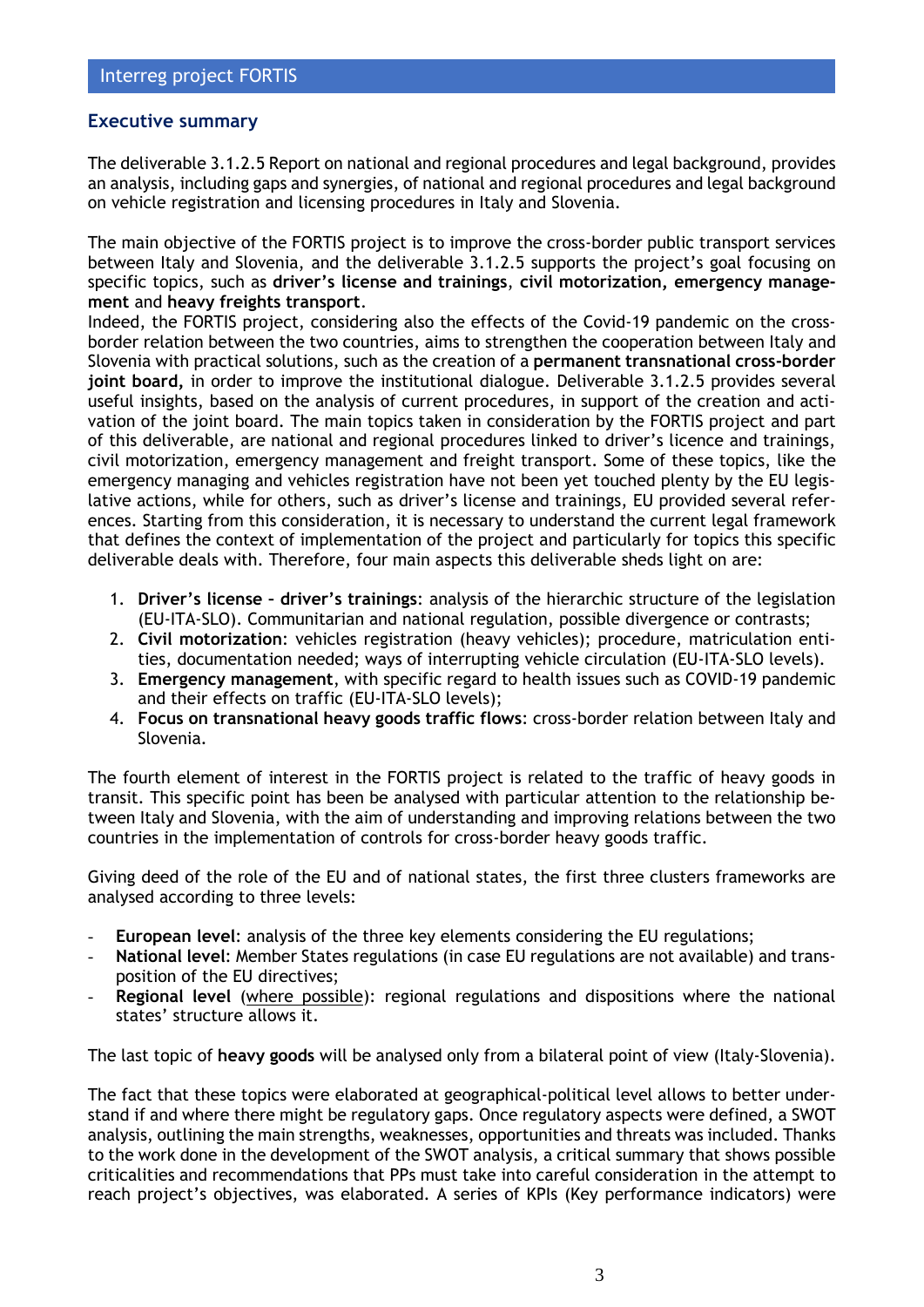also included in order to enable PPs to better evaluate the results of the institutional dialogue between the two countries. This deliverable includes also an ANNEX I, which summarizes all the legislative elements gathered in the development of the regulatory framework. Furthermore, a questionnaire (ANNEX II) was defined in order to collect contributions from PPs related to possible legal prescriptions, criticalities, policy recommendations and stakeholders not considered in the development of this report. These ANNEXES are included at the end of the report. The report analyses the first three elements at territorial level as mentioned, and then focus is put on heavy goods traffic, with a specific analysis of Italian-Slovenian border traffic.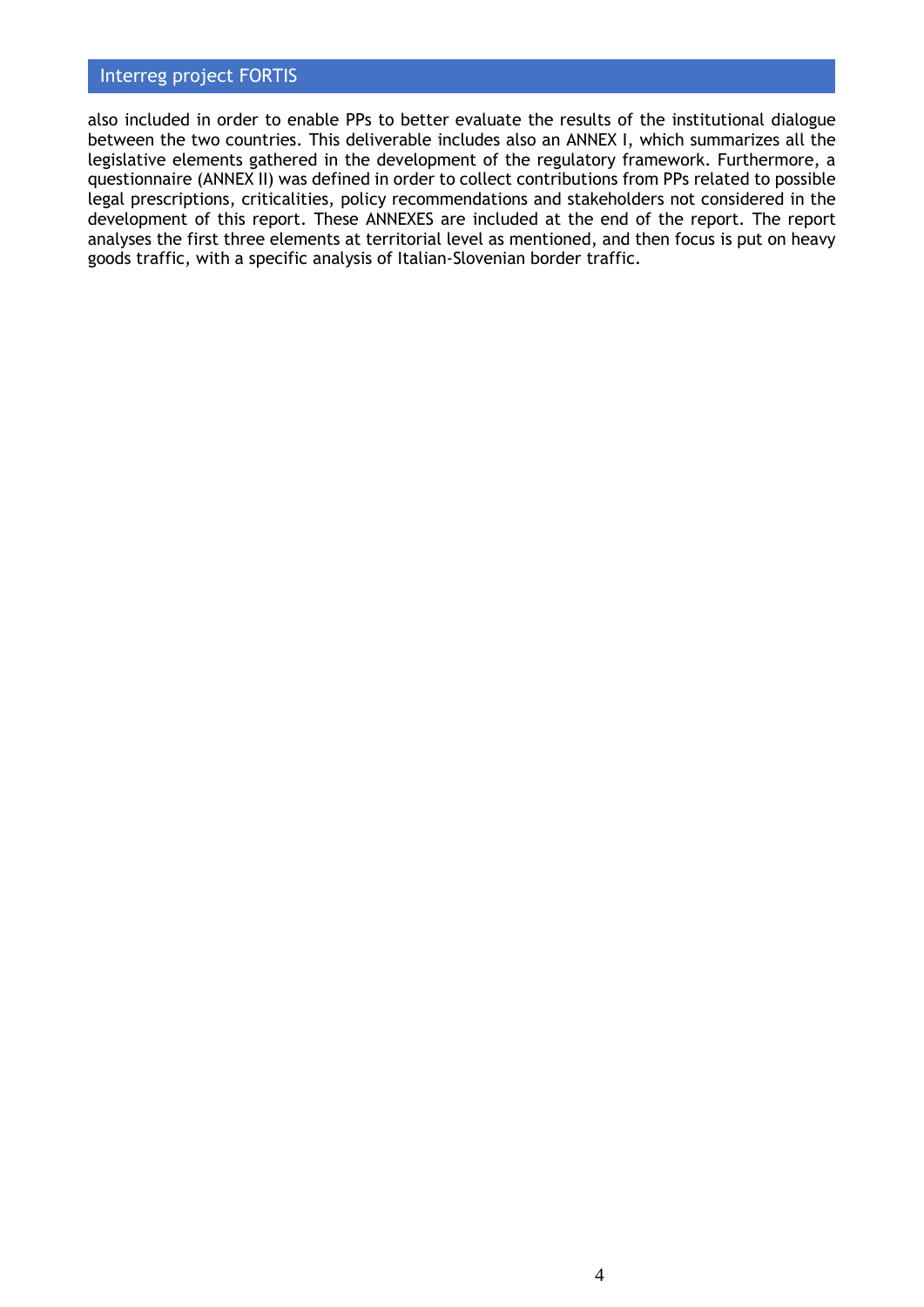<span id="page-4-0"></span>**1. Deliverable D.3.1.2.5 – Analysis of National and Regional Procedures and Legal Framework for Vehicle Registration / Licensing Procedures in Italy and Slovenia**

# <span id="page-4-1"></span>**1.1.Analysis of the current situation - Regulatory Framework**

In order to create a better collaboration between stakeholders who have central role in the themes touched by the FORTIS project, such as cross-border Local Public Transport (**LPT**) providers, local/regional PAs (municipalities and motorization departments), it is necessary to define a Regulatory Framework of reference first. Considering that the cross border area in which this project aims to build and develop its activities, it is necessary to explain and understand the current legal framework that defines the context of implementation of the project. Italy and Slovenia are members of the UE, and the European Union in the previous years has been trying to define and implement a better regulation as far as the civil motorization issue (driving license, vehicles registration, emergency management, etc.) is concerned. In order to give the partnership a better understanding and ask for possible clarification for each competence area, it is important to describe the EU framework and therefore explore the different declinations of

## **The framework of the three clusters is analysed as follows:**

- a. Driver's license driver's trainings: analysis of the hierarchic structure of the legislation (EU-ITA-SLO levels). Communitarian and national regulation, possible divergence or contrasts;
- b. Civil motorization: vehicles registration; procedures, matriculation entities, documentation needed; ways of interrupting vehicle circulation (EU-ITA-SLO levels)
- c. Emergency management, with specific regard to health issues such as COVID-19 pandemic and their effects on traffic (EU-ITA-SLO levels);

# <span id="page-4-3"></span><span id="page-4-2"></span>**1.2.Driver's license and driver's trainings**

these matters in the national context.

# **1.2.1. The European regulation**

The European Union, since the beginning of the century has tried to find a way in order to harmonize the different legal frameworks in the transnational context, just like for the civil motorization context.

Define a common European space for transport has been a crucial point of the EU political agenda, concerning the harmonization of the different national procedures for the civil motorization issue. In 2018 the EU implemented the directive  $645<sup>1</sup>$  on the initial qualification and periodic training of drivers of certain road vehicles for the carriage of goods or passengers. **This policy edited the two previous Regulation that manage the area**; the first one was the directive 2003/59/CE with which the EU's (CE, European Community before the Treaty of Lisbon 2007<sup>2</sup>) institutions tried to define a common base related to the initial qualification and periodic training of drivers of vehicles used for the carriage of goods or passengers. The second one is the 2006/126/CE policy on driving license, **edited by the 2018 directives**.

The three previous directives created the regulatory framework composed by the EU on the civil motorization context.

The current situation created by the Covid-19 pandemic has underlined the necessity to strengthen the transnational cooperation and to create a common ground inside the EU countries. In the cross-border area between Italy and Slovenia, the necessity to find out a common policy related to the transport (emergency dealing, license, vehicle registration) has been enlightened by the pandemic. It has been underlined how a better cooperation between PAs (Public Administrations), both at national and regional levels, is a fundamental issue for improving the transport relations in the cross-border area. The following notions will enucleate the EU legislative actions on which FORTIS is working: **civil motorization, driving license, heavy vehicles (trucks), driver's initial and periodic training, and emergency management**. Topics such the emergency managing and

<sup>1</sup> <https://eur-lex.europa.eu/eli/dir/2018/645/oj/ita/pdf>

<sup>2</sup> <https://www.europarl.europa.eu/italy/it/scoprire-l-europa/il-trattato-di-lisbona>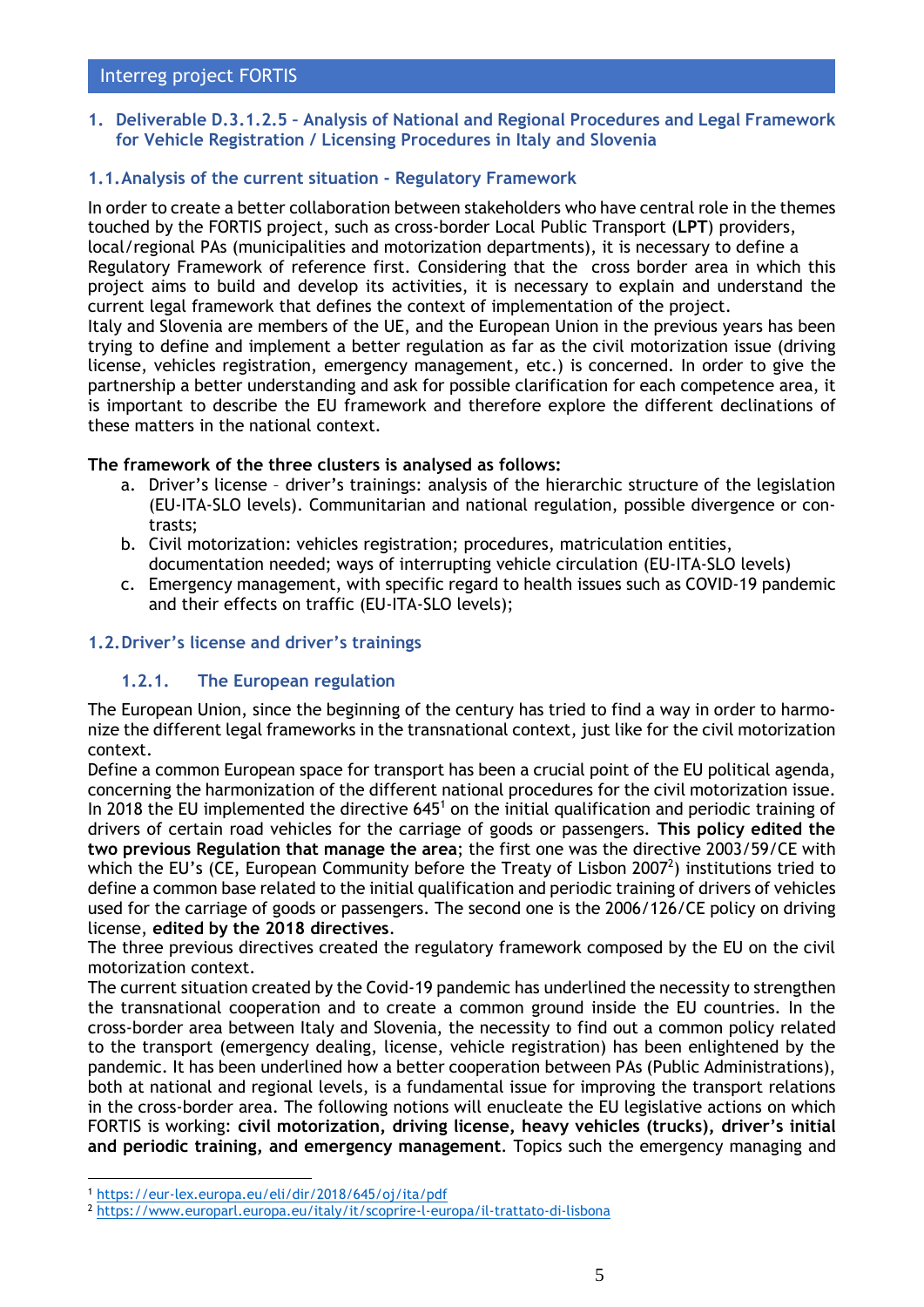the vehicles registration, have not been yet touched plenty by the EU legislative actions. As for these two topics considerated by FORTIS as fundamental for an increasing cooperation between the cross-border area, the EU has left to Member States to find a way in order to harmonize and improve the collaboration on these subjects.

# **1.2.1.1. European directive 2003/59/EC on the initial qualification and periodic training for drivers of certain road vehicles used for the carriage of goods or passengers<sup>3</sup>** *.*

It is not the first time that the European Parliament has been involved in the civil motorization debate. The minimum level of regulation that Member States must provide is determined by Directive 76/914/CEE. Since the provisions of Regulation 3820/85 applied to a very small percentage of drivers and that at that time compulsory training was provided only by some Member States, the majority of drivers exercised their jobs only on the basis of a driving license. In order to enable drivers to comply with the new needs and evolution of the road transport market, it was considered necessary to apply a common regulation to all drivers, regardless of whether they drive Community legislation independently, on their own or on behalf of third parties. The obligation to train initially and to train on a regular basis was intended to improve road safety and driver's safety.

This directive applied to the driving activity of both citizens of a Member State and non-EU nationals, employed or used by a company established in a Member State. In order to ensure that the driver complied with all the obligations, the Member States would have issued the driver with a certificate of professional ability called 'CAP'<sup>4</sup> (**Certificate of professional ability**), proving the (periodic) training.

The minimum requirements to be met in the context of initial qualification and periodic training were the safety standards to be met while driving and when the vehicle is parked. The

development of preventive driving, risk-taking, taken into account by other road users, to be implemented jointly to rationalize fuel consumption, would have had positive effects for both society and the road transport sector itself. This directive did not affect the rights acquired by the driver who has become the holder of the driving license necessary to carry out the driving activity on a date prior to that of obtaining the zip code proving the corresponding initial qualification or periodic training.

Institutions were also defined to provide periodic training/training and issue subsequent certificates. Member States then designated and entrusted the task of organizing the examinations provided in the context of initial qualification and periodic training to these institutions. Member States, in accordance with the directive, imposed the first periodic training and issued drivers with the corresponding CAP within the next five years or the release date of the CAP proving the initial qualification, or at the end of the set deadline for drivers to assert their acquired rights. A periodic training every five years that the driver would have to follow was also defined.

In order to attest that the citizen driver of a Member State has one of the CAP codes provided for in this directive and to facilitate mutual recognition of the various CAP codes, the Member States adopted the harmonized Community code provided for this purpose, together with the expiry date of the code, on the driver's license or on the new 'driver's qualification card', mutually recognized by the Member States, according to the harmonized model provided by this directive. The card met the same safety requirements as the driver's license, given the importance of the rights it confers for road safety and equal competition conditions. The possibility offered to the Member States to put the Community code on the new charter would have allowed the States to provide for a validity period for driving licenses which does not coincide with the end date of periodic training, since Directive 91/439/CEE stipulates that each Member State must retain the right to set, according to national criteria, the validity period of the licenses it issues. As regards, drivers

<sup>3</sup> <https://eur-lex.europa.eu/legal-content/IT/TXT/PDF/?uri=CELEX:32003L0059&from=EN>

<sup>4</sup> [https://www.nccItaliani.it/certificato-abilitazione-professionale/](https://www.nccitaliani.it/certificato-abilitazione-professionale/)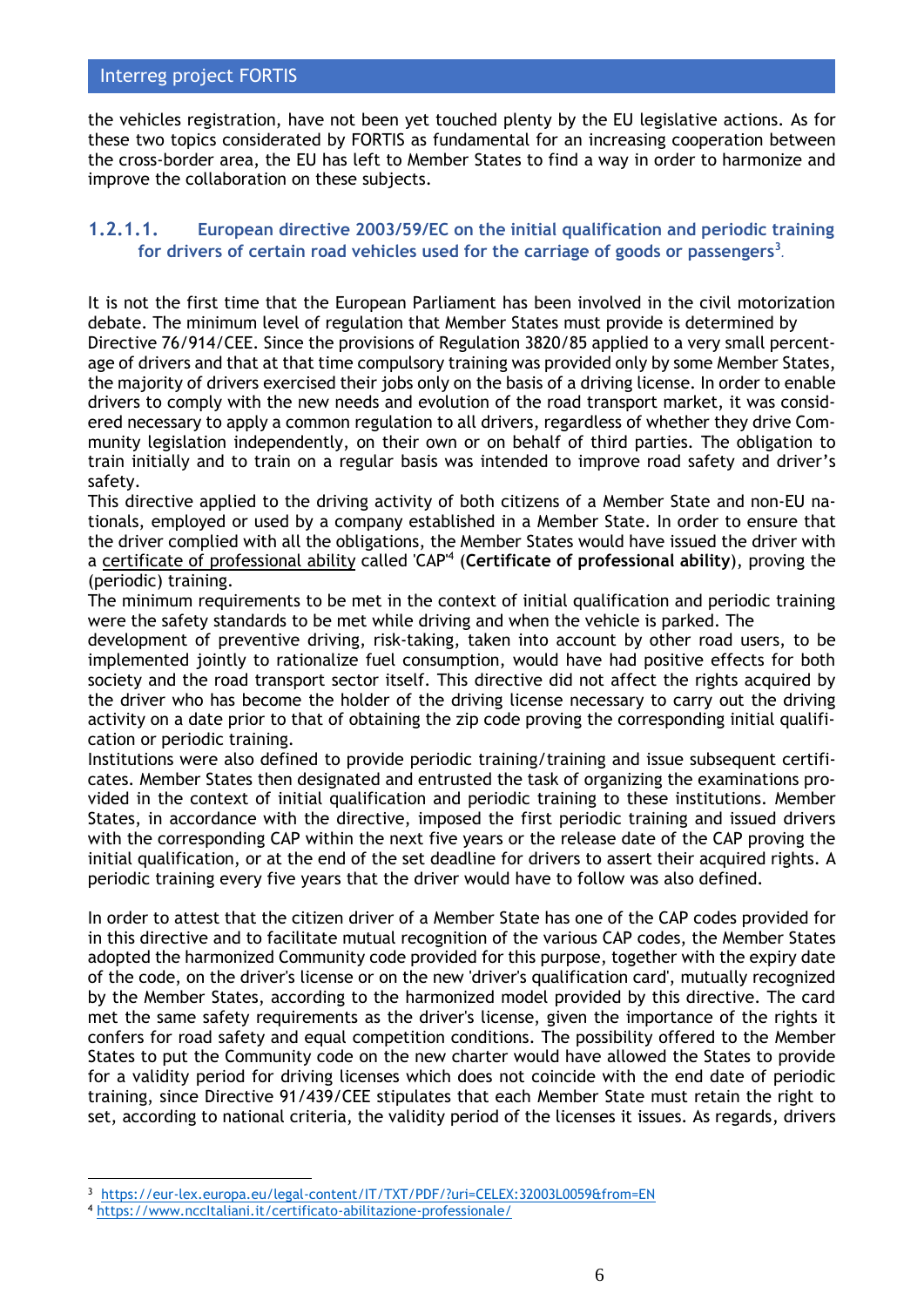from a third countries to which this directive applies, states would have made specific provisions for certification.

Drivers of vehicles used to carry out transports whose impact on road safety is considered to be minimal, i.e., where the requirements of this directive impose a disproportionate economic or social burden, were exempted from the application of the Directive**. As previously stated, it is important to understand that the 2003/59 dicretives has been outdated by the 645/2018 ones.**

## **1. Field of application**

This directive applies to the driving activity:

- a. of the citizens of a Member State;
- b. of the citizens of a third country who are employees of a company established in a Member State or employed by the member,

Drivers, who carry out road transport within the Community, on public roads by means of:

- vehicles for which a C1, C1-E, C, C-E driver's license is required, as defined by Directive  $91/439$ /CEE $<sup>5</sup>$  or a driver's license recognized as equivalent,</sup>
- vehicles for which a category D1, D1,E, D, D-E license is required, defined by Directive 91/439/CEE or a driver's license recognized as equivalent.

## **2. Derogations**

This directive does not apply to drivers:

- a. of vehicles whose maximum authorized speed does not exceed 45 km/h;
- b. of vehicles for use by the armed forces, civil protection, fire brigades and forces responsible for maintaining public order, or made available to them;
- c. of vehicles undergoing road tests for technical improvement, repair or maintenance and new or unprocessed vehicles that have not yet been put into circulation;
- d. of vehicles used for states of emergency or for rescue missions;
- e. of vehicles used for driving lessons for the purpose of obtaining a driving license or CAP;
- f. of vehicles used to transport passengers or goods for private and non-commercial purposes;
- g. of vehicles carrying material or equipment, used by the driver in the operation of their business, provided that driving the vehicle is not the main activity of the driver.

#### **3. Qualification and training**

The driving activity is subject to an initial qualification requirement and a periodic training requirement.

To this end, Member States provide:

- 1. An initial qualification system, Member States choose one of the following two options:
- a. frequency of courses and an examination: the initial qualification provided for compulsory attendance of courses with a specific duration, to be concluded with an examination. In the event of passing this examination, the CAP was released;
- b. only theoretical exams: no mandatory training, only theorical exams. In the event of passing this examination, the CAP was released.

## 2. A periodic training

Member States could provide an accelerated initial qualification to enable the driver to drive, the accelerated initial qualification provides for compulsory course attendance. It shall end with an examination. Member States may exempt a driver who has obtained a certificate of professional competence (as referred to in Directive 96/26/EC) from the examinations of subjects included in the test requested by the Directive and, where appropriate, from the obligation to attend the part of the courses relating to those subjects.

Member States were given the option of authorizing the driver, for up to three years, to drive in their territory before obtaining the CAP, if a driver was taking part in a vocational education

<sup>5</sup> <https://eur-lex.europa.eu/legal-content/EN/ALL/?uri=CELEX%3A31991L0439>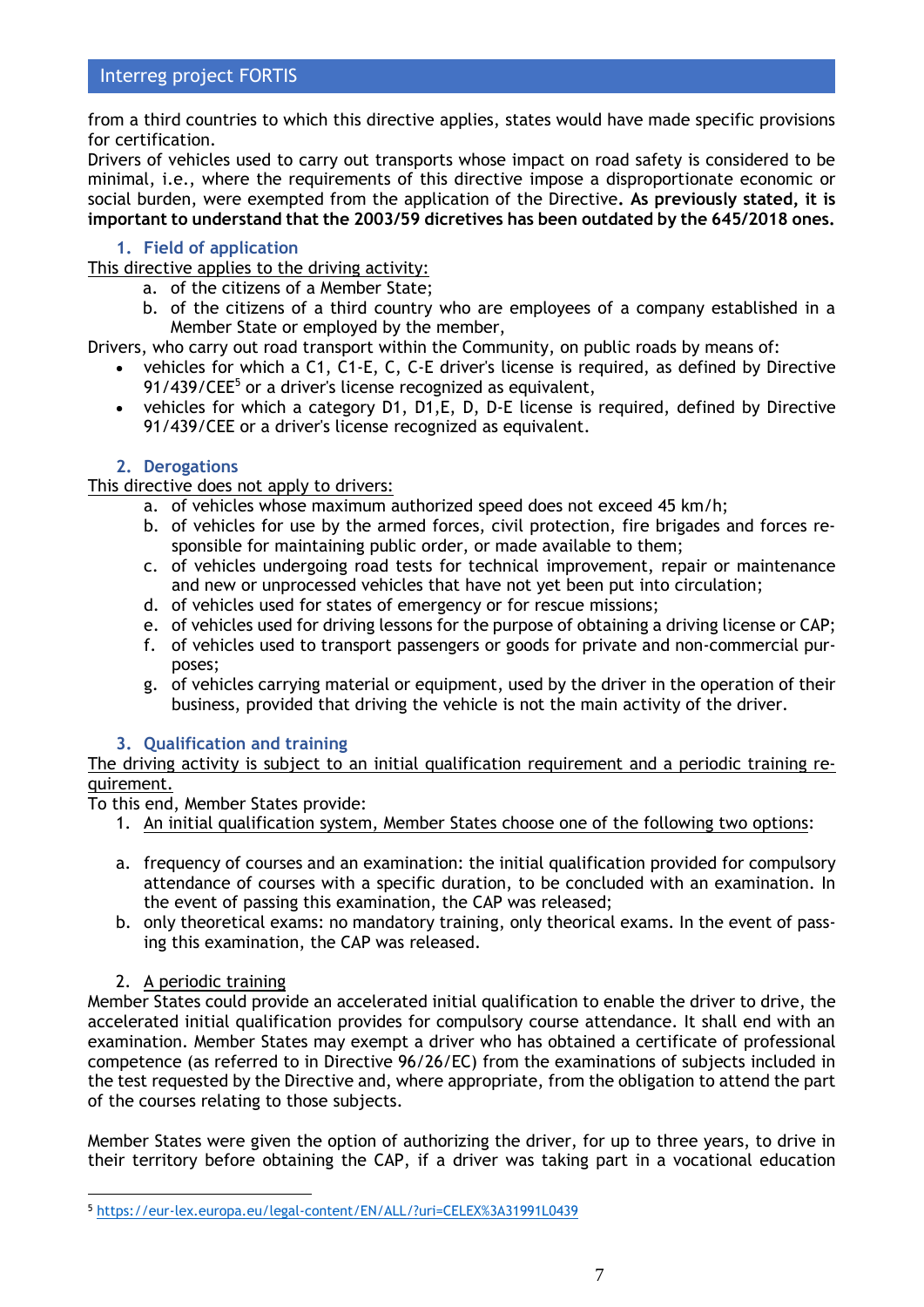course of at least six months. Member States also had the option of exempting the driver who obtained the certificate of professional eligibility under Directive 96/26/EC<sup>6</sup> for the subjects included in the examination under that directive and the obligation to attend the part of the courses relating to these subjects.

## **4. Acquired rights**

Drivers exempt from the initial qualification requirement:

- a) holders of a category D1, D1,E, D or D-E driver's license or an equivalent recognized driver's license, issued up to two years after the deadline for implementing this directive;
- b) have a C1, C1-E, C-E or equivalent recognized driver's license, issued at the latest three years after the deadline for this directive to be implemented.

## **5. Initial Qualification**

The initial driver's license was not required to qualify:

- a. the driver of a freight vehicle could drive from the age of 18;
- b. drivers in the C and C-E driver's license categories, provided that the C-driver's license is owned;
- c. C1 and C1-E driver's license categories, provided that the C1 and C1-E driver's license categories are owned;
- d. from the age of 21, vehicles in the C and C-E driver's license categories, provided that the driver own the CAP.
- The driver of a passenger vehicle can drive from the age of 21: Member States could authorize the driver of the vehicles in one of the above categories to drive such vehicles in their territory from the age of 18, provided that they own the CAP. Member States may authorize the driver of the vehicles in one of the above categories to drive such vehicles in their territory from the age of 20, provided that they have the CAP. The age can be reduced to 18 years for driving such vehicles without passengers;
- the driver of a passenger transport vehicle can drive from the age of 23. With the exception of the age limits expressed in the directive, drivers who transport goods and who have a CAP code are exempt from this CAP code for all categories of vehicles. These provisions apply in the same way as to drivers who carry out passenger transports for the category of vehicles referred to in paragraph 3.

Drivers who carry out freight transports that expand or change their activities to carry out passenger transports, or vice versa, and who are in the postcode referred to in Article 6, are not required to repeat the common sections of the initial qualifications, but only the specific sections relating to the new qualification.

## **6. CAP Code proving initial qualification**

The Member State requires the would-be driver to attend courses at a training centre authorized by the relevant authorities under Annex I, section 5, later referred to as the authorized training centre. These courses cover all the subjects mentioned in section 1 of Annex I. The training ends with the passing of the examination in Annex I, Section 2, paragraph 2.1. The competent authorities of the Member States or any designated entity organize such an examination in order to check whether the would-be driver has the level of knowledge of the aforementioned subjects required by Annex I, Section 1. The aforementioned authorities or entities supervise the examination and, if passed, issue the driver with an initial qualification.

## **7. CAP Code released on the basis of exams**

Member State requires the would-be driver to pass the theoretical and practical examinations. The competent authorities of the Member States or any designated entity organize such examinations in order to check whether the would-be driver has the level of knowledge mentioned in the directive. These authorities or entities supervise the examinations and, in the event of passing, issue the driver a cap proving an initial qualification.

<sup>6</sup> <https://eur-lex.europa.eu/legal-content/EN/TXT/PDF/?uri=CELEX:31996L0026&from=EN>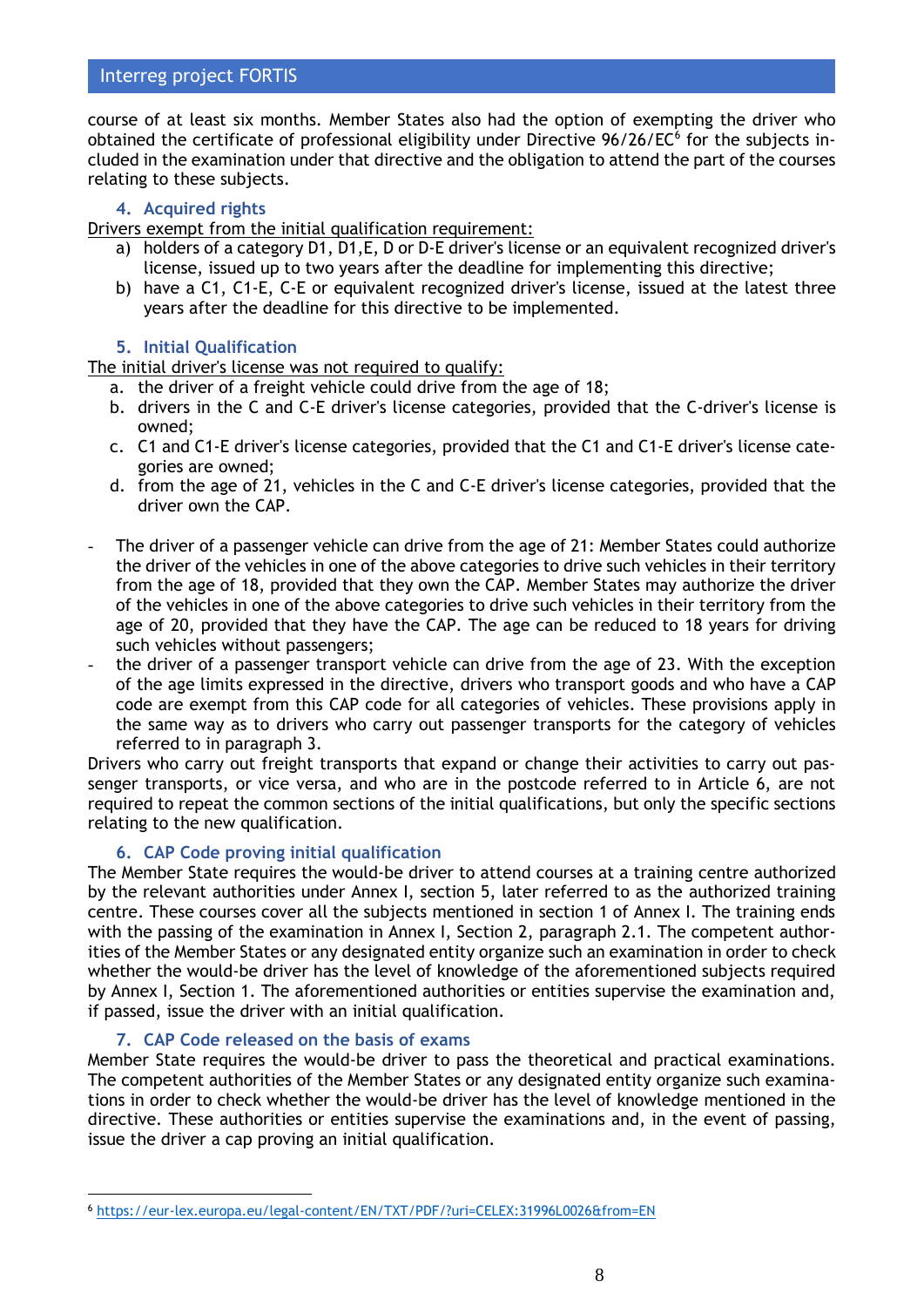## **8. CAP Code proving accelerated initial qualification**

Member State requires the would-be driver to attend courses at a licensed training centre. This training concludes with an examination. The competent authorities of the Member States or any designated entity organize such an examination in order to check whether the would-be driver has the level of knowledge of the aforementioned subjects required by the directive. These authorities or entities supervise the examination and, in the event of passing, issue the driver with an accelerated initial qualification.

## **9. Periodic training**

Periodic training consists of a professional update which allows CAP holders and drivers to refine the essential knowledge for performing their duties, with a particular emphasis on road safety and fuel consumption rationalization. This training is organized by a training centre authorized. In the case of transfer to another company, the periodic training already carried out by the driver must be taken into account.

## **10.CAP proving periodic training**

At the end of the periodic training, the competent authorities of the Member States or the authorized training centre issue the driver with a postcode proving periodic training. A first periodic training course should be attended:

- Cap holder in the five years following the release date of the CAP code;
- Member States may reduce or extend the terms in order to make them coincide with the expiry date of the validity of the driving license or to allow a gradual introduction of periodic training. However, this period may be neither less than three years nor more than seven years;
- the driver who has completed the first phase of periodic training is undergoing periodic training every five years before the end of the CAP period proving periodic training;
- the holder of the CAP as well as the driver referred to who no longer is in a professional driver does not meet the requirements requested, must undergo periodic training before resuming the profession;
- drivers carrying goods or passengers by road who have carried out regular training for one of the categories are exempt from the requirement to attend a regular training course for another of the categories covered in those paragraphs.

#### **Where the training takes place**

The initial qualification is acquired in the Member State of residence, or in the Member State in which the company is established or in the Member State that has granted a work permit. Training courses are carried out in the Member State of residence or in the Member State in which driver works.

## **11.Community code**

The relevant authorities in the Member States put the Community code on the corresponding categories of driver's licenses:

- a. on a driver's license;
- b. driver's qualification card;

Member States give each other the driver's qualification card they have issued. At the time of the card release, the relevant authorities ascertain that the driver's license whose number is indicated on the card is invalid. Drivers driving road-transport vehicles for goods are proof of the qualification and training provided for by this directive by means of the Driver's Certificate provided by Regulation (EC) No 484/2002<sup>7</sup>.

The Member State may issue the driver's qualification card to the driver by the corresponding Community Code.

Drivers driving passenger road transport vehicles prove the qualification and training provided by this directive through:

- community code affixed to the Community model driver's license that the driver owns;
- the driver's qualification card which the corresponding Community Code is affixed;

<sup>7</sup> <https://eur-lex.europa.eu/legal-content/EN/LSU/?uri=CELEX%3A32002R0484>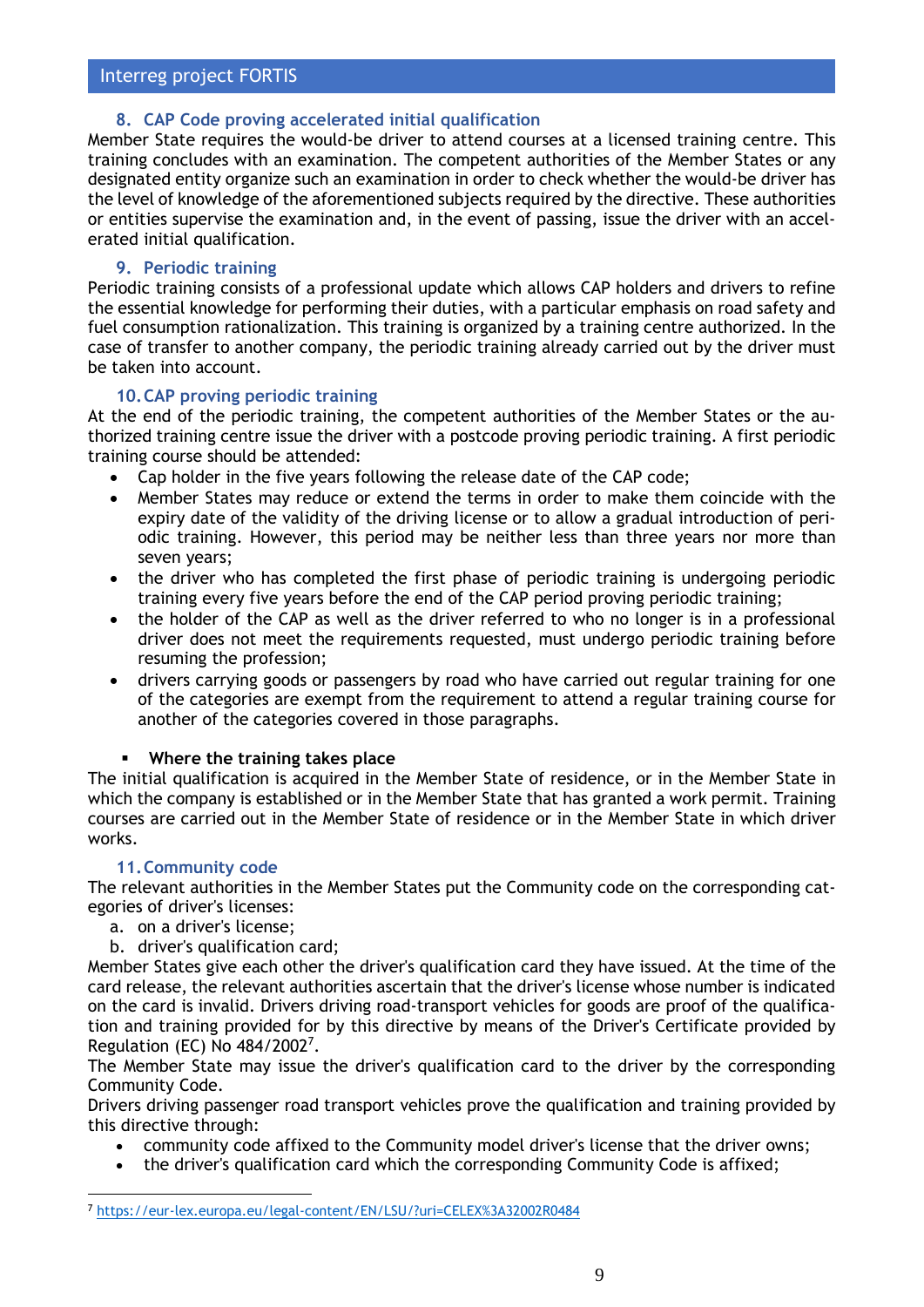the national certificate of which the Member States mutually recognize the validity on their territory.

# **12.Derogations**

This directive did not apply to drivers of vehicles:

- whose maximum speed is not exceeded 45 km/h;
- for the use of the armed forces, civil protection, fire brigades, law enforcement agencies and emergency health transport services, or made available to them, when transport is carried out as a result of tasks assigned to these services;
- subject to road tests for technical refinement, repair or maintenance, or to drivers of new or unprocessed vehicles that have not yet been in circulation;
- for which a category D or D1 license is required and are driven without passengers by maintenance personnel to or from a maintenance centre located near the nearest maintenance site used by the transport operator, provided that driving the vehicle is not the main activity of the driver;
- used for states of emergency or for rescue missions, including vehicles used to transport humanitarian aid for non-commercial purposes;
- used for lessons and driving tests by anyone wishing to obtain a driver's license or a certificate of professional eligibility (CAP), in accordance with the directive, provided that they are not used for the transport of goods and passengers for commercial purposes;
- used to transport passengers or goods for non-commercial purposes;
- carrying material, equipment or machinery used by the driver in the operation of their business, provided that driving vehicles is not the main activity of the driver.

In this paragraph, this directive does not apply to persons wishing to obtain a driver's license or a cap code, in accordance with the directive, when these persons attend additional driving training in the field of learning at work, provided that they are accompanied by another person with a postcode, or by a driving instructor.

This directive did not apply in the following circumstances:

- 1. vehicle drivers operate in rural areas to supply the driver's own business,
- 2. drivers do not offer transport services,
- 3. States believe that transport is occasional and does not affect road safety.
- This directive did not apply to drivers of driverless vehicles, from agricultural, horticultural, forestry, livestock or fishing companies to transport goods as part of their business activity, unless the driver is in the driver's main business or exceeds a distance, set by national law, from the location where the company that owns the vehicle is located or that it has been rented or leased.

## **1.2.1.2. European directive 2006/126/EC concerning driving licenses<sup>8</sup>**

The Council's directive, which was adopted on 29 July 1991, has undergone several substantial changes. This directive clarifies the EU's position on this issue. When this directive was drafted, the Union wanted to harmonies the rules on driving licenses, which are an indispensable factor in the common transport policy, which facilitate the free movement of people. Despite progress on driving license rules, there were still significant differences between Member States regarding the renewal of licenses and subcategories of vehicles.

It is not the first time that the European Parliament has been involved in this debate. The 2018 directive does not affect existing driving qualifications, granted or acquired before the application date. Driving licenses are recognized by each other within the EU and states were required to apply the validity period indicated by this directive to a license with no limited administrative validity issued by another Member State and in which the holder has resided for more than two years.

<sup>8</sup> [https://eur-lex.europa.eu/LexUriServ/LexUriServ.do?uri=OJ:L:2006:403:0018:0060:EN:PDF](file:///C:/Users/UTENTE/AppData/Local/Microsoft/Windows/INetCache/Content.Outlook/H4ZHZVT9/such%20data%20may%20no%20longer%20be%20true)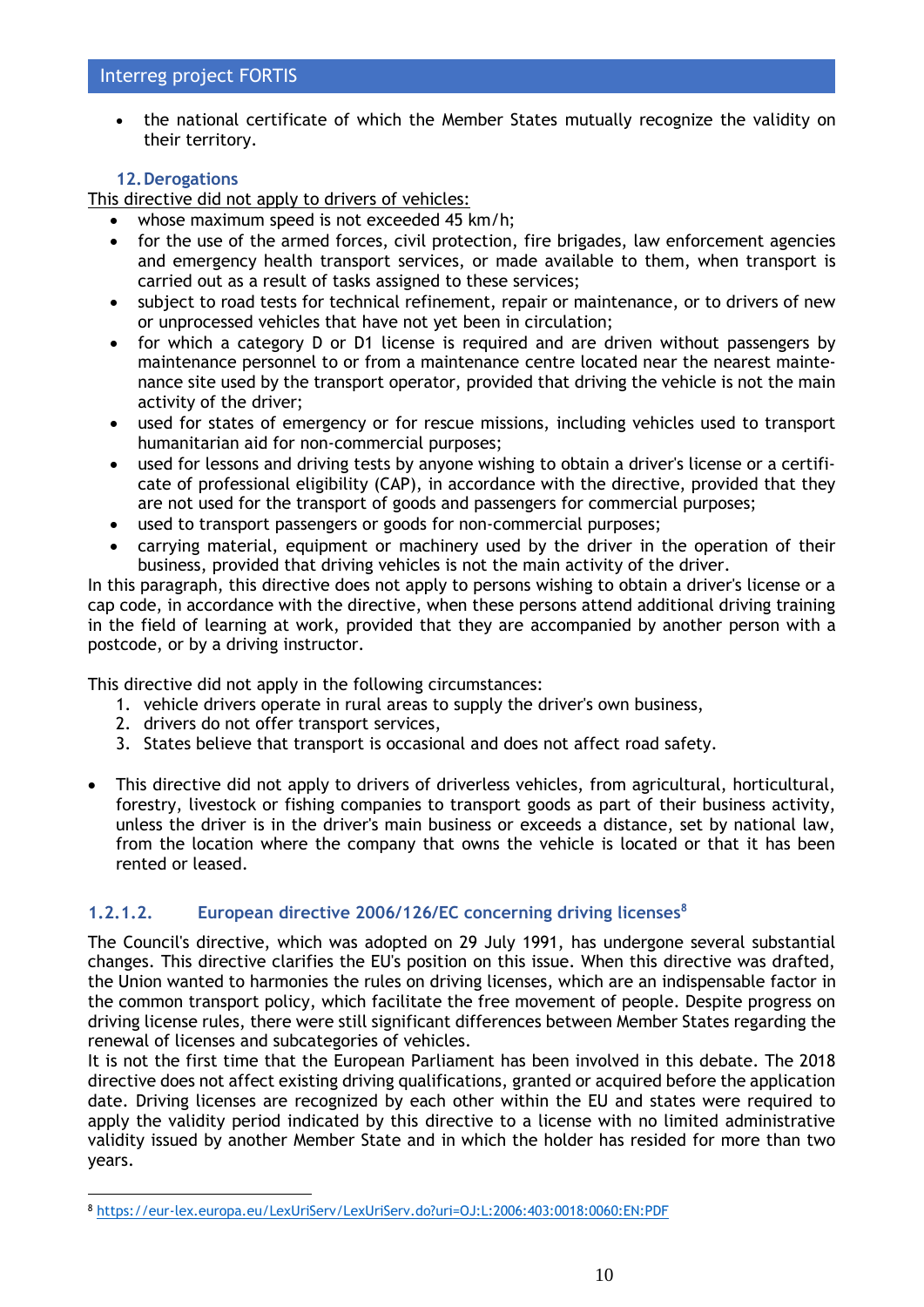The rules on the examinations that drivers must pass as well as the issuing of a driving license had to be harmonized, defining the knowledge, skills and behaviours required for driving vehicles, basing the driving test on these concepts and redefining the minimum standards regarding physical and mental fitness for driving. Evidence of compliance with the minimum standards of physical and mental fitness for driving a motor vehicle for drivers of vehicles intended to transport persons or goods was provided when a license was issued. Member States were allowed to impose medical examinations in order to ensure compliance with the minimum standards of physical and mental fitness for driving other vehicles. For reasons of transparency, the examinations were carried out to coincide with a renewal of the license and were therefore determined by the validity of the license. Member States were also allowed to raise the age limit for driving certain categories of vehicles in order to further promote road safety. In exceptional circumstances, Member States could lower the age limit in order to take national situations into account. Category definitions should have been better reflected the technical characteristics of the affected vehicles, as well as the skill required to drive the vehicles themselves. Specific provisions must have been adopted to allow access to driving vehicles for people with disabilities. Member States could apply their national provisions on the withdrawal, suspension, renewal and cancellation of their driving license to any holder who had acquired normal residence in their territory. The driver's license model defined by Directive 91/439/CEE<sup>9</sup> was to be replaced by a single model in a plasticized card format. This directive established minimum standards relating to access to the profession of driving examiner and training requirements for driving examiners in order to improve the knowledge and skills of examiners, thereby ensuring an objective assessment of applicants for obtaining a license and achieving a better harmonization of driving tests. It **is important to understand that the 2006/126 dicretives has been outdated by the 645/2018 ones**.

## **1. Driver's license model**

Member States set up a national driver's license in accordance with the Community model. After consultation with the Commission, Member States can enter additional data, provided that this does not interfere in any way with the implementation of this directive.

## **2. Mutual recognition**

Driving licenses issued by the Member States have to be mutually recognized.

## **3. Categories, definitions and minimum age**

The driving license could be issued by the minimum age indicated for each category. The driver's license authorizes driving Motor vehicles:

- o vehicle is a motor vehicle, normally intended for the transport of people or property on the road, that is, towing on the road vehicles used to transport people or things. This term also includes trolley buses, i.e., vehicles connected with an electric grid that do not runon rails, but not agricultural or forest tractors;
- $\circ$  agricultural or forestry tractor is defined as any motor vehicle, on wheels or tracked, having at least two axes, whose main function lies in the ability to tow, push, transport or operate machines, equipment or trailers intended to be used on farms or forestry, whose use for road transport of people or things or for the towing on the road of vehicles intended for the transport of people or things;

## **a) Category B:**

- vehicles whose maximum authorized mass does not exceed 3 500 kg and designed and built for the transport of no più̀ of eight people in addition to the driver; motorcycles in this category caǹ be attached to a trailer with a maximum authorized mass of no more than 750 kg;
- the minimum age for category B is 18;

Vehicles in this category can hook a trailer whose maximum authorized mass exceeds 750 kg, provided that the maximum authorized mass of this combination does not exceed 4 250

<sup>9</sup> <https://eur-lex.europa.eu/legal-content/EN/TXT/PDF/?uri=CELEX:31991L0439&from=en>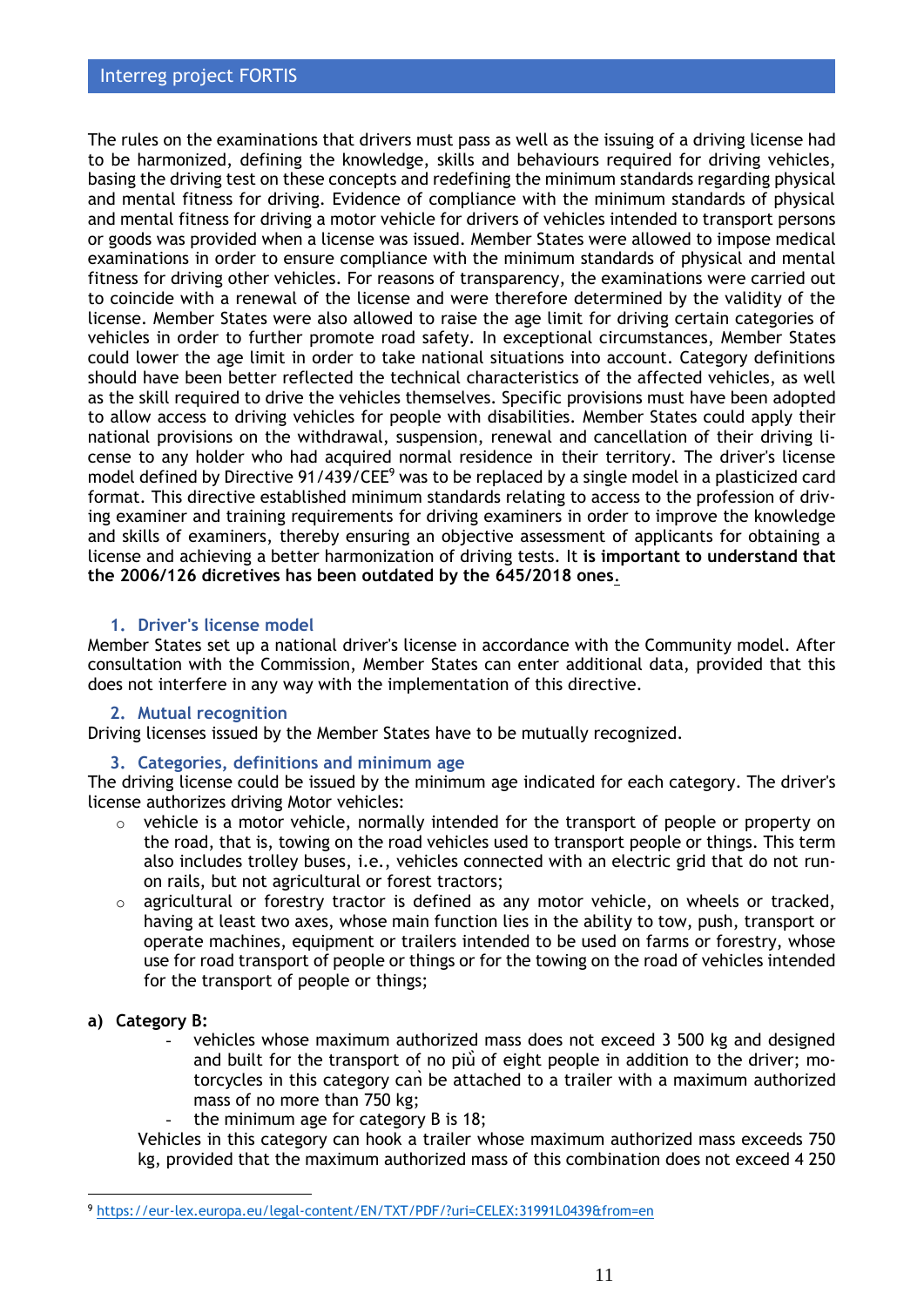kg. If this combination exceeds 3 500 kg, the Member States, in accordance with the provisions of Annex V, require the completion of training to guide the combination. Alternatively, training and passing a test of ability and behaviour may be required.

## **b) Category BE:**

- complexes of vehicles consisting of a category B tractor and a trailer or semi-trailer whose maximum authorized trailer or semi-trailer mass does not exceed 3 500 kg;
- the minimum age for the BE category is set at 18.
- **c) Category C1:**
	- vehicles other than those in category D1 or D whose maximum authorized mass is more than 3 500 kg, but not more than 7 500 kg, designed and built for the transport of not more than eight passengers, in addition to the driver; vehicles in this category caǹ be hooked by a trailer whose maximum authorized mass is not more than 750 kg.

## **d) Category C1E:**

- complexes of vehicles consisting of a C1-grade tractor and a trailer or semi-trailer whose maximum self-contained mass is more than 750 kg, provided that the self-contained mass of the complex does not exceed 12 000 kg;
- complexes of vehicles consisting of a category B tractor and a trailer or semi-trailer whose authorized mass is more than 3 500 kg, provided that the authorized mass of the complex does not exceed 12 000 kg;
	- the age minimum for categories C1 and C1E is set at 18;

# **e) Category C**

vehicles other than those of the D1 or D categories whose maximum authorized mass is more than 3 500 kg and designed and built for the transport of not more than eight passengers, in addition to the driver; vehicles in this category can be hooked by a trailer whose maximum self-driving mass does not exceed 750 kg;

#### **f) Category CE:**

- complexes of vehicles consisting of a C-grade tractor and a trailer or semi-trailer whose maximum self-contained mass exceeds 750 kg; The minimum age for categories C and EC is set at 21 years, subject to the provisions for driving these vehicles in the 2003/59/EC Directive;

## **g) Category D1:**

- vehicles designed and built for the transport of not more than 16 people, in addition to the driver, and having a maximum length of 8 meters; vehicles in this category caǹ be hooked by a trailer whose maximum self-driving mass does not exceed 750 kg;

#### **h) Category D1E:**

- complexes of vehicles consisting of a category D1 tractor and a trailer with a maximum authorized mass of more than 750 kg;
- the minimum age for categories D1 and D1E is set at 21 years, subject to the provisions for driving these vehicles in the 2003/59/EC Directive;
- **i) Category D:**
	- vehicles designed and built to transport not more than eight people in addition to the driver; vehicles that can be driven with a category D license caǹ be hooked a trailer whose maximum authorized mass does not exceed 750 kg;
- **j) Category DE:**
	- except for the provisions of the approval rules for the affected vehicles, complexes of vehicles composed of a tractor-trailer falling under category D and a trailer whose maximum authorized mass exceeds 750 kg;
	- the minimum age for categories D and DE is set at 24 years, subject to the provisions for driving such vehicles in the 2003/59/EC Directive.

Under the agreement of the Commission, Member States may exempt certain particular types of motor vehicles, such as special vehicles for disabled people from the application of this article.

Member States may exclude vehicles used by the armed forces or civil protection or made available to them from the application of this Directive.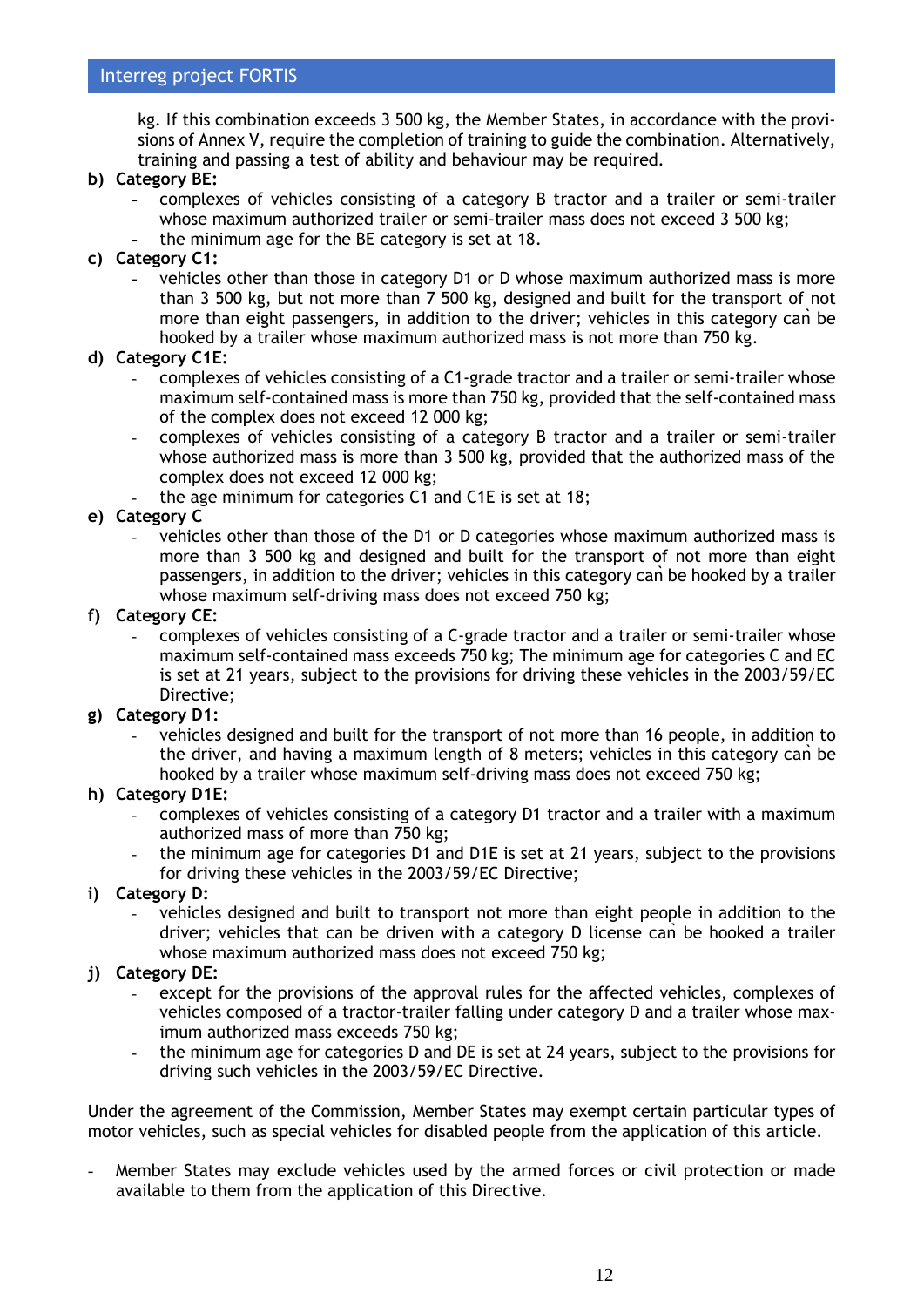- Member States can change the minimum age for the issuing of a driver's license:
	- a) lowering it to 14 years or raising it to 18 years for the AM category;
	- b) raising it to 18 years for category B1;
- Raising it to 17 or 18 years for category A1:
	- $\circ$  if there is a two-year interval between the minimum age for category A1 and the minimum age for category A2 and lowering it to 17 for category B and BE.
- Member States may lower the minimum age to 18 for category C and to 21 years for category D for:
	- a) vehicles used by firefighters and for maintaining public order;
	- b) vehicles undergoing road tests for repair or maintenance purposes;
	- c) driving licenses issued to persons under the age of 18 are valid only in the territory of the issuing Member State until the license holder has reached the minimum age limit;
	- d) Member States can recognize the validity in their territory of driving licenses issued to drivers who have not yet reached the minimum age in paragraphs 2 to 4.

# **4. Conditions and limitations**

The driver's license mentions the conditions under which the driver is allowed to drive. Graduation and equivalences between categories

The driving license is subject to the following conditions:

- the driver's license for categories C1, C, D1 or D can only be issued to drivers who already have a category B license;
- the driver's license for the categories BE, C1E, EC, D1E and DE can be issued only to drivers with a license of categories B, C1, C, D1 or D respectively.

The driver's license validity is fixed as follows:

- the driver's license issued for the categories C1E, EC, D1E, or DE is valid for BE vehicle complexes;
- the driver's license issued for the EC category is valid for the DE category as long as the relevant holder is already in possession of a category D license;
- the license issued for the EC and DE categories is valid for vehicle complexes, respectively, of the categories C1E and D1E;
- the driver's license issued for any of the categories is valid for vehicles in the AM category. However, for driver's licenses issued in its territory, a Member State can limit the equivalences for category AM to categories A1, A2 and A if it requires a practical test as a requisite to obtain the AM category;
- the driver's license for category A2 is also valid for category A1;
- the driver's license issued for categories A, B, C or D is valid for categories A1, A2, B1, C1 or D1, respectively.

## - **Member States could authorize the guide on their territory:**

- 1. of D1 vehicles (with a maximum authorized mass of 3 500 kg, excluding specialized equipment for the transport of disabled passengers) by persons of age not less than 21 and in possession of a category B driver's license for at least two years, assuming that such vehicles are used for social purposes by non-commercial organizations and are guided by unpaid volunteers;
- 2. of vehicles with a maximum authorized mass of more than 3 500 kg by persons of age not less than 21 and in possession of a category B driver's license for at least two years, provided that these vehicles are essentially intended to be used by stoppages, for educational or recreational purposes, to be used for social purposes by non-commercial organizations and that it have been modified so that they cannot be used for the transport of more than nine people or for the transport of goods of any kind, except those absolutely necessary for the use assigned to them.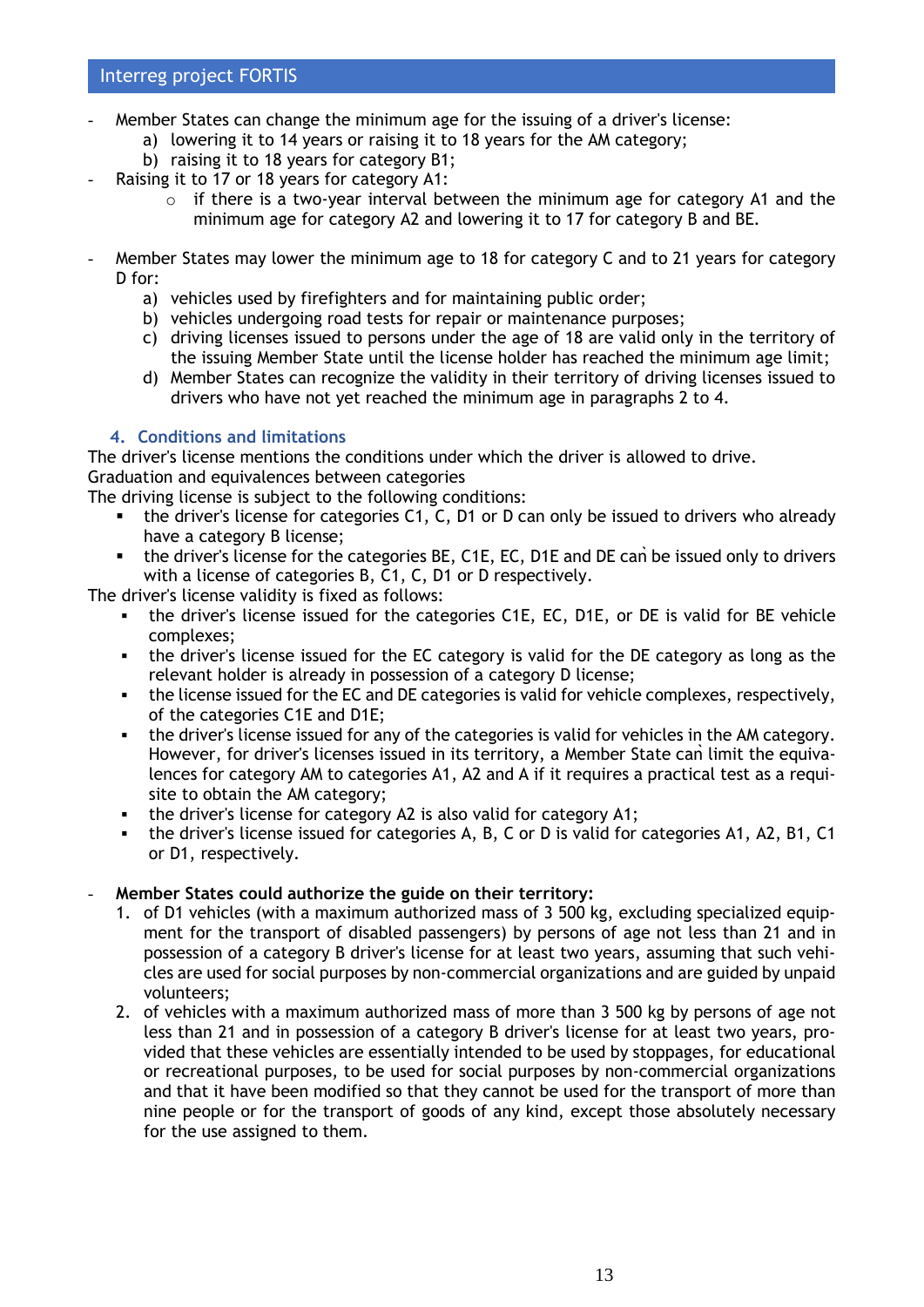# **5. Release, validity, and renewal**

**The driver's license is subject to:**

- 1. a test of skills and behaviours and a test of cognition control, as well as the satisfaction of medical standards, in accordance with the provisions of Annex II and III, have been passed;
- 2. passing a theoretical test exclusively for the AM category; Member States may require the passing of a test of capacity and behaviour testing and a medical examination for this category.

Member States may impose a specific test of capacity and behaviour testing for tricycles and quad bikes in that category. For the differentiation of AM vehicles can be included a national code in the driver's license;

3. at normal residence or proof of student qualitỳ for a period of at least six months in the territory of the Member State issuing a driver's license.

Since January 2013, driver's licenses issued by Member States for the categories AM, A1, A2, A, B, B1 and BE have an administrative validity of **10 years**. As of 19 January 2013, driving licenses issued by Member States for categories C, EC, C1, C1E, D, DE, D1, D1E have a **5-years** administrative validity.

Renewing a driving license may trigger a new administrative period for one or more other categories for which the holder is authorized to drive, to the extent that complies with the conditions set out in this directive.

## **The renewal of the driver's license at the time of its administrative validity expires, is subordinate**:

- 1. to continue to comply with the minimum standards for physical and mental driving fitness described in Annex III for driver's licenses of categories C, EC, C1, C1E, D, DE, D1, D1E;
- 2. whether a driver has normal residence or proof of her/his qualification as a student in the territory of the Member State issuing a driver's license, for a period of at least six months.

When renewing a driving license for the categories AM, A, A1, A2, B, B1 and BE, Member States may impose a check of the minimum standards for physical and mental driving fitness described in Annex III. Member States can reduce the period of administrative validitỳ referred to in paragraph 2 of driving licenses issued to inexperienced drivers in any category in order to apply specific measures to these drivers to improve road safety. Member States may reduce the administrative validitỳ period of the first license issued to inexperienced drivers for categories C and D to three years in order to be able to apply specific measures to these drivers to improve their road safety. Member States may reduce the administrative validity period in paragraph 2 of individual driving licenses for any category if the frequency of medical checks is necessary or other specific measures such as restrictions on road traffic offenders. Member States may reduce the period of administrative validity referred to in paragraph 2 of driver's licenses whose holders reside in their territory and have completed 50 years of agè, in order to increase the frequency of medical checks or apply other specific measures such as refresher courses. This reduced administrative validity period can only be applied when renewing a driver's license.

## **6. Adaptation to scientific and technical progress**

The user may have a single driver's license. Member States take the necessary steps to issue, replace, renew or exchange a driver's license by checking with other Member States whether there is reasonable sense to assume that the applicant is yet holder of another driver's license; The Member State issues the license and ensures that the person meets the requirements set out in this directive by applying national provisions on the withdrawal or withdrawal of the driving license, if it is established that a license has been issued without the requirements being met. Guide examiners must meet the minimum standards set out in Annex IV of the Directive, those

who carry out their duties prior to 19 January 2013 are subject only to quality assurance provisions and periodic continuing training measures.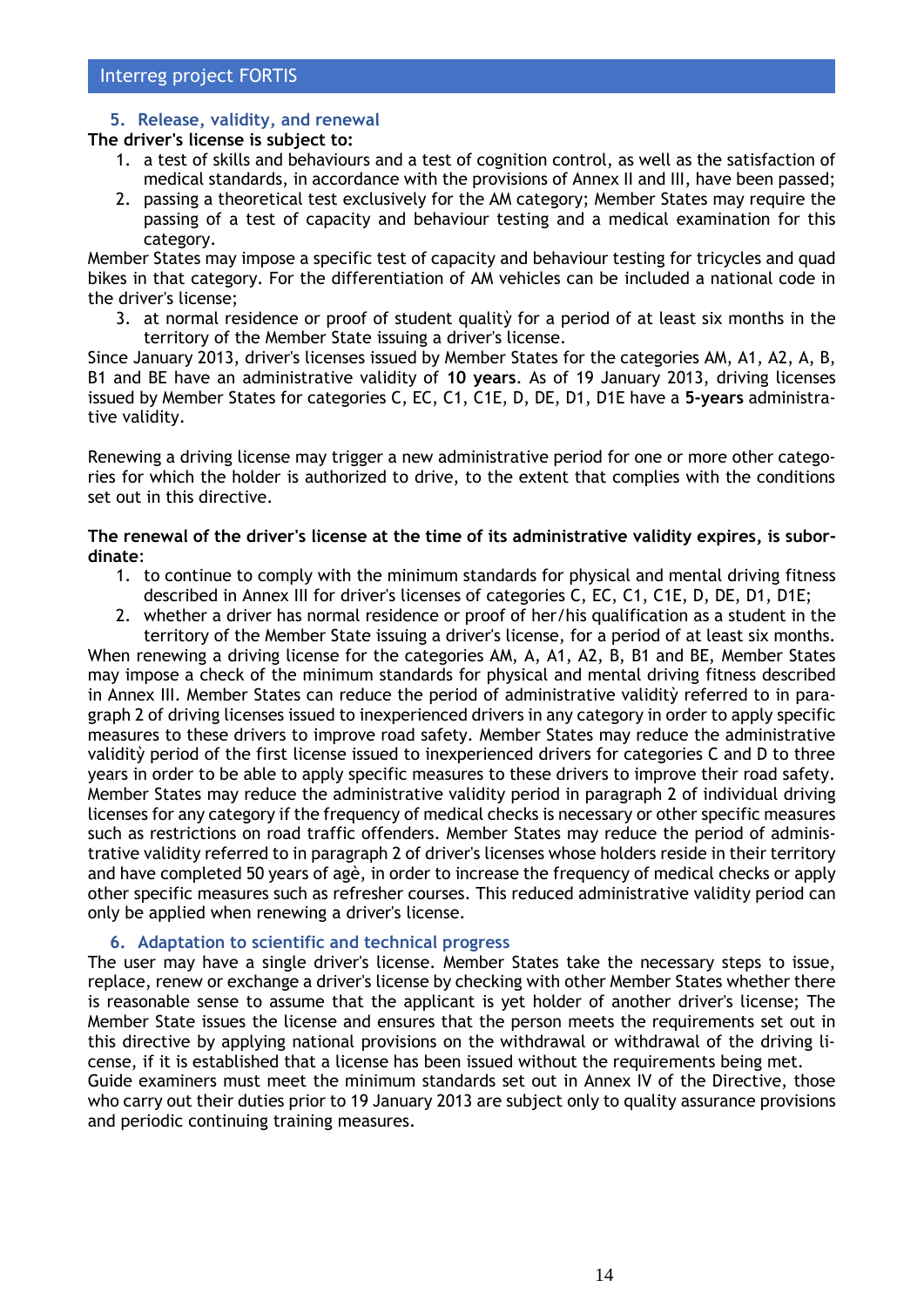- **7. Miscellaneous provisions relating to the replacement, withdrawal, exchange and recognition of a driver's license**
	- **-** if a driver has acquired normal residence in another Member State, she/he can apply for a driver's license to be replaced with an equivalent. It is up to the Member State to replace it, to check for which category the license submitted is actually being valid;
	- **-** unless the principle of territoriality of criminal laws and police regulations is respected, the Member State of normal residence caǹ apply to the holder of a driving license issued by another Member State its national provisions on the restriction, suspension, withdrawal or revocation of the right to drive and, if necessary, caǹreplace the license;
	- **-** the Member State that proceeds to replace it returns the old license to the authorities of the Member State which issued it, specifying the reasons for it;
	- **-** the Member State may refuse to issue a driver's license to an applicant whose license is restricted, suspended or withdrawn in another Member State.
	- **-** a Member State refuses to give a person whose license is restricted, suspended or withdrawn in another state's territory the validitỳ of the driving license issued by that Member State;
	- **-** a Member State can refuse to issue a driver's license to an applicant whose license is revoked in another Member State;
	- **-** the replacement of a driver's license following loss or theft can only be obtained from the competent authority in the Member State where the holder has a regular residence; the replacement is done based upon the information in possession or, where appropriate, on the basis of a certificate from the competent authority of the Member State that issued the initial license;
- **-** if a Member State replaces a driver's license issued by a third country with a Community model driver's license, that replacement, as well as any subsequent renewal or replacement, are registered on the Community model driver's license. This replacement can only be made if the license issued by a third country has been handed over to the competent authority of the Member State that is proceeding with the replacement. In the case of the transfer of the normal residence of the license holder to another Member State, the latter cannot apply the principle of mutual recognition as defined by the present directive.

## **8. Normal residence**

The Directive recognizes as a normal residence the place where a person usually dwells, i.e., for at least **185 days a year**, for personal and professional interests or, in the case of a person who has no professional interests, for personal interests that reveal close links between people and the place where they live.

However, by the normal residence of a person whose professional interests are located in a place other than personal interests and who therefore alternately resides in different places in two or more Member States, it is the place where that person has personal interests, provided that he/she returns regularly. The latter condition is not necessary if the person is staying in a Member State for the execution of a fixed-term mission. The attendance of university or school courses does not imply the transfer of normal residence.

- Any driving license granted prior to 19 January 2013 is not revoked or in any way limited by the provisions of this Directive.

Further specification could be found in the ANNEXES of the directive

- DRIVER'S LICENSE IMEMBER STATE1 ANNEX II<sup>10</sup>
- THEORETICAL TEST / TEST OF CAPACITY AND BEHAVIOR ANNEX II
- MINIMUM STANDARDS FOR PHYSICAL AND MENTAL FITNESS FOR DRIVING A MOTOR VEHICLE ANNEX III
- MINIMUM STANDARDS FOR PRACTICAL DRIVING TEST EXAMINERS ANNEX IV

<sup>10</sup> <https://eur-lex.europa.eu/LexUriServ/LexUriServ.do?uri=OJ:L:2006:403:0018:0060:EN:PDF>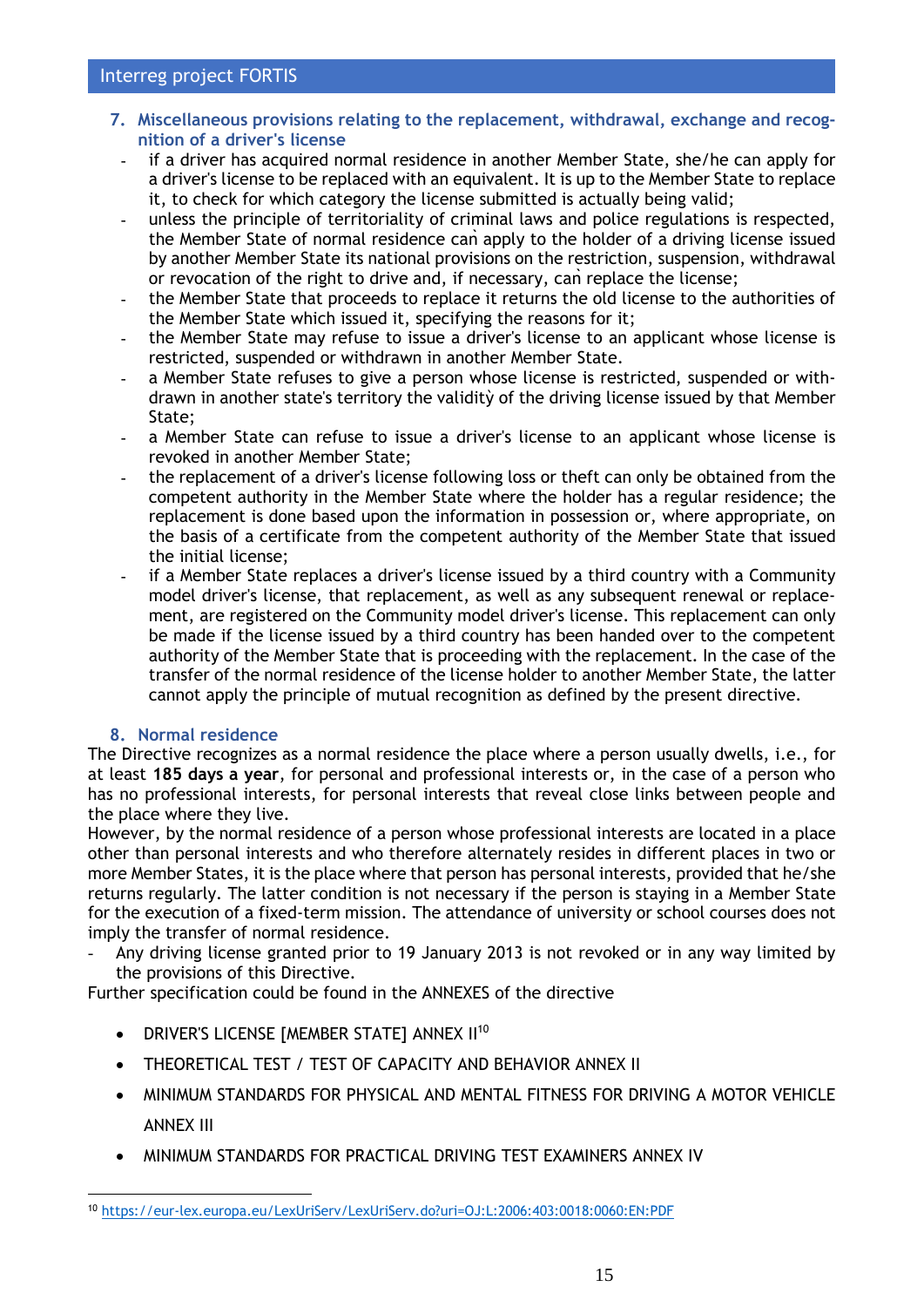• MINIMUM REQUIREMENTS FOR DRIVER TRAINING AND TESTS FOR COMBINATIONS DEFINED IN ARTICLE 4, PARAGRAPH 4, LETTER B), SECOND PARAGRAPH ANNEX V

## **1.2.1.3. European directive 2018/645 EU amending Directive 2003/59/EC on the initial qualification and periodic training of drivers of certain road vehicles for the carriage of goods or passengers and Directive 2006/126/EC on driving licenses**

In the White Paper of 28 March 2011, entitled ['Roadmap to a Single European Transport Area -](https://eur-lex.europa.eu/legal-content/EN/TXT/?uri=CELEX:52011DC0144) For [a Competitive and Sustainable Transport Policy', the Commission set a 'zero casualties',](https://eur-lex.europa.eu/legal-content/EN/TXT/?uri=CELEX:52011DC0144) the European Union should close to zero road fatalities by 2050. In its 2011-2020 Road Safety Guidance, entitled ['Towards a European Road Safety Area: 2011-2020 Road Safety Guidelines',](https://ec.europa.eu/transport/road_safety/sites/roadsafety/files/pdf/road_safety_citizen/road_safety_citizen_100924_en.pdf) the Commission also proposed the aim of further halving the total number of road fatalities in the EU by 2020 from 2010. To achieve this, seven strategic objectives were defined, including improving education and training of road users and protecting vulnerable users. The European Council of 23 and 24 October 2014, approved a binding target for domestic reduction in all economic sectors of at least 40% of greenhouse gas emissions by 2030, compared with 1990. In this way, the reduction in emissions should have contributed to meet the long-term goals of the Paris Agreement (2015) and all sectors of the economy should have contributed to achieve it. The transport sector, one of the main emission factors, needed a comprehensive approach to promoting emission reduction and energy efficiency. Progress should have been made towards low-emission mobility, including through research and the introduction of technological advances already available. Drivers should have been properly trained to adopt as efficient a driving style as possible. The European Parliament and the Council's 2003/59/EC and 2006/EC directives have already put in place stakes on the issues covered by this directive.

The Commission, analysing the results, found a number of shortcomings. The main ones were found on the legal difficulties and uncertainties in the interpretation of the waivers. The content of the training courses, difficulties in seeing the training activities carried out, in their entirety or in part, recognized in another Member State.

In order to provide greater legal clarity, and to ensure certainty and consistency with other EU acts, some changes had to be made to the exemptions of the 2003/59/EC Directive, taking into account similar exemptions under Regulation  $561/2006<sup>11</sup>$  by the European Parliament and the Council. Some of these exemptions relate to situations where driving is not the main activity of the driver and the obligation to comply with the requirements of the 2003/59/CE Directive would impose a disproportionate burden on drivers. In general, driving is not considered to be the main activity of a driver if it occupies less than 30% of the continuous monthly working hours.

The waiver theme was the one that most of all had created complications. One example was driving in rural areas. In this case, the previous directive stipulated that if driving is not frequent and takes place in rural areas as well as carried out by drivers to supply their business, the waiver should have applied on the condition that road safety was still guaranteed; However, due to the different conditions between Member States, they should have had the right to act on discretion in determining whether such driving can be considered occasional and whether such a waiver has an impact on road safety (for example, depending on road type, traffic volume or the presence of vulnerable road users). The distances that people working in the agricultural sectors (e.g., and exempt from this directive) have to travel in the course of their activity, are very different. It was therefore appropriate to leave it to the Member States to determine the maximum distances allowed to which the exemptions apply, calculated from the place of the company. Another important issue was that of qualification and their respective exemptions. Drivers exempt from the initial qualification requirement should, while benefiting from the waiver, still be required to carry out regular training to ensure that their knowledge of the subjects necessary to carry out their work remains up to date.

<sup>11</sup> <https://eur-lex.europa.eu/legal-content/IT/ALL/?uri=CELEX%3A32006R0561>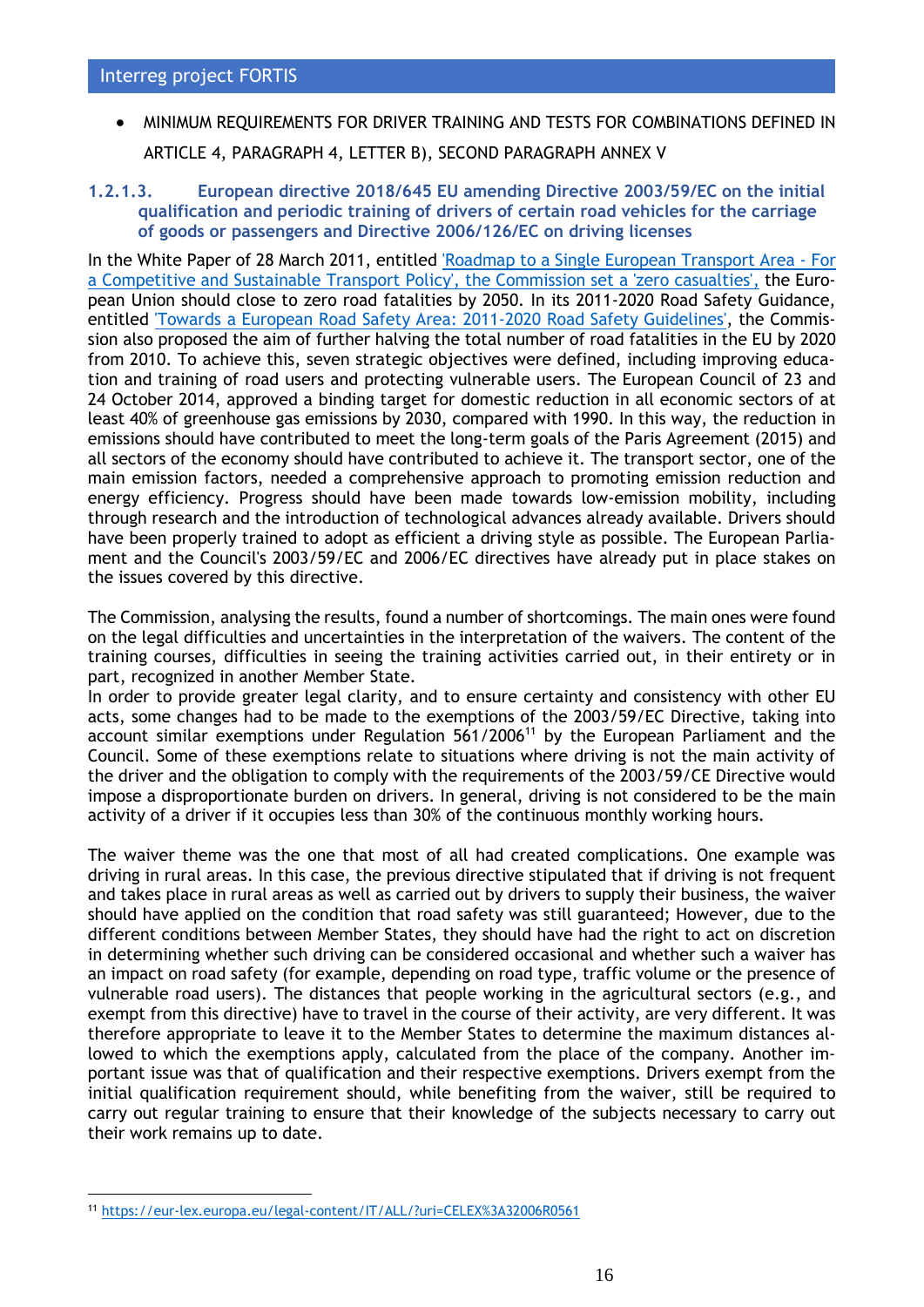In defining this directive, the EU institutions took into account developments in training and education. In order to improve the contribution of the 2003/59/CE Directive to road safety and training for drivers, training courses should have been further investigated on road safety issues such as perceptions of danger; protecting vulnerable road users, particularly pedestrians, cyclists and people with reduced mobility; Fuel economy driving, extreme weather driving and exceptional transport. In this context, courses should also cover intelligent transport systems and should evolve to keep up with technological developments.

In this way, Member States have an option to improve and modernize training practices with the use of information and communication technology (ICT) tools, such as e-learning and integrated learning, for part of training, while ensuring the quality of training. In improving and modernizing training practices using ICT tools, it is important to take into account that some specific issues require practical training and cannot be adequately addressed with such learning tools: for example, the assembly of snowlines or the fixing of loads, or other elements related to training where the practical aspect is important. Practical training could consist of driving, though not necessarily. A substantial proportion of the training required by this directive should be carried out in an authorized training centre.

In order to maintain consistency between the different types of training prescribed by EU legislation, Member States had the opportunity to combine various types of training (training on the transport of dangerous goods, disability awareness or animal transport, with the training referred to in the 2003/59/CE Directive) as long as the results in the formation were the ones indicated by the European Union.

On the other hand, the authorities of the Member States were obliged, if completed training could not be indicated on their driving license, to issue a driver's qualification card, in the form prescribed by the standard models, which guarantees mutual recognition for each driver who has the requirements of directive 2003/59/CE. The use of driver's certificates by drivers in third countries was a proof of compliance with training requirements and could have been an obstacle for the drivers themselves if the hauler returned the certificate to the authorities who issued it, particularly when those drivers wish to take up a job in another Member State. In order to prevent drivers from being forced to repeat training in the event of a re-employment in this type of situation, Member States should be encouraged to cooperate and exchange information on driver's qualifications. In order to enable a smooth transition, the driver's certificates in progress and the driver's qualifying cards in the course of validity issued in accordance with the applicable rules before the provisions amended by this Directive come into force, should be recognized for the period up to their expiry date. These changes do not invalidate the training carried out, nor the driving licenses issued to prove this training, prior to their application.

The issue of minimum age prescriptions had also been complicated. It is important to note that, for the sake of legal clarity to ensure that the minimum age requirements for the purposes set out in the 2003/59/EC directive are harmonized, the 2006/126/EC Directive should have provided a waiver that stipulated that a driving license could be issued at the minimum age required by Directive 2003/59/CE. This clarification covers the general minimum age for drivers of certain categories of vehicles with a CAP and does not change existing options to reduce or waive minimum age requirements.

The amendments to the 2006/126/EC Directive were thus limited to those directly related to the revision of the 2003/59/CE Directive, aimed at facilitating the use of vehicles powered by alternative fuels. A more in-depth analysis of the implementation and implementation of the 2006/126/EC Directive, including the distinction between certain categories of vehicles, appears desirable and should be envisaged in any future revisions of the 2006/126/CE Directive.

In order to contribute to reducing greenhouse gas emissions and improving air quality by facilitating the use of alternative fuel-powered vehicles, Member States should be allowed to authorize holders of a category B driver's license in their territory to drive certain types of vehicles powered by alternative fuels whose maximum authorized mass is more than 3,500 kg, but no more than 4,250 kg. This possibility of exceeding 3 500 kg should be subject to the fact that the additional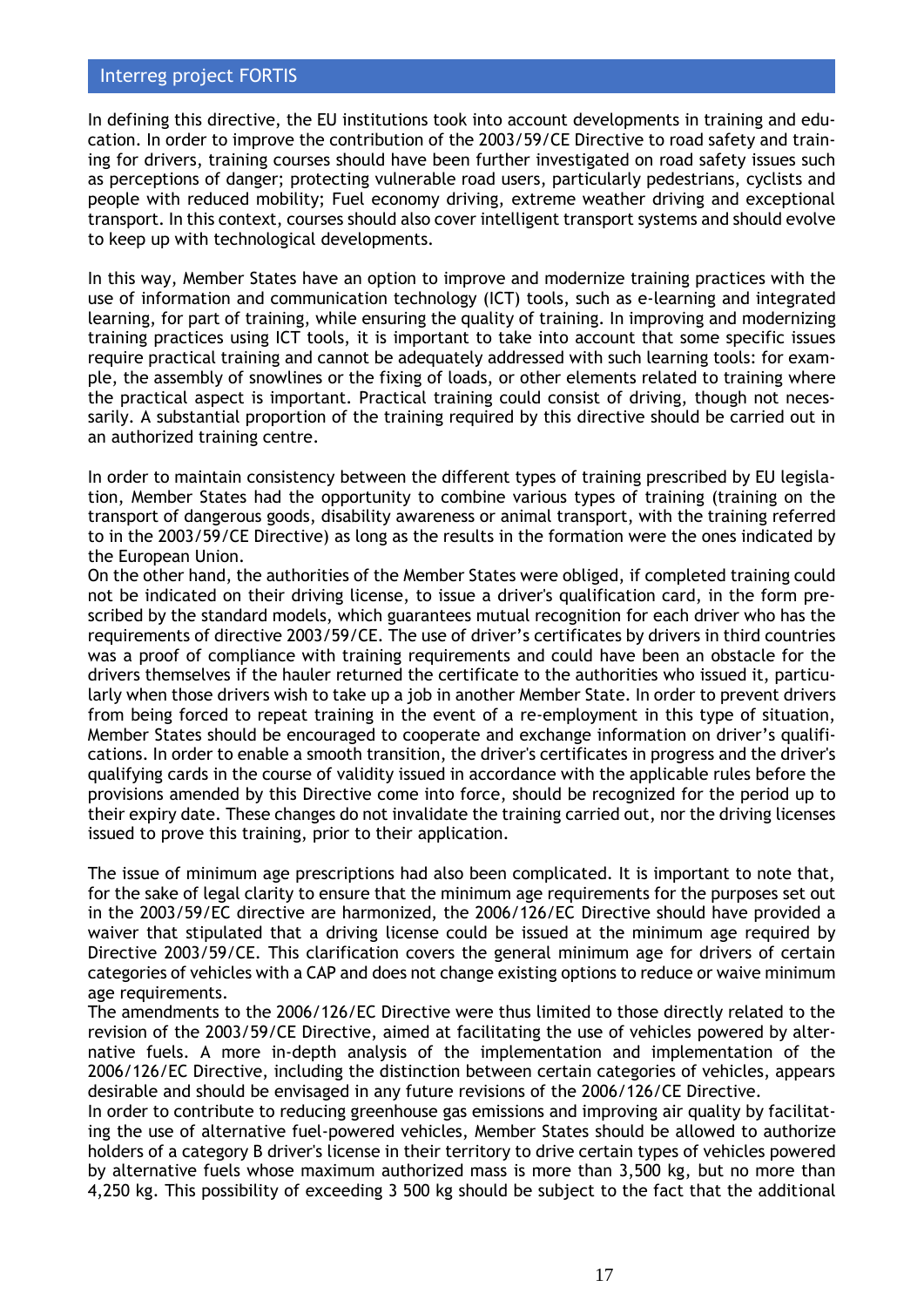mass allowed is due solely to excess mass resulting from alternative propulsion systems and should be subject to restrictions and conditions to avoid adverse effects on road safety.

It is not the first time that the European Parliament has been involved in this debate. This directive is limited to what is necessary to achieve these objectives in accordance with the principle of proportionality set out in the same article.

#### **Given all the points listed above, the EU institutions felt that it was necessary to amend the 2003/59/CE and 2006/126/EC directives as follow.**

## **The 2003/59/EC directive is amended as follows:**

## **1. Scope**

This directive applies to the driving task of:

- a) citizens of a Member State;
- b) citizens of a third country who are employees of a company established in a Member State or employed by the same company;

Drivers: those who carry out road transport within the Union, on roads open to public use by:

- a. vehicles for which a C1, C1-E, C or C-E driver's license is required, as defined by the 2006/126/CE directive of the European Parliament and the Council or a driver's license recognized as equivalent;
- b. Vehicles for which a category D1, D1, D, D or D-E license is required, as defined by Directive 2006/126/CE, or a driver's license recognized as equivalent.

## **2. Derogations**

The Directive does not apply to drivers of vehicles:

- c) whose maximum speed is not exceeded 45 km/h;
- d) for the use of the armed forces, civil protection, fire brigades, law enforcement agencies and emergency health transport services, or made available to them, when transport is carried out as a result of tasks assigned to these services;
- e) subject to road tests for technical refinement, repair or maintenance, or to drivers of new or unprocessed vehicles that have not yet been in circulation;
- f) for which a category D or D1 license is required and are driven without passengers by maintenance personnel to or from a maintenance centre located near the nearest maintenance site used by the transport operator, provided that driving the vehicle is not the main activity of the driver;
- g) used for states of emergency or for rescue missions, including vehicles used to transport humanitarian aid for non-commercial purposes;
- h) used for lessons and driving tests by anyone wishing to obtain a driver's license or a certificate of professional eligibility (CAP), in accordance with Article 6 and Article 8, paragraph 1, provided that they are not used for the transport of goods and passengers for commercial purposes;
- i) used to transport passengers or goods for non-commercial purposes;
- j) carrying material, equipment or machinery used by the driver in the operation of their business, provided that driving vehicles is not the main activity of the driver.

This Directive does not apply to persons wishing to obtain a driver's license or a CAP, when such persons attend additional driving training in the field of learning at work, provided that they are accompanied by another person with a CAP code, or a driving instructor, for the category of vehicles used for the purpose referred to in that letter.

#### **The directive does not apply if the following circumstances:**

- a. vehicle drivers operate in rural areas to supply the driver's own business;
- b. drivers do not offer transport services;
- c. States believe that transport is occasional and does not affect road safety.

The directive does not apply to drivers of driverless vehicles, from agricultural, horticultural, forestry, livestock or fishing companies to transport goods as part of their business, unless the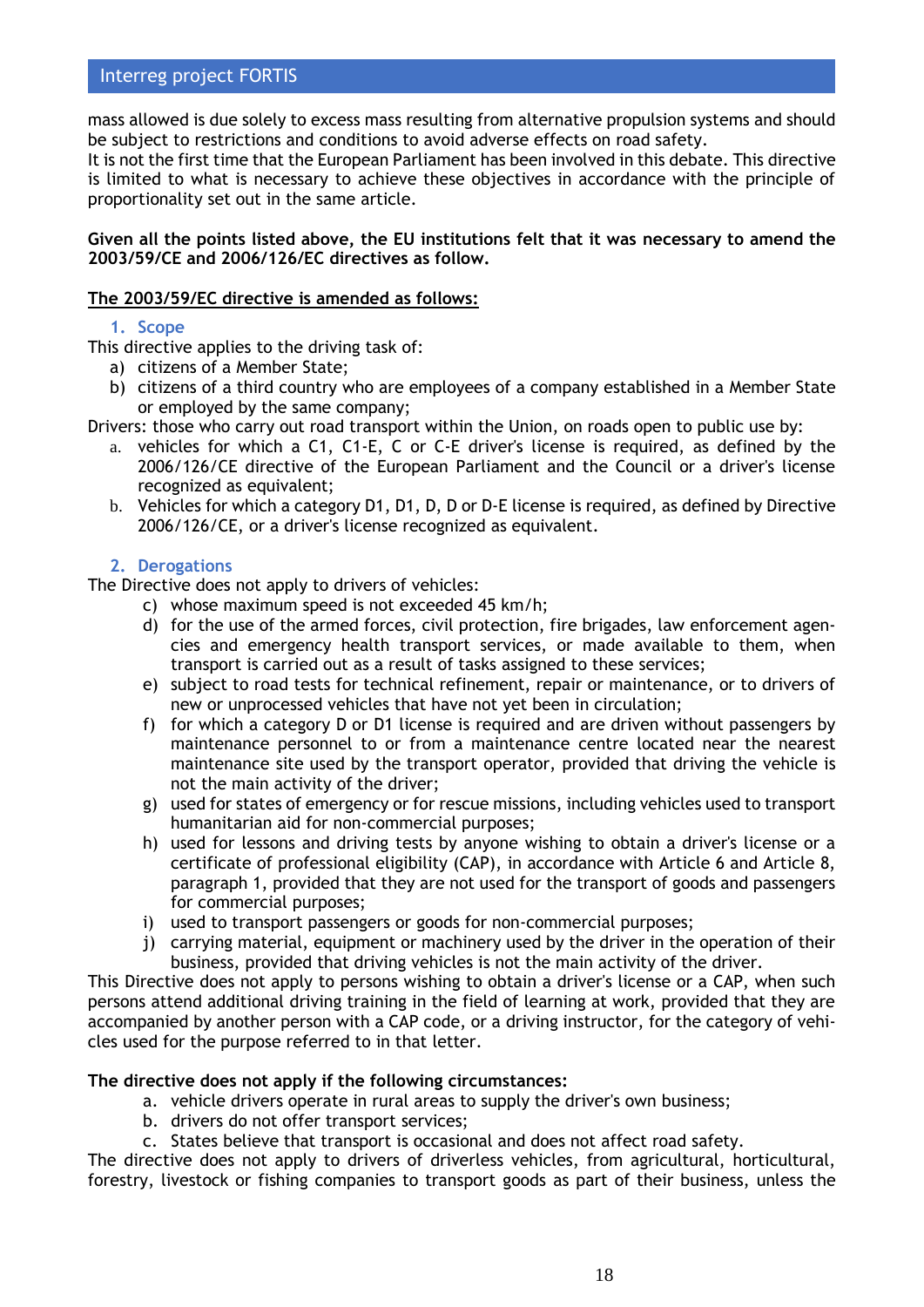driver is in the driver's main business or exceeds a distance, set by national law, from the location where the company that owns the vehicle is located or that it has been rented or leased.

# **3. Periodic training**

Periodic training consists of a professional update that allows CAP holders to refine the essential knowledge for their work, with a particular emphasis on road safety, occupational health and safety and reducing the environmental impact of driving.

This training is organized by an authorized training centre. Training consists of classroom teaching, practical training and, if available, training through information and communication technologies (ICT) or high-quality simulators. In the case of a transfer to another company, the periodic training already carried out by the driver must be taken into account.

The aim of the periodic training is to deepen and review some of the subjects authorized. It deals with various subjects and always provides for at least one subject related to road safety. The subjects covered in training respond to relevant developments in legislation and technology and take into account, as far as possible, the specific needs of driver training.';

Drivers acquire qualification in the Member State of residence as defined by the 2006/126/CE Directive.

# **4. Union Code**

On the basis of the initial qualification and the number of postcodes, the competent authorities in the Member States, taking into account the provisions of this directive, apply the Union's harmonized code, '95', alongside the corresponding categories of driving licenses:

- a. on the driver's license;
- b. on the driver's qualification card, which is drawn up according to the model in Annex II of this directive.

If the competent authorities of the Member State in which the CAP has been obtained cannot put the EU code on the driver's license, they issue the driver's qualification card to the driver. Member States give each other the driver's qualification card they have issued. At the time of the card release, the relevant authorities make sure that the driver's license is valid for the category of vehicles concerned.

Drivers who drive road-to-air vehicles are also permissible to demonstrate the qualification and training provided by this directive by means of the driver's certificate provided by Regulation 1072/2009 of the European Parliament and the Council<sup>12</sup>, provided that it applies to the EU Code '95'. The issuing Member State states the EU code '95' in the section of the certificate reserved for notes if the driver in question has met the qualification requirements and training requirements in this directive. Driver certificates that do not carry the EU's "95" code and were issued before 23 May 2020 under Article 5 of the Regulation (CE) No 1072/2009<sup>13</sup>, in order to certify compliance with the training requirements provided by this Directive are accepted as proof of qualification until their expiry date.

# **5. Network for enforcement of the provisions**

Member States are exchanging information on issued or revoked CAP codes for the purposes of the provisions. To this end, the Member States, in cooperation with the Commission, develop an electronic network or work towards the extension of an existing network, taking into account an assessment by the Commission of the most cost-effective solution. The network may contain information contained in zip codes and information about the administrative procedures related to zip codes. Member States ensure that the processing of personal data is carried out solely for the purposes of verifying compliance with this directive, in particular with regard to the training requirements referred to in this Directive, in accordance with the 2016/679 Regulation<sup>14</sup> of the European Parliament and the Council. Network access is secure. Member States can only grant access to the relevant authorities responsible for implementing and monitoring compliance with this directive.

<sup>12</sup> [Regulation 1072/2009 of the European Parliament and the Council](file:///C:/Users/UTENTE/AppData/Local/Microsoft/Windows/INetCache/Content.Outlook/H4ZHZVT9/Regulation%201072/2009%20of%20the%20European%20Parliament%20and%20the%20Council)

<sup>13</sup> <https://eur-lex.europa.eu/legal-content/en/ALL/?uri=CELEX%3A32009R1072>

<sup>14</sup> <https://eur-lex.europa.eu/legal-content/EN/TXT/PDF/?uri=CELEX:32016R0679>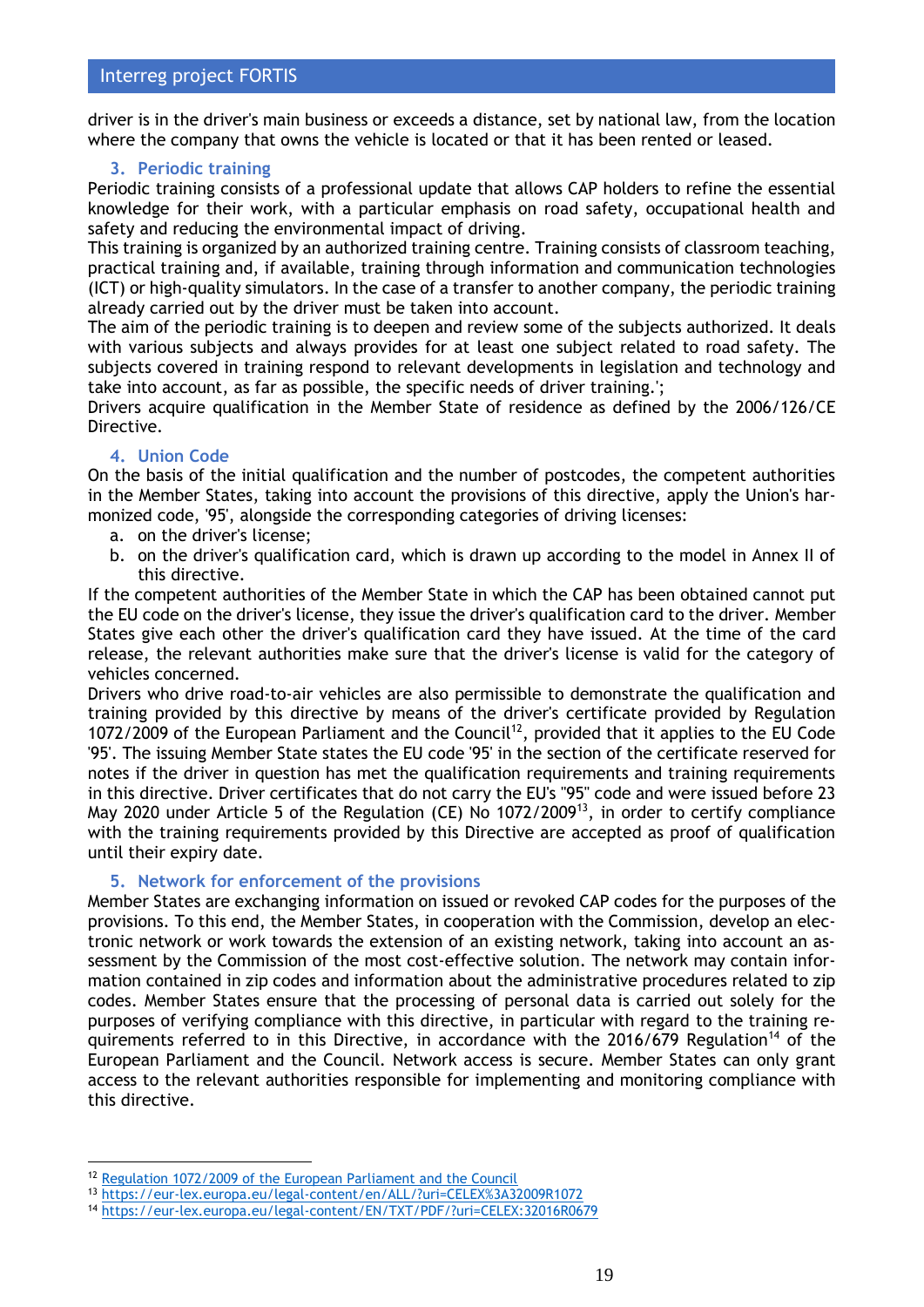## **The 2006/126/EC Directive is amended as follows:**

- a. the minimum age for categories C1 and C1E is set at 18;
- b. the minimum age for categories C and EC is set at 21;
- c. the minimum age for categories D1 and D1E is set at 21;
- d. the minimum age for categories D and DE is set at 24;

## **The directive has been modified as follow:**

In derogation from the minimum age, the minimum age for issuing a category C and EC driver's license; D1 and D1E; And D and DE corresponds to the minimum age required for driving such vehicles for CAP holders, as appropriate, by the 2003/59/EC directive of the European Parliament and the Council.

If, in accordance with the 2003/59/CE Directive, a Member State authorizes driving in its territory from a lower age, the validity of the driving license is limited to the territory of the Member State that has issued it until the license holder has reached the minimum age requested by this directive and is the holder of a CAP Code.

The use of vehicles powered by alternative fuels under Article 2 of Directive 96/53/CE<sup>15</sup> of the Council with a maximum authorized mass of more than 3 500 kg, but no more than 4.250 kg for the transport of goods and which are operated without a trailer by the holders of a category B driver's license issued for at least two years, provided that the mass of more than 3.500 kg is due solely to the excess mass of the propulsion system in relation to the propulsion system of a vehicle of the same size, equipped with a conventional internal combustion engine with controlled ignition or compression ignition, and provided that there is no increase in load capacity in relation to the same vehicle.

## **2. Mutual assistance**

Member States assist each other in the implementation of this directive and exchange information on the licenses they issue, change, replace, renew or revoke. They use the EU network of driver's licenses set up for these purposes as soon as the network becomes operational. The network can also be used for the exchange of information for control purposes provided by EU legislation.

# **SEE 2018/645/EU<sup>16</sup> directive**

• Driver's qualifying cards issued before 23 May 2020 are valid until their expiry date.

<sup>15</sup> <https://eur-lex.europa.eu/legal-content/IT/ALL/?uri=CELEX:31996L0053>

<sup>16</sup> <https://eur-lex.europa.eu/eli/dir/2018/645/oj/ita/pdf>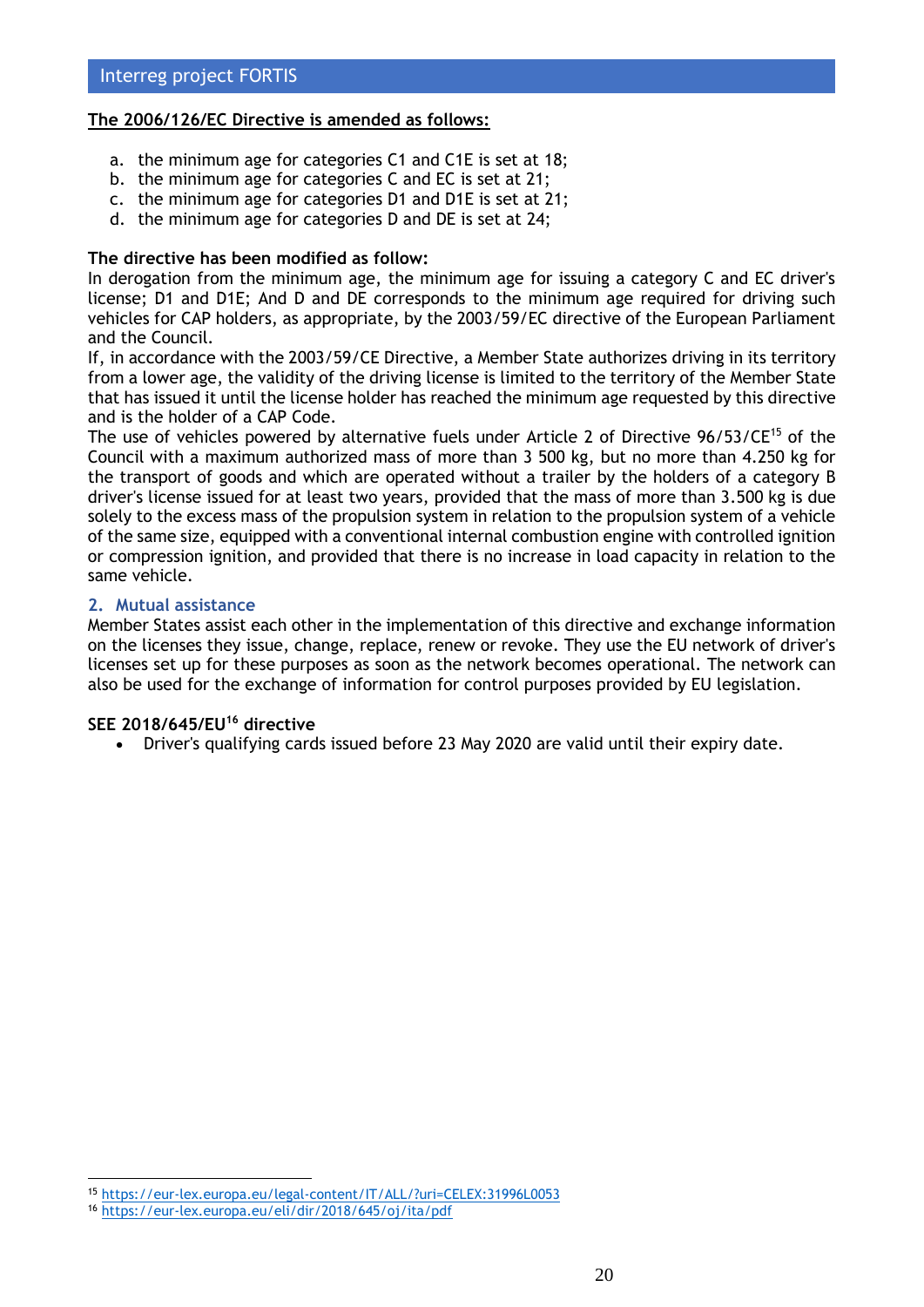## <span id="page-20-0"></span>**1.2.2. Driver license – driver training, the Italian regulation (legislative decree A.G. n. 149)**

The draft legislative decree  $(A.G. 149)^{17}$ , transposes the contents of Directive no. 2018/645/EU, amending Directive 2003/59/EC and Directive 2006/126/EC. Below are some of the innovations introduced, giving a summary of the contents, also with reference to the corresponding provisions of the directive itself with respect to the legislative decree scheme. Please refer to the attached text for a detailed analysis of the individual amendments made to the current text of Legislative Decree no. 286 of 2005.

## **3. Qualification and training of drivers**

The decree amends the regulations concerning the initial qualification and periodic training of drivers. It specifies drivers who need the initial qualification and the obligation to undergo periodic training no longer reserved for drivers professionally transporting persons and goods in vehicles (for which a driving license is required in categories C1, C, C1E, CE, D1, D1E, DE), but for drivers engaged in road transport within the European Union, on roads open to the public, with vehicles for which a driving license is required under Article 1 of the Directive.

The new legislation thus defines the qualification required for driver's license. It states that to obtain a driving license, following is required:

- a. Italian citizenship;
- b. Nationals of a Member State of the European Union or the European Economic Area;
- c. Nationals of a third country who are employed by or work for an undertaking established in a Member State.

The reference to residence (both personal and normal) is removed, adapting the national legislation to the directive 2018/645.

## **4. Exemption from qualification**

The cases of exemption from qualification of vehicle drivers are:

- b. vehicles 'for use by, or made available to the armed forces, civil protection, national fire brigade, police and emergency medical transport services, when the transport is carried out as a result of tasks assigned to those services'. The corresponding category of vehicles covered by the Directive mentions vehicles - in addition to those used by the armed forces, civil protection, fire-fighters - forces responsible for the maintenance of law and order and emergency medical transport services;
- c. persons undergoing further training in driving as part of their job learning;
- d. the Directive does not apply to persons wishing to obtain a driving license or a CQC (Driver qualification card), even when such persons undergo further training in driving as part of work experience, provided that they are accompanied by another person holding a CPC, or by a driving instructor, for the category of vehicle used for the purpose referred to in that letter.
- e. occasional transport of a vehicle, for the driving of which a driving license is required for C1; C1E, C, CE, D1, D1E, D, DE, carried out by drivers who do not have the qualification of professional drivers and provided that the specific road transport activity does not constitute the main source of income; non-incidental transport on road safety is the non-exceptional transport carried out in accordance with the relevant road traffic regulations;
- the qualification is not required for drivers of vehicles used or hired without a driver by agricultural, horticultural, forestry, livestock or fishing undertakings for the carriage of goods as part of their business activity, except where driving is not part of the driver's main activity or exceeds a distance of 50 km - the distance fixed, according to the Directive, by the national

<sup>17</sup> https://temi.camera.it/leg18/dossier/OCD18-13338/recepimento-della-direttiva-ue-2018-645-che-modifica-direttiva-2003-59-ce-relativa-alla-qualificazione-iniziale-e-alla-formazione.html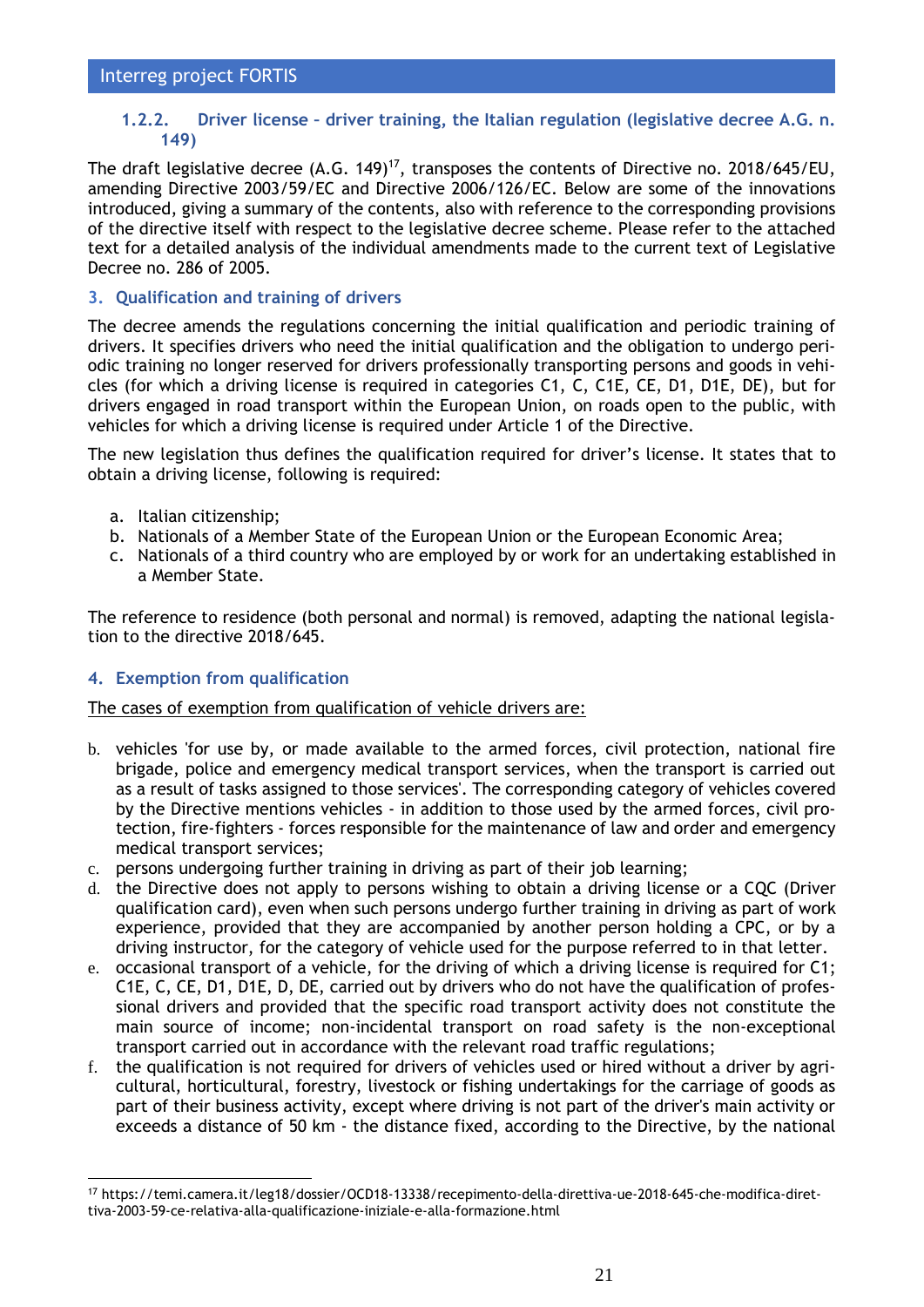legislature - from the place where the undertaking owning the vehicle, hiring or leasing it, is located.

## **5. Periodic training and certificates**

The training courses must be carried out on the basis of the program provided for by the European legislation according to the measures indicated by the decree, following the directive 2018/645. Drivers holding the qualification referred to in the article have the obligation to renew it periodically every five years, attending periodic training courses.

Article 5 amends Article 21 of Legislative Decree No 286<sup>18</sup> concerning the place of initial qualification and periodic training.

- a. these courses are attended in Italy: Italian citizens;
- b. Nationals of a Member State of the European Union and of the European Economic Area who have taken up normal residence in Italy pursuant to Article 118-bis of Legislative Decree No 285 of 30 April 1992<sup>19</sup>.
- c. from drivers who are nationals of a country not belonging to the European Union or to the European Economic Area to drivers who are employees of a road haulage company established in Italy (the reference is to nationals of a country not belonging to the European Union or to the European Economic Area, and not to nationals of third countries).

The Directive provides that the drivers referred to in the article shall acquire the initial qualification in the Member State of residence defined by Directive 2006/126/EC. Normal residence is defined as the place where a person is normally resident for at least 185 days a year for personal and occupational interests or, in the case of a person who has no occupational interest, for personal interests revealing close links between the person and the place where he/she lives. However, the normal residence of a person whose occupational interests are situated in a place other than personal interests and who therefore lives in turn in different places in two or more Member States, shall be the place where that person has personal interests, provided that he/she returns there regularly. The latter condition is not necessary if the person is staying in a Member State for the purpose of carrying out a fixed-term mission. The attendance of university or school courses does not imply the transfer of normal residence. Article 6 amends Article 22 of Legislative Decree No 286 concerning the Harmonized Union Code.

The reference to Regulation (EC)  $484/2002^{20}$  is replaced by the current Regulation (EC)  $1072/2009<sup>21</sup>$  which provides for the recognition of driver attestations issued before 23 May 2020 until their expiry date. Article 10 of the transposing Directive provides that, on the basis of the certificate of professional competence (CPC) for initial qualification or vocational training, the national authorities shall affix the harmonized code (95), set out in Annex I to Directive 2006/126/EC, next to the corresponding categories of driving licenses. Regulation (EC) 1072/2009 establishes common rules for access to the international road haulage market and provides for the issue of driver attestations by the competent authorities of the Member States. This certificate must bear the Union code. Mutual assistance from the States of the European Union and the European Economic Area (Article 7).

The exchange of information between the Member States of the European Union and the European Economic Area on the qualifications of professional drivers shall take place via the Union electronic network. Access to the network shall be protected and allowed only to the competent authorities responsible for issuing, managing and checking driving licenses and driver's

<sup>18</sup> <https://www.camera.it/parlam/leggi/deleghe/testi/05286dl.htm>

<sup>19</sup> [http://www.mit.gov.it/mit/site.php?p=normativa&o=vd&id=1&id\\_cat=&id\\_dett=0](https://www.mit.gov.it/mit/site.php?p=normativa&o=vd&id=1&id_cat=&id_dett=0)

<sup>20</sup> <https://eur-lex.europa.eu/legal-content/HR/TXT/?uri=CELEX:32002R0484>

<sup>21</sup> <https://eur-lex.europa.eu/legal-content/EN/TXT/?uri=CELEX%3A32009R1072>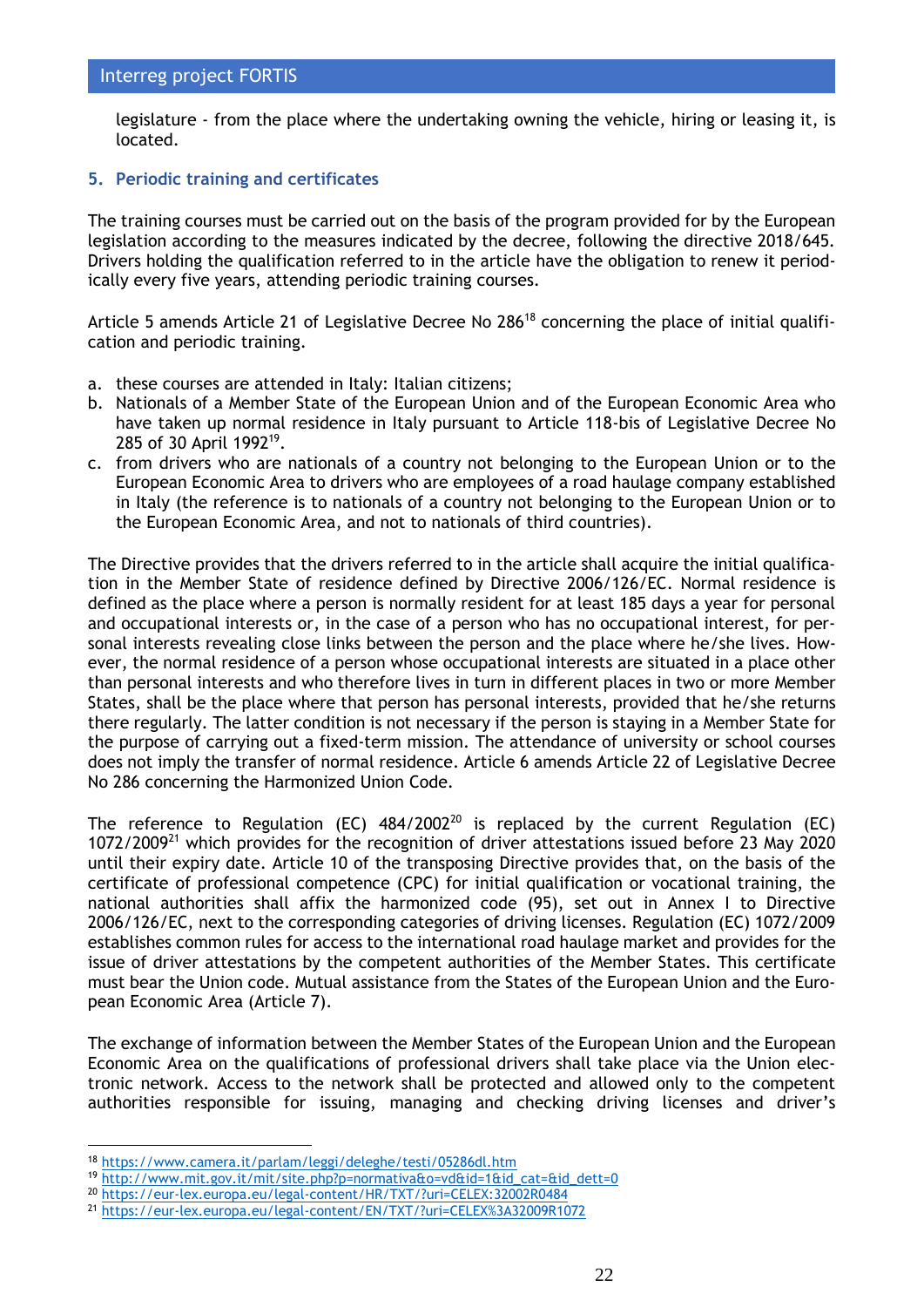qualifications. The exchange of information on the network shall comply with applicable data protection rules.

The minimum qualification and training requirements shall be equated with the European Union model of the driver's qualification card.

In this sense, it is envisaged that: during individual driving, the would-be driver is assisted by an instructor employed by an authorized driving school, car instruction centres or training organization.

The Directive refers to an instructor employed by "an approved training centre", while the text of the legislative decree under consideration adopts the more specific wording "of an approved driving school, car instruction centre or training body". One of the objectives is to 'prevent' anomalies in the operation of safety devices. The reference to the limits of the use of brakes and retarder, combined use of brakes and retarder, search for the best compromise between speed and gear ratio, use of vehicle inertia, use of retarder and downhill braking devices, conducted in case of failure, use of electronic and mechanical devices mentioning the Electronic Stability Control System (ESP), Advanced Emergency Braking Systems (AEBS), Anti-lock Braking System (ABS), Traction Control Systems (TCS) and Vehicle Monitoring Systems (IVMS) and other type-approved driver assistance or automation devices are considered. With reference to the road transport of people, the mention of the awareness of disability is included. Part of the training can be provided by one of the authorized actors, through ICT tools, such as e-learning, ensuring the high quality and effectiveness of the training; - the reference to training activities related to animal transport in Council Regulation (EC) No  $1/2005^{22}$  is inserted; - the front of the driver's qualification card bears the new indications and entries. As regards the contents of the Directive concerning the Annex, it should be noted that the "minimum qualification level must be comparable at least to level 2 of the European Qualifications Framework set out in Annex II of the Recommendation of the European Parliament and of the Council of 23 April 2008 (containing the Recommendation of the European Parliament and of the Council of 23 April 2008 on the establishment of the European Qualifications Framework for lifelong learning<sup>23</sup>).

This recommendation establishes a common scheme, known as the European Qualifications Framework, to help EU countries and educational institutions, employers and citizens compare qualifications across all EU education and training systems, also with a view to developing a European labour market. Annex II contains the Descriptors defining the levels of the European Framework. It should be noted that the current text of Annex I section I of Legislative Decree no. 286 provides that knowledge for the assessment of the initial qualification and periodic trainings of the driver by Member States must cover at least the subjects indicated in the list contained therein. It provides that the minimum level of knowledge may not be lower than level 2 of the structure of training levels set out in Annex I to Council Decision 85/368/EEC of 16 July 1985 $^{24}$ , i.e., the level reached during compulsory education supplemented by vocational training.

## **6. European Union driving license network (art.9 legislative decree A.G. n. 149)**

Article 9 inserts the new Article 116-bis in Legislative Decree No 285 of 1992 on the Highway Code. It provides that Member States shall exchange information on driving licenses with each other through the European Union Driving Licensing Network. Access to the network is protected and allowed only to the competent authorities responsible for issuing, managing and monitoring driving licenses and driving license qualifications. The exchange of information on the network shall comply with the applicable data protection rules. The network may also be used for the exchange of information for control purposes as provided for in European Union legislation. Transitional

<sup>22</sup> <https://eur-lex.europa.eu/legal-content/en/ALL/?uri=CELEX%3A32005R0001>

<sup>23</sup> <https://eur-lex.europa.eu/legal-content/EN/ALL/?uri=CELEX%3A32008H0506%2801%29>

<sup>24</sup> <https://eur-lex.europa.eu/legal-content/EN/TXT/?uri=CELEX%3A31985D0368>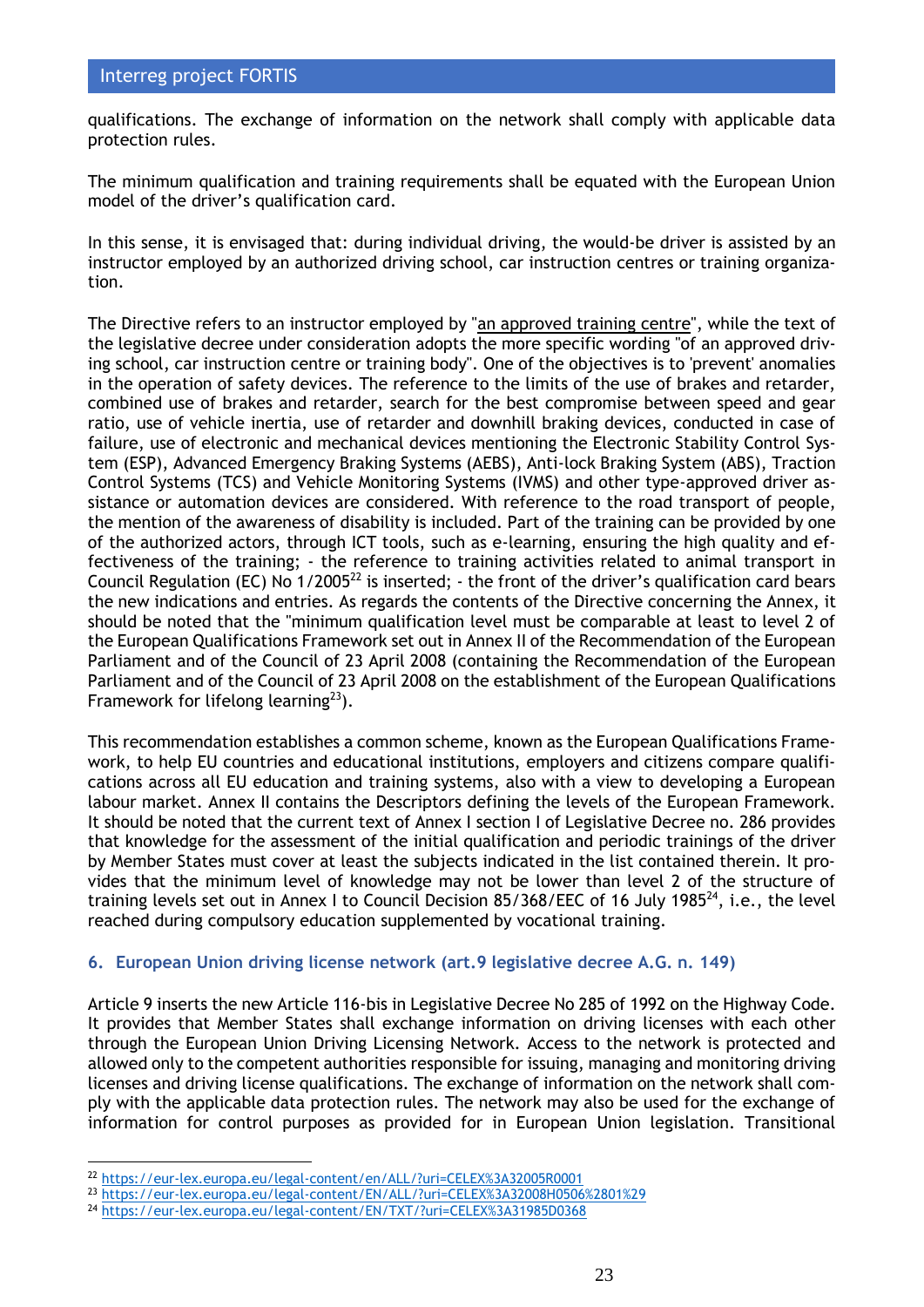provisions and financial invariance clause Article 10, which does not amend Legislative Decree 286, provides that the Ministry of Infrastructure and Transport, within twelve months of the decree coming into force, must update the IT procedures for the communication of the start of initial qualification and periodic training courses, for checking the attendance of students at the courses, for the management of lessons carried out through e-learning, for end-of-course certificates, for the connection with the European Union network of driving licenses and driver's qualifications. Article 11 contains also a financial invariance clause referring to the whole measure.

In this regard, the Technical Report attached to the scheme states that the activities envisaged, in particular, for the adaptation of the IT procedures referred to in Articles 7, 9 and 10 and quantifiable at approximately 80,000 euros, will be implemented with the human, instrumental and financial resources available under current legislation as part of the reprogramming of the procurement of supplies and services of the Directorate-General for Motorization. In particular, this amount is covered by the budget appropriation in Chapter 1277, entitled Costs of operating and developing the computer system relating to the national vehicle register and the national register of drivers. Finally, with regard to the contents of Directive 2018/645, it should be noted that Article 2(2) (amending Article 6(4) of Directive 2006/126/EC on driving licenses) provides that Member States, after consulting the Commission, may also authorize the driving on their territory of vehicles fuelled with alternative fuels as defined in Article 2 of Council Directive 96/53/EC, which have certain characteristics: they have a maximum authorized mass exceeding 3 500 kg, but not exceeding 4 250 kg for the carriage of goods and are operated without a trailer by holders of a category B driving license issued at least two years previously; this is subject to the following conditions - that the mass exceeding 3 500 kg is exclusively due to the excess mass of the propulsion system in relation to the propulsion system of a vehicle of the same size equipped with a conventional positive-ignition or compression-ignition internal combustion engine and that there is no increase in load capacity in relation to the same vehicle.

The report on the scheme in question states in that with regard to that provision of the Directive which allows Member States, in the case of vehicles fuelled by alternative fuels, to permit, within their national territory, the driving of vehicles of a mass not exceeding 3.5 tones used for the carriage of no more than eight passengers, in addition to the driver under the above conditions, it was considered, when preparing the text of the draft legislative decree in question, not to provide for its implementation, on Italian territory, because the provision would create significant operational difficulties for the bodies responsible for road traffic control. In fact, it is noted in the Report, on the registration certificate that indicates only the data required by specific European Union regulations, the mass of the propulsion systems is not indicated, thus making it complex, during the roadside verification, to ascertain whether that specific vehicle can be driven with a category B license. In addition, it should be pointed out in the Report that on vehicles up to 3.5 tones in mass, which are driven with a category B license, it is not necessary to install the tachograph, which is necessary to check compliance with the driving and rest times laid down in EU legislation, as problems of implementation could also arise in this respect, that is in relation to the equipped with tachograph and tachograph card.

## **1.2.2.1. Friuli-Venezia Giulia Region focus on professional driving license (CQC)**

One of the most important elements linked to the issue of driving licences is related to the CQC (Driver Qualification Card for the transport of passengers or goods). In the last part of this deliverable, it is underlined how a reduced number of these licences could be an operational barrier for the development of the institutional dialogue between Italy and Slovenia. For this particular reason, it is important to underline the measures already implemented to overcome this possible problem. The FVG Region, in the person of the Regional Department of Motorisation, has been working in this direction. In order to enable drivers to obtain this specific licence, it has implemented a call for applications for grants to obtain the driver qualification card (CQC). As regards the granting of contributions to support the costs of obtaining the driver's qualification card (CQC - for the exercise of the profession of road haulage operator of goods or persons), the Regional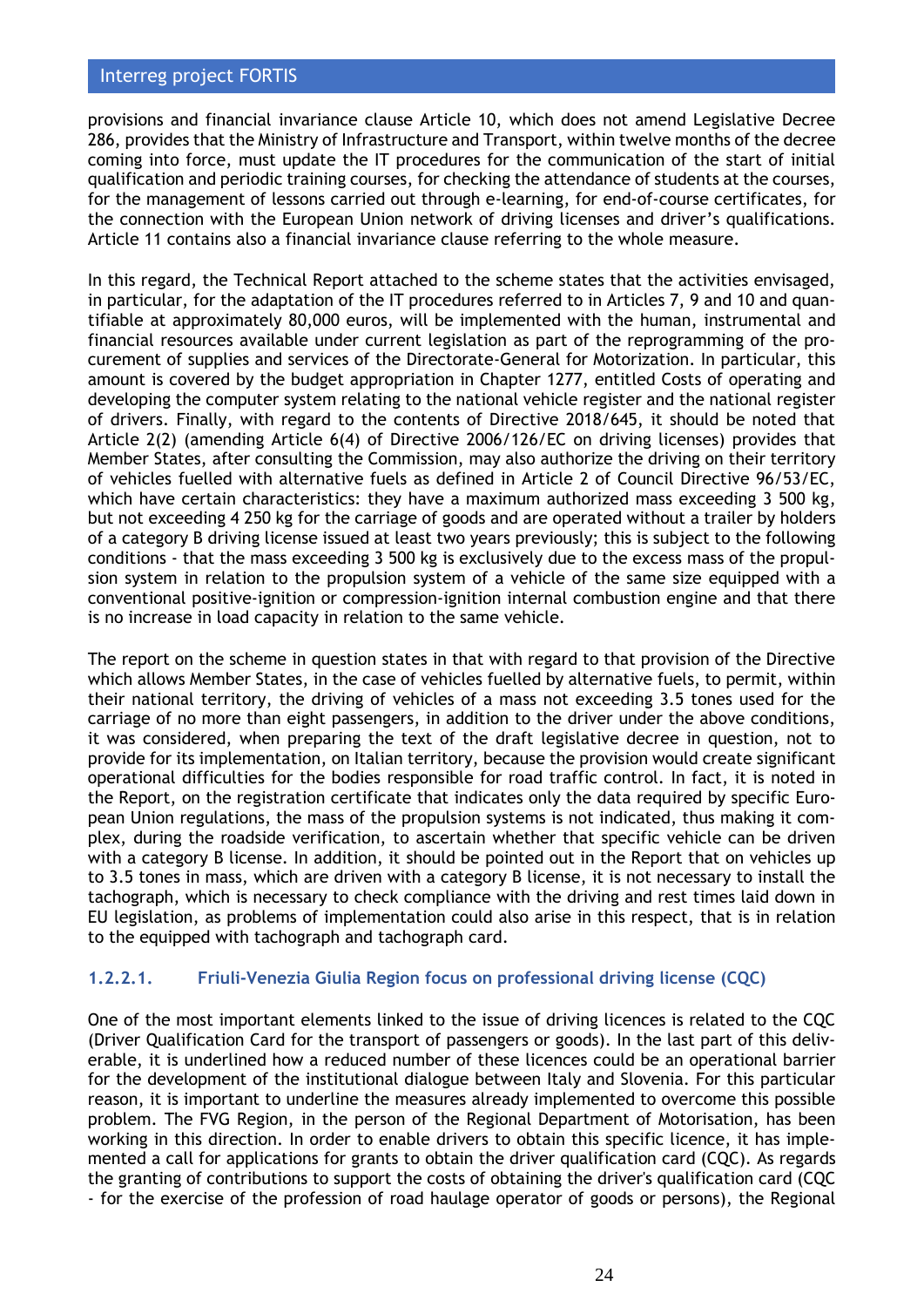Civil Motor Vehicle Authority coordinates and supervises the initial and periodic training courses for obtaining the CQC.

The Central Directorate for Infrastructure and Territory and, more specifically, the Regional Civil Motorization Service, are authorised to grant contributions, within the limits of the available resources, up to a maximum of 5,000 euros for each beneficiary, to support the expenses for obtaining the Driver Qualification Card (CQC) for the exercise of the profession of road haulage driver or passenger haulier, also in conjunction with the driving licence for categories C, CE, D, DE, E. As mentioned above, an annual call for applications has been published, indicating the procedures and criteria for assigning these contributions. The annual notice will be published regularly. As of today, it is already possible to see the results of this first "test" linked to the CQC. In fact, the first round, relating to the year 2020, was a success. 120 applications were received, of which 87 were funded. It is quite clear that this could be an important element that will allow the Region to increase the number of qualified drivers that own this license. This measure signals a forwardlooking and logical approach by the regional administration that is pursuing a working path that allows an alignment between the interests of the FORTIS project and the ones of FVG Region.<sup>25</sup>

# <span id="page-24-0"></span>**1.2.3. Driver license – driver training, Slovenian Regulation (Transposition of EU Regulation)<sup>26</sup>**

With regard to the transposition of the European regulations, in Slovenia the directives have been translated into the national legislation.

The directive 59/2003 has been in force in Slovenia since 2008 for buses, and for goods since 2009. The implementation of the European legislation has not presented serious difficulties in Slovenia due to mandatory certifications for drivers already in force.

The last EU Directive, the 2018/645, has already been transposed in Slovenia at the beginning of 2020, aligning the national legislation on the driver license and training issue to the European one. In order to shed some light on this item, the concepts coming from the FORTIS project workshop (held on the 17 and 18 of June 2020)<sup>27</sup> are here below reported and developed. The notions provided by the speakers have been fundamental in order to better understand the Slovenian situation.

As far as the driver training arrangements are concerned: initial training is not compulsory, only an examination is carried out. Bodies organize courses, but attendance is optional.

## • **There are two possibilities for periodic training:**

- 1. one year carrying out a 7-hour training program;
- 2. five years carrying out a 35-hour program. If the annual periodic training takes place, there is a specific annual module. At the end of the fifth year, it resumes from the first module. Specific certificates are issued on the basis of the training carried out.
- The agencies that carry out the training must be authorized by the competent Ministry, and tenders were carried out in past years to identify the bodies;
- there are **20 authorized centres** evenly distributed in the Slovenian territory. At present in Slovenia, the training system is being reconsidered and new calls for tenders for the selection of training providers are planned. The calls will specify particular requirements to be met by the institutions: such as qualified teachers, adequate spaces, a fleet of vehicles, etc;
- checks will be made on the periodic training courses and on compliance with the requirements of the bodies. In case of serious violations, the authorization will be revoked. Examinations

<sup>25</sup> [https://www.regione.fvg.it/rafvg/export/sites/default/RAFVG/infrastrutture-lavori-pubblici/motorizzazione](https://www.regione.fvg.it/rafvg/export/sites/default/RAFVG/infrastrutture-lavori-pubblici/motorizzazione-civile/FOGLIA60/allegati/BandoContribCQCMod.pdf)[civile/FOGLIA60/allegati/BandoContribCQCMod.pdf](https://www.regione.fvg.it/rafvg/export/sites/default/RAFVG/infrastrutture-lavori-pubblici/motorizzazione-civile/FOGLIA60/allegati/BandoContribCQCMod.pdf)

<sup>26</sup> [https://www.uradni-list.si/glasilo-uradni-list-rs/vsebina/104207](file:///C:/Users/UTENTE/AppData/Local/Microsoft/Windows/INetCache/Content.Outlook/H4ZHZVT9/%09https:/www.uradni-list.si/glasilo-uradni-list-rs/vsebina/104207)

<sup>27</sup> [https://www.ita-slo.eu/it/tutte-le-notizie/news/fortis-workshop-line-con-i-portatori-di-interesse-](https://www.ita-slo.eu/it/tutte-le-notizie/news/fortis-workshop-line-con-i-portatori-di-interesse-l’armonizzazione-delle)l'armonizzazione[delle](https://www.ita-slo.eu/it/tutte-le-notizie/news/fortis-workshop-line-con-i-portatori-di-interesse-l’armonizzazione-delle)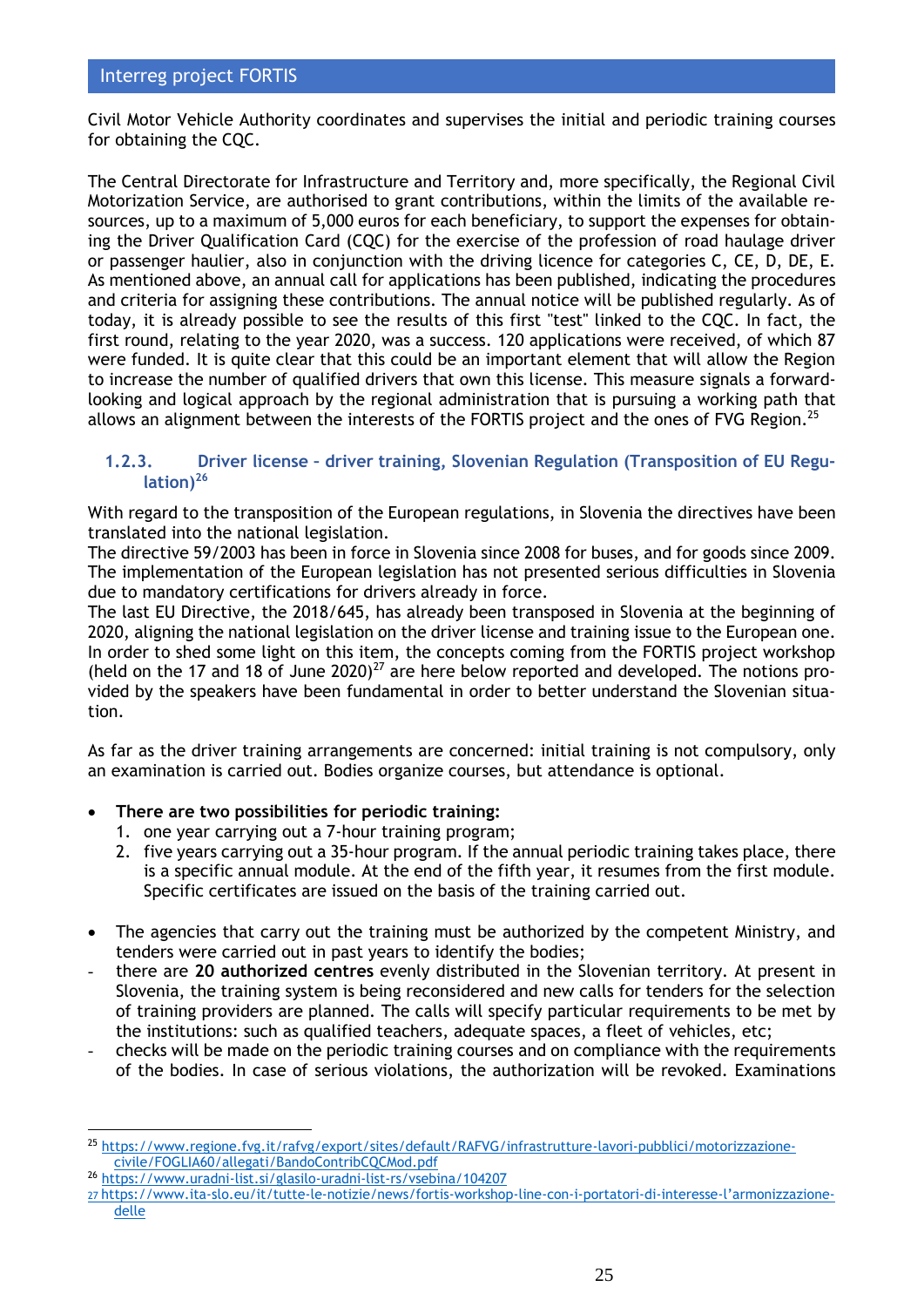are carried out by a committee appointed by the Minister responsible, which establishes the requirements;

- the examination is structured into a theoretical and a practical part. The committee approves its own rules of procedure governing the way it operates. The members of the Commission are road traffic experts from various economic sectors;
- the examination comprises a theoretical part of 4 hours (multiple-choice and direct answer questions plus a case study). The practical part is two hours, 90 minutes of which 60 minutes for the driving test and a 30-minute exercise. Driving simulators can also be used. If the candidate comes from other states of the former Yugoslavia it is possible to take exams in a mother tongue language. Otherwise, the presence of an interpreter is required;
- foreign citizens who want to obtain the CQC must have residence/temporary residence in Slovenia for at least 185 days a year and prove that they have f their family and economic interests in Slovenia;
- if a Slovenian driver works in Italy, the training must be done in Slovenia. This is required by the law n. 106/10 of the Slovenian code.

As regards the European database mentioned in the previous chapter (2.1.1.4 paragraph 5), the network will enter into force in May 2021. Currently each state has its own database.

Slovenia is working on an upgrade of the information system. Theoretical examinations will take place on computer in order to obtain results in real time. There will be a general adaptation to new technologies and there will be novelties to solve past criticalities.

Mr Mauro Zinnanti, former Director of the Friuli Venezia Giulia Region Civil Motorization Service, reported a significant difference in initial training between Italy and Slovenia. That is, in Italy training is compulsory, in Slovenia training is optional. This has led to a certain migration of people from Italy to Slovenia to obtain the CQC.

For the initial CQC there are various pathways between which countries have been able to opt. The driver can do compulsory training of 280 hours + 20 driving hours, or he/she can opt for the exam only (as chosen by Slovenia). With the new European directive, consideration is being given to introducing compulsory training to obtain the initial qualification in Slovenia as well, but there are contraindications due to a shortage of drivers. Training, even if it becomes compulsory, will never be adequate for the new driver, internships in the company would be needed and this is being reflected on at ministerial level.

As regards the possibility of taking the exam in Slovenia by Italian citizens, as already mentioned, candidates must meet special requirements that are essential. Very often authorized centres for commercial matters refrain from providing full information to the applicant. Therefore, the person who successfully takes the exam in Slovenia has difficulties when he/ she goes to the Prefecture to register the code on his/ her document. This difficulty arises because it appears that the applicant is not resident/domiciled for at least 185 days in Slovenia.

## <span id="page-25-1"></span><span id="page-25-0"></span>**1.3.Civil motorization – vehicle registration (goods and passenger)**

# **1.3.1. The European regulation**

Regarding vehicle registration in the EU countries, it is required to register the vehicle in the country of residence. Nonetheless, there is no EU wide law on vehicle registration.

Problems generally occur among people who buy a car in another country and want to bring it to their home country, encountering frequent issues in the registration procedures.

In response, on 4 April 2012 the European Commission adopted a proposal for simpler car registration rules. However, no agreement was reached with the European Parliament and with the Council of the European Union, therefore the Commission withdrew the proposal on 3 July 2018. The Commission is going to reassess the issue further  $^{28}$ .

<sup>28</sup> [https://ec.europa.eu/growth/sectors/automotive/motor-vehicle-registration\\_en](https://ec.europa.eu/growth/sectors/automotive/motor-vehicle-registration_en)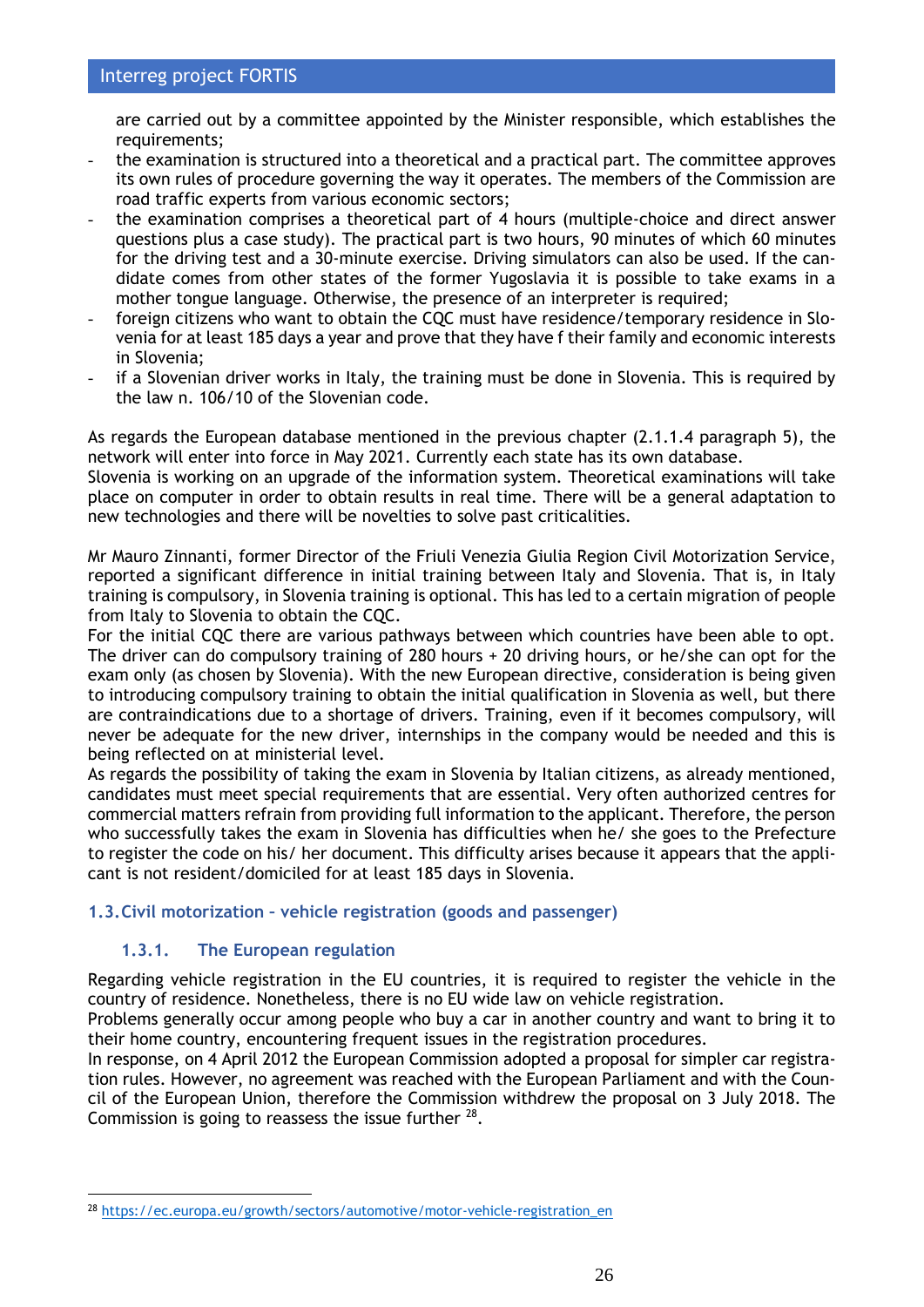## Who would be affected:

- people who buy or sell a second-hand car in another EU country would not have to undergo additional technical controls and administrative problems;
- people who spend part of the year in a holiday residence in another EU country would not have to register their car there";
- people who move permanently to another EU country would have six months to register their car;
- people who work in another EU country and use a car registered by their employer would no longer have to register it in their home country;
- car-rental companies would be able to transfer cars to another EU country during holiday periods without registration. This could lower the price of car rentals.<sup>29</sup>

## What would change:

- the formalities of re-registering a car in another EU country would be reduced to a minimum;
- many controls would be abolished altogether, with authorities getting the technical information they need directly from their colleagues in the country of registration;
- registration authorities would cooperate more, making it easier to track stolen cars;
- it would become impossible to register a stolen car in another EU country.<sup>30</sup>

## **Please note:** this proposal would not change with:

- Vehicle and registration taxes;
- <span id="page-26-0"></span>• Vehicles that are re-registered in the same EU country (for example, after being sold).<sup>31</sup>

## **1.3.2. Italian Regulation:**

## **1. Procedure:**

In Italy, Individual and Legal entities are allowed to matriculate a vehicle. For Italian citizens an auto-certification is needed. For citizens enrolled in  $AIRE/RILL^{32}$  (the Register of Italians living abroad) it is necessary to indicate the residence in the other country and temporarily stay in Italy. For citizens from other EU and SEE countries, Switzerland and San Marino, vehicles can circulate in Italy for up to 3 months, then it is necessary to enrol in the registry office and present the request of matriculation in Italy. For not-EU citizens, it is necessary to present valid residence permit and demonstrate the Italian residence. It is possible to ask for temporarily certification for up to 30 days of use of the vehicle.

It is possible to register vehicles, motor-vehicles and trailers (equal to or more than 3,5 tones), used or new, through the STA - Sportelli Telematici dell'Automobilista (Driver telematic points) to obtain the license plates, the registration certificate and the digital property certificate. It is also possible to re-matriculate/renovate the subscription of vehicles, motor-vehicles, and trailers (equal to or more than 3,5 tones), new or used, also in case of stolen, lost, or damaged license plates<sup>33</sup>. Property passage: dismantling or exportation are other procedures available at STA<sup>34</sup> (Italian Motorist Desk).

A new vehicle in Italy must take a technical control after the  $4<sup>th</sup>$  year from the first technical control and registration<sup>35</sup>. Frequent technical and administrative controls on vehicles are made for general road security, with the help of the mobile centre of revision.

**Please note:** If a Slovenian citizen wants to open a transport company in Italy, he/she needs to enrol in the Italian Chamber of Commerce and follow all the authorization obligations.

<sup>29</sup> [Ibidem;](https://ec.europa.eu/growth/sectors/automotive/motor-vehicle-registration_en)

<sup>&</sup>lt;sup>30</sup> [Ibidem;](https://ec.europa.eu/growth/sectors/automotive/motor-vehicle-registration_en)

<sup>&</sup>lt;sup>31</sup> [Ibidem;](https://ec.europa.eu/growth/sectors/automotive/motor-vehicle-registration_en)

<sup>32</sup> https://www.esteri.it/mae/it/servizi/Italiani-all-estero/aire\_0.html

<sup>33</sup> [https://europa.eu/youreurope/citizens/vehicles/registration/formalities//italy/index\\_it.htm](https://europa.eu/youreurope/citizens/vehicles/registration/formalities/italy/index_it.htm)

<sup>34</sup> <http://www.aci.it/i-servizi/guide-utili/guida-pratiche-auto/sportello-telematico-dellautomobilista-sta.html>

<sup>35</sup> [https://europa.eu/youreurope/citizens/vehicles/registration/formalities//italy/index\\_it.htm](https://europa.eu/youreurope/citizens/vehicles/registration/formalities/italy/index_it.htm)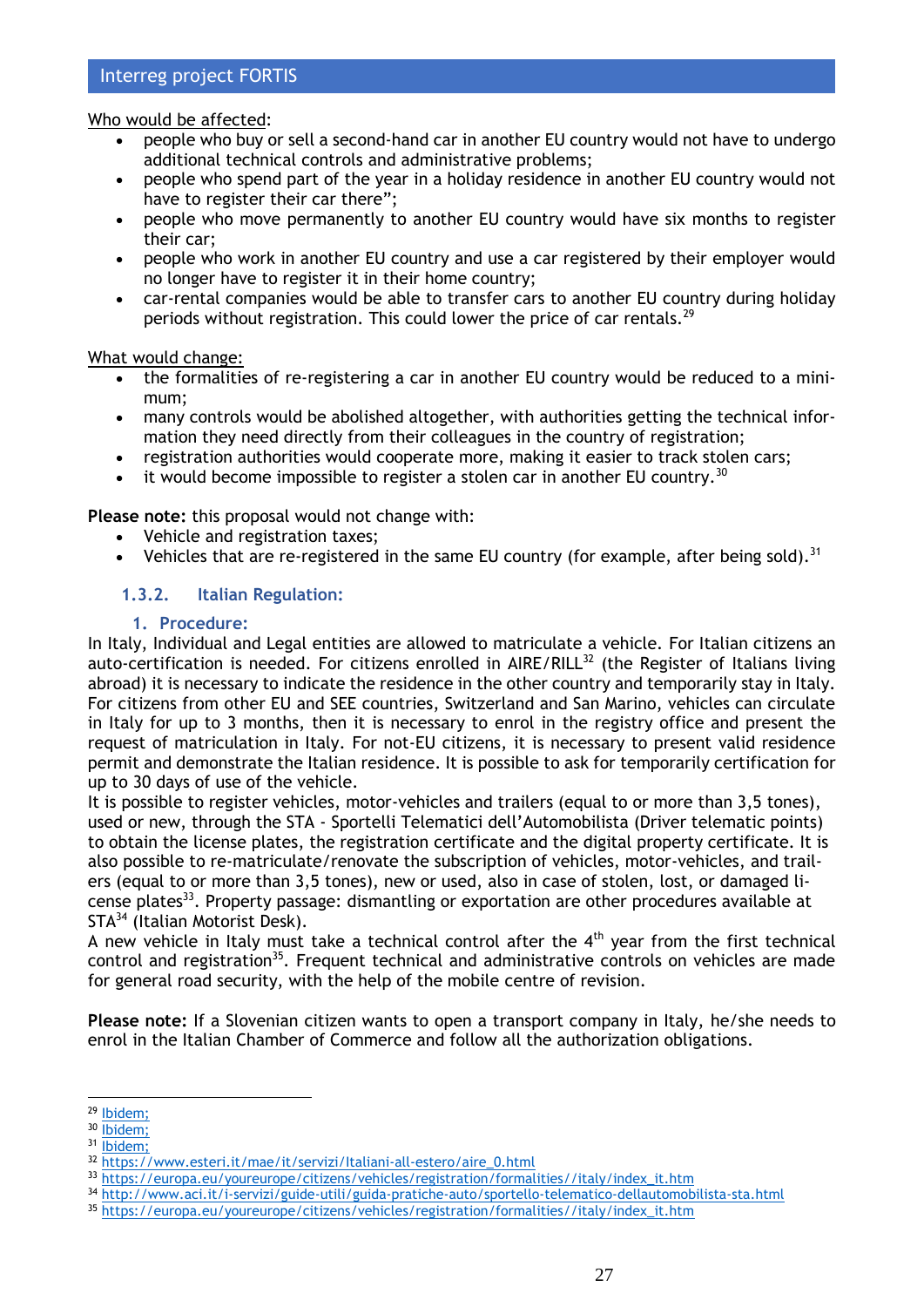# **2. Documentation needed:<sup>36</sup>**

In order to buy a new vehicle from the factory, the dealer instructs an automotive consultancy firm (car practice agency) to register the vehicle with the provincial office of the Civil Motorization (UMC) and register it in the Public Automobile Registry **(PRA)**.

To register a new vehicle at the UMC<sup>37</sup> Uffici della motorization civile (**Civil motorization office**) and at the same time register with the PRA<sup>38</sup> through the Motorist's Telematic Desk **(STA)** for the issuance of the Single Vehicle Registration and Ownership Document (DU), the following documentation is required:

- **-** the buyer's tax code number;
- **-** photocopy of an identity document / identification of the buyer;
- **-** if the document is written in a foreign language, an Italian translation must be attached (except in cases where there are exemptions established by international laws or agreements) certified as conforming to the foreign text by the competent diplomatic or consular representation, or by an official translator;
- **-** unified application for registration with the Civil Motorization Office and registration with the PRA. The unified application is signed by the buyer and, in the cases provided for, also acts as a request for the buyer, an alternative title to the deed of sale. Usually, the unified application is signed at the dealer's premises;
- **-** declaration of conformity or European certificate of conformity with Italian homologation or European certificate of conformity accompanied by the registration declaration issued by the manufacturer;
- **-** if a buyer is a non-EU citizen residing in Italy: copy of the valid residence permit; or copy of the expired residence permit with attached copy of the postal receipt certifying the submission of the renewal request; or a photocopy of the identity document and a photocopy of the receipt certifying the presentation of the first issue application; or a copy of the EC long-term residence permit;
- **-** if a buyer is a non-EU family member of a European Union citizen residing in Italy: copy of the family residence card of a European Union citizen or copy of the permanent residence card for family members of European citizens;

Please Note: it is also possible to matriculate with derogation, with suitable documentation from the producer (Online workshop verbal).

# **3. License plates<sup>39</sup>:**

Art. 256 of the Regulation art.100, decree 495/1992, defines the types of license plates, which are distinguished between matriculation, recognition, repeater license plates; art. 257 defines criteria for the formation of license plates data for motor vehicles and trailers. Art.258 illustrates the location of matriculation, repeater, recognition license plates. Art. 259 defines the ways of license plates installation. Art. 260 depicts the characteristics for the construction, dimension, photometric, chromatic, readability of license plates, as well as requirements for the suitability of their acceptation. Art.261 states that the license plates models are stored at the Ministry of transport and navigation – general direction of M.C.T.C. (Civil motorisation concessionary transport).

Art.264 provides information for the cessation of the circulation.

37 [https://www.ilportaledellautomobilista.it/gms/ricerca/\\$N/\\$N;jsessionid=oMLtdziZI49u5K8NanZo7kVX.eappbe02](https://www.ilportaledellautomobilista.it/gms/ricerca/$N/$N;jsessionid=oMLtdziZI49u5K8NanZo7kVX.eappbe02) <sup>38</sup> https://www.tuttovisure.it/pra/visure-aci-pra?gclid=CjwKCAiAtK79BRAIEiwA4OskBhVu-\_REciUvG1xS5cW2hpkC85geK-xw-QrBcS4jCkT5kUelYkIyIhoCTwMQAvD\_BwE

39 [http://www.aci.it/i-servizi/normative/codice-della-strada/titolo-iii-dei-veicoli/art-100-targhe-di-immatricolazi](http://www.aci.it/i-servizi/normative/codice-della-strada/titolo-iii-dei-veicoli/art-100-targhe-di-immatricolazione-degli-autoveicoli-dei-motoveicoli-e-dei-rimorchi/regolamento-art-100.html)[one-degli-autoveicoli-dei-motoveicoli-e-dei-rimorchi/regolamento-art-100.html](http://www.aci.it/i-servizi/normative/codice-della-strada/titolo-iii-dei-veicoli/art-100-targhe-di-immatricolazione-degli-autoveicoli-dei-motoveicoli-e-dei-rimorchi/regolamento-art-100.html)

<sup>36</sup> <http://www.aci.it/i-servizi/guide-utili/guida-pratiche-auto/acquisto-veicolo-nuovo.html>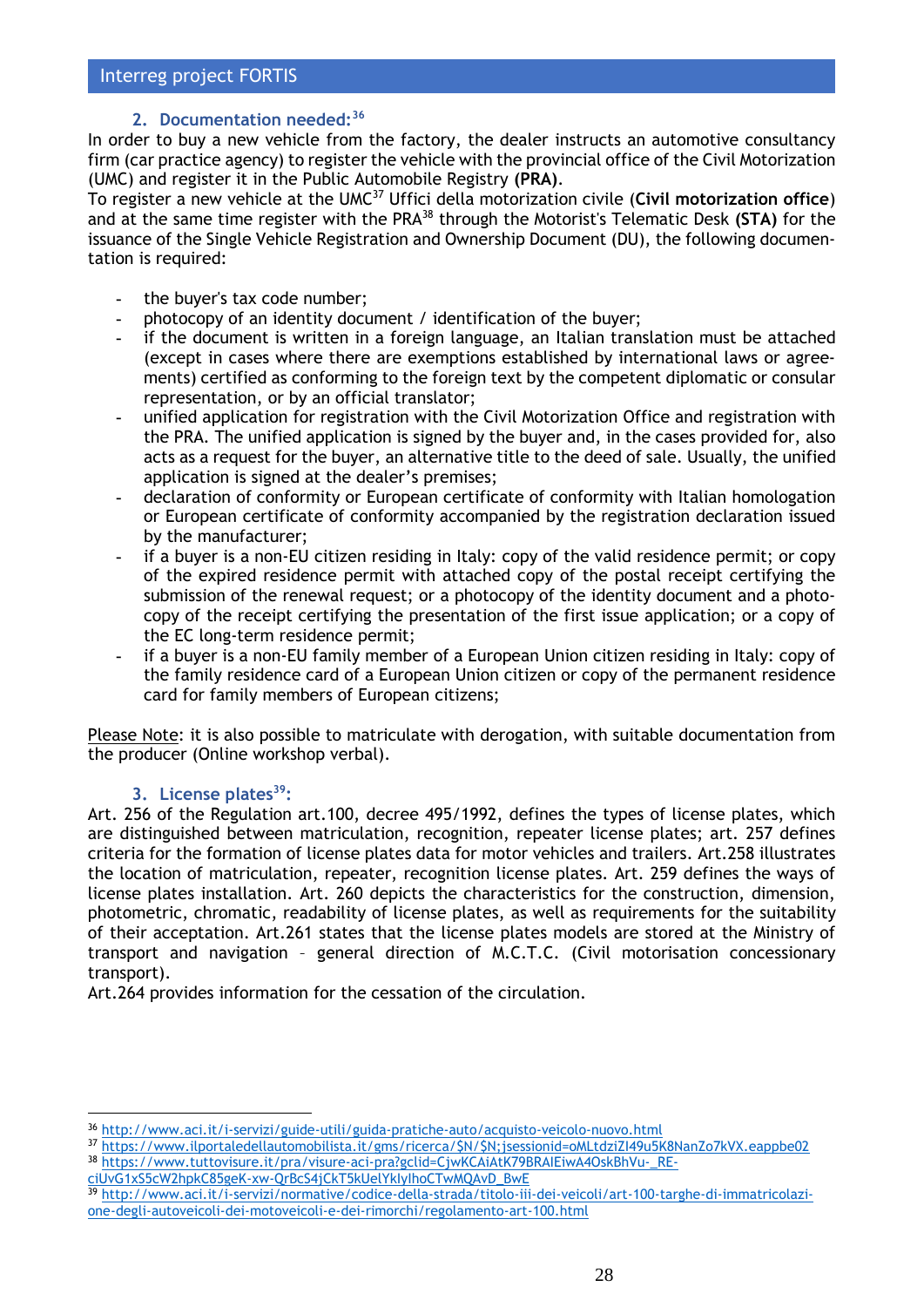# **4. Ways of interruption of vehicles circulation<sup>40</sup>**

## **Exportation:**

In order to definitely export a vehicle, it is required to radiate the vehicle from the National Archive of Vehicles and the Public Automotive Register. The vehicle must be positively reviewed in 6 months before requesting the cancellation.

## A. **Documentation needed:**

- unified application;
- if the request is presented by someone not registered at the Public Register, it is necessary to include the original purchase certificate;
- property certificate, registration certificate or unique document for circulation;
- license plates;
- ID card.

Please note: As a consequence of the entry into force from 1 January 2020 of the new methods of radiation for export that the obligation to carry out the radiation before exporting the vehicle and on condition that the revision has been carried out successfully for at least 6 months from the date of the request , it is no longer possible to transmit such requests through the Consulates for exported vehicles starting from January 1, 2020. Only the radiations for definitive export abroad relating to vehicles exported by 31/12/2019, but re-registered in 2020 can be requested through the Consulate, provided that these vehicles have been re-registered with a foreign license plate at the date of request for the deregistration $41$ .

# **5. Scrapping dismantling**

Regarding the dismantling process of the vehicle, it is necessary to deliver it to an authorized centre for collection or – in case the vehicle is sold/bought by another one – to the concessionaire/branch of the manufacturer, which must cancel the vehicle from the Public Automotive Register within 30 days, by presenting the request for interrupting the vehicle circulation for dismantling. License plates, registration certificate, property certificate must be delivered together with the vehicle. A certificate for the dismantling is released by the concessionaire/branch of the manufacturer, which hereby indemnifies (civil-penal-administrative responsibility) the owner of the vehicle, with the exception of tributary purposes, for which it is necessary to look at the regional regulatory framework.

If the vehicle is dismantled in a foreign country, the owner may ask the Public Automotive Register the Interruption of vehicle circulation presenting the property certificate, license plates and registration certificate, as well as a presentation document to the Public Register, and the certification from the foreign responsible of the dismantling with translation of the text in annex<sup>42</sup>.

## **6. Micro-mobility:**

L. 160/2019: scooters with electric motor (max 500W and 20Km/h with lights) are officially considered as bicycles, which may now be used on roads with 30Km/h as a limit. Helmets, license plates and insurances are not compulsory<sup>43</sup>.

## **7. Historical vehicles<sup>44</sup>:**

"New highway code", legislative decree. April 30, 1992 n. 285 and subsequent amendments. Art. 60. Vintage motorcycles and cars of historical and collectible interest constitute the regulatory framework of reference.

**-** Vintage motorbikes and cars, as well as motorcycles and cars of historical and collectible interest, are considered to belong to the category of vehicles with atypical characteristics;

42 <http://www.aci.it/i-servizi/guide-utili/guida-pratiche-auto/demolizione.html>

<sup>40</sup> <http://www.aci.it/i-servizi/normative/codice-della-strada/titolo-iii-dei-veicoli.html> 41 <http://www.aci.it/i-servizi/guide-utili/guida-pratiche-auto/esportazione.html>

<sup>4</sup>[3https://www.hdmotori.it/elettriche/articoli/n514805/monopattini-elettrici-biciclette-regole/#:~:text=I%20mono](https://www.hdmotori.it/elettriche/articoli/n514805/monopattini-elettrici-biciclette-regole/#:~:text=I%20monopattini%20elettrici%20potranno%20circolare,finalmente%20davvero%20iniziare%20in%20Italia.)[pattini%20elettrici%20potranno%20circolare,finalmente%20davvero%20iniziare%20in%20Italy.](https://www.hdmotori.it/elettriche/articoli/n514805/monopattini-elettrici-biciclette-regole/#:~:text=I%20monopattini%20elettrici%20potranno%20circolare,finalmente%20davvero%20iniziare%20in%20Italia.)

<sup>44</sup> [http://www.aci.it/i-servizi/normative/codice-della-strada/titolo-iii-dei-veicoli/art-60-motoveicoli-e-autoveicoli](http://www.aci.it/i-servizi/normative/codice-della-strada/titolo-iii-dei-veicoli/art-60-motoveicoli-e-autoveicoli-depoca-e-di-interesse-storico-e-collezionistico.html)[depoca-e-di-interesse-storico-e-collezionistico.html](http://www.aci.it/i-servizi/normative/codice-della-strada/titolo-iii-dei-veicoli/art-60-motoveicoli-e-autoveicoli-depoca-e-di-interesse-storico-e-collezionistico.html)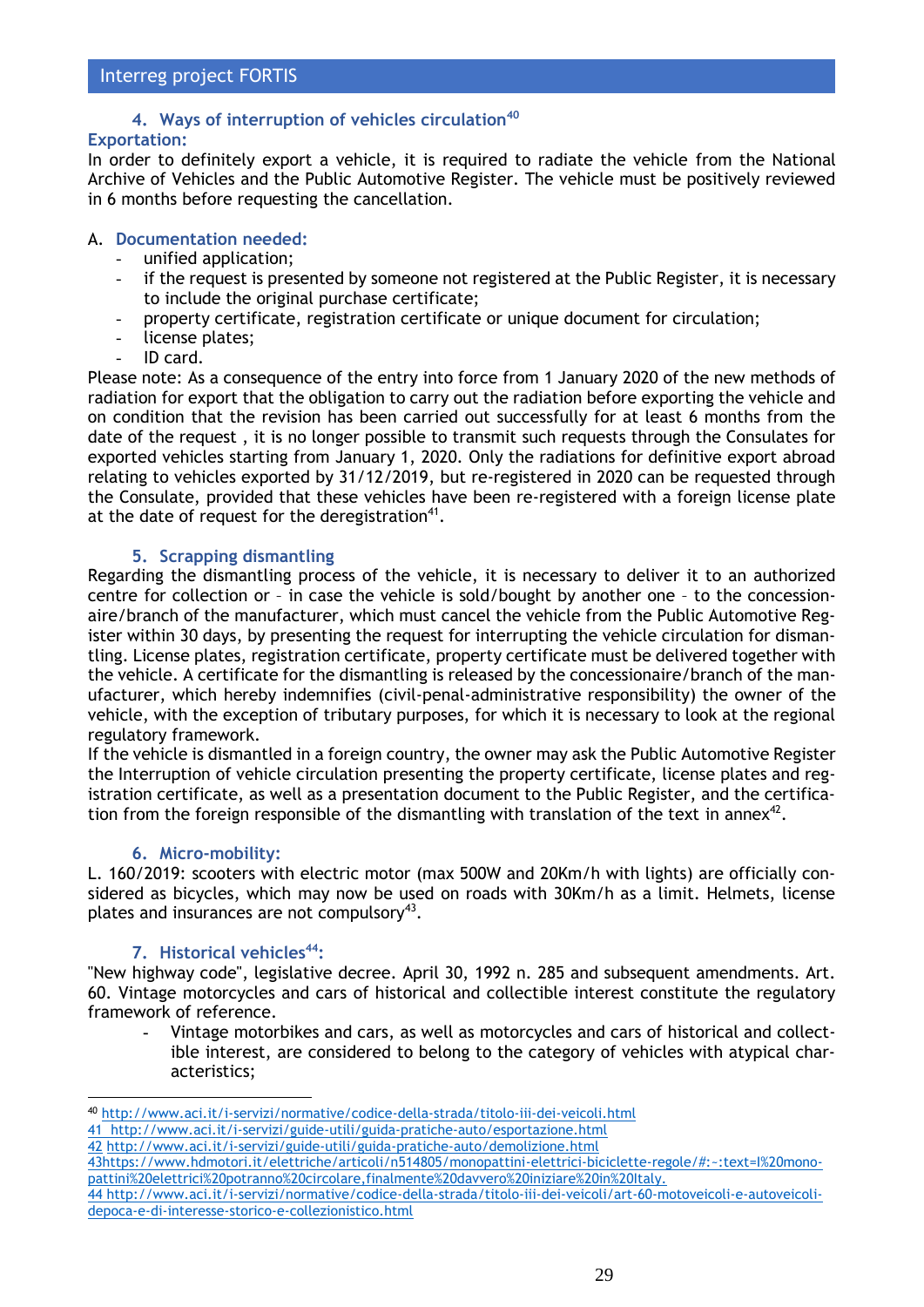- **-** motor vehicles and vehicles cancelled by the P.R.A. fall into the category of vintage vehicles because they are intended for conservation in museums or public and private premises, for the purpose of safeguarding the original specific technical characteristics of the manufacturer, and which are not adequate in the requirements, devices and equipment to the current prescriptions established for admission to circulation. These vehicles are registered in a special list at the historic centre of the Department for land transport.
- **-** vintage vehicles are subject to the following provisions:
- a. their circulation may be allowed only on the occasion of specific events or authorized gatherings, limited to the area of the location and the itineraries of the events or gatherings. For this purpose, in order to be able to circulate, vehicles must be provided with a particular authorization issued by the competent office of the Department for land transport in whose district the location of the event or meeting is included and to which it has been previously presented, by the organizing body, the detailed list of participating vehicles. The authorization indicates its validity, the routes established, and the maximum speed allowed in relation to the guarantee of safety offered by the type of vehicle;
- b. the transfer of ownership of the same must be communicated to the Department for land transport.
- **-** the category of motor vehicles and motor vehicles of historical and collectible interest are all those registered in one of the following registers: ASI, Storico Lancia, Italian FIAT, Italian Alfa Romeo, Storico FMI.
- **-** vehicles of historical or collectible interest can circulate on the roads as long as they meet the requirements for this type of vehicle, determined by the regulations.
- **-** anyone who travels with vintage vehicles without the authorization provided for in paragraph 3, or with vehicles referred to in paragraph 5 that do not meet the requirements for this type of vehicle by the regulation, is subject to the administrative sanction of payment of a sum of € 84 to € 335 in the case of motor vehicles, or from € 41 to € 168 in the case of motorbikes.

#### **8. Commercial vehicles:**

- **- For commercial-personal use vehicles**: the transport must not constitute prevalent economic activity of the subject but inherent, the enterprise must be the owner of the vehicle. The license is released after the vehicle commission approves the vehicles of more than 6 tons (L.298/1974, art. 31 and 32 is the reference law);
- **- third use vehicles**: transport must be in the interest of people different from the owner, and against payment. CE 1071/2009, L. 298/1974, D.lgs 395/2000, L. 244/2007, D.D.MIT n. 291/2011 constitute the regulation of reference. It is necessary to be signed in National Register auto-transporters and National Electronic register, required by D.D.MIT n.291/2011, demonstrating the requirement of the establishment. Successively, the practice of the profession is released, and the vehicle can be matriculated, with the provision of the registration certificate and the property certificate. Requisites for third use vehicles consist of financial and professional eligibility and integrity. In addition to these requirements, it is necessary to access the market according to the requirements of law 244/2007. The business is formalized with a donation, company transfer, company branch transfer, vehicle fleet transfer (at least Euro 5). There is also direct access with vehicles of at least 80 tons (Euro 5);
- **-** regarding the **documentation for commercial vehicles**, the ownership document for commercial vehicles is not yet in use.

#### **9. General regulation to request matriculation of vehicles from other Countries<sup>45</sup>:**

Prot. N ° 33292 of 20 December 2018 - Art. 29 bis, decree law 4 October 2018, n.113, converted into law 1 December 2018, n.132 - Circulation in Italy of vehicles registered abroad. **The entry** 

<sup>45</sup> [http://www.dgtnordovest.it/joomla/index.php?option=com\\_content&view=article&id=70%3Anorme-generali-per](http://www.dgtnordovest.it/joomla/index.php?option=com_content&view=article&id=70%3Anorme-generali-per-richiedere-limmatricolazione-di-veicoli-provenienti-da-stati-esteri-&catid=29%3Aveicoli&Itemid=37&showall=1)[richiedere-limmatricolazione-di-veicoli-provenienti-da-stati-esteri-&catid=29%3Aveicoli&Itemid=37&showall=1](http://www.dgtnordovest.it/joomla/index.php?option=com_content&view=article&id=70%3Anorme-generali-per-richiedere-limmatricolazione-di-veicoli-provenienti-da-stati-esteri-&catid=29%3Aveicoli&Itemid=37&showall=1)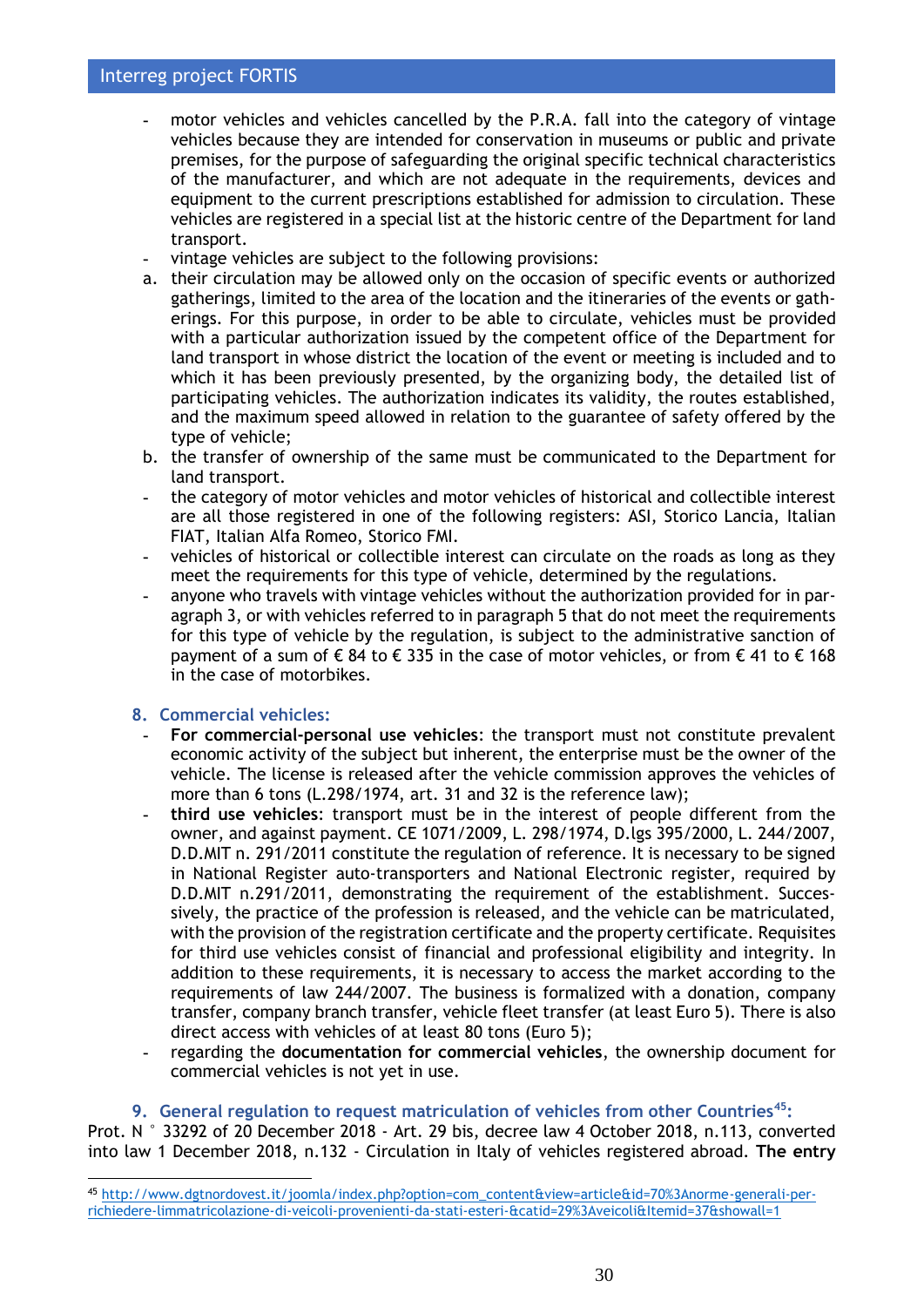## **into circulation of vehicles from abroad is subject to a prior check of the documentation and takes place:**

- **-** by administrative means for vehicles from EU countries and belonging to the international category "M1" or "L" in compliance with the prescribed inspection;
- **-** upon the favourable outcome of the inspection and test of the vehicle if administrative registration is not allowed;
- **-** it is not allowed to issue approval certificates for the nationalization of vehicles of international categories L, M1, N and O except in the case of double testing for the application of superstructures (one of which is for the exclusive internal use of the Office and one for subsequent registration if the seat of the body builder is different from the residence of the vehicle owner);
- **-** vehicles of category N and O must always be subjected to technical testing;
- **-** vehicles of category M2 and M3 and vehicles from non-EU countries, if particularly complex checks are required, must be subjected to testing by the CPA. (Repatriating compatriots or holders abroad who acquire residence in Italy are exempt from producing the technical data sheet. The same applies to compliance with the compulsory EEC legislation in force in Italy at the time of the registration request).

# <span id="page-30-0"></span>**1.3.3. Slovenian Regulation<sup>46</sup>:**

# **1. Procedure:**

The vehicle matriculation procedure in Slovenia consists of a rapid process, taking 15 minutes of time and the cost of 20 euros. Before registration it is necessary to carry out identification procedure which takes more time and costs approx. 100  $\epsilon$  for passenger vehicle.

Only vehicles inserted in a specific public register can be used. The vehicle owner must have a correlation with Slovenia: residence or temporarily stay. In the case of a business, the legal address must be in Slovenia. To matriculate vehicles from abroad, the owner has 30 days to regulate the vehicle.

# **2. Matriculation entities:**

The tasks of the approval body in the Republic of Slovenia are carried out by the Public Agency of the Republic of Slovenia for Road Safety. The work of the approval authority is directed and supervised by the ministry responsible for transport.<sup>47</sup>

A vehicle can be registered at any administrative unit in Slovenia, at organizations providing roadworthiness tests for motor vehicles, or at companies and individual private entrepreneurs who sell motor vehicles or trailers.

Entities qualified to implement the registration process of particular types of vehicle consist of:

- organization similar to Italian Prefecture for vehicles for international organizations vehicles (consulates, embassies);
- Ministry of the Interior for police vehicles;
- Ministry of Defence for military vehicles;
- specific authorized agencies for other kinds of vehicles.

# **3. Documentation needed<sup>48</sup> :**

The application for vehicle registration must be accompanied by the following proof:

- proof of ownership of the vehicle (not required if ownership is evident from the document referred to in the second or third indent);
- the latest foreign vehicle registration certificate or other relevant public document, which is proof of ownership of the vehicle according to the regulations of the foreign country in which the vehicle was last registered, if the vehicle was not registered in the Republic of Slovenia;

<sup>46</sup> <https://www.uradni-list.si/glasilo-uradni-list-rs/vsebina/104207>

<sup>47</sup> <http://www.pisrs.si/Pis.web/pregledPredpisa?id=ZAKO5791>

<sup>48</sup> <https://www.2slovenia.eu/you-and-your-family/driving-licence-car-registration-in-slovenia/>

<https://www.uradni-list.si/glasilo-uradni-list-rs/vsebina/104207>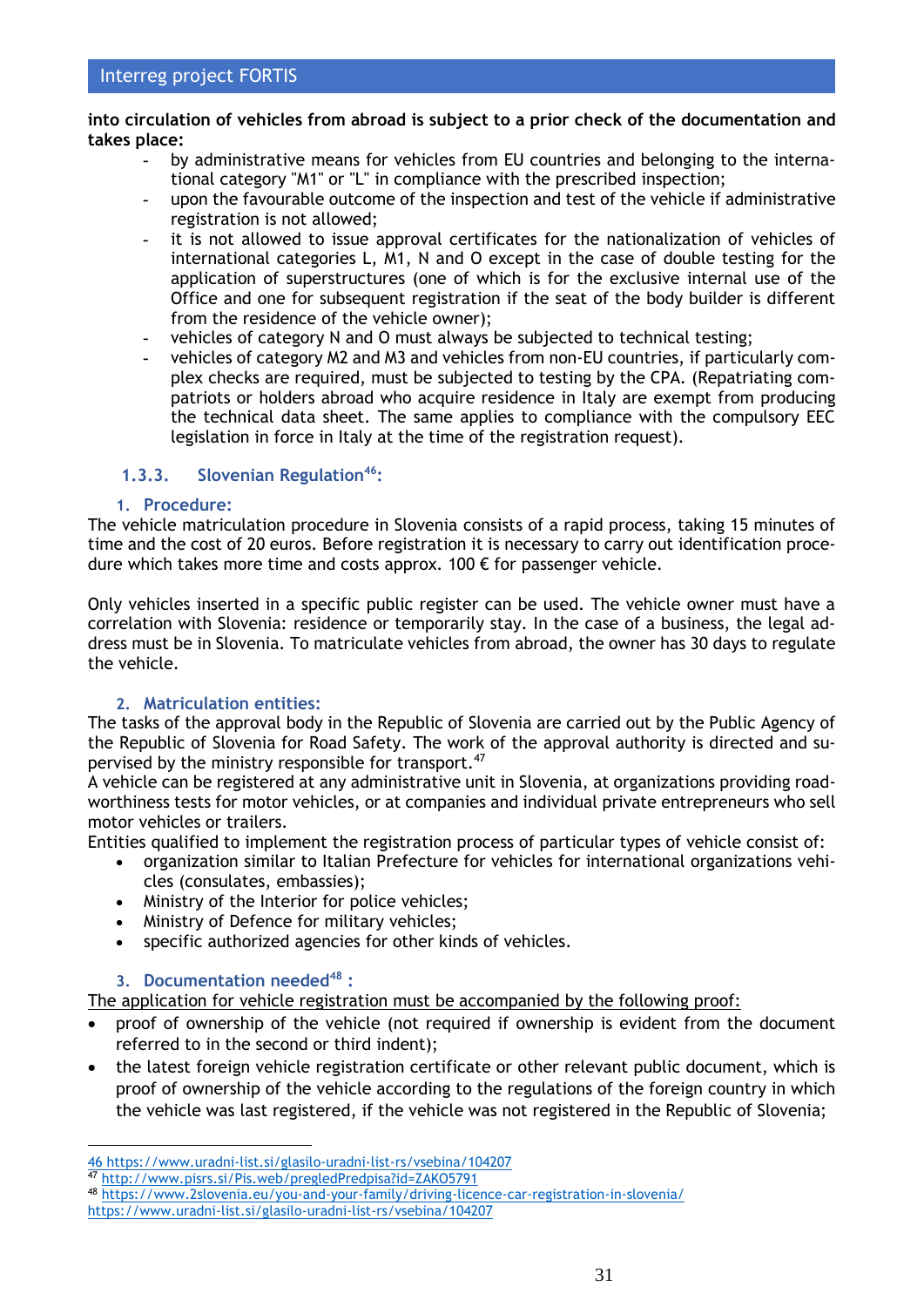- the last Slovenian registration certificate, if the vehicle was registered in the Republic of Slovenia or a corresponding certificate, if the last Slovenian registration certificate was lost or stolen, and all evidence of a change of ownership of the vehicle since the last registration of the vehicle;
- proof of ownership of individual parts of the vehicle that have been adapted, if this adaptation changes the vehicle data entered in the registration certificate;
- certificate of conformity or consent to registration, in the case of a vehicle for which this document must be issued in accordance with the law, to the extent that it does not appear in the register of registered vehicles;
- proof of an automobile liability insurance taken out and, in the case of vehicles used for public passenger transport, also of a passenger insurance;
- proof of the technical integrity of the vehicle, if not shown in the register of registered vehicles;
- proof of payment of the annual fee for the use of the vehicle in road traffic;
- proof of payment of the prescribed fees and other obligations;
- proof of the client's identity (for natural persons a valid document accompanied by a photograph of a person issued by a state body, and for legal persons proof of registration of a legal person and authorization of the legal representative of the legal person);
- the consent of the user of the vehicle referred to in Article 15 of these Regulations, where applicable;
- vehicle user's driving license, if information on the validity of the driving license for the vehicle category to be registered cannot be obtained from the official driver records;
	- 1. It is not necessary to attach evidence that can be obtained from official records;
	- 2. for the vehicles referred to in the second paragraph of article 31 of the law, the indisputability of ownership is established in a declaration procedure under the law governing the general administrative procedure.

## **4. Documents to be provided according to specific characteristics of vehicle are:**

- **- for new vehicles:** proof of ownership of the vehicle;
- **- for used vehicles:** last Slovenian vehicle registration documents and proof of ownership change from the last registration of vehicle;
- **- for vehicles purchased abroad:** last foreign vehicle registration documents; vehicle ownership certificate; a document showing the origin of certain components of the modified vehicle, if the vehicle's data differ from those written on the vehicle's registration document due to these alterations;
- **- for temporary registration of a vehicle:** last vehicle registration documents; proof of ownership changes from the last registration of vehicle; a document showing the origin of certain components of the modified vehicle, if the vehicle's data differ from those written on the vehicle registration document due to these alterations.

## **5. License Plates:<sup>49</sup>**

Vehicles registered in the Republic of Slovenia are marked with number plates for:

- **-** a registered vehicle;
- **-** vehicle for export;
- **-** a vehicle for foreign consular and diplomatic missions;
- **-** vintage vehicles.

<sup>49</sup> https://www.uradni-list.si/glasilo-uradni-list-rs/vsebina/104207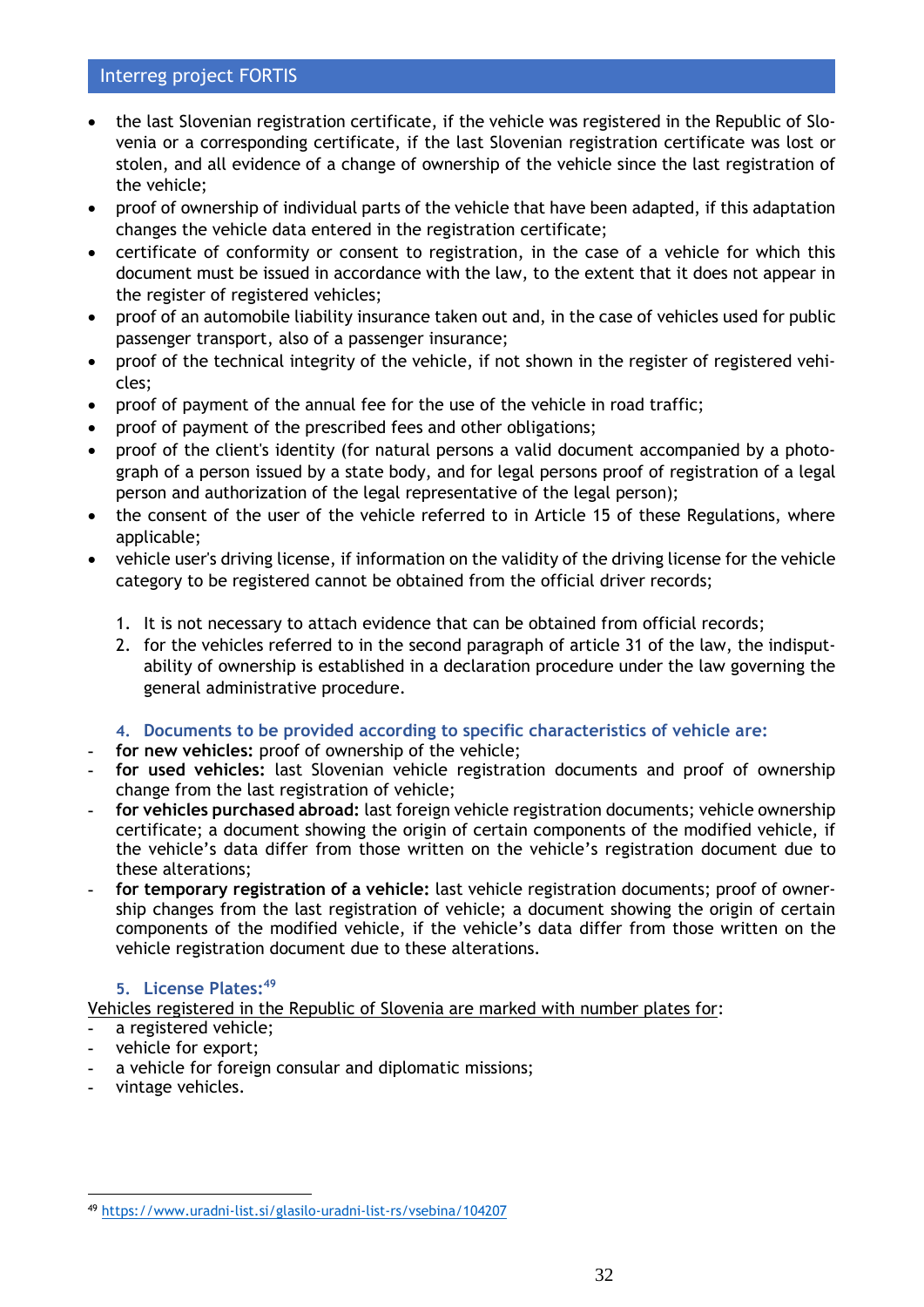## **6. Documentation obtained:**

The documentation for vehicle registration includes:

- **-** registration certificate (for the time of the validity of the technical examination and payment of all statutory obligations);
- **-** registration plates with a prescribed number (as part of the identification which belongs to the owner of the vehicle).
- **-** if the owner of the vehicles does not respect the type approval they cannot circulate. If the vehicle owner does not have valid driving license, the name of the driver in possess of a regular driving license must be indicated.

## **Technical controls:**

The technical integrity of vehicles involved in road traffic must be verified by means of a technical inspection, i.e., the procedure by which a professional organization determines the vehicle data, condition of vehicle parts, devices and equipment and compliance with other vehicle requirements specified by this Act and on its basis.

## **7. Ways of interrupting vehicles circulation - Scrapping/Dismantling or exportation:<sup>50</sup>**

The owner of a registered vehicle must deregister the vehicle with the registration organization and hand over the number plates at the same time as the deregistration, if:

- 1. the vehicle is destroyed;
- 2. the vehicle is separated;
- 3. the vehicle will be registered abroad for transfer of the owner of the vehicle or for other reasons;
- 4. the vehicle was stolen;
- 5. the validity of the registration certificate has expired more than 30 days or more than a year for mopeds, motorcycles, motor tricycles, light quadricycles, quadricycles, caravans, caravans and antiques, or
- 6. the insurance contract expired during the period of validity of the marketing authorization because the annual obligation was not renewed or was not regulated according to the insurance conditions.

License plates must be sent within 15 days, except for personalized license plates, removed or stolen license plates. License plates must not be given to the owner of the vehicle if they are missing, if the vehicle has been stolen, if plates with the selected brand have been issued or if the vehicle has been disposed of and registered to the new owner at the same time.

The cancellation of a vehicle in the event of a change of ownership is only possible upon simultaneous registration of the new owner of the vehicle in the registers.

If the new owner does not register the vehicle in his/her name at the same time as he/she transfers ownership of the vehicle, he/she must register the vehicle in his/her own name or submit a declaration on the location of the vehicle in accordance with the second paragraph of the article 41 of this law.

## **8. Micro-mobility:**

There is no regulation at the moment for scooters, which cannot be matriculated and therefore cannot circulate. Motorcycles within 25km/h instead, must be matriculated. This law will probably be extended further to scooters and bicycles.

## **9. Historical vehicles:<sup>51</sup>**

A natural or legal person wishing to register and start using a vehicle as an antique vehicle must submit an application to the professional organization for the classification of the vehicle as an antique vehicle (hereinafter: antique vehicle). After the vehicle has been identified, the professional organization must classify the vehicle as antique if the vehicle meets the conditions set out

<sup>50</sup> http://www.pisrs.si/Pis.web/pregledPredpisa?id=ZAKO5791 51 <http://www.pisrs.si/Pis.web/pregledPredpisa?id=ZAKO5791>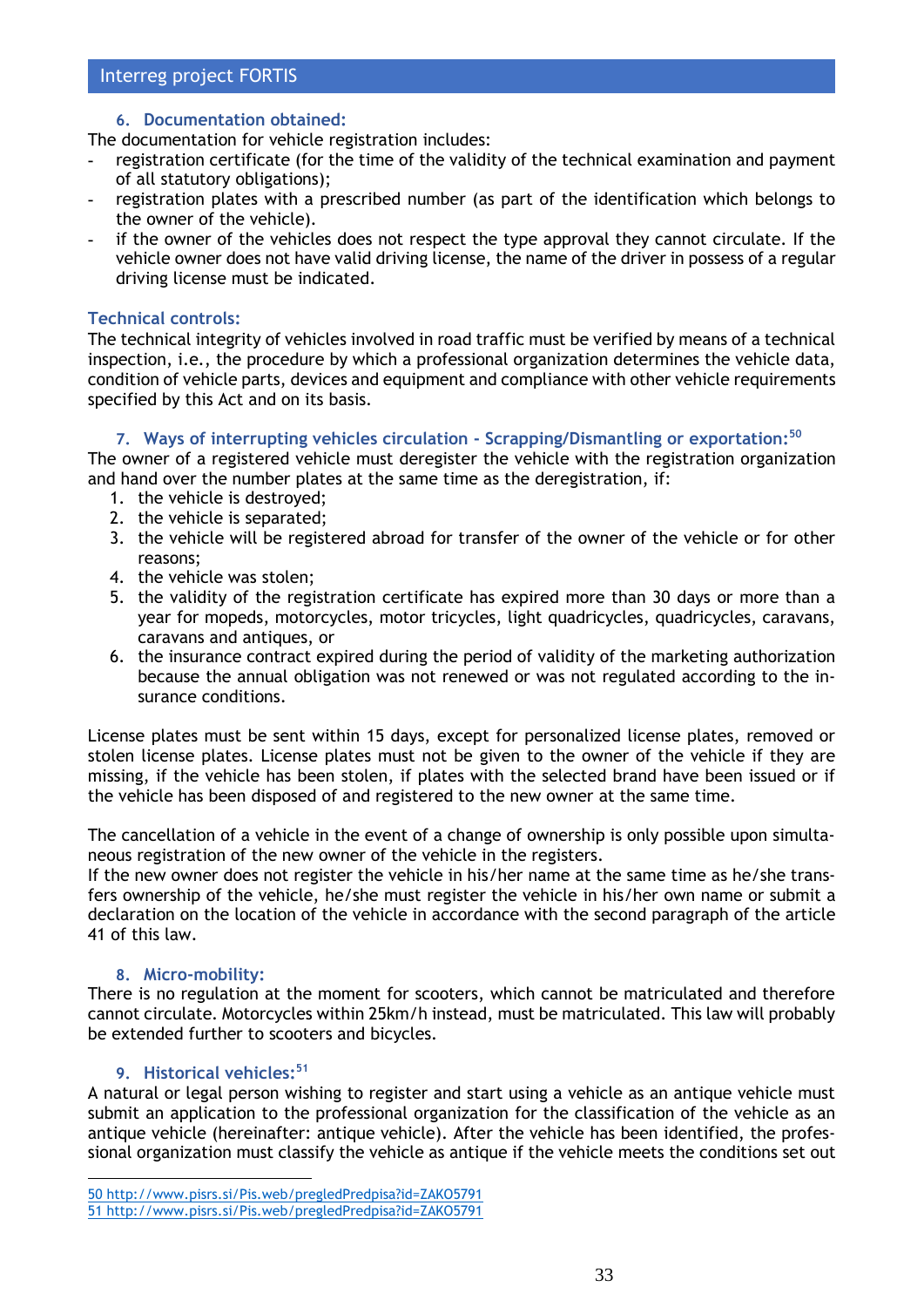in the article of reference (Article 25, Motor Vehicles Act, Official Gazette of the Republic of Slovenia, No. [106/10](http://www.uradni-list.si/1/objava.jsp?sop=2010-01-5475) , [23/15](http://www.uradni-list.si/1/objava.jsp?sop=2015-01-0897) , [68/16](http://www.uradni-list.si/1/objava.jsp?sop=2016-01-2927) and [75/17](http://www.uradni-list.si/1/objava.jsp?sop=2017-01-3592) - ZMV-1): "An antique vehicle is a vehicle that was manufactured 30 or more years ago, preserved and technically maintained in such a way that it conforms to the original composition and construction form and is not used for everyday transportation due to its historical significance and technical".

## <span id="page-33-0"></span>**1.4.Emergency Management (with specific regard to heavy freight vehicles, particularly during COVID-19 epidemic)**

## <span id="page-33-1"></span>**1.4.1. European Regulation:**

The free movement of goods, one of the four fundamental rights of the European Union, was limited by Member States in order to preserve European citizens' health during the COVID-19 pandemic. However, these limits to products and vehicles circulation also led to frequent cross-border road congestion<sup>52</sup>.

Upcoming EU regulation to modernize mobility and transport in Europe, to increase transport safety and attractiveness for drivers, is yet to be approved. On 4 June the EU Regulation 2020/696 was approved, regarding the extension of certifications, licenses, authorizations for goods transport, and the postponement of certain periodic checks and periodic training in certain areas of transport legislation<sup>53</sup> 54.

The European Commission also presented the **Re-open EU** online platform to promote the re-start of people and tourism movement inside the  $EU^{55,56}$ .

"Green corridors" were instituted by the EU to facilitate the transport of perishable products during the pandemic. However, structural problems increased difficulties encountered in the management of these corridors.

Sixfold, Europe's leading provider of visibility services, developed a border crossing times live map for trucks, supply chain workers, but also government officials, showing accurate traffic information at European Countries' borders, in order to help drivers manage their trips and possibly avoid queues and congestion57. There is not a common and exhaustive European regulation on the management of emergencies. Due to this, national Member States have issued internal regulations, implemented by national agencies, in relation so their own specific field (transport, documentation validity etc. In the next pages all data available regarding the handling of Covid-19 pandemic, considering European, national and if possible regional level, also considering the role of public/private agencies in this situation, are collected. During the FORTIS workshop the participants (PPs and SHs shared their concerns, underlining the problematics and lacks inside the transport system management, with regards to the Covid-19 issue). Private companies that manage public services or interested in mobility have tried to contain the problems arising from the pandemic. Their directives have followed government ordinances, seeking to safeguard workers' health, with an eye to economic interests and primary needs.

At an international level, the Italian Ministry of Infrastructures and Transports, within a coordinated activity with other Ministries, initiated an intense relationship with Ministries of Transport of the EU Member States to ensure a re-opening of the borders and to guarantee the circulation and transport of goods, especially towards the central-east Europe<sup>58</sup>.

<sup>52</sup> [https://www.trasporti-Italy.com/autotrasporto/coronavirus-conftrasporto-emergenza-blocco-camion-anche-ai](https://www.trasporti-italia.com/autotrasporto/coronavirus-conftrasporto-emergenza-blocco-camion-anche-ai-confini-con-slovenia-e-croazia/42129)[confini-con-slovenia-e-croazia/42129](https://www.trasporti-italia.com/autotrasporto/coronavirus-conftrasporto-emergenza-blocco-camion-anche-ai-confini-con-slovenia-e-croazia/42129)

<sup>53</sup> <https://www.uniontrasporti.it/wp-content/uploads/2020/07/Restrizioni-merci-Ue-20.07.2020.pdf>

<sup>5</sup>[4https://eur-lex.europa.eu/legal-content/EN/TXT/PDF/?uri=CELEX:32020R0698&from=RO](https://eur-lex.europa.eu/legal-content/EN/TXT/PDF/?uri=CELEX:32020R0698&from=RO)

<sup>55</sup> <https://www.uniontrasporti.it/wp-content/uploads/2020/07/Restrizioni-merci-Ue-20.07.2020.pdf>

<sup>56</sup> <https://reopen.europa.eu/it>

<sup>57</sup><https://covid-19.sixfold.com/>

<sup>58</sup> <https://www.fedespedi.it/coronavirus-aggiornamento-sulla-circolazione-delle-merci-via-strada/>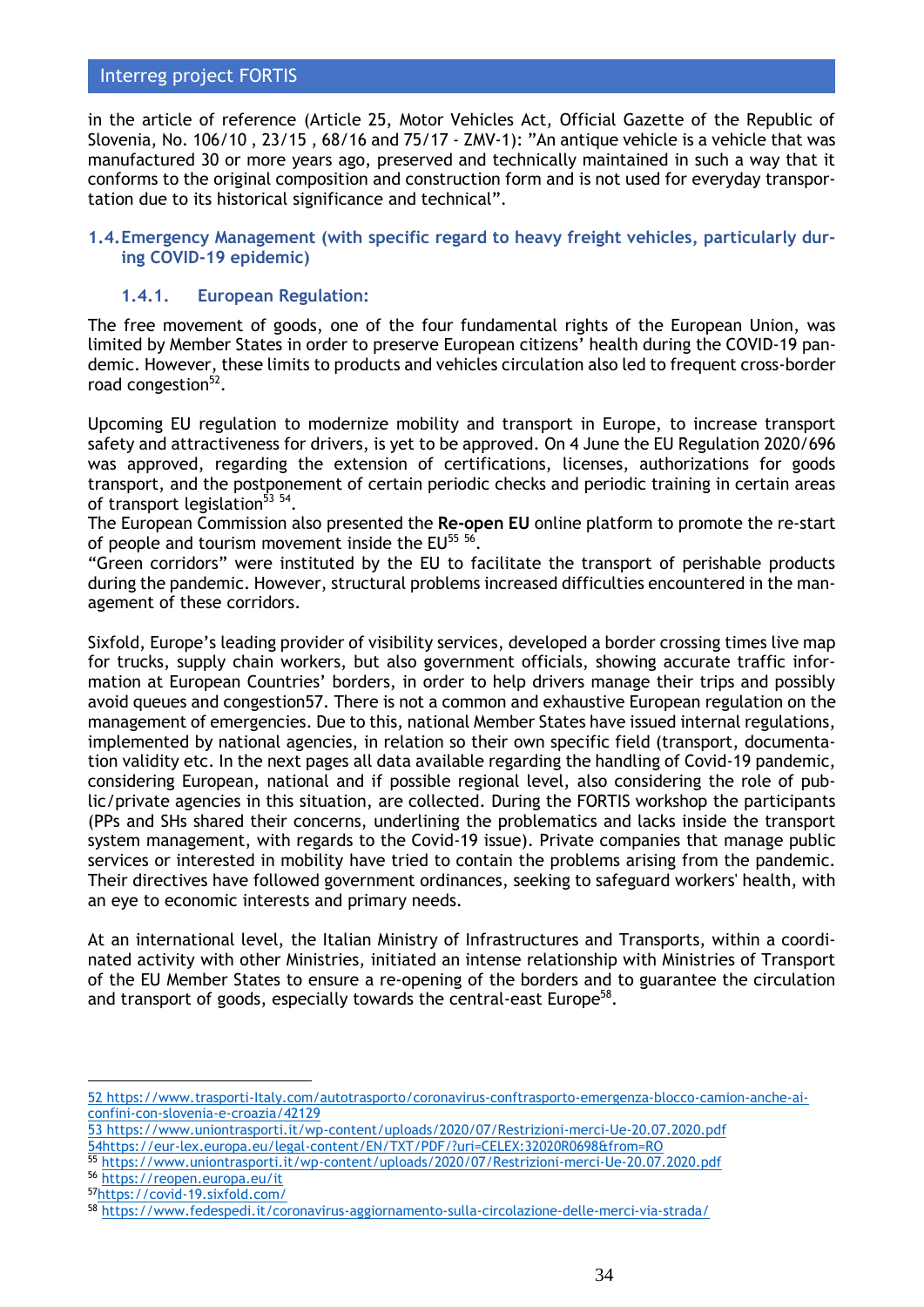Information circulated properly inside Italy and Slovenia, but not between the two nations. Autovie Venete followed protocols for emergencies to allow information to circulate between ports, traffic centres and other subjects that manage cross-border traffic.

The General Director of DG MOVE (**Directorate-General for Mobility and Transport**) of the European Union, acknowledging the exceptional situation caused by COVID-19, indicated to all EU Member States a procedure to enable to know the updated regulations, certificates, documents released<sup>59</sup> for vehicles and drivers. To achieve this, each Member State had to notify the European Commission about every exemptions, blocks, and decisions made regarding transport $^{60}$ .

# <span id="page-34-0"></span>**1.4.2. Italian National Regulation**

The handling of the emergency in Italy has been expressed with regards of the Coronavirus emergency. In order to better understand the way in which the State manages a crisis, the measures taken during this current healthy emergency are shown.

All the topics covered by the FORTIS project have been touched by the measures taken by the Italian government. At the beginning motorizations have suspended most of their activities, and all license examinations are suspended. For all the examinations for licenses still to be achieved, are in place the following prorogations:

- **- Theory test**: those who submitted their licence application between 1 January 2020 and 31 December 2020 may take the theory test within one year (and not within six months) of the date of submission and acceptance of the application;
- **- Pink sheets**: documents expiring between 31 January 2020 and 30 April 2021 are extended until 29 July 2021, i.e., up to 90 days after the end of the state of health emergency, currently set for 30 April 2021.

With regard to licences that have expired and need to be renewed, these are the new deadlines:

**-** Italian driving licences expiring between 31 January 2020 and 30 April 2021 are valid until 29 July 2021, i.e., up to 90 days after the end of the state of health emergency, currently set for 30 April 2021.<sup>61</sup>

This extension applies to Italian licences for driving within the country.

To drive in other EU countries with an Italian licence, the Community rule remains in force, according to which documents expiring between 1 February and 31 August 2020 are valid for seven months after expiry.

Finally, if used as identification documents, Italian licences expiring between 31 January 2020 and 29 April 2021 are valid in Italy until 30 April 2021, and abroad until the expiry date indicated on the document.

Since the emergency has not ended yet, it must be taken into account that all situations are "in progress".

Generally speaking, the first semester of 2020 was characterized by a drop of 53% of passenger traffic (ITC, Confcommercio Transport Index), and of 25% of goods transport, according to the 5<sup>th</sup> conjunctural Observatory of Transport, elaborated by the Confcommercio and Conftrasporto research office<sup>62</sup>. The need for economic interventions and specific simplifications in the sector were identified as urgent. These are the last updates to date.

<sup>59</sup> [https://www.confindustria.venezia.it/coronavirus-le-norme-comportamentali-per-prevenire-linfezione/notifiche](https://www.confindustria.venezia.it/coronavirus-le-norme-comportamentali-per-prevenire-linfezione/notifiche-alla-commissione-ue-delle-proroghe-in-materia-di-trasporti-degli-stati-ue-per-emergenza-covid-19/)[alla-commissione-ue-delle-proroghe-in-materia-di-trasporti-degli-stati-ue-per-emergenza-covid-19/](https://www.confindustria.venezia.it/coronavirus-le-norme-comportamentali-per-prevenire-linfezione/notifiche-alla-commissione-ue-delle-proroghe-in-materia-di-trasporti-degli-stati-ue-per-emergenza-covid-19/)

<sup>60</sup> [https://www.confindustria.venezia.it/coronavirus-le-norme-comportamentali-per-prevenire-linfezione/covid-19](https://www.confindustria.venezia.it/coronavirus-le-norme-comportamentali-per-prevenire-linfezione/covid-19-focus-trasporti/) [focus-trasporti/](https://www.confindustria.venezia.it/coronavirus-le-norme-comportamentali-per-prevenire-linfezione/covid-19-focus-trasporti/)

<sup>61</sup> [https://www.mit.gov.it/comunicazione/news/patente-covid-19/patenti-le-disposizioni-per-lemergenza-coronavi](https://www.mit.gov.it/comunicazione/news/patente-covid-19/patenti-le-disposizioni-per-lemergenza-coronavirus)[rus](https://www.mit.gov.it/comunicazione/news/patente-covid-19/patenti-le-disposizioni-per-lemergenza-coronavirus)

<sup>62</sup> [https://www.trasporti-Italy.com/autotrasporto/conftrasporto-nei-primi-sei-mesi-del-2020-registrato-un-calo-di](https://www.trasporti-italia.com/autotrasporto/conftrasporto-nei-primi-sei-mesi-del-2020-registrato-un-calo-di-traffico-per-passeggeri--53-e-merci--25/43327)[traffico-per-passeggeri--53-e-merci--25/43327](https://www.trasporti-italia.com/autotrasporto/conftrasporto-nei-primi-sei-mesi-del-2020-registrato-un-calo-di-traffico-per-passeggeri--53-e-merci--25/43327)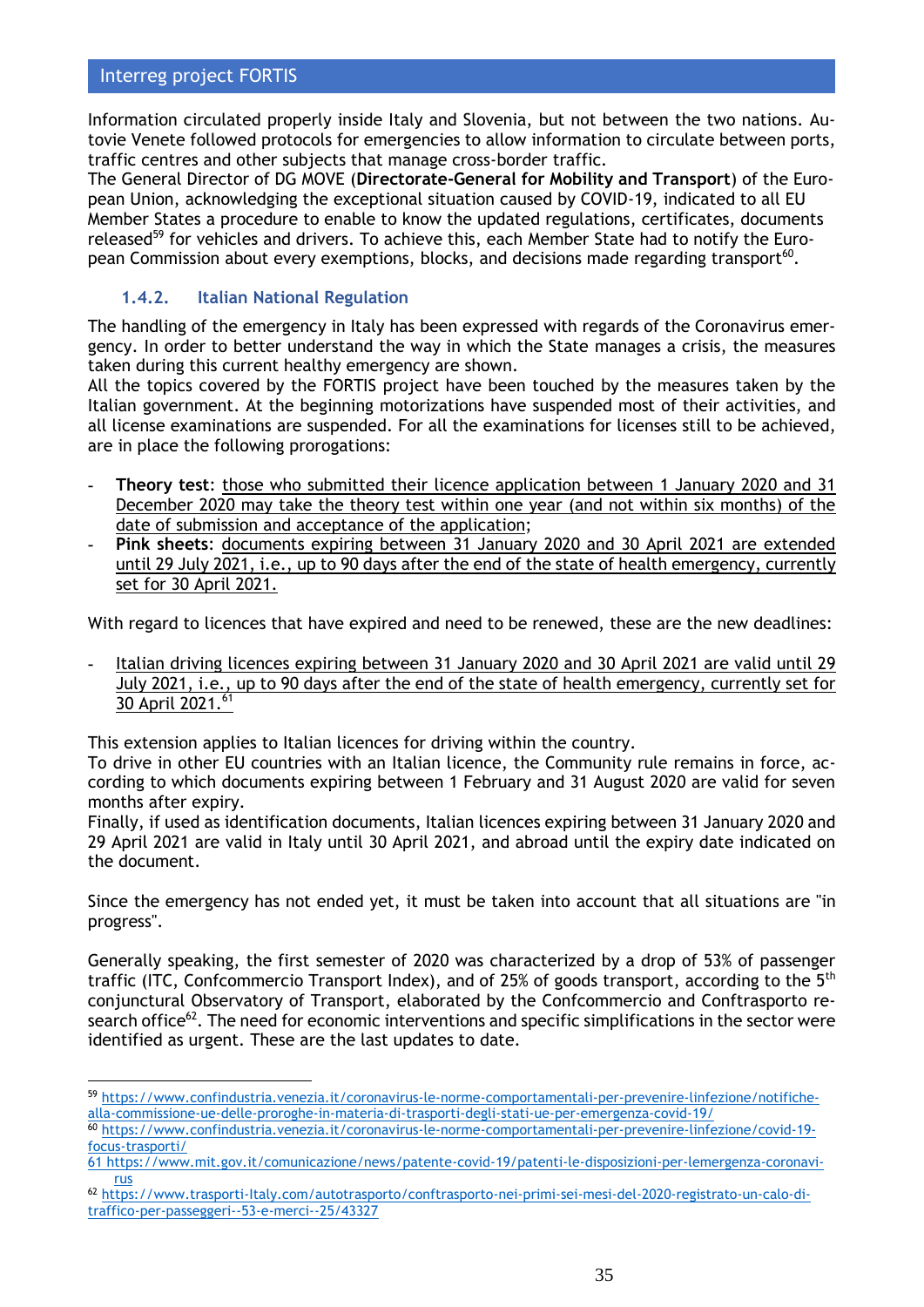In 2020 the Coronavirus emergency and the decision to close the borders to all goods from Italy, led to the suspension by the Ministry of Infrastructures of the usual restrictions to heavy vehicles (of more than 7,5 tones) to circulate during festive period on 13 March (Dm 115/2020), in order to allow the movement of goods and their arrival to specific stores, as well as to unblock the traffic crisis at the Austrian, Croatian, and Slovenian borders which impeded the arrival of goods from Italy. The blocks at transnational borders were also a cause of several contrasts between EU Member States on the heavy transport sector. In fact, vehicles from Italy, carrying Italian goods but with license plates from these other countries or with final destination in these same countries were allowed to pass (but not goods that were only passing through) $^{63}$ . Clearly, after a first moment of confusion and total block, the borders have been re-opened, with some restrictions, but freights traffic has not been suspended since.

In Italy, in order to manage the issues in the transport sector caused by COVID-19, the Ministry of Interior, police and international ambassadors collaborated together. Nevertheless, drivers had to wait for very long periods to circulate. One of the major problems for heavy vehicles drivers was the compilation of the auto-certification to enter to Italy, which was requested to professional drivers carrying goods and people, with legal office outside Italy, combined with the rule to communicate their entrance in the Italian territory to the Prevention Departments<sup>64</sup>.

In January 2021 the Ministry of Health integrated the list of countries from which the entrance to the Italian territory is forbidden (January 2021<sup>65</sup>). However, heavy vehicles carrying goods entering or passing through Italy for not more than 120 hours, are exempted from quarantine, but they must communicate to the sanitary authority in the territory their entrance to Italy, declaring the reasons behind the movement, the commitment to leave the national territory within the authorized period (120 hours or 36 hours for the ones only in transit<sup>66</sup>), and to inform the sanitary authority in case of symptoms $^{67}$ .

## **1. Vehicle registration – circulation, driving license procedures**

The COVID-19 pandemic has been very disruptive for all the bureaucratic organization (National authorities). As well as for other aspect of the civil motorization, also for what concerns driver's licenses, administrative terms, circulation authorizations have been affected by the pandemic. Nonetheless, after a first moment of rearrangement, the Italian authorities have answered rapidly to the several requests and issues related to the motorization sector. Firstly, exam authorization and suspension have been extended or postponed, then there has been a new and complete set up for these issues. To date, the situation is under control and stable, with all the procedures and dates updated. Only in case of a severe worsening of the situation in the country it could be possible to consider new suspensions.

Ministerial communications shown the new rules that must be followed in this extraordinary period. As a general rule, for driving licenses, the principle on identity and recognition documents is applied (art. 104 of the "Cura Italy" decree and following updates), while CQC, ADR<sup>68</sup> CAP and provisional driving permits are covered by the regulation on driving licenses.

Generally speaking, for what concern documents expired or about to expire within the **31.01.2020**:

<sup>63</sup> <https://www.ilsole24ore.com/art/coronavirus-sospesi-divieti-tir-smaltire-code-confini-ADzfnLD>

<sup>64</sup> [https://www.confindustria.venezia.it/coronavirus-le-norme-comportamentali-per-prevenire-linfezione/covid-19](https://www.confindustria.venezia.it/coronavirus-le-norme-comportamentali-per-prevenire-linfezione/covid-19-focus-trasporti/) [focus-trasporti/](https://www.confindustria.venezia.it/coronavirus-le-norme-comportamentali-per-prevenire-linfezione/covid-19-focus-trasporti/)

<sup>65</sup>http://www.salute.gov.it/portale/nuovocoronavirus/dettaglioContenutiNuovoCoronavirus.jsp?lingua=Italiano&id=5411&area=nuovoCoronavirus&menu=vuoto

<sup>66</sup> [https://www.fedespedi.it/download/d-204-20-coronavirus-proroga-dello-stato-di-emergenza-al-15-October-2020](https://www.fedespedi.it/download/d-204-20-coronavirus-proroga-dello-stato-di-emergenza-al-15-ottobre-2020-prescrizioni-per-il-personale-viaggiante/) [prescrizioni-per-il-personale-viaggiante/](https://www.fedespedi.it/download/d-204-20-coronavirus-proroga-dello-stato-di-emergenza-al-15-ottobre-2020-prescrizioni-per-il-personale-viaggiante/)

<sup>67</sup> [https://www.confindustria.venezia.it/coronavirus-le-norme-comportamentali-per-prevenire-linfezione/covid-19](https://www.confindustria.venezia.it/coronavirus-le-norme-comportamentali-per-prevenire-linfezione/covid-19-focus-trasporti/) [focus-trasporti/](https://www.confindustria.venezia.it/coronavirus-le-norme-comportamentali-per-prevenire-linfezione/covid-19-focus-trasporti/)

<sup>68</sup> http://www.motorizzazione.provincia.tn.it/patenti/adr\_esame.htm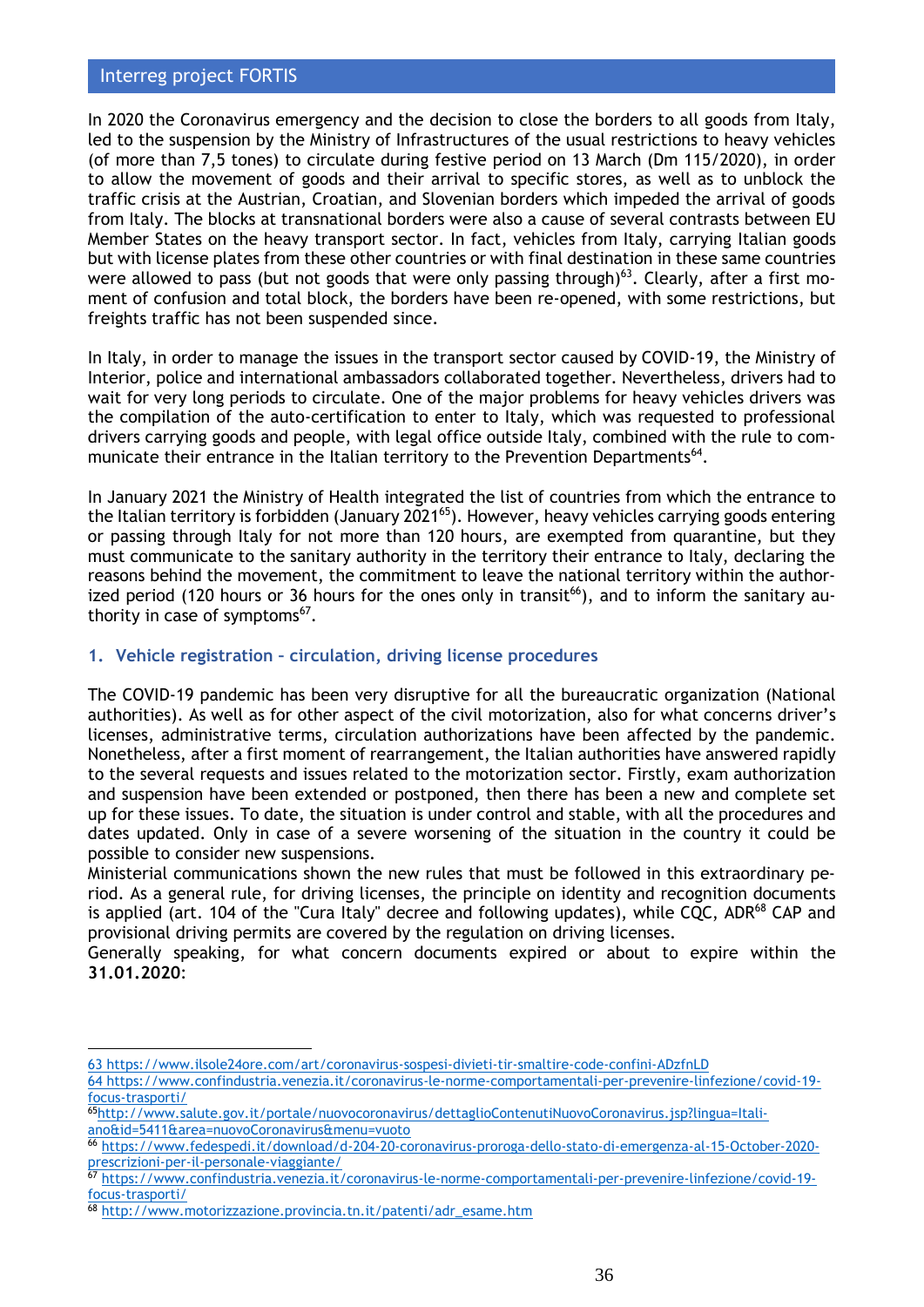- **-** The validity of all certificates, attestations, permits, concessions, authorisations and enabling acts however denominated, has been extended as follows until the termination of the status of emergency (imposed for the entire national territory);
- **-** all certificates, attestations, permits, concessions, authorisations and enabling acts however denominated which expired between 1 August 2020 and the date of entry into force of the law defibrimated written expired between a rugged Lole and the base of sharp mass of the converting decree-law no. 125 of 7 October 2020<sup>69</sup>, and which have not been renewed, shall be deemed to be valid until the termination of the status of emergency (imposed for the entire national territory).

| Document expired or about<br>to expire                                               | Due since                   | <b>Extension of</b><br>validity until                                    | <b>Reference article</b>                                                                                                                       |
|--------------------------------------------------------------------------------------|-----------------------------|--------------------------------------------------------------------------|------------------------------------------------------------------------------------------------------------------------------------------------|
| Driver license validity (also for<br>licenses released by an EU<br>Member State)     | 01/02/2020 to<br>31/08/2020 | 31/03/2021                                                               | Pursuant to Article 103 of<br>Decree-Law No 18 of 17<br>March 2020, as amended<br>- Article 1(1) of Decree-<br>Law No 2 of 14 January<br>2021. |
| Driver license circulation (It-<br>aly)                                              | 31/01/2020 to<br>30/04/2021 | 29/07/2021                                                               | Pursuant to Article 103 of<br>Decree-Law No 18 of 17<br>March 2020, as amended<br>- Article 1(1) of Decree-<br>Law No 2 of 14 January<br>2021. |
| Driver license for circulation<br>(Italy) valid in EU's Member<br>State territories. | 01/02/2020 to<br>31/08/2020 | 31/03/2021                                                               | Pursuant to Article 103 of<br>Decree-Law No 18 of 17<br>March 2020, as amended<br>- Article 1(1) of Decree-<br>Law No 2 of 14 January<br>2021. |
| Driver license like ID card                                                          | 31/01/2020 to<br>29/04/2021 | 30/04/20201                                                              | Pursuant to Article 103 of<br>Decree-Law No 18 of 17<br>March 2020, as amended<br>- Article 1(1) of Decree-<br>Law No 2 of 14 January<br>2021. |
| Driver license's control test<br>demand                                              | 31/01/2020 to<br>31/12/2020 | Extension of 6<br>months                                                 | Pursuant to Article 103 of<br>Decree-Law No 18 of 17<br>March 2020, as amended<br>- Article 1(1) of Decree-<br>Law No 2 of 14 January<br>2021. |
| Authorisations to practise<br>driving                                                | 31/01/2020 to<br>30/04/2021 | 90 days after<br>the end of the<br>emergency sta-<br>tus<br>(29/07/2021) | Pursuant to Article 103 of<br>Decree-Law No 18 of 17<br>March 2020, as amended<br>- Article 1(1) of Decree-<br>Law No 2 of 14 January<br>2021. |
| CQC (valid on Italian territory)                                                     | 31/01/2020 to<br>28/12/2020 | 29/07/2021                                                               | Pursuant to Article 103 of<br>Decree-Law No 18 of 17<br>March 2020, as amended<br>- Article 1(1) of Decree-                                    |

<sup>69</sup> <https://www.gazzettaufficiale.it/eli/id/2020/10/07/20G00144/sg>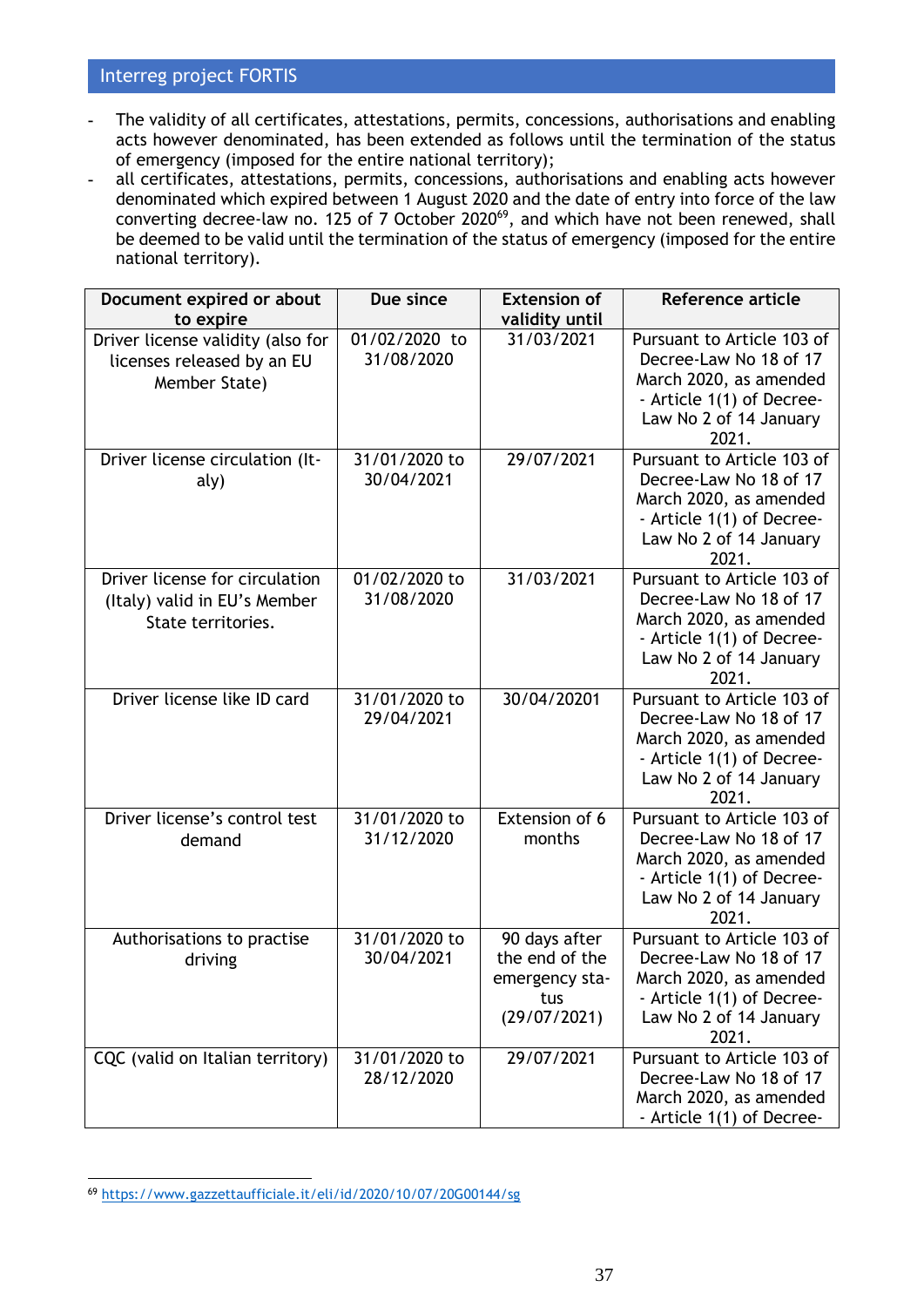|                                                                                                                                           |                                                                                                                                                          |                                                                                                                                                 | Law No 2 of 14 January<br>2021.                                                                                                                |
|-------------------------------------------------------------------------------------------------------------------------------------------|----------------------------------------------------------------------------------------------------------------------------------------------------------|-------------------------------------------------------------------------------------------------------------------------------------------------|------------------------------------------------------------------------------------------------------------------------------------------------|
| CQC (validity on other EU's<br>territory)                                                                                                 | 31/01/2020 to<br>28/12/2020                                                                                                                              | 7 months from<br>the expiration                                                                                                                 | Pursuant to Article 103 of<br>Decree-Law No 18 of 17<br>March 2020, as amended<br>- Article 1(1) of Decree-<br>Law No 2 of 14 January<br>2021. |
| CQC (Italy and EU)                                                                                                                        | 29/12/2020 to<br>31/12/2020                                                                                                                              | 7 months from<br>the expiration                                                                                                                 | Pursuant to Article 103 of<br>Decree-Law No 18 of 17<br>March 2020, as amended<br>- Article 1(1) of Decree-<br>Law No 2 of 14 January<br>2021. |
| CQC (Italian territory)                                                                                                                   | 01/01/2020 to<br>30/04/2021                                                                                                                              | 29/07/2021                                                                                                                                      | Pursuant to Article 103 of<br>Decree-Law No 18 of 17<br>March 2020, as amended<br>- Article 1(1) of Decree-<br>Law No 2 of 14 January<br>2021. |
| CQC rehabilitation examina-<br>tion                                                                                                       | CQC holders,<br>for whom the<br>two-year period<br>expires be-<br>tween 31 Janu-<br>ary 2020 and 30<br>April 2021 and<br>is extended to<br>29 July 2021. | Proceed to re-<br>new the CQC it-<br>self within 545<br>days of the ex-<br>piry of the two<br>years, without<br>taking a revali-<br>dation test | Pursuant to Article 103 of<br>Decree-Law No 18 of 17<br>March 2020, as amended<br>- Article 1(1) of Decree-<br>Law No 2 of 14 January<br>2021. |
| Other professional habilitation<br>certificate                                                                                            | 31/01/2020 to<br>30/04/2020                                                                                                                              | 90 days after<br>the end of the<br>emergency sta-<br>tus<br>(29/07/2021)                                                                        | Pursuant to Article 103 of<br>Decree-Law No 18 of 17<br>March 2020, as amended<br>- Article 1(1) of Decree-<br>Law No 2 of 14 January<br>2021. |
| Courses for obtaining or re-<br>newing vocational training<br>certificates for the transport<br>of dangerous goods (Italian<br>territory) | 31/01/2020 to<br>30/04/2021                                                                                                                              | 90 days after<br>the end of the<br>emergency sta-<br>tus<br>(29/07/2021)                                                                        | Pursuant to Article 103 of<br>Decree-Law No 18 of 17<br>March 2020, as amended<br>- Article 1(1) of Decree-<br>Law No 2 of 14 January<br>2021. |
| Certificates for the transport<br>of dangerous goods ( other EU<br>Member states)                                                         | 01/03/2020 to<br>01/02/2021                                                                                                                              | 28/02/2021                                                                                                                                      | Pursuant to Article 103 of<br>Decree-Law No 18 of 17<br>March 2020, as amended<br>- Article 1(1) of Decree-<br>Law No 2 of 14 January<br>2021. |
| ADR <sup>70</sup> certification for danger-<br>ous goods transportation<br>(Italian territory                                             | 31/01/2020 to<br>01/02/2021                                                                                                                              | 90 days after<br>the end of the<br>emergency sta-<br>tus<br>(29/07/2021)                                                                        | Pursuant to Article 103 of<br>Decree-Law No 18 of 17<br>March 2020, as amended<br>- Article 1(1) of Decree-                                    |

<sup>70</sup> https://it.wikipedia.org/wiki/Accordo\_europeo\_relativo\_al\_trasporto\_internazionale\_su\_strada\_delle\_merci\_pericolose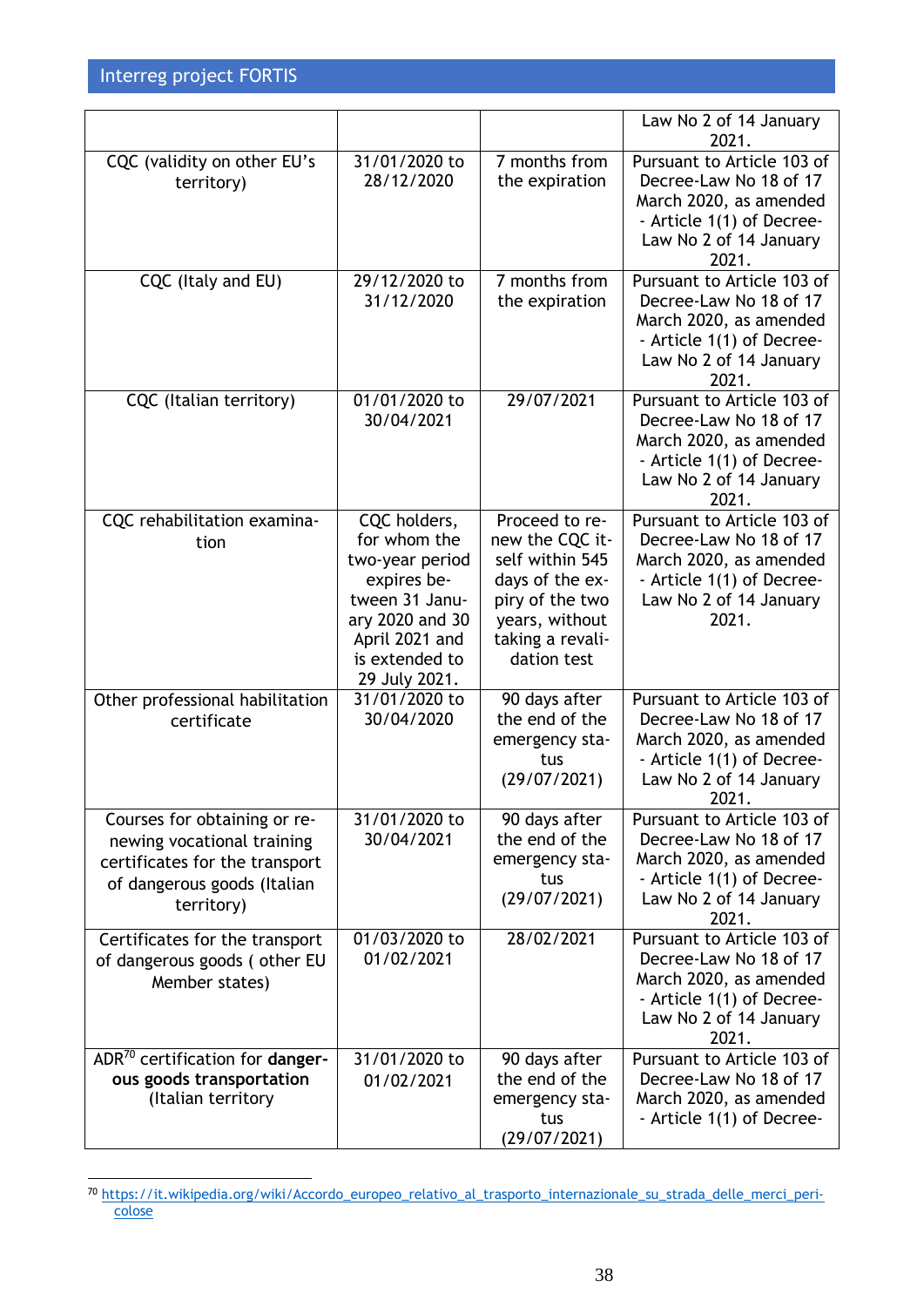|                                                                                                                                                                                                                            |                             |                                                                          | Law No 2 of 14 January<br>2021.                                                                                                                |
|----------------------------------------------------------------------------------------------------------------------------------------------------------------------------------------------------------------------------|-----------------------------|--------------------------------------------------------------------------|------------------------------------------------------------------------------------------------------------------------------------------------|
| <b>ADR</b> exams                                                                                                                                                                                                           | <b>Booked</b>               | 29/07/2021                                                               | Pursuant to Article 103 of<br>Decree-Law No 18 of 17<br>March 2020, as amended<br>- Article 1(1) of Decree-<br>Law No 2 of 14 January<br>2021. |
| ADR certification (Italian ter-<br>ritory (other EU Member<br>states)                                                                                                                                                      | 01/03/2020 to<br>01/02/2021 | 28/01/2021                                                               | Pursuant to Article 103 of<br>Decree-Law No 18 of 17<br>March 2020, as amended<br>- Article 1(1) of Decree-<br>Law No 2 of 14 January<br>2021. |
| Certificates to drivers who are<br>65 years of age or older to<br>drive road trains and articu-<br>lated vehicles with a gross<br>laden mass exceeding 20<br>tonnes (CE license)                                           | 31/01/2020 to<br>30/04/2021 | 90 days after<br>the end of the<br>emergency sta-<br>tus<br>(29/07/2021) | Pursuant to Article 103 of<br>Decree-Law No 18 of 17<br>March 2020, as amended<br>- Article 1(1) of Decree-<br>Law No 2 of 14 January<br>2021. |
| Certificates to drivers aged 60<br>years or over to drive buses,<br>lorries, articulated lorries, ar-<br>ticulated vehicles and articu-<br>lated vehicles used for the<br>carriage of persons (D1, D1E,<br>D, DE licenses) | 31/01/2020 to<br>30/04/2021 | 90 days after<br>the end of the<br>emergency sta-<br>tus<br>(29/07/2021) | Pursuant to Article 103 of<br>Decree-Law No 18 of 17<br>March 2020, as amended<br>- Article 1(1) of Decree-<br>Law No 2 of 14 January<br>2021. |
| Medical certificates issued by<br>the medical officers to be at-<br>tached to an application for a<br>driving licence                                                                                                      | 31/01/2020 to<br>30/04/2021 | 90 days after<br>the end of the<br>emergency sta-<br>tus<br>(29/07/2021) | Pursuant to Article 103 of<br>Decree-Law No 18 of 17<br>March 2020, as amended<br>- Article 1(1) of Decree-<br>Law No 2 of 14 January<br>2021. |
| <b>Provisional driving permits</b><br>for driving licence holders<br>who have to undergo a medi-<br>cal examination released from<br>15/09/2020                                                                            | 31/01/2020 to<br>30/04/2021 | 90 days after<br>the end of the<br>emergency sta-<br>tus<br>(29/07/2021) | Pursuant to Article 103 of<br>Decree-Law No 18 of 17<br>March 2020, as amended<br>- Article 1(1) of Decree-<br>Law No 2 of 14 January<br>2021. |

**The following new deadlines apply to vehicle inspections: The new EU regulation extends by seven months the revisions of all motor vehicles in categories M (cars), N (commercial vehicles), O3 (trailers with a gross vehicle weight between 3.5 and 10 tones) and O4 (trailers with a gross vehicle weight exceeding 10 tones) due between 1 February and 31 August 2020. Nonetheless, this provision has been integrated with the national one**

| Vehicles registered in Italy of | 01/03/2020 to |                 | Pursuant to Article 103 of |
|---------------------------------|---------------|-----------------|----------------------------|
| category M (e.g., cars, buses,  | 31/08/2020    | 7 months after  | Decree-Law No 18 of 17     |
| motor caravans), N (e.g., lor-  |               | the natural ex- | March 2020, as amended     |
| ries, articulated lorries) and  |               | piration date   | - Article 1(1) of Decree-  |
| 03-04 (trailers with a mass     |               |                 | Law No 2 of 14 January     |
| greater than 3.5 t) with an ex- |               |                 | 2021. Pursuant to Article  |
| pired or future re-registration |               |                 | 103 of Decree-Law No 18    |
| (Italy and EU circulation)      |               |                 | of 17 March 2020, as       |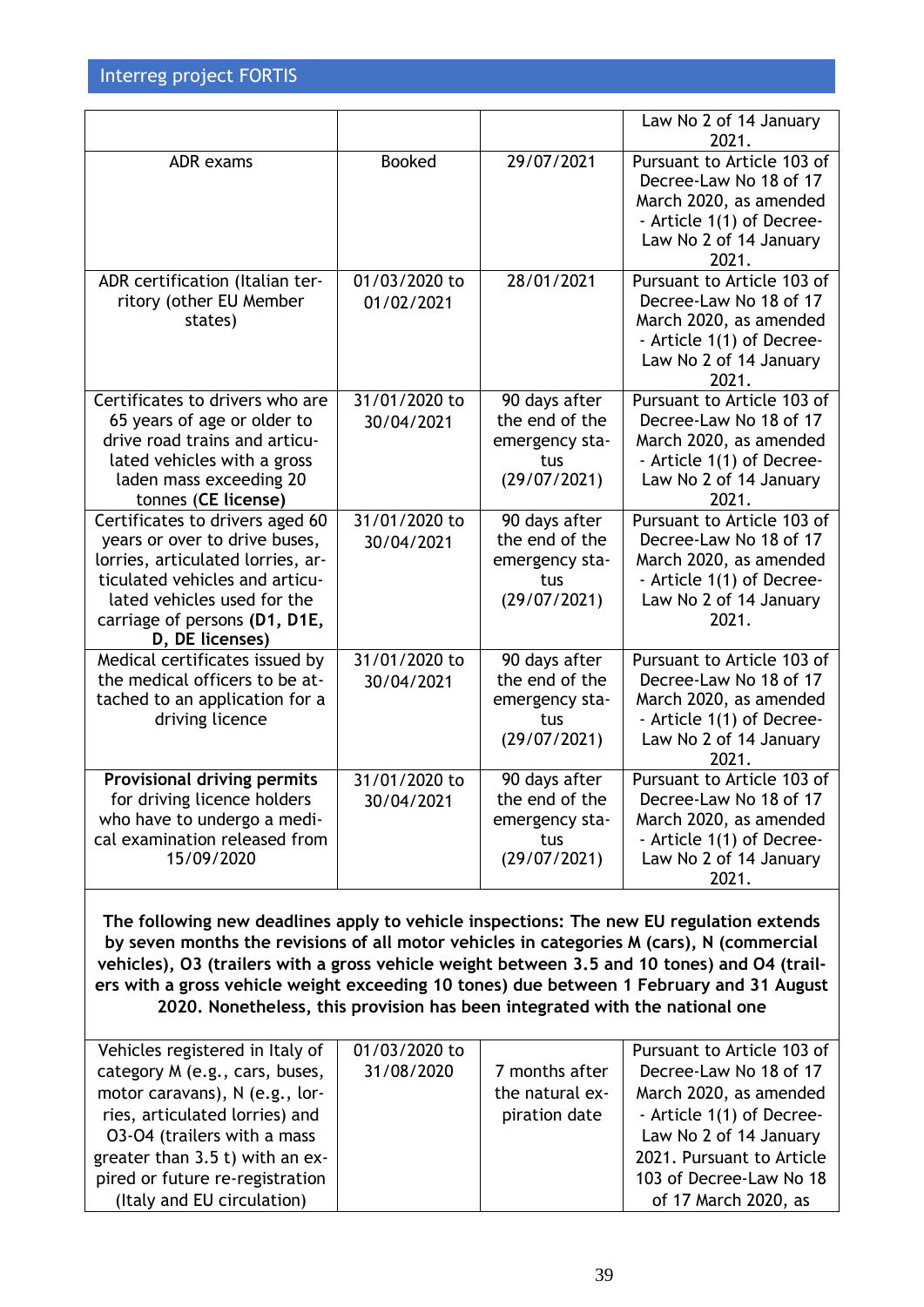|                                 |            |            | amended - Article 1(1) of  |
|---------------------------------|------------|------------|----------------------------|
|                                 |            |            | Decree-Law No 2 of 14      |
|                                 |            |            | January 2021.              |
| Vehicles registered in Italy of | 09/2020    | 31/12/2020 | Pursuant to Article 103 of |
| category M (e.g., cars, buses,  |            |            | Decree-Law No 18 of 17     |
| motor caravans), N (e.g., lor-  |            |            | March 2020, as amended     |
| ries, articulated lorries) and  |            |            | - Article 1(1) of Decree-  |
| 03-04 (trailers with a mass     |            |            | Law No 2 of 14 January     |
| greater than 3.5 t) with an ex- |            |            | 2021.                      |
| pired or future re-registration |            |            |                            |
| (Italy circulation)             |            |            |                            |
| Vehicles registered in Italy of | 10/2020 to | 28/02/2021 | Pursuant to Article 103 of |
| category M (e.g., cars, buses,  | 12/2020    |            | Decree-Law No 18 of 17     |
| motor caravans), N (e.g., lor-  |            |            | March 2020, as amended     |
| ries, articulated lorries) and  |            |            | - Article 1(1) of Decree-  |
| 03-04 (trailers with a mass     |            |            | Law No 2 of 14 January     |
| greater than 3.5 t) with an ex- |            |            | 2021.                      |
| pired or future re-registration |            |            |                            |
| (Italy circulation)             |            |            |                            |

# **2. Driving license examination and driving license review**

Examinations for all license categories, after a suspension, have resumed - driving license revision or CQC qualification examinations are taken up.

# **3. Registration certificates and circulation permits**

The last Italian provision, for what concerns the certificate and permits, provides that all certificates, attestations, permits, concessions, authorisations and enabling acts expiring between 31 January 2020 and the date of the declaration of the cessation of the state of epidemiological emergency caused by COVID-19, shall remain valid for 90 days following the declaration of the cessation of the state of emergency. At the same time, all certificates, attestations, permits, concessions, authorizations and enabling acts, which expired between 1 August 2020 and the date of entry into force of the law converting decree-law no. 125 of 7 October 2020, and which have not been renewed, shall remain valid for ninety days following the declaration of the cessation of the state of emergency.

## **4. Vehicle overhaul**

For what concern the disposition with regard to vehicle overhaul, here below has been reported a complete table with all necessary data up to date.

| Ve-<br>hi-<br>cle | Overhaul date<br>expiration    | <b>Extension</b> | Terri-<br>tory | Ref-<br>er-<br>ence          | <b>Note</b>                                                |
|-------------------|--------------------------------|------------------|----------------|------------------------------|------------------------------------------------------------|
| All               | 01/10/2020<br>to<br>31/12/2020 | 28/02/2021       | Italy          | Art.<br>92 DL<br>18/20<br>20 | Circular Prot.<br>300/A/8971/20/101<br>/3/9 of 24/11/2020, |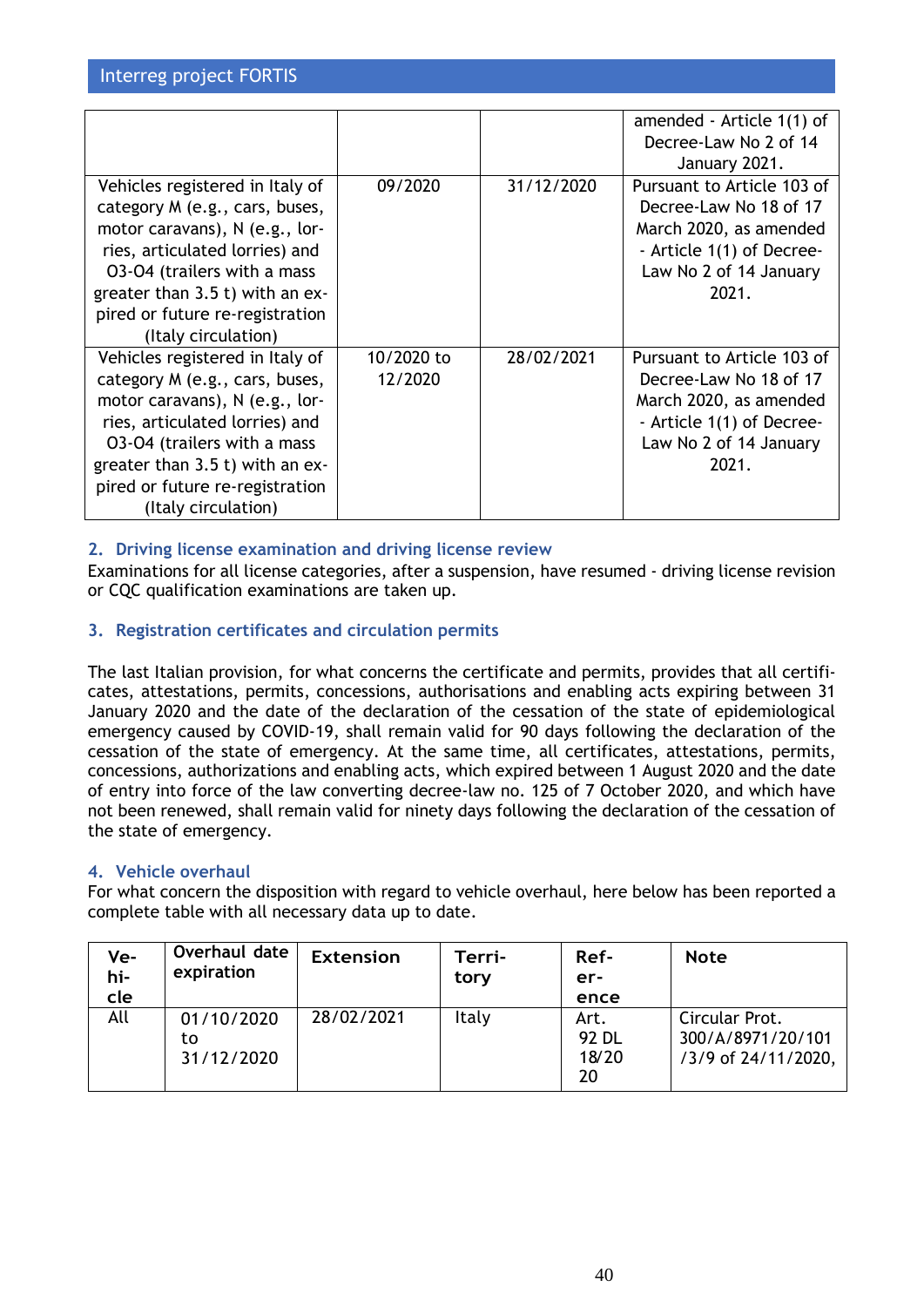| $\overline{M}$ , N,<br>03,<br>04, Ts | February<br>2020 | 31/10/2020   | Italy                                              | Art.<br>92 DL<br>18/20<br>20                | Until<br>30/09/2020<br>extension valid<br>throughout the<br>EU (Reg.<br>2020/698) |
|--------------------------------------|------------------|--------------|----------------------------------------------------|---------------------------------------------|-----------------------------------------------------------------------------------|
| L,<br>01,                            | February<br>2020 | 31/10/2020   | Italy                                              | Art.<br>92 DL                               |                                                                                   |
| M, N,<br>03,<br>04, Ts               | March 2020       | 31/10/2020   | UE and<br>Italy                                    | Art. 92 DL<br>18/2020 e<br>Reg.<br>2020/698 | The extension of<br>the Italy rule<br>coincides with<br>the European<br>one       |
| L,<br>01,                            | March 2020       | 31/10/2020   | Italy                                              | Art.9<br>$2$ DL                             | Circular Prot.<br>300/A/8971/20/101                                               |
| M, N,<br>03,<br>04, Ts               | April 2020       | 30/11/2020   | Whole EU<br>territory<br>including<br><b>Italy</b> | Reg.<br>2020/698                            | Circular Prot.<br>300/A/8971/20/101<br>/3/9 of 24/11/2020,                        |
| L,<br>01.,<br>02                     | April 2020       | 3 1/ 10/2020 | Italy                                              | Art.<br>92<br><b>DL</b><br>18/20<br>20      | Circular Prot.<br>300/A/8971/20/101<br>/3/9 of 24/11/2020,                        |
| M, N,<br>03,<br>04, Ts               | May 2020         | 31/12/2020   | Whole EU<br>territory<br>including<br>Italy        | Reg.<br>2020/698                            | Circular Prot.<br>300/A/8971/20/101<br>/3/9 of 24/11/2020,                        |
| L, 01,<br>02                         | May 2020         | 31/10/2020   | Italy                                              | Art. 92<br>DL 18/                           | Circular Prot.<br>300/A/8971/20/101                                               |
| M, N,<br>03,<br>04,<br>5             | <b>June 2020</b> | 31/01/2021   | Whole EU<br>territory<br>including<br>Italy        | Reg.<br>2020/698                            | Circular Prot.<br>300/A/8971/20/101<br>/3/9 of 24/11/2020,                        |
| L, 01,<br>02                         | <b>June 2020</b> | 31/10/2020   | Italy                                              | Art.<br>92 DL<br>18/20<br>20                | Circular Prot.<br>300/A/8971/20/101<br>/3/9 of 24/11/2020,                        |
| M, N,<br>03,<br>04, Ts               | <b>July 2020</b> | 28/02/2021   | Whole EU<br>territory<br>including<br>Italy        | Reg.<br>2020/698                            | Circular Prot.<br>300/A/8971/20/101<br>/3/9 of 24/11/2020,                        |
| L, 01,<br>02                         | <b>July 2020</b> | 31/10/2020   | Italy                                              | Art. 92 DL<br>18/2020                       | Circular Prot.<br>300/A/8971/20/101                                               |
| M, N,<br>03,<br>04, Ts               | August 2020      | 31/03/2021   | Whole EU<br>territory<br>including<br>Italy        | Reg.<br>2020/698                            | Circular Prot.<br>300/A/8971/20/101<br>/3/9 of 24/11/2020,                        |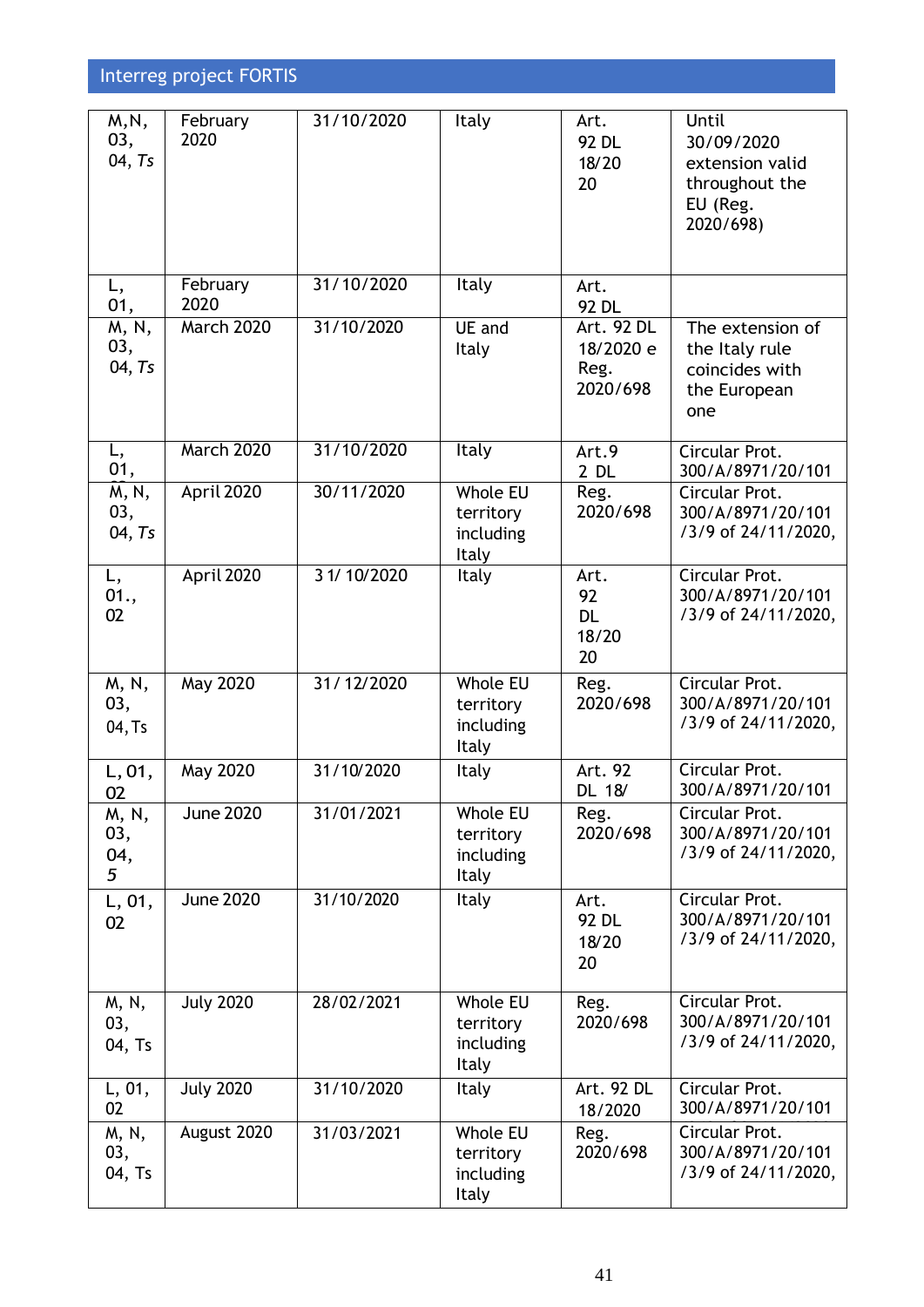| L, 01,<br>Oi | August 2020             | 31/12/2020 | Italy        | Art.<br>92 DL<br>18/2<br>020 | Extension in-<br>troduced by DL<br>76/2020 |
|--------------|-------------------------|------------|--------------|------------------------------|--------------------------------------------|
| All          | September<br>2020       | 31/12/2020 | <b>Italy</b> | Art.<br>92 DL<br>18/2<br>020 | Extension in-<br>troduced by DL<br>76/2020 |
| All          | October 2020            | 28/02/2021 | <b>Italy</b> | Art. 92 DL<br>18/2020        | Extension in-<br>troduced by DL<br>76/2020 |
| All          | <b>November</b><br>2020 | 28/02/2021 | Italy        | Art. 92 DL<br>18/2020        | Extension in-<br>troduced by DL<br>76/2020 |
| All          | December<br>2020        | 28/02/2021 | Italy        | Art. 92 DL<br>18/2020        | Extension in-<br>troduced by DL<br>76/2020 |

# **5. General proceedings**

The Italian government, in view of the continuing pandemic status, adopted various measures (with regard to national context and also regarding EU and non-EU territories) and took note of and implemented those of the EU. With regard to ongoing administrative proceedings (e.g., applications for the conversion of non-EU licenses), after a moment of suspension (until the 15 of April), then the administrative proceedings are taking place normally, according to Covid-19 restrictions and security measures.

To date, these are the last general provisions adopted in Italy with regard to the transport sector.

- **-** On board of the public means of local transport and of the regional railway transport, with the exclusion of the dedicated school transport, a filling coefficient not higher than 50% is allowed; the regional government provides for the planning of the services supplied by the local public transport companies, also not of line, finalized to the reduction and suppression of the services in relation to the sanitary interventions necessary to contain the emergency COVID-19 on the base of the effective needs and with the only purpose to assure the minimum essential services. The Ministry of Infrastructure and Transport, with a decree adopted in agreement with the Ministry of Health, may order, with the aim of containing the COVID-19 health emergency, reductions, suspensions or limitations in transport services, including international, car, rail, air, sea and inland waterways transport services, also imposing specific obligations on users, crews, as well as carriers and ship owners;
- **-** with regard to training courses in the transport sector,in accordance with the modalities established by appropriate administrative measures and in remote modality the following  $conves^{71}$  are allowed:
- **-** road haulage courses;
- **-** qualifying courses carried out by the civil motorisation offices, driving schools;
- **-** courses for access to the profession of road haulage and passenger transport operator;
- **-** courses on the proper functioning of the tachograph;

<sup>71</sup> https://temi.camera.it/leg18/temi/iniziative-per-prevenire-e-contrastare-la-diffusione-del-nuovo-coronavirus.html#altri-provvedimenti-in-relazione-all-emergenza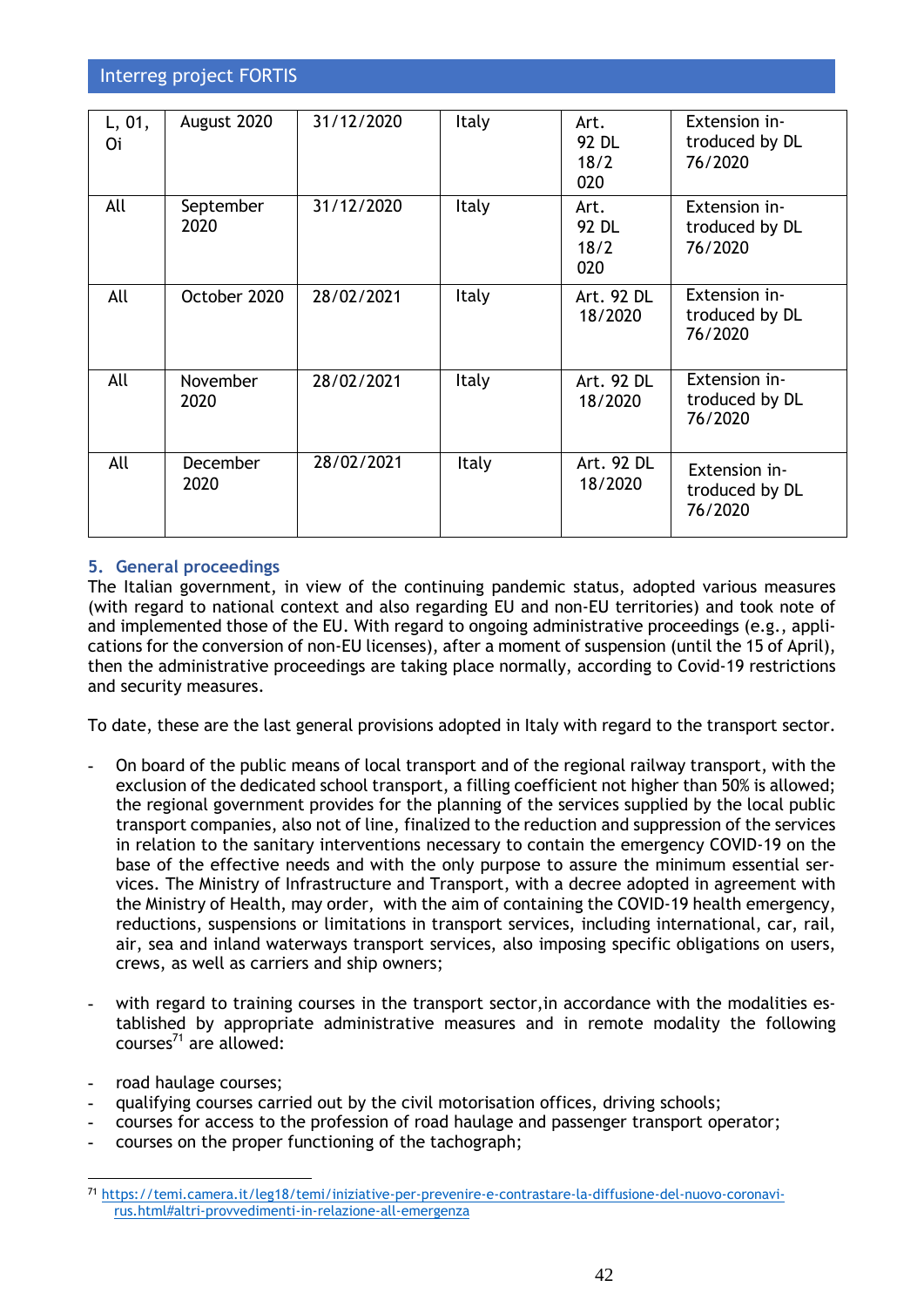- **-** courses for obtaining and renewing the vocational training certificate for drivers of vehicles transporting dangerous goods given by driving schools or other training bodies;
- **-** theoretical and practical examinations for the issue and maintenance of authorisations to carry out activities connected with railway traffic safety;
- **-** training courses and qualifying courses or in any case authorised or financed by the Ministry of Infrastructure and Transport;
- **-** theoretical and practical tests carried out by the civil motorisation offices and driving schools are allowed for the attainment and revision of driving licences, professional qualifications and any other qualification required to carry out transport activities.

After a first moment in which the European governments responded on their own to face the pandemic, the EU's institutions emanated several recommendations in order to diffuse a common approach to the pandemic regarding the transport issue. The documents here below indicated resume the main legislative provisions taken by the Italian government, and the EU's institutions, to manage the issue of transports:

- the "Guidelines for the safety of workers and travellers in the transport and logistics sectors (12.10.2020)"<sup>72</sup>;
- the "Guidelines for free movement in the EU  $(25.01.2021)^{1/73}$ ;
- the "Extension of all driver license validity (professional and private) until the end of the emergency status in Italy;
- the "Extension to scheduled road-worthiness tests" has been extended differently according to the vehicle category (see the tab about vehicle overhaul).

### **Due to the persistency of the Covid-19 pandemic, the Italian government will work with the expiry date of all these documents. It is necessary to underline that the situation is ongoing, and an update on these issues is expected.**

[1](https://word-edit.officeapps.live.com/we/wordeditorframe.aspx?WOPISrc=https://wopi.dropbox.com/wopi/files/tbQYPL82N_AAAAAAAAAAAw&cloud_editor=word&dl=0&force_role=personal&rlkey=g0cup63fnh0b6rx3wpact2tm8&ui=it#sdfootnote1anc) <https://www.mit.gov.it/comunicazione/news/nuovo-coronavirus-covid-19/le-misure-del-mit-per-il-covid-19> [2](https://word-edit.officeapps.live.com/we/wordeditorframe.aspx?WOPISrc=https://wopi.dropbox.com/wopi/files/tbQYPL82N_AAAAAAAAAAAw&cloud_editor=word&dl=0&force_role=personal&rlkey=g0cup63fnh0b6rx3wpact2tm8&ui=it#sdfootnote2anc) [https://www.mit.gov.it/sites/default/files/media/notizia/2020-09/Dpcm\\_20200907\\_Allegati.pdf](http://www.mit.gov.it/comunicazione/news/coronavirus/coronavirus-online-le-linee-guida-per-il-trasporto-pubblico)  [3](https://word-edit.officeapps.live.com/we/wordeditorframe.aspx?WOPISrc=https://wopi.dropbox.com/wopi/files/tbQYPL82N_AAAAAAAAAAAw&cloud_editor=word&dl=0&force_role=personal&rlkey=g0cup63fnh0b6rx3wpact2tm8&ui=it#sdfootnote3anc) <https://www.consilium.europa.eu/it/policies/coronavirus/covid-19-travel-and-transport/>

### **1.4.2.1 Italy Regional transport institutions/organizations (Veneto Region, Friuli-Venezia Giulia Region)**

In order to have an overview for what concerns the role, and in some cases of the handling of the Codiv-19 issue, here has been reported ) two Italian companies, mentioned also in the FORTIS workshops, that have playedplaying an important role in the transnational transport and having to deal with the Covid-19 pandemic, are mentioned here below.

# **1. SDAG:**

SDAG (Gorizia's auto-ports cross-border stations) is a society which since 1982 has been managing the heavy vehicles transit service. Each year in this area more than 2 million heavy vehicles transit, and the growing trend is constant. Despite the law in force since 4 March 2020 related to containment of the COVID-19 epidemic through emergency measures, there was still a lack of an emergency plan specific to heavy vehicles. In March, only six passages between Friuli Venezia Giulia region and the Republic of Slovenia has remained open, one of these was the S. Andrea – Vertojba passage. Only heavy vehicles with Slovenia as destination could cross the border, all the other vehicles were rejected. The companies tried to follow the directives of the central state, with security directives and protocol for employees. On 13 March 2020, after a meeting between Prefecture and Gorizia Municipality, SDAG allowed the access to 400 heavy vehicles, making hygienic and food services available. On 16 March, thanks to the diplomatic agreement between the two States, transit corridors were organized by the Police until the second half of April 2020.

<sup>72</sup> https://data.consilium.europa.eu/doc/document/ST-11689-2020-REV-1/it/pdf

<sup>73</sup> https://www.consilium.europa.eu/en/press/press-releases/2020/10/13/covid-19-council-adopts-a-recommendation-to-coordinate-measures-affecting-free-movement/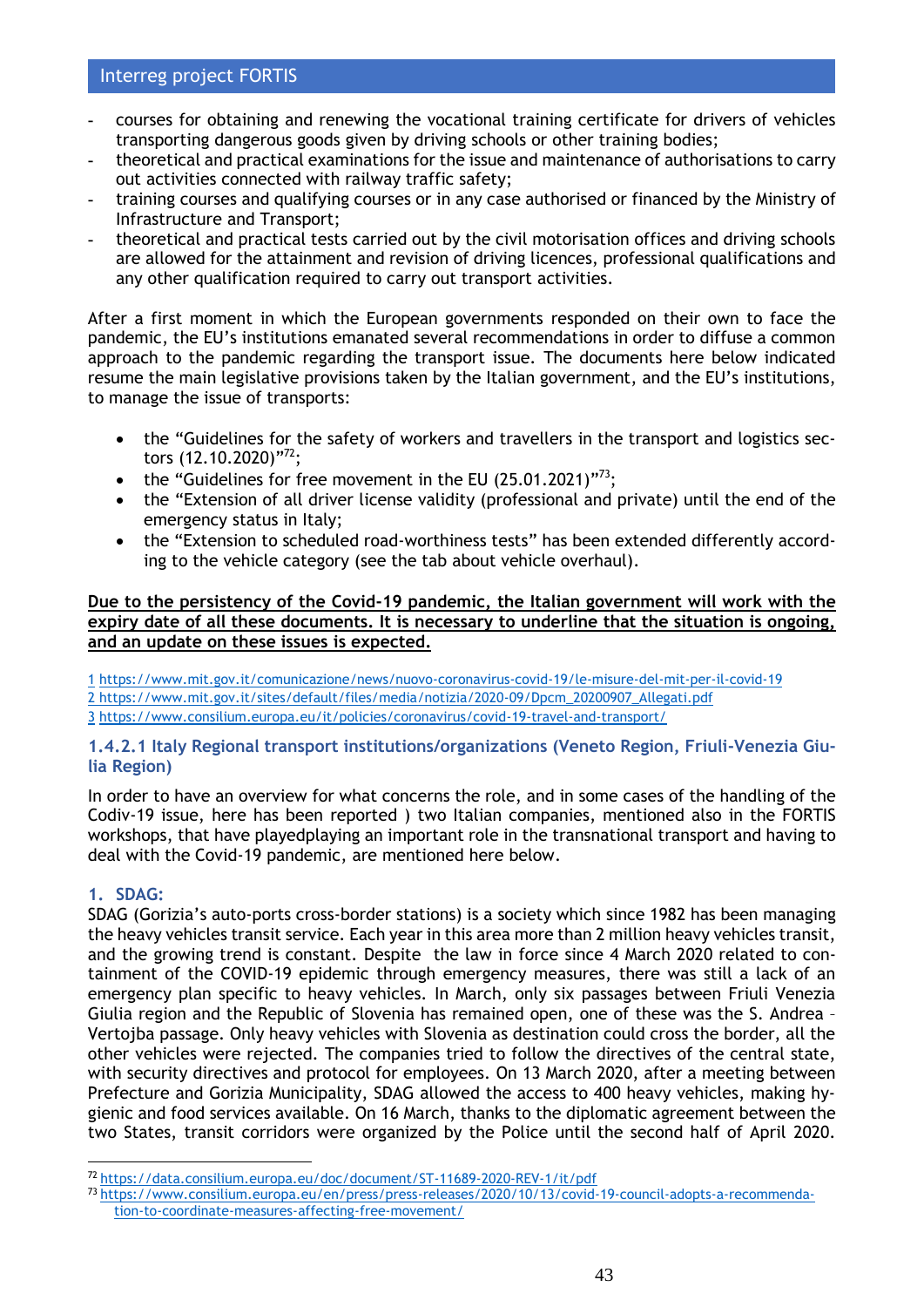Despite this, long lines continued along the border. The need for shared rules to manage emergencies at international level became urgent (Online workshop verbal previously reported in the note).

## **2. Autovie Venete:**

Autovie Venete manages the highway route from Venezia to Trieste and the A28 road, which constitutes transit ways to the borders. During the COVID-19 crisis, traffic reduced of 60% in the area. In order to manage transport security, Autovie Venete applies several protocols with border nations in order to comply with safety measures and try to save businesses (Online Workshop verbal). They have been a point of contact for sharing information among visitors, and for enhancing collaboration between States, managing data of the Italian territory and cross-border areas. Protocols are followed by cross-border States in order to manage traffic in difficult situations such as extreme weather events. Personnel and vehicles are always available for emergencies (Online Workshop verbal).

## **1.4.3. Slovenian National Regulation:**

The Republic of Slovenia reacted immediately to the COVID-19 traffic crisis by blocking internal and external transports. Secondary passages were closed, while sanitary controls were applied in the open ones. Successively, some exemptions were made to allow heavy vehicles to circulate.

On 13 March 2020, the Slovenian authorities decided to block at the Italian border all the heavy vehicles of more than 3,5 tons without Slovenian license plate, with the exception for Italian vehicles directed to Slovenia with perishable, medical and pharmaceutical, humanitarian goods, and mails (all goods that were allowed to transit also inside the Country). However, the vehicles that were only transiting through Slovenia were not allowed to enter, because of the risk of causing longer lines after passing the Country (for example, at Hungarian and Croatian borders)<sup>74</sup>.

On 14 March 2020, Slovenian authorities and neighbour Countries agreed to create passages for vehicles to allow heavy vehicles to reach their Country of origin $7<sup>5</sup>$ .

From 20 April 2020, in order to facilitate faster transits between cross-border passages, and to reduce the traffic from Italy, trucks from Italy entering to Slovenia were provided with indications regarding the routes to take to better reach their destination, as well as the refurbishment and stop areas available.

By 5 June 2020, four points of control were instituted in the border area linked to Italy, specifically in these passages: S.Andrea/Vrtojba, Fernetti/Fernetiči, Pese/Krvavi potok, Rabuiese/Škofje, solely passages open to date (September 2020)<sup>76 77</sup>.

With the last updates after the end of 2020, all the border passages are open, but several restrictions are now still in place regarding healthy issues (Italian region's zone with regard to pandemic situation).

Information with associates, public administrations, and the Chamber of Commerce and Industry of Slovenia – transport association was properly shared. However, the need for more inclusive and rapid information sharing was stressed.

### **1. Documents submitted regarding Vehicle registration – circulation, driving license procedures:**

Regarding the information sharing initiative of the General Director of DG MOVE of the European Union (See paragraph *1.4.1 European Regulation*), in Slovenia the following documents are identified:

<sup>74</sup> [https://www.triesteallnews.it/2020/03/13/covid-19-la-slovenia-regola-laccesso-ai-camion-in-transito-dallItaly/](https://www.triesteallnews.it/2020/03/13/covid-19-la-slovenia-regola-laccesso-ai-camion-in-transito-dallitalia/) 75 <https://www.scortrans.com/it/news/informazioni-sul-traffico-merci-in-europa>

<sup>76</sup> [https://www.confindustria.venezia.it/coronavirus-le-norme-comportamentali-per-prevenire-linfezione/covid-19](https://www.confindustria.venezia.it/coronavirus-le-norme-comportamentali-per-prevenire-linfezione/covid-19-focus-trasporti/) [focus-trasporti/](https://www.confindustria.venezia.it/coronavirus-le-norme-comportamentali-per-prevenire-linfezione/covid-19-focus-trasporti/)

<sup>77</sup> [https://www.fedespedi.it/wp-content/uploads/2020/08/Restrizioni-UE-ed-extraUE-alla-circolazione-veicoli-merci](https://www.fedespedi.it/wp-content/uploads/2020/08/Restrizioni-UE-ed-extraUE-alla-circolazione-veicoli-merci-per-emergenza-Coronavirus.pdf)[per-emergenza-Coronavirus.pdf](https://www.fedespedi.it/wp-content/uploads/2020/08/Restrizioni-UE-ed-extraUE-alla-circolazione-veicoli-merci-per-emergenza-Coronavirus.pdf)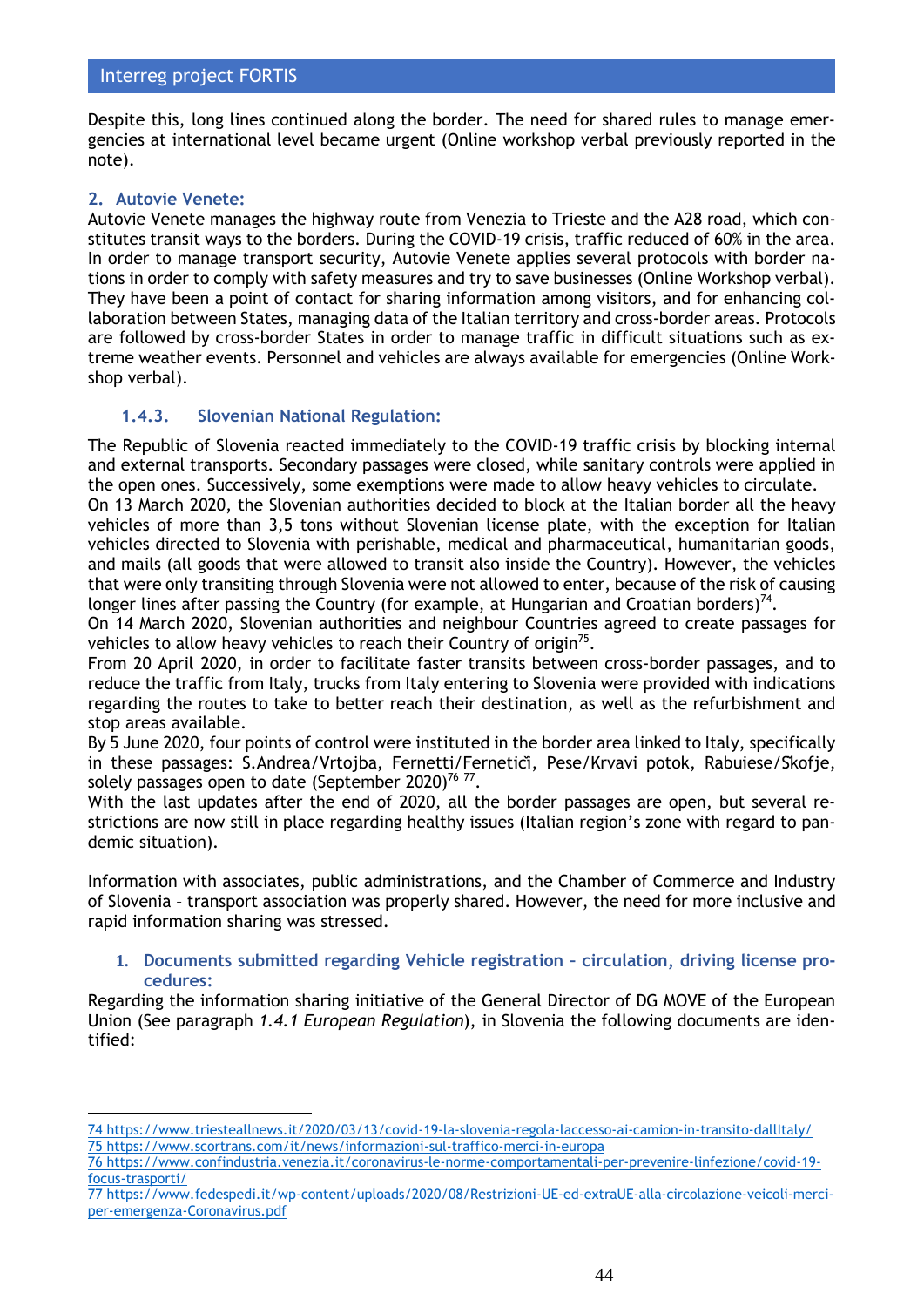- entry restrictions depending on the epidemiological situation<sup>78</sup>;
- re-establishment of international public transport road and rail (12.10.2020)<sup>79</sup>;
- extension of validity of driving licenses, CPC certificates and ADR driver qualification certificates: "the validity of driving licenses, CPC certificates and ADR driver qualification certificates which expire between 01.02.2020 and 31.08.2021 has been extended, following the EU provision (regulation 698/2020)"<sup>80</sup> for seven months since the of natural expiration of the licence;
- conditions regarding driver's training and road-worthiness inspections: following, the authorized institutions are allowed to perform road-worthiness tests (technical inspection) and the registration/un-registration of vehicles in the condition that all their recommendations for the prevention of SARS-CoV-2 virus infection by the National Institute of Public Health are taken into account. As of 29.01.2021 updates, the authorized institutions are allowed to perform all training of drivers, as well as all training and proficiency tests for obtaining an initial qualification, periodic training for the renewal of initial qualifications, initial and renewal training of drivers for the transport of dangerous goods, basic and renewal professional training, and qualification tests for emergency transport attendants, medical examinations of candidates for drivers and motor vehicle drivers for the renewal of their driving license and health checks for motor vehicle drivers and trainings and for checking the ability to work safely with tractors and tractor attachments in the condition that all their recommendations for the prevention of SARS-CoV-2 virus infection by the National Institute of Public Health are taken into account"<sup>81</sup>.

### **1.5.Focus on transnational heavy goods traffic**

The Fortis project, overall, aims to improve transnational public transport services between Italy and Slovenia. Generally speaking, this project wants to improve the cooperation between these two Countries for what concerns the transport sector, giving citizens better, sustainable and innovative solutions. Nonetheless, one of the greatest issues emerged during the Covid-19 pandemic has been related to freight transports and the enormous difficulty to ensure the transnational safe and smooth flow of heavy goods traffic on the roads. Therefore, the analysis carried out focused on elements not entirely related to local public transport, but included other aspects, such as cross-border controls and considered SH not entirely tied to the focus of the FORTIS project.

The creation of European legislation was emphasised, indicating the main rules, regulations and necessary documents that heavy goods vehicle drivers and companies have to deal with, moreover to ensure **truck transport safe from the technical (vehicles and loadings conditions) and social (driver health and time of driving) point of views**. The European Commission following the European Parliament's orientation worked towards a clear and comprehensive regulation of the transport system. In the European **White Book** of 2011 "**Roadmap to a Single European Transport Area - Towards a competitive and sustainable transport policy**" <sup>82</sup>, the European Union defined the main directives for a new regulation of the transport in the European territory. Considering the focus that the FORTIS project wants to have on heavy traffic transport, there are some issues to be considered in this 3.1.2.5 report: technical status of vehicle, goods transportation, technical and fiscal borders checks and transport documents. These elements have been regulated by a new package of legislative measures the "roadworthiness package" implemented in 2014 by the EU.

These three directives that make up the 'roadworthiness package' are: Directive **2014/45/EU** on **periodic roadworthiness tests<sup>83</sup>**, Directive **2014/47/EU** on **technical roadside inspections of** 

<sup>78</sup> [https://www.policija.si/eng/newsroom/news-archive/103470-crossing-the-state-border-during-the-coronavirus](https://www.policija.si/eng/newsroom/news-archive/103470-crossing-the-state-border-during-the-coronavirus-epidemic)[epidemic](https://www.policija.si/eng/newsroom/news-archive/103470-crossing-the-state-border-during-the-coronavirus-epidemic)

<sup>79</sup> <https://eur-lex.europa.eu/legal-content/EN/TXT/?qid=1604080584943&uri=CELEX:52020DC0499>

<sup>80</sup> <https://eur-lex.europa.eu/legal-content/IT/TXT/?uri=CELEX:32020R0698>

<sup>81</sup> [https://ec.europa.eu/transport/coronavirus-response\\_en?modes=3849&category=All](https://ec.europa.eu/transport/coronavirus-response_en?modes=3849&category=All)

<sup>82</sup> [https://ec.europa.eu/transport/themes/european-strategies/white-paper-2011\\_en](https://ec.europa.eu/transport/themes/european-strategies/white-paper-2011_en)

<sup>83</sup> <https://eur-lex.europa.eu/legal-content/EN/TXT/PDF/?uri=CELEX:32014L0045&from=EN>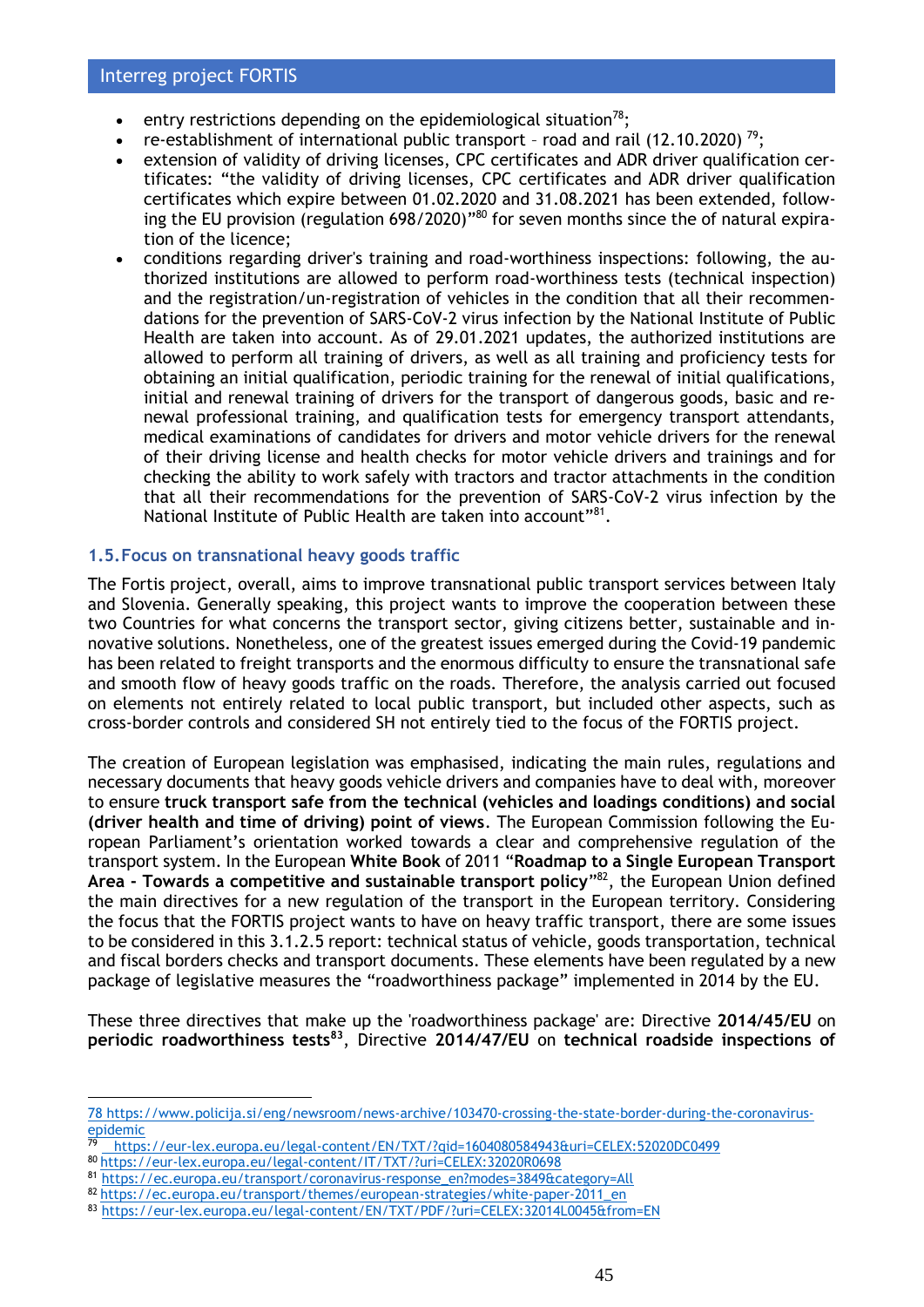**commercial vehicles<sup>84</sup>** and Directive **2014/46/EU** on **vehicle registration documents<sup>85</sup>**. These directives are the pillars of the European regulation, and due to their characteristics, they represent the concrete provision that European Member States enforce on the roads. The EU has, over the years, emanated several normative that allow the regulations of many issues related to heavy traffic transports.

An important Directive is the  $94/55/EC^{86}$  of 21 November 1994, that extended the rules of the European Agreement concerning the International Carriage of Dangerous Goods by Road (ADR) to the national transport sector. It was repealed by Directive  $2008/68$ /EC $87$  of 24 September 2008, which established common rules for all aspects of the inland transport of dangerous goods within the EU, by rail, inland waterway and road. Commission Directive 2012/45/EU<sup>88</sup> of 3 December 2012 updated its content in line with the latest version of the ADR, which is updated every two years. The ADR was recently amended by Council Decision **2018/1485/EU<sup>89</sup>** .

### **1.5.1 European regulation**

As already explained above, the European Union, after the implementation and application of the Lisbon Treaty in 2008, has been dealing with the harmonisation of the procedures of the Member States as one of its main objectives. In a general perspective of defining a political and not only an economic European Union, the definition of a common legislative code has been essential for the EU. One of the areas where harmonisation of legislation and procedures has continued over the last 12 years is the transport sector. Below you can find the most important elements relating to the above-mentioned directives. These legislative elements are essential for a project that aims to provide solutions for the transport of passengers and goods between national borders. Below is the text of these earlier directives, considering the articles that are crucial for understanding how transnational cooperation should be developed.

**Directive 2014/45/EU of the European parliament and of the council on periodic roadworthiness tests for motor vehicles and their trailers**

#### **Subject matter (Art. 1)**

This Directive lays down minimum requirements for a regular system of roadworthiness tests for motor vehicles used on public roads.

#### **Scope of application (Art. 2)**

This Directive shall apply to vehicles with a design speed exceeding 25 km/h in the following categories, with reference to Directive 2002/24/EC<sup>90</sup>, Directive 2003/37/EC<sup>91</sup> and Directive  $2007/46$ /EC<sup>92</sup>:

**-** motor vehicles designed and constructed primarily for the carriage of passengers and their luggage and comprising no more than eight seats in addition to the driver's seat;

<sup>84</sup> <https://eur-lex.europa.eu/legal-content/EL/TXT/PDF/?uri=CELEX:32014L0047&from=IT>

<sup>85</sup> <https://eur-lex.europa.eu/legal-content/IT/TXT/PDF/?uri=CELEX:32014L0046&from=en>

<sup>86</sup> <https://eur-lex.europa.eu/legal-content/EN/TXT/PDF/?uri=CELEX:31994L0055&from=EN>

<sup>87</sup> https://eur-lex.europa.eu/legal-content/EN/TXT/PDF/?uri=CELEX:32008L0068&from=EN

<sup>88</sup> <https://eur-lex.europa.eu/legal-content/EN/TXT/PDF/?uri=CELEX:32012L0045&from=IT>

<sup>89</sup> <https://eur-lex.europa.eu/legal-content/EN/TXT/PDF/?uri=CELEX:32018D1485&from=EN>

<sup>90</sup> <https://eur-lex.europa.eu/legal-content/EN/TXT/PDF/?uri=CELEX:32002L0024&from=EN>

<sup>91</sup> <https://eur-lex.europa.eu/legal-content/EN/TXT/PDF/?uri=CELEX:32003L0037&from=en>

<sup>92</sup> <https://eur-lex.europa.eu/legal-content/EN/TXT/PDF/?uri=CELEX:32007L0046&from=IT>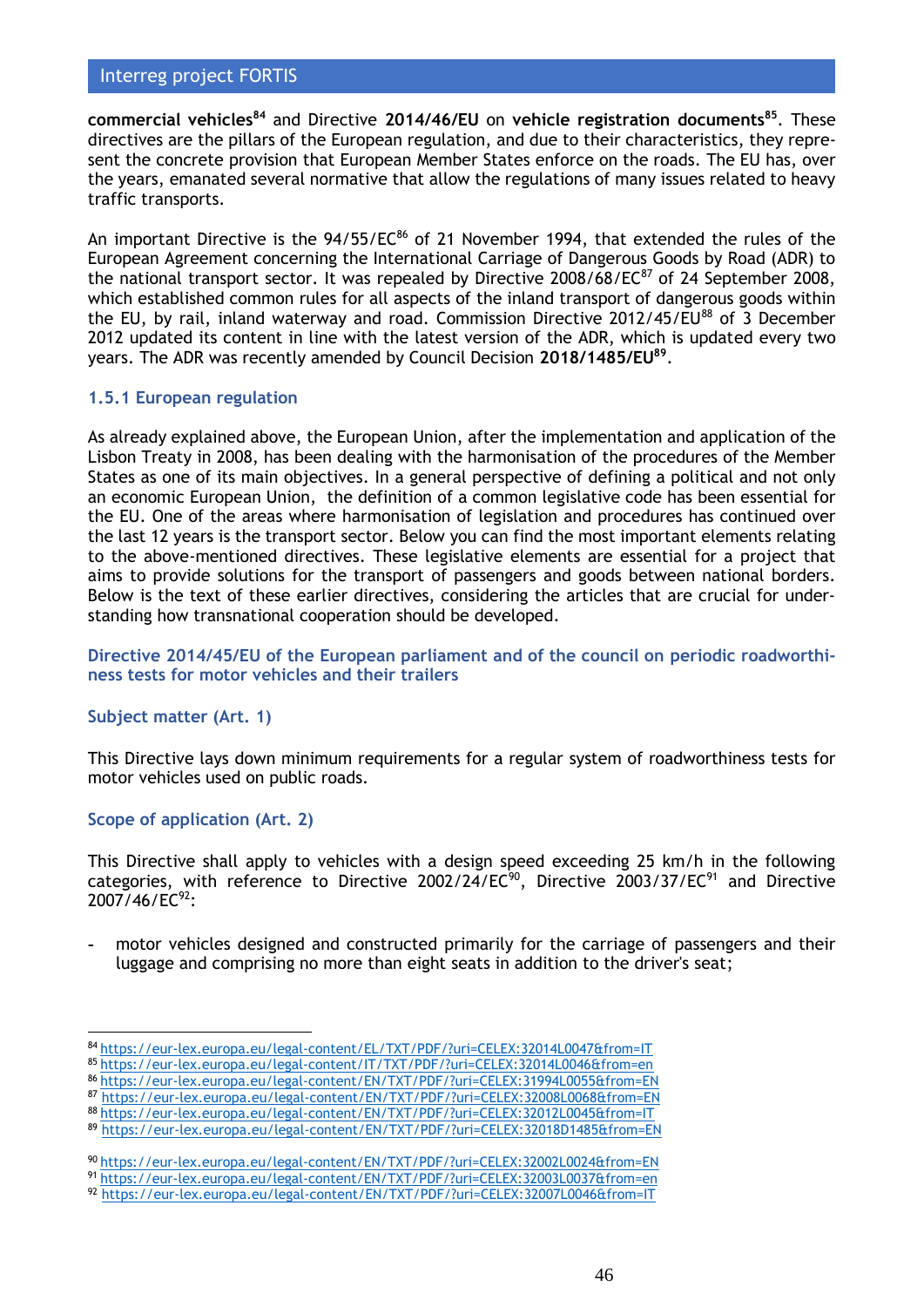- **-** vehicles of category M1 motor vehicles designed and constructed primarily for the carriage of passengers and their luggage and comprising more than eight seats in addition to the driver's seat;
- **-** vehicles of categories M2 and M3;
- **-** motor vehicles designed and constructed primarily for the carriage of goods and having a maximum mass not exceeding 3,5 tonnes - vehicles of category N1;
- **-** motor vehicles designed and constructed primarily for the carriage of goods and having a maximum mass exceeding 3,5 tonnes - vehicles of categories N2 and N3;
- **-** trailers designed and constructed for the carriage of goods or passengers and having a maximum mass exceeding 3,5 tonnes;
- **-** vehicles of categories O3 and O4;
- **-** from 1 January 2022, two or three-wheel vehicles;
- **-** vehicles in categories L3e, L4e, L5e and L7e, with engines of an engine capacity exceeding 125 cm3;
- **-** wheeled tractors of category T5 used mainly on public roads with a maximum design speed exceeding 40 km/h. 2.

Member States may exclude from the scope of this Directive the following vehicles matriculated in their territory:

- **-** vehicles used in exceptional conditions and vehicles which are never, or hardly ever, used on public roads, such as vehicles of historic interest or competition vehicles;
- **-** vehicles enjoying diplomatic immunity;
- **-** vehicles used by the armed forces, forces responsible for law and order, fire services, civil defence, emergency services or rescue services;
- **-** vehicles used for agricultural, horticultural, forestry or fishery activities exclusively within the territory of the Member State and principally in the areas in which those activities are carried out, including agricultural and forestry roads or agricultural land;
- **-** vehicles used exclusively on small islands or in sparsely populated areas;
- **-** specialised vehicles transporting circus and fairground equipment with a maximum design speed not exceeding 40 km/h and operating only on the territory of the Member State concerned;
- **-** vehicles of categories L3e, L4e, L5e and L7e with an engine capacity exceeding 125 cm3 if Member States have put in place effective alternative road safety measures for two- or threewheel vehicles, taking into account in particular relevant road safety statistics for the last five years.

Member States shall notify such exemptions to the Commission.

Member States may introduce national requirements concerning roadworthiness tests for vehicles registered in their territory which do not fall within the scope of this Directive or for vehicles referred to in paragraph 2.

## **Definitions (Art. 3)**

For the purposes of this Directive only, the following definitions shall apply to:

- **-** 'Vehicle' means any motor vehicle other than a rail vehicle or its trailer;
- **-** 'motor vehicle' means any self-propelled wheeled vehicle propelled by an engine, with a maximum design speed exceeding 25 km/h;
- **-** 'Trailer' means any non-self-propelled wheeled vehicle designed and constructed to be towed by a motor vehicle;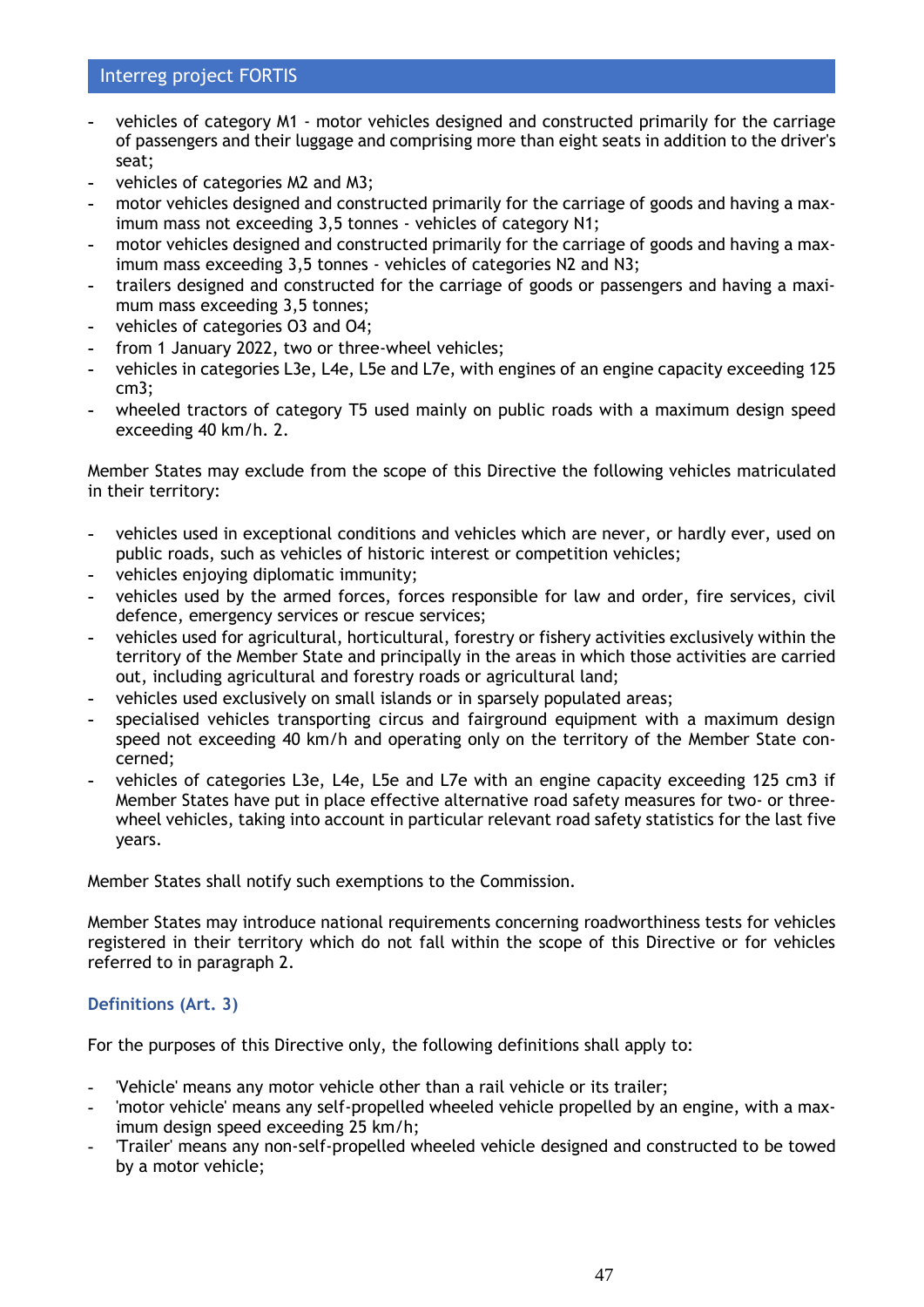- **-** 'Semi-trailer' means any trailer designed to be coupled to a motor vehicle so that part of it rests on the motor vehicle and a substantial part of its mass and the mass of its load is carried by the motor vehicle;
- **-** 'Two- or three-wheel vehicle' means any motor vehicle on two wheels with or without sidecar, tricycle or quadricycle;
- **-** 'Vehicle registered in a Member State' means any vehicle registered or put into service in a Member State;
- **-** 'Vehicle of historic interest' means any vehicle which is considered to be historic by the Member State of registration or by one of its designated authorizing bodies and which fulfils the following conditions:
	- a. it was built or registered for the first time at least 30 years ago;
	- b. its specific type, within the meaning of the relevant Union or national law, is no longer in production, it is historically preserved and maintained in its original state and has not undergone any substantial change in the technical characteristics of its main components; "holder of a registration certificate": the natural or legal person in whose name the vehicle is registered.
- **-** "Roadworthiness test" means an inspection, in accordance with Annex I, intended to ensure that a vehicle can be used safely on public roads and complies with the required and mandatory environmental characteristics;
- **-** "Type-approval" means the procedure whereby a Member State certifies that a vehicle satisfies the relevant administrative provisions and technical requirements laid down in Directive 2002/24/EC, Directive 2003/37/EC and Directive 2007/46/EC
- **-** "Deficiencies' means technical defects and other types of non-conformity found during a roadworthiness test;
- **-** "Certificate of inspection" means a technical inspection report issued by the competent authority or a testing centre containing the results of the technical inspection;
- **-** "Inspector' means a person authorized by a Member State or its competent authority to carry out technical inspections in a control centre or, where appropriate, on behalf of a competent authority;
- **-** "Competent authority' means an authority or public body to which a Member State confers responsibility for managing the roadworthiness system, including, where appropriate, carrying out roadworthiness tests;
- **-** "Inspection centre" means a public or private body or entity authorized by a Member State to carry out roadworthiness tests;
- **-** "Supervisory body': body set up by a Member State, responsible for the supervision of control centres; the supervisory body may be part of the competent authority or authorities;
- **-** "Small island" means an island with less than 5 000 inhabitants and not connected to other parts of the territory by road bridges or tunnels; "sparsely populated area": a designated area with a population density of less than five persons per square kilometre;
- **-** "Public road': a road of public utility, such as local, regional or national roads, express roads, motorways or motorways.

## **Liability (Art. 4)**

Periodic inspection in accordance with this Directive carried out by inspection centres approved by the Member State in which those vehicles are registered. Each Member State shall ensure that vehicles registered in its territory are subject to an inspection.

The roadworthiness tests shall be carried out by the Member State or by a public body to which that task is entrusted by the State or by bodies or entities designated by the State and under its supervision, including authorized private entities.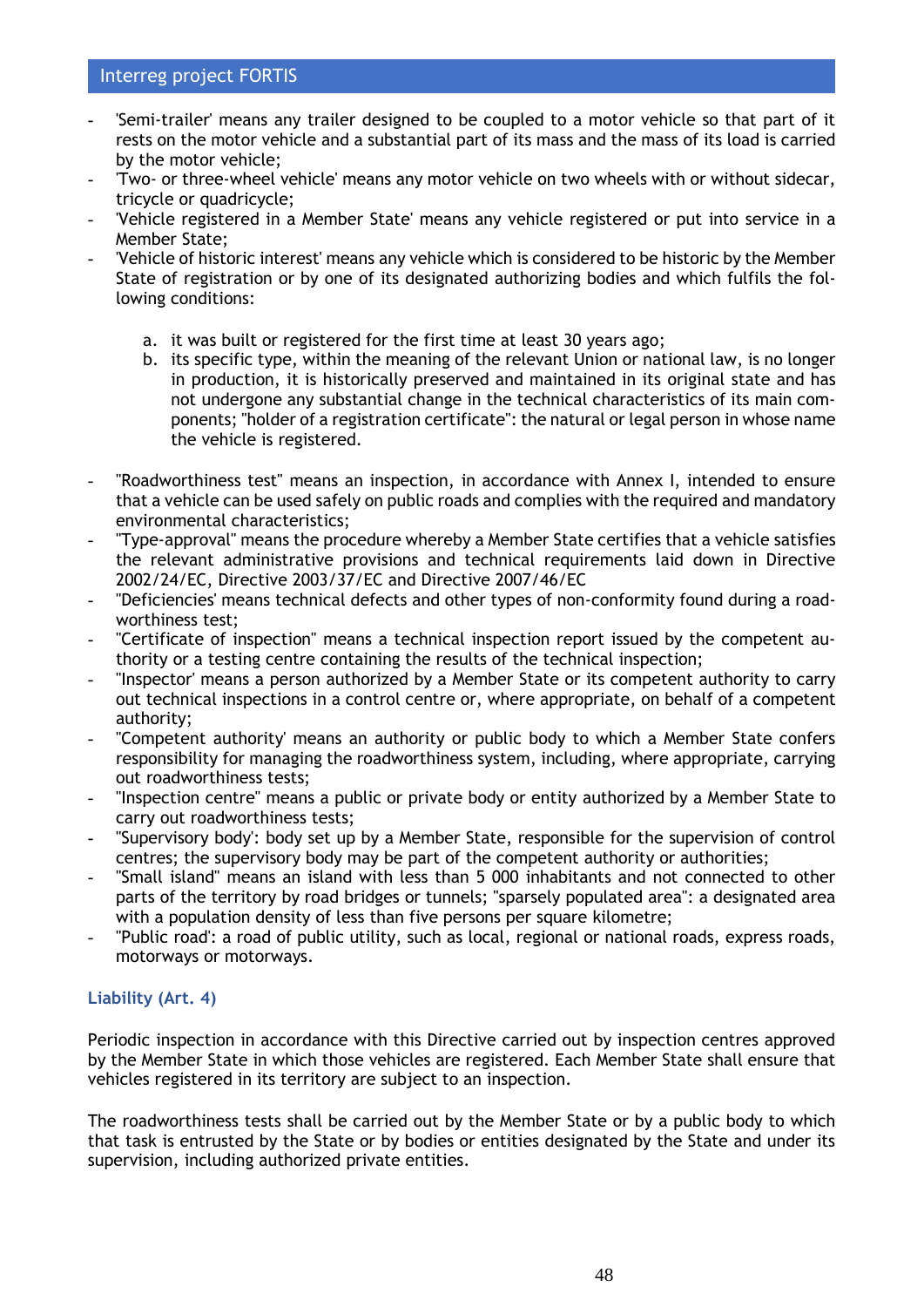In accordance with the principles set out in Regulation (EC) No  $715/2007<sup>93</sup>$  of the European Parliament and of the Council (1) and Regulation (EC) No 595/2009<sup>94</sup> of the European Parliament and of the Council (2), the Commission shall, by 20 May 2018, adopt by means of implementing acts 1.

A set of technical information on braking devices, steering, visibility, lights, catadiots, electrical circuits, axles, tyres, suspension, chassis, chassis attachments, other equipment and pollution necessary for the roadworthiness testing of the components to be checked and the use of the testing methods recommended, in accordance with point 3 of Annex I.

Detailed rules concerning the data format and the procedures for access to relevant technical information. Those implementing acts shall be adopted in accordance with the examination procedure referred to in Article 19(2).

Manufacturers shall make the technical information referred to in point (a) of the first subparagraph available to control centres and relevant competent authorities free of charge or at a reasonable price and in a non-discriminatory manner. The Commission shall examine the feasibility of establishing a single point of access to such technical information.

Member States shall ensure that national legislation regulates responsibilities as regards the storage of the vehicle in a compliant and safe condition.

## **Date and frequency of checks (Art. 5)**

- Vehicles shall be subject to roadworthiness testing within at least the following periods, without prejudice to the period of flexibility applied in the Member States in accordance with paragraph 3;
- Vehicles of categories M1 and N1: four years after the date on which the vehicle was first registered and every two years thereafter;
- M1 vehicles used as taxis or ambulances, M2, M3, N2, N3, O3 and O4 vehicles: one year after the date on which the vehicle was first registered and every year thereafter;
- Vehicles of category T5 used mainly on public roads for the carriage of goods by road: four years after the date on which the vehicle was first registered and every two years thereafter;
- Member States shall lay down appropriate intervals within which vehicles of categories L3e, L4e, L5e and L7e with an engine capacity of over 125 cm3 must undergo roadworthiness tests;
- Member States or the competent authority may fix the reasonable period during which roadworthiness tests must be carried out without exceeding the intervals referred to in paragraph 1;
- Irrespective of the date of the last roadworthiness test, the Member State or the competent authority concerned may require a vehicle to undergo a roadworthiness test before the dates referred to in paragraphs 1 and 2 in the following cases;
- After an accident that affects major safety relevant components such as wheels, suspension, deformation zones, airbag systems, steering or brakes;
- When the vehicle's safety and environmental systems and components have been altered or modified;
- When the holder of a vehicle registration certificate has changed;
- When the vehicle has reached a mileage of 160 000 km;
- When road safety is seriously impaired.

**Purpose and methods of control (Art. 6)** 

<sup>93</sup> <https://eur-lex.europa.eu/legal-content/EN/TXT/PDF/?uri=CELEX:32007R0715&from=EN>

<sup>94</sup> <https://eur-lex.europa.eu/legal-content/en/ALL/?uri=CELEX%3A32009R0595>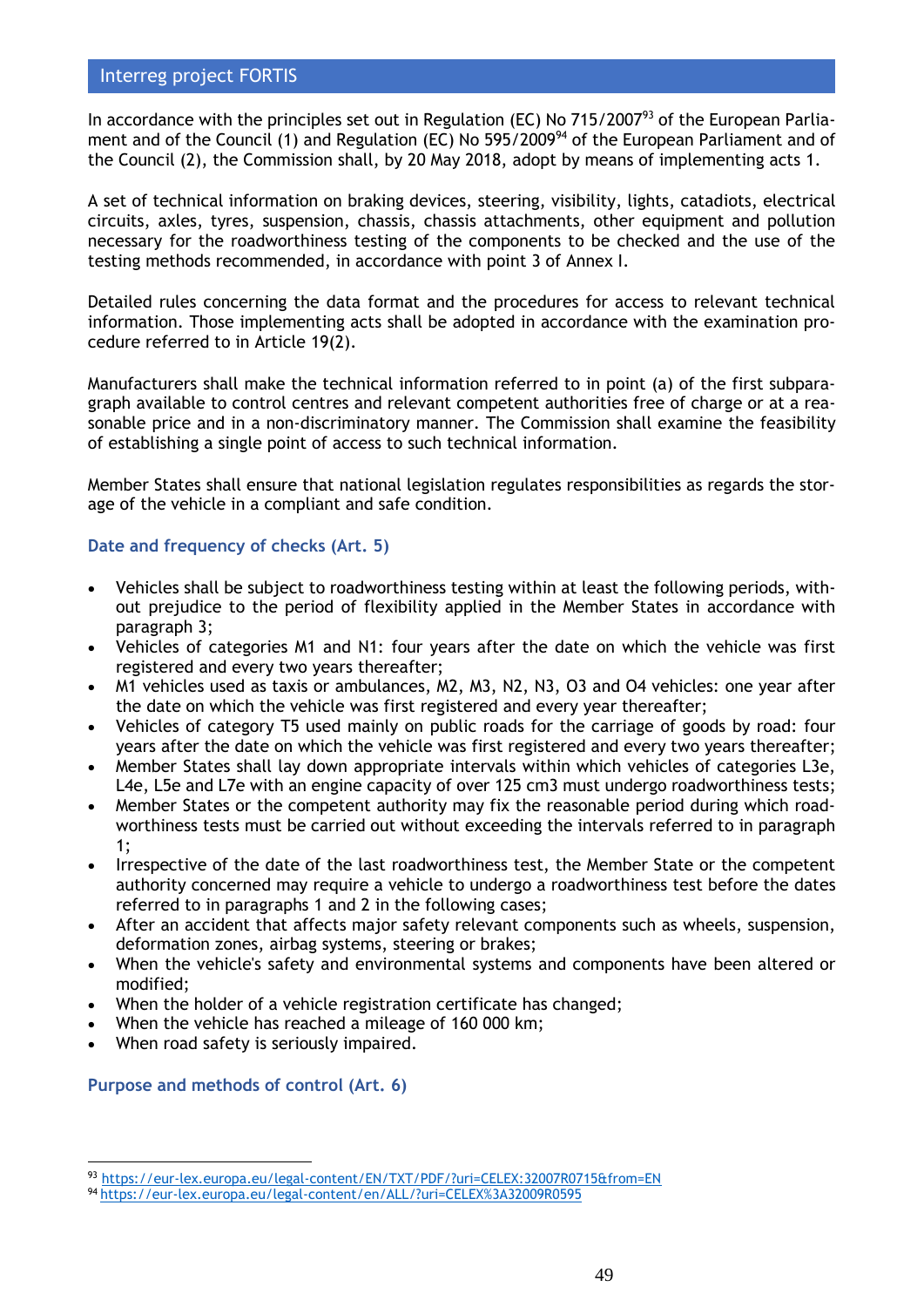For the categories of vehicles covered by this Directive, with the exception of categories L3e, L4e, L5e and L7e having an engine capacity of over 125 cm3 , Member States shall ensure that roadworthiness tests cover at least the areas referred to in Annex I, point 2.

For the purpose of paragraph 1, the competent authorities in the Member State or the control centre shall conduct a roadworthiness test covering at least the items listed in Annex I, point 3, using the recommended method or an equivalent approved by the competent authority applicable to the testing of those items, as set out in Annex I, point 3. The check may also include a verification that the respective parts and components of the vehicle in question comply with the mandatory environmental and safety characteristics that were in force at the time of type-approval or, where applicable, at the time of retrofitting. Checks should be carried out using currently available techniques and equipment and without the use of tools to dismantle or remove vehicle parts.

For vehicle categories L3e, L4e, L5e and L7e, with an engine capacity of over 125 cm3 , Member States shall determine the appropriate areas, items and methods of inspection.

### **Assessment of deficiencies (Art. 8)**

For each item to be checked, Annex I provides a minimum list of possible deficiencies and their level of seriousness. Article 8 Certificate of audit 1. Member States shall ensure that the inspection center or, where appropriate, the competent authority that carried out a roadworthiness test on a vehicle issues a roadworthiness certificate to that vehicle which contains at least the standardized elements of the harmonized Union codes set out in Annex II.

Member States shall ensure that the inspection centers or, where appropriate, the competent authorities make available to the person who presented the vehicle for inspection the roadworthiness certificate or, in the case of an electronic roadworthiness certificate, a certified paper copy of that certificate.

Without prejudice to Article 5, in the case of re-registration of a vehicle already registered in another Member State, the Member State shall recognize the roadworthiness certificate issued by that other Member State, as if it had issued such a certificate itself, provided that the roadworthiness certificate is valid taking into account the frequency of inspections in the Member State carrying out the re-registration. In case of doubt, Member States may check the validity of the certificate of review before recognizing it. Member States shall provide the Commission with a description of the revision certificate before 20 May 2018. The Commission shall inform the Committee referred to in Article 19. This paragraph shall not apply to vehicle categories L3e, L4e, L5e and L7e.

Without prejudice to Article 5(4) and paragraph 3 of this Article, Member States shall, in principle, recognize the validity of roadworthiness certificates in the event of a change of ownership of a vehicle with a valid periodic roadworthiness certificate. A vehicle with deficiencies falling within more than one deficiency group referred to in paragraph 2 shall be classified in the group 5.

As from 20 May 2018 and no later than 20 May 2021, control centers shall communicate electronically to the competent authority of the Member State concerned the information contained in the retest certificates they issue. This communication shall take place within a reasonable period after the issue of each revision certificate. Until the last date mentioned above, control centers may communicate the relevant information to the competent authority by any other means. Member States shall determine the period during which the competent authority shall store such information. The duration of this period shall not be less than 36 months, without prejudice to the national tax systems of the Member States.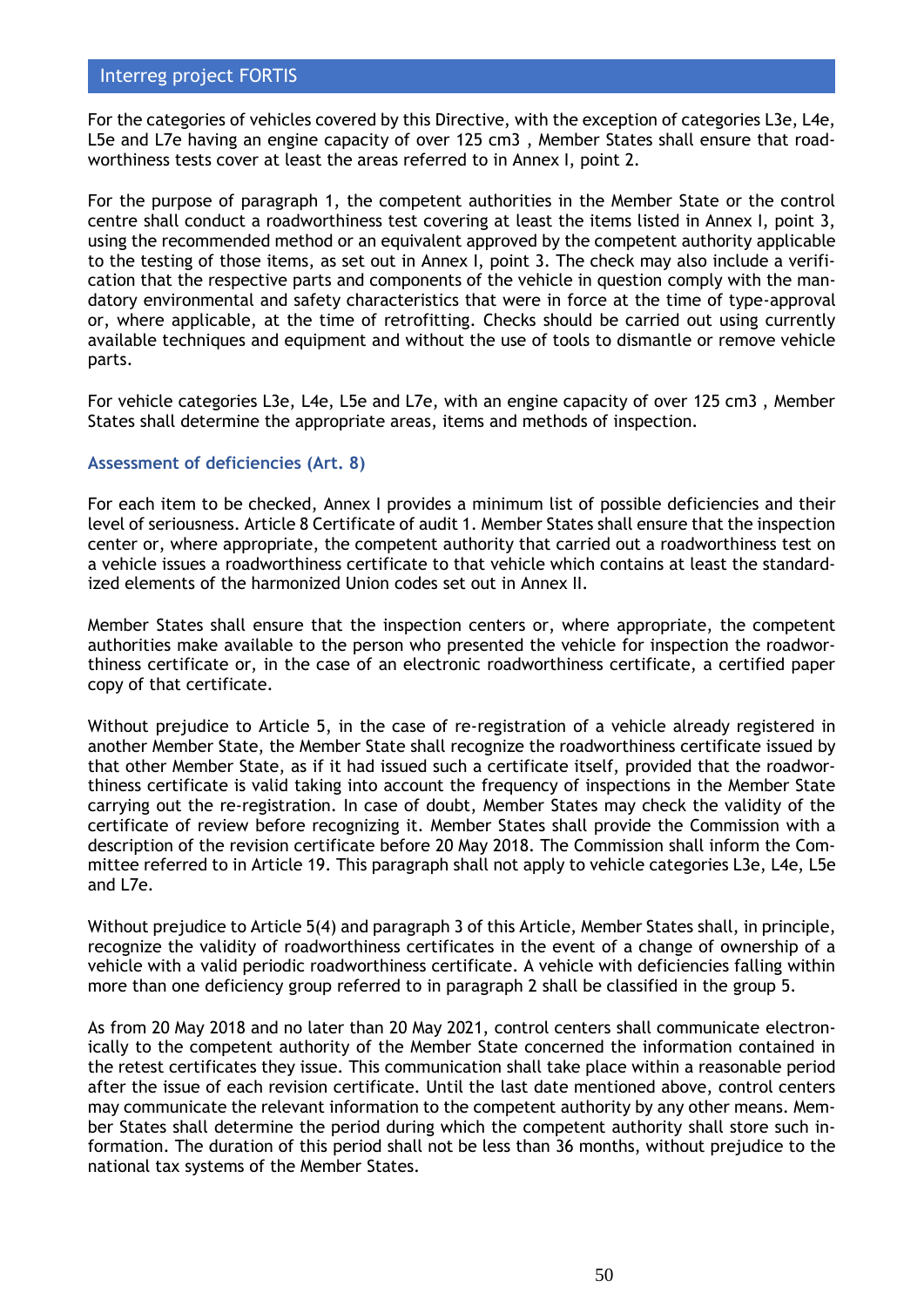Member States shall ensure that, for the purpose of checking the odometer, if it is normally equipped, information from the previous roadworthiness test is made available to inspectors as soon as it is available electronically. Where it is established that an odometer has been tampered with in order to reduce or distort the distance travelled by a vehicle, such tampering shall be punishable by effective, proportionate, dissuasive and non-discriminatory penalties.

Member States shall ensure that the results of the technical check are made available as soon as possible to the authority responsible for the registration of the vehicle. This communication shall contain the information contained in the roadworthiness certificate.

#### **Gap monitoring (Art. 9)**

Only in the event of minor deficiencies being found, the inspection shall be deemed to have been passed, the deficiencies shall be rectified and there shall be no obligation to resubmit the vehicle for inspection.

In the case of serious deficiencies, the check shall be deemed not to have been passed. The Member State or the competent authority shall decide on the period of time during which the vehicle in question may be used before undergoing another roadworthiness test. The latter shall be carried out during the period determined by the Member State or the competent authority, but within two months of the initial inspection.

Where dangerous deficiencies are found, the check shall be deemed not to have been passed. The Member State or the competent authority may decide that the vehicle in question may not be used on public roads and that authorization for its use on the road shall be suspended for a limited period, without a new registration procedure, until the deficiencies have been rectified and a new roadworthiness certificate issued.

#### **Certificate of passing the inspection (Art. 10)**

The testing center or, where appropriate, the competent authority of the Member State, which carried out the roadworthiness test on a vehicle registered in its territory shall provide a certificate, such as a sticker, or any other easily accessible information, to each vehicle which has passed the test. The certificate shall indicate the date by which the next roadworthiness test must take place. Member States shall provide the Commission with a description of the attestation before 20 May 2018.

If the vehicle in question is in a category of small vehicles subject to registration in the Member State in which it entered into service, that Member State may require that the certificate of a successful inspection be visibly displayed on that vehicle.

For the purposes of free circulation, each Member State shall recognize the certificate issued by an inspection center or the competent authority of another Member State in accordance with paragraph 1.

#### **ADMINISTRATIVE PROVISIONS**

#### **Control installations and equipment (Art. 11)**

1. Member States shall ensure that the facilities and equipment used to carry out roadworthiness tests comply with the minimum technical requirements set out in Annex III.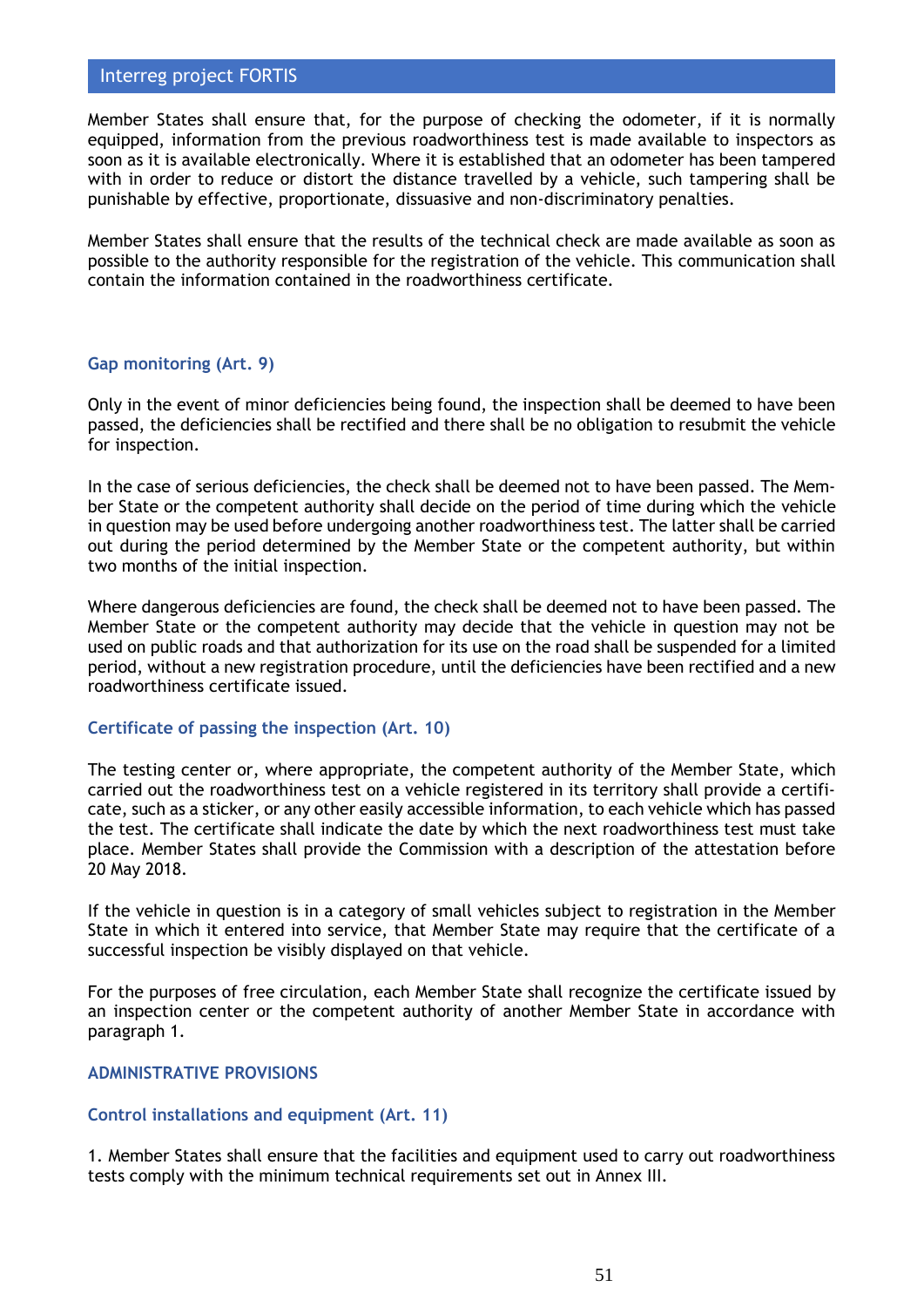2. Member States shall ensure that control centers or, where appropriate, the competent authority maintain control installations and equipment in compliance with the specifications provided by the manufacturers. 3. The equipment used for measurements shall be periodically calibrated according to the provisions of Annex III and tested in accordance with the specifications provided by the Member State or by the manufacturer of the equipment.

### **Inspection centres (Art. 12)**

1. Test facilities where inspectors carry out roadworthiness tests shall be approved by a Member State or its competent authority.

2. In order to meet the minimum requirements in terms of quality management, the test centers shall comply with the requirements laid down by the Member State issuing the approval. Inspection centers shall ensure the objectivity and high quality of roadworthiness tests.

### **Inspectors (Art.13)**

1. Member States shall ensure that roadworthiness tests are carried out by inspectors who fulfil the minimum competence and training requirements set out in Annex IV. Member States may introduce additional specific competence and training requirements. 2. Competent authorities or, where appropriate, recognized training centers shall issue a certificate to inspectors who fulfil the minimum standards of competence and training. This certificate shall include at least the information mentioned in Annex IV, point 3.

3. Inspectors employed or authorized by the competent authorities of the Member States or by a control center on 20 May 2018 shall be exempted from the requirements of point 1 of Annex IV.

4. When carrying out roadworthiness tests, the inspector shall be free from any conflict of interest in order to ensure, to the satisfaction of the Member State or the competent authority concerned, that a high level of impartiality and objectivity is maintained. The person submitting the vehicle for inspection shall be informed of the risks associated with the vehicle and shall correct them. The results of the roadworthiness test may be amended, where appropriate, only by the inspection body or in accordance with a procedure laid down by the competent authority, if the findings of the roadworthiness test are obviously wrong.

## **Supervision of control centres (Art. 14)**

Member States shall supervise control centers. A supervisory body shall carry out at least the tasks referred to in Annex V, point 1, and fulfil the requirements set out in points 2 and 3 of that Annex. Member States shall make publicly available the rules and procedures regarding the organization, tasks and requirements, including on independence, applicable to the staff of the supervisory bodies.

Control centers operated directly by a competent authority shall be exempted from the approval and supervision requirements where the supervisory body is part of the competent authority. 4. The requirements referred to in paragraphs 2 and 3 of this Article may be considered as fulfilled by Member States which require control centers to be accredited in accordance with Regulation (EC) No 765/2008.

#### **Administrative cooperation between Member States (Art. 15)**

Member States and the Commission concerning the application of this Directive. Member States shall designate a national contact point responsible for the exchange of information with the other Member States. Member States shall forward the names and contact details of their national contact point to the Commission by 20 May 2015 and shall immediately notify any changes thereto.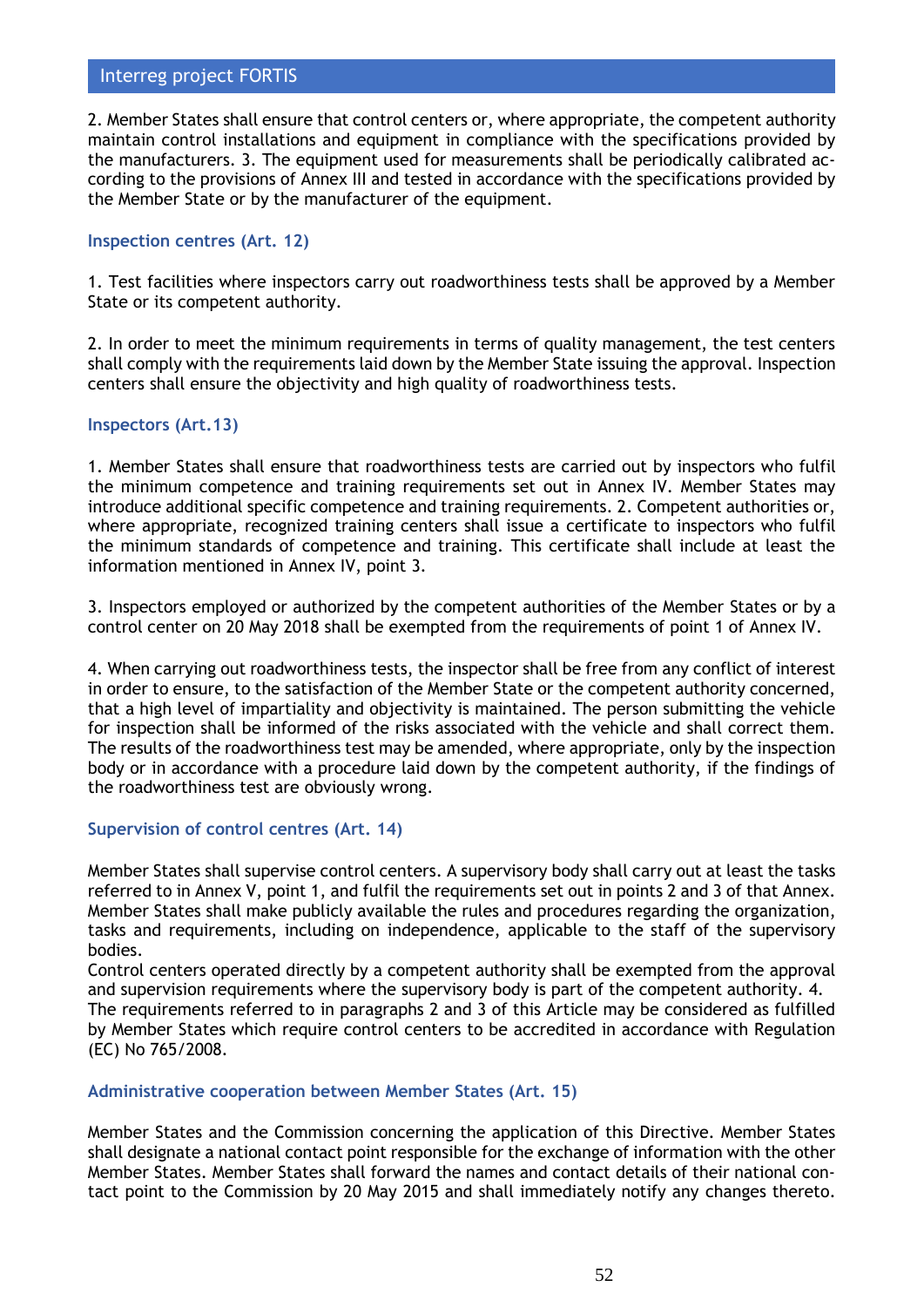The Commission shall draw up a list of all national contact points and forward it to the Member States.

• **EU Directive - 2014/47/EU on the technical roadside inspection of the roadworthiness of commercial vehicles circulating in the Union and repealing Directive 2000/30/EC** 

Roadworthiness testing of vehicles is part of a wider regime aimed at ensuring that vehicles are kept in a safe and environmentally acceptable condition during use. This regime should include periodic roadworthiness testing of vehicles and technical roadside inspections of vehicles used for commercial road transport activities, as well as provisions on the registration procedure to allow for the suspension of the vehicle's roadworthiness if it presents an immediate risk to road safety. Periodic inspections should be the main tool for ensuring compliance. Roadside inspections of commercial vehicles should only be complementary to periodic inspections. Numerous technical standards and vehicle safety and environmental requirements have been adopted in the Union. It is necessary to ensure, by means of a system of unannounced technical roadside inspections, that vehicles continue to meet roadworthiness requirements.

Technical roadside inspections are an essential element in achieving a high and consistent level of roadworthiness of commercial vehicles throughout their useful life. They not only improve road safety and reduce vehicle emissions, but also help to avoid unfair competition in road transport resulting from the acceptance of different test levels in the Member States.

Regulation (EC) No 1071/2009<sup>95</sup> of the European Parliament and of the Council established the European Register of Road Transport Undertakings (ERRU). The register allows for the interconnection of national electronic registers of transport undertakings throughout the Union, subject to compliance with Union rules on the protection of personal data. The use of such a system, managed by the competent authority of each Member State, facilitates cooperation between Member States.

This Directive should apply to certain commercial vehicles with a maximum design speed exceeding 25 km/h and belonging to the categories defined in Directive 2007/46/EC of the European Parliament and of the Council. However, it should not prevent Member States from subjecting vehicles falling outside the scope of this Directive to technical roadside inspections or from controlling other aspects of road transport, in particular those relating to driving and resting time or the transport of dangerous goods.

Wheeled tractors with a maximum design speed above 40 km/h are increasingly used to replace heavy vehicles in local transport activities and for road haulage purposes. Their potential risk is comparable to that of heavy vehicles and vehicles in this category, which are mainly used on public roads, should receive the same treatment as heavy vehicles with regard to roadworthiness tests.

The reports on the implementation of Directive 2000/30/EC<sup>96</sup> of the European Parliament and of the Council clearly show the importance of technical roadside inspections. The reports also show very significant differences between the results of inspections in different Member States. In the period between 2009 and 2010, the rate of detection of certain deficiencies ranged from 2.1 % of the total number of vehicles checked in one Member State to 48.3 % in another. In order to achieve a more balanced approach, Member States must commit to carrying out an adequate number of checks, proportionate to the number of commercial vehicles registered and/or circulating on their territory.

<sup>95</sup> <https://eur-lex.europa.eu/legal-content/EN/TXT/PDF/?uri=CELEX:32009R1071&from=EN>

<sup>96</sup> <https://eur-lex.europa.eu/legal-content/EN/TXT/PDF/?uri=CELEX:32000L0030&from=EN>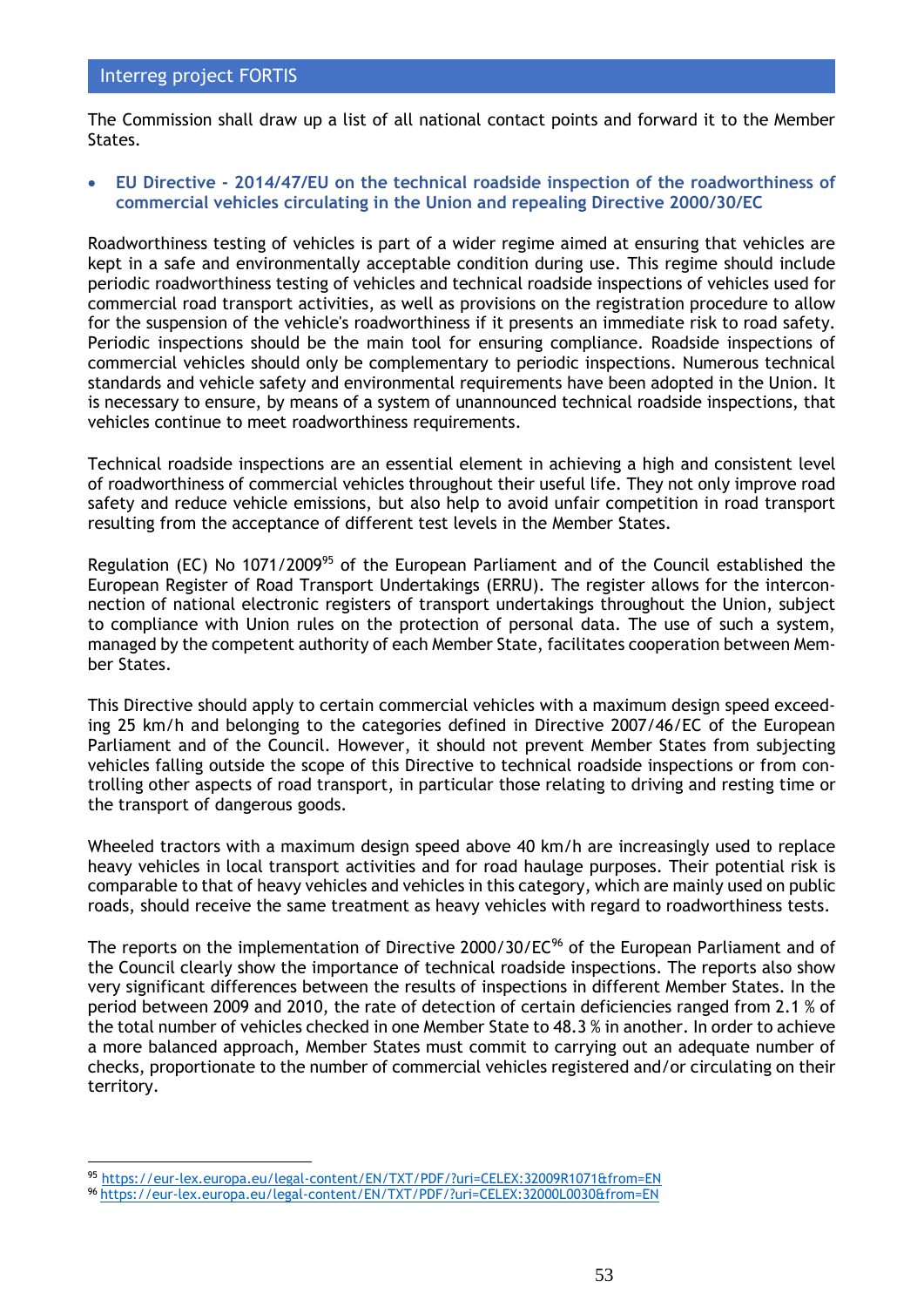Vans, like N1 vehicles, and their trailers are not subject to the same EU road safety requirements as heavy goods vehicles, such as driving time requirements, training of professional drivers or the installation of speed limiters. Although not covered by this Directive, Member States should take these N1 vehicles into account in their overall road safety and roadside enforcement strategies.

In order to avoid unnecessary administrative burdens and costs and to improve the efficiency of inspections, the competent national authorities should be able to priorities the selection of vehicles operated by undertakings which do not meet road safety and environmental standards, while vehicles operated by responsible and well-maintained operators should be checked less frequently. Selecting vehicles for roadside inspection on the basis of the risk profile of operators could be a useful tool for monitoring more closely and more frequently.

### **Article 2 Area of application**

- a. this Directive shall apply to commercial vehicles with a design speed exceeding 25 km/h of the following categories as defined in Directive 2003/37/EC of the European Parliament and of the Council and Directive 2007/46/EC;
- b. motor vehicles designed and constructed primarily for the carriage of passengers and their luggage and comprising more than eight seats in addition to the driver's seat- vehicles of category M2 and M3;
- c. motor vehicles designed and constructed primarily for the carriage of goods and having a maximum mass exceeding 3,5 tones - vehicles of category N2 and N3;
- d. trailers designed and constructed for the carriage of goods or for the accommodation of passengers and having a maximum mass exceeding 3,5 tones - vehicles in categories O3 and O4;
- e. wheeled tractors of category T5 used mainly on public roads for the commercial carriage of goods by road and with a maximum design speed exceeding 40 km/h.

This Directive shall not affect the right of Member States to carry out technical roadside inspections of vehicles not covered by this Directive, such as light commercial vehicles with a maximum mass not exceeding 3,5 tones of category N 1 and to check other aspects of transport and road safety, or to carry out inspections at places other than public roads. Nothing in this Directive shall prevent a Member State from restricting the use of a particular type of vehicle to certain parts of its road network for reasons of road safety.

## **Definitions (art. 3)**

#### **For the purposes of this Directive:**

- 1. "Vehicle" means any motor vehicle with the exception of a vehicle running on rails or its trailer;
- 2. "Motor vehicle" means any self-propelled, wheeled vehicle propelled by an engine with a maximum design speed exceeding 25 km/h;
- 3. "Trailer means" any non-self-propelled wheeled vehicle designed and constructed to be towed by a motor vehicle;
- 4. "Semi-trailer" means any trailer designed to be coupled to a motor vehicle in such a way that part of it rests on the motor vehicle and a substantial part of its mass and of the mass of its load is borne by the motor vehicle;
- 5. "Load" means all goods normally placed in or on the part of a vehicle designed to carry a load and which are not permanently attached to the vehicle, including objects in containers such as cages, swap bodies or containers, which are carried by vehicles;
- 6. "Commercial vehicle" means a motor vehicle and its trailer or semi-trailer primarily used for the carriage of goods or passengers for commercial purposes, such as carriage for hire or reward or own account transport, or for other professional purposes;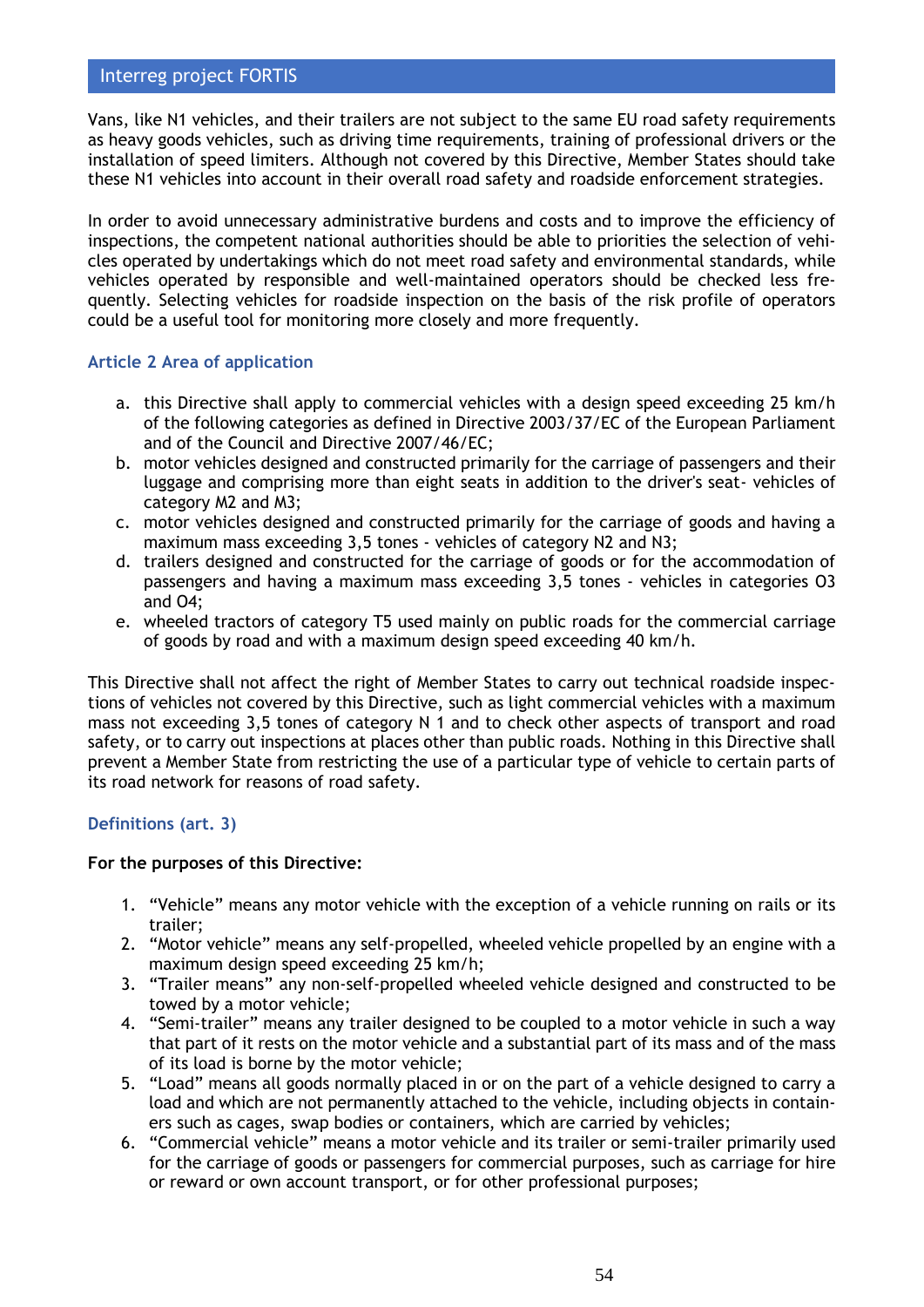- 7. "Vehicle registered in a Member State" means a vehicle registered or put into service in a Member State;
- 8. "Holder of a registration certificate' means the natural or legal person in whose name the vehicle is registered;
- 9. "Undertaking" means an undertaking within the meaning of Article 2(4) of Regulation (EC) No 1071/2009;
- 10. "Technical roadside inspection" means an unannounced technical roadside inspection of a commercial vehicle carried out by the competent authorities of a Member State or under their direct supervision;
- 11. Public road" means a road of public use, such as local, regional or national roads, motorways or motorways;
- 12. "Roadworthiness test" means an inspection in accordance with Article 3(9) of Directive 2014/45/EU;
- 13. "Roadworthiness certificate" means a roadworthiness report issued by the competent authority or by an inspection center containing the results of the roadworthiness test;
- 14. "Competent authority" means an authority or public body to which the Member State confers responsibility for the management of the system of technical roadside inspections including, where appropriate, the performance of technical roadside inspections;
- 15. "Inspector" means a person authorized by a Member State or its competent authority to carry out initial and/or more detailed technical roadside inspections;
- 16. "Deficiencies" means technical defects and other types of non-compliances found during a technical roadside inspection;
- 17. "Concerted roadside inspection" means a technical roadside inspection carried out jointly by the competent authorities of two or more Member States;
- 18. "Operator' means the natural or legal person who uses the vehicle as owner or who is authorized by the owner to use the vehicle;
- 19. "Mobile testing unit" means a transportable system of testing equipment necessary for carrying out more extensive technical roadside inspections and employing competent inspectors to carry out more extensive technical roadside inspections;
- 20. "Dedicated roadside inspection facility" means a designated area for the purpose of carrying out initial and/or more extensive technical roadside inspections, which may also be equipped with permanently installed test equipment.

## **CHAPTER II TECHNICAL ROADSIDE INSPECTION SYSTEM AND GENERAL OBLIGATIONS**

The system of technical roadside inspections shall include the initial technical roadside inspections referred to in Article 10(1) and the more extensive technical roadside inspections referred to in Article 10(2).

## **Liability (Art. 7)**

Member States shall require that the roadworthiness certificate for the most recent periodic roadworthiness test or a copy thereof or, in the case of an electronic roadworthiness certificate, a certified hard copy or the original hard copy of that certificate and the report of the most recent roadworthiness test, if available, be kept on board the vehicle. Member States may authorize their authorities to accept electronic evidence of such inspections where such information is accessible.

Member States shall require undertakings and drivers of a vehicle undergoing a technical roadside inspection to cooperate with inspectors and to allow access to the vehicle, its parts and any documentation relevant to the inspection.

Member States shall ensure that the responsibilities of undertakings for maintaining their vehicles in a safe and compliant condition are defined without prejudice to the responsibilities of the driver of such vehicles.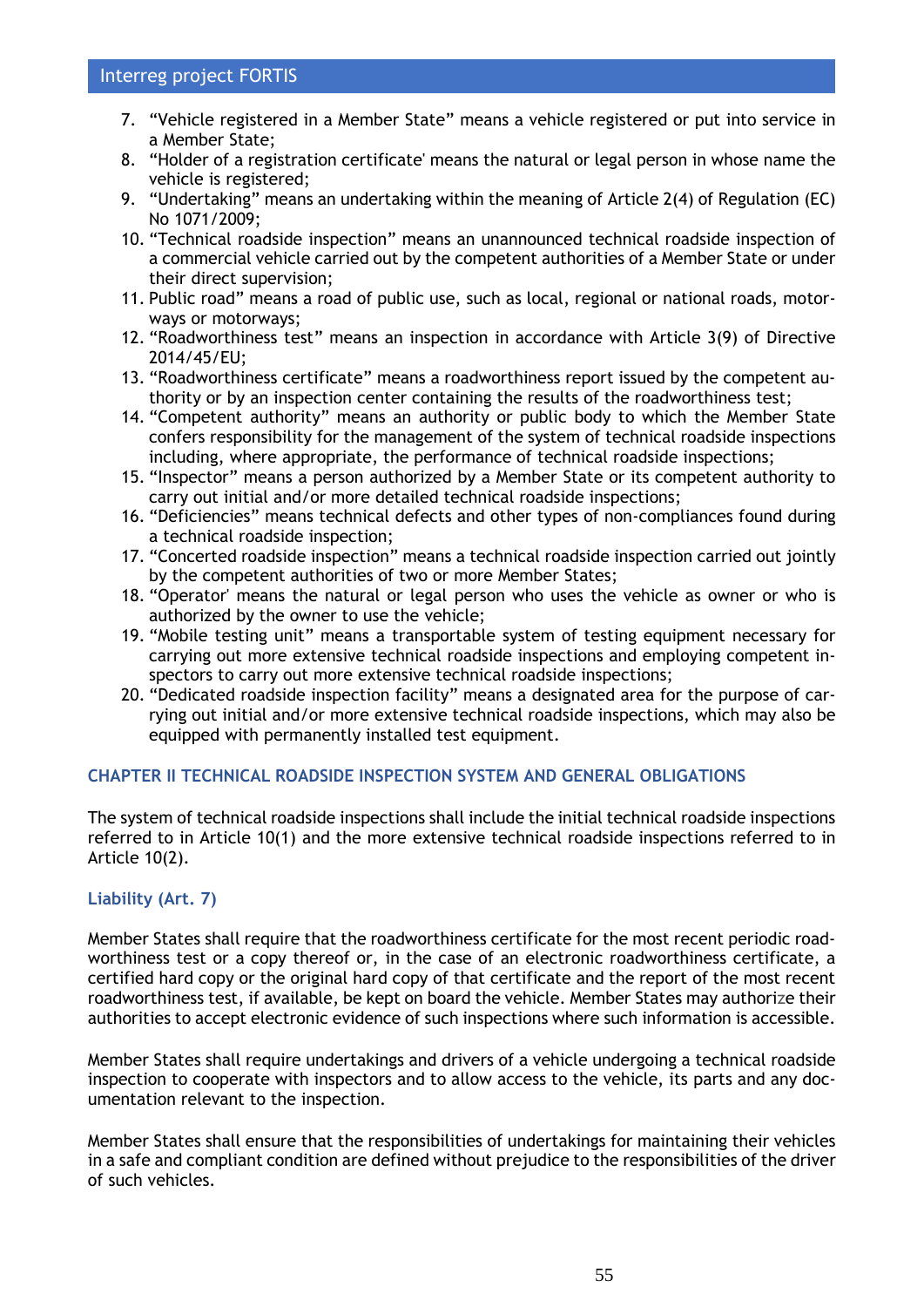## **CHAPTER III INSPECTION PROCEDURES**

## **Selection of vehicles for initial roadworthiness testing (Art.9)**

When identifying vehicles for an initial technical roadside inspection, inspectors may give priority to selecting vehicles used by undertakings with a high-risk profile within the meaning of Directive  $2006/22/EC^{97}$ . Vehicles may also be selected at random for inspection or where it is suspected that they present a risk to road safety or the environment.

### **Content and methods of technical roadside inspections (Art. 10)**

Member States shall ensure that vehicles selected in accordance with Article 9 undergo an initial technical roadside inspection.

In each initial technical roadside inspection carried out on a vehicle, the inspector shall:

- a. check the last roadworthiness certificate and the last report of a technical roadside inspection, if available, kept on board, or the relevant electronic attestations in accordance with Article 7(1);
- b. shall carry out a visual assessment of the technical condition of the vehicle;
- c. may carry out a visual assessment of the vehicle's load securing in accordance with Article 13;
- d. may carry out roadworthiness tests by any method it considers appropriate. (d) may carry out roadworthiness tests by any method deemed appropriate. Such roadworthiness tests may be carried out in order to give reasons for the decision to subject the vehicle to a more detailed technical roadside inspection or to request that deficiencies be rectified without delay in accordance with Article 14(1).

The inspector shall verify that any deficiencies reported in the previous roadside inspection report have been rectified.

- **•** On the basis of the result of the initial check, the inspector shall decide whether the vehicle or its trailer should be subjected to a more extensive roadside inspection;
- **■** a more detailed technical roadside inspection shall cover the items listed in Annex II which are considered necessary and relevant, taking into account in particular the safety of brakes, tyres, wheels and chassis and any adverse effects, and the recommended methods for checking these items;
- **■** where the certificate of review or a roadside inspection report shows that any of the items listed in Annex II has been checked within the previous three months, the inspector shall not check it unless he is motivated to do so by an obvious deficiency.

## **Control equipment (Art. 11)**

- **1.** A more extensive technical roadside inspection shall be carried out by means of a mobile roadside inspection unit or a dedicated roadside inspection facility or in a roadworthiness testing center in accordance with Directive 2014/45/EU<sup>98</sup>;
- **2.** where more extensive checks have to be carried out at a roadside inspection center or dedicated roadside inspection facility, they shall be carried out as soon as possible at the nearest available center or facility;

<sup>97</sup> <https://eur-lex.europa.eu/legal-content/EN/TXT/PDF/?uri=CELEX:32006L0022&from=EN>

<sup>98</sup> <https://eur-lex.europa.eu/legal-content/EN/TXT/PDF/?uri=CELEX:32014L0045&from=IT>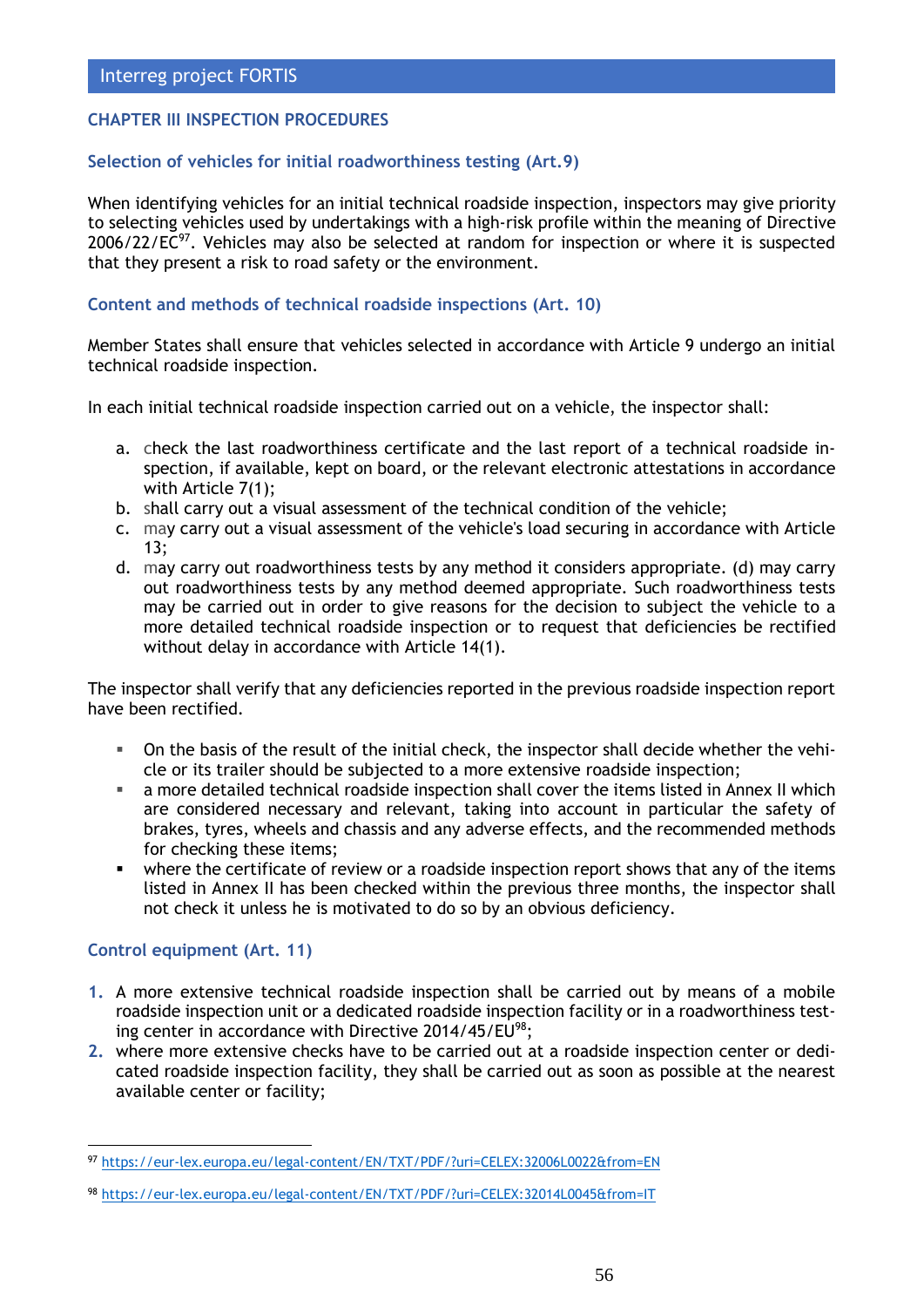**3.** mobile inspection units and dedicated roadside inspection facilities shall have adequate equipment to carry out a more extensive technical roadside inspection, including the necessary equipment to assess the condition and performance of the brakes, steering, suspension and vehicle impairment as prescribed. Where mobile inspection units or dedicated roadside inspection, facilities do not have the necessary equipment to check an item identified at the initial inspection, the vehicle is directed to an inspection center or facility where a thorough check of the item can be carried out.

#### **Deficiency assessment (Art. 12)**

- 1. For each item to be checked, Annex II provides a list of possible cautions and their level of severity to be used during technical roadside inspections.
- 2. Deficiencies detected during technical roadside inspections shall be classified into one of the following groups:
	- a. minor deficiencies which do not significantly affect vehicle safety or affect the environment and other minor cases of non-compliance;
	- b. serious deficiencies which may prejudice the safety of the vehicle or affect the environment or endanger the safety of other road users and other more significant cases of noncompliance;
	- c. dangerous deficiencies which constitute a direct and immediate risk to road safety or have an impact on the environment.
- 3. A vehicle with deficiencies falling within more than one group of deficiencies referred to in paragraph 2 shall be classified in the group corresponding to the most serious deficiency. A vehicle with several deficiencies related to the same roadworthiness areas defined in point 1 of Annex II may be placed in the next higher group of deficiencies if the combined effect of these deficiencies is considered to result in a higher risk to road safety.

## **Control of load securing (Art. 13)**

During a roadside check, a vehicle may be subject to an inspection of the securing of its load in accordance with Annex III, to ensure that the load is secured in such a way that it does not interfere with the safe driving of the vehicle or pose a threat to life, health, property or the environment. Checks may be made to ensure that during all phases of vehicle operation, including emergency situations and uphill starting maneuvers.

- The loads can only undergo minor changes in position relative to each other and to the walls and surfaces of the vehicle, and
- the loads cannot escape from the goods compartment or move outside the load area.
	- 1. Without prejudice to the requirements applicable to the carriage of certain categories of goods such as those covered by the European Agreement concerning the International Carriage of Dangerous Goods by Road (ADR), the securing of the load and the checking of the securing of the load may be carried out in accordance with the principles and, where appropriate, the rules set out in Annex III, section I. The latest version of the standards referred to in Annex III, Section I, point 5 may be used;
	- 2. the procedures concerning the consequences referred to in Article 14 may also be applied in the event of serious or hazardous cargo securing deficiencies;
	- 3. Member States shall ensure that personnel involved in checking the securing of cargo receive appropriate training for this purpose.

**Follow-up in case of serious or hazardous deficiencies (Art. 14)**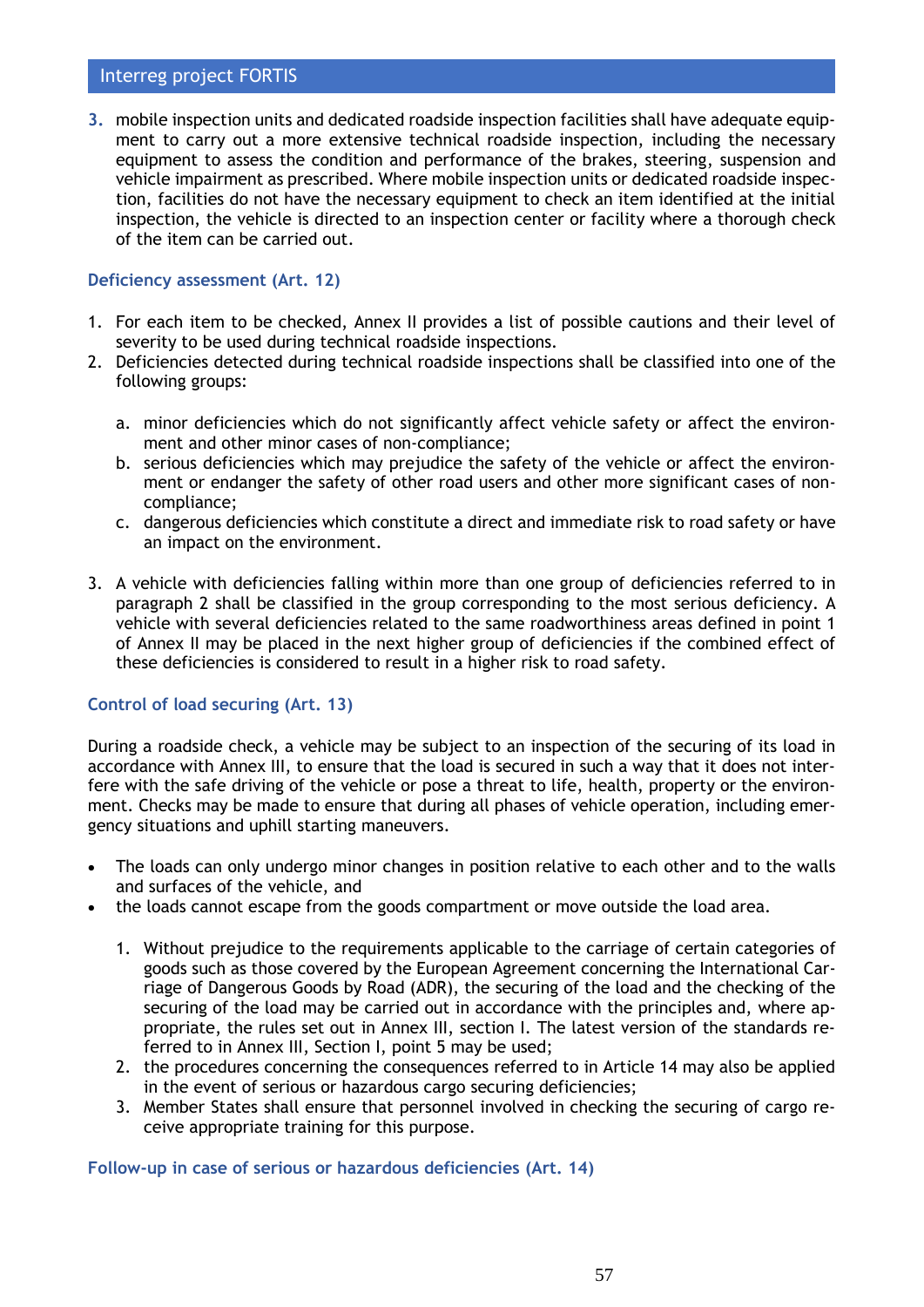- 1. Without prejudice to Article 14(3), Member States shall ensure that any serious or major deficiencies found during an initial inspection or a more extensive inspection are rectified before the vehicle is put back into service on the public road network;
- 2. the inspector may decide to have the vehicle subjected to a complete roadworthiness test within a specified period if the vehicle is registered in the Member State where the roadworthiness test took place. If the vehicle is registered in another Member State, the competent authority may request the competent authority of that Member State, through the contact points referred to in Article 17, to carry out a new roadworthiness test of the vehicle in accordance with the procedure referred to in Article 18(2). Where serious or hazardous deficiencies are detected on a vehicle registered outside the Union, Member States may decide to inform the competent authority of the country of registration of the vehicle;
- 3. in the case of deficiencies requiring immediate or rapid rectification due to a direct and immediate risk to road safety, the Member State or the competent authority concerned shall require that the use of the vehicle be restricted or prohibited until such deficiencies have been rectified. The use of the vehicle in question may be allowed to proceed to one of the nearest workshops where such deficiencies can be rectified, provided that the dangerous deficiencies in question have been rectified in such a way as to allow the vehicle to proceed to that workshop without immediate risk to the safety of its occupants or other road users. In the case of deficiencies which do not require immediate rectification, the Member State or the competent authority concerned may decide under what conditions and for what reasonable period of time the vehicle may be used before the deficiency is rectified.

If the vehicle cannot be repaired in order to reach the workshop, it may be taken to an available location where it can be repaired.

### **Control rights (Art. 15)**

Where deficiencies are found as a result of a more detailed inspection, Member States may charge a reasonable and proportionate fee for an amount commensurate with the cost of carrying out an inspection.

#### **Inspection report and database of technical roadside inspections (Art. 16)**

1. The following information shall be communicated to the competent authority for each initial technical roadside inspection carried out:

- a. country of registration of the vehicle;
- b. category of the vehicle;
- c. the result of the initial technical roadside inspection.

On completion of a more detailed inspection, the inspector shall draw up a report in accordance with Annex IV. Member States shall ensure that the driver of the vehicle receives a copy of the inspection report.

The inspector shall inform the competent authority of the results of the more extensive roadside inspection within a reasonable period after the inspection in question. The competent authority shall retain this information in accordance with the applicable data protection legislation for at least 36 months from the date of its receipt.

#### **CHAPTER IV COOPERATION AND EXCHANGE OF INFORMATION**

#### **Designation of a contact point (Art. 17)**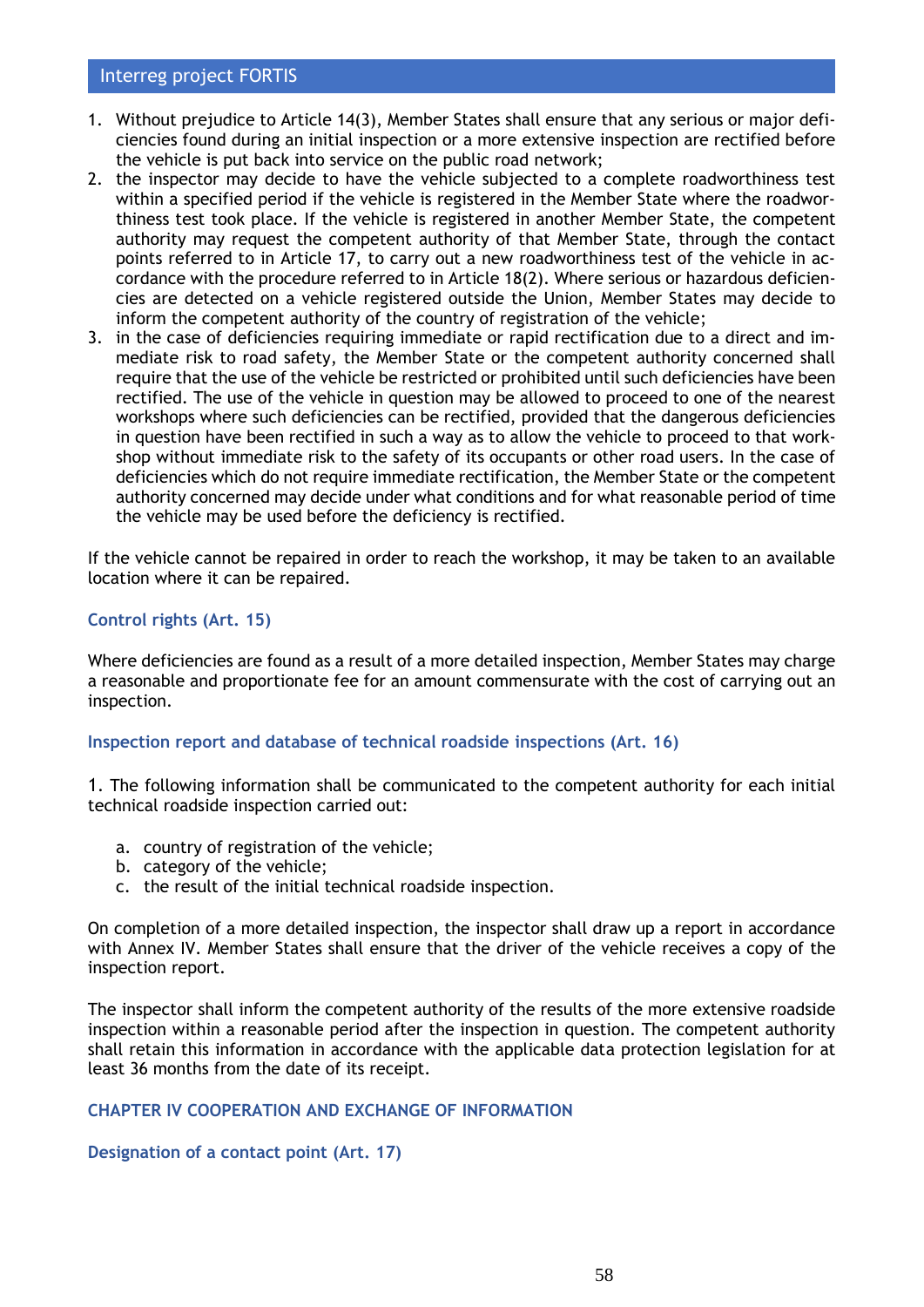Member States shall designate a contact point to:

- ensure coordination with the contact points designated by the other Member States with regard to actions taken pursuant to Article 18;
- forwards to the Commission the data referred to in Article 20;
- ensure, where appropriate, any other exchange of information and assistance to the contact points of the other Member States.

### **Cooperation between Member States (Art. 18)**

- 1. Where serious or dangerous deficiencies or deficiencies leading to restriction or prohibition of use of the vehicle are detected in a vehicle which is not registered in the Member State where the check takes place, the contact point shall notify the contact point of the Member State where the vehicle is registered of the results of the check. This notification shall contain the elements of the roadside inspection report referred to in Annex IV and shall be communicated preferably via the national electronic registers referred to in Article 16 of Regulation (EC) No 1071/2009<sup>99</sup>. The Commission shall adopt detailed rules on the procedures for the notification of vehicles with serious or hazardous deficiencies to the contact point of the Member State of registration in accordance with the examination procedure referred to in Article 23(2);
- 2. where serious or dangerous deficiencies are found in a vehicle, the contact point of the Member State where the vehicle has been checked may request the competent authority of the Member State of registration of the vehicle, through the contact point of the latter Member State, to take appropriate measures, such as subjecting the vehicle to a further roadworthiness test in accordance with Article 14.

#### **Concerted technical roadside inspections (Art. 19)**

On an annual basis, Member States shall regularly **carry out roadside** checks in concert. Member States may combine these activities with those referred to in Article 5 of Directive 2006/22/EC.

**[ANNEX I Directive 2014/47/UE](file:///C:/Users/Utente/AppData/Local/Microsoft/Windows/INetCache/Content.Outlook/KCTJEM89/ANNEX%20I%20Directive%202014/47/UE) (elements of the risk classification system)**

**[ANNEX II Directive 2014/47/EU](http://www.patente.it/upload/pdf/Allegato2_direttiva_03042014_n30.pdf)**

**[ANNEX III Directive 2014/47/EU](http://www.patente.it/upload/pdf/Allegato3_direttiva_03042014_n30.pdf)**

**[ANNEX IV Directive 2014/47/EU](http://www.patente.it/upload/pdf/Allegato4_direttiva_03042014_n30.pdf)**

#### **[ANNEX V Directive 2014/47/EU](http://www.patente.it/upload/pdf/Allegato5_direttiva_03042014_n30.pdf)**

#### • **Checks on products entering the Community market from non-Schengen (EU) countries**

Since the implementation of the unique market in 1968, the European cooperation bodies (CEE, CE, EU) removed barriers regarding commercialization of goods between the communitarian Member States. Previously it has been explained generally how the EU countries should work in order to assure a correct exchange of goods among EU countries. A particular issue is related to freights coming from non-EU countries (outside of the single market and the Schengen area), and from vehicle not registered in one of the EU Member State. This burden is particularly important for countries bordering with non-EU countries. The regulation done by the European Union provides that member states shall take measures to safeguard the single market and in particular to control such goods arriving at the external borders of the union. The following regulation  $765/2008^{100}$ ,

<sup>99</sup> <https://eur-lex.europa.eu/legal-content/EN/TXT/PDF/?uri=CELEX:32009R1071&from=EN>

<sup>100</sup> <https://eur-lex.europa.eu/legal-content/EN/TXT/PDF/?uri=CELEX:32008R0765&from=IT>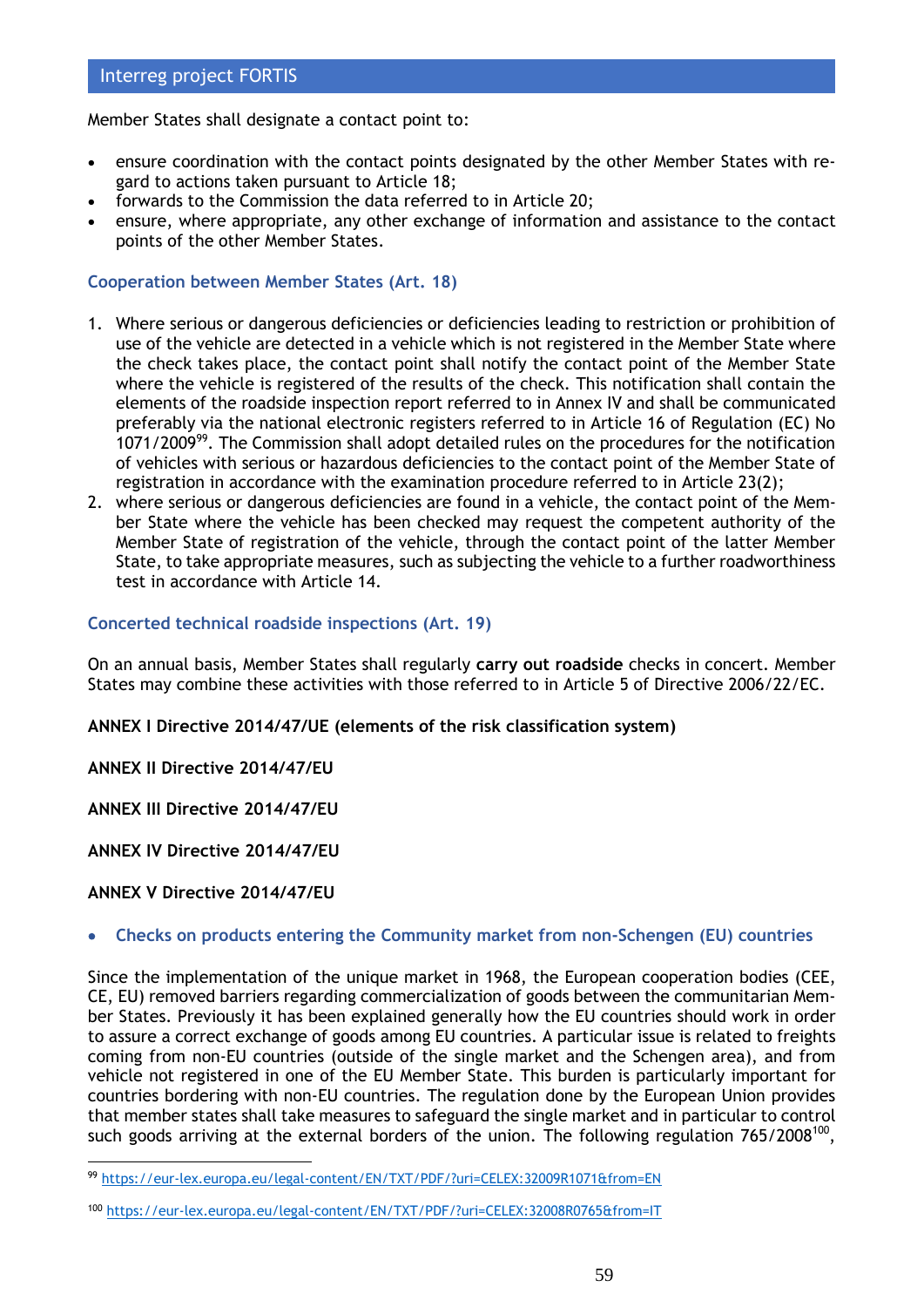art. 27/28/29, explains the responsibilities and controls that EU countries need to apply when goods arrive from outside the EU.

Nonetheless, it is important to understand the general disposition that the EU emanated regarding the entering of goods transported by heavy trucks in the EU single market. At the same time, it is important to understand that these are the rules that every EU Member State applies (normative, controls, sanctions for example) in the daily routine of commerce (transnational included).

The already mentioned Directive  $96/53/EC^{101}$  of 25 July 1996 lay down the maximum authorised weights and dimensions for national and international traffic. This is the reference text for the dimensional standards which apply in the Union to all heavy goods vehicles travelling between Member States. However, Article 4 of that Directive grants certain national derogations: Member States may allow vehicles exceeding the limits set out in the Annex to the Directive (18.75 m and 40 t) for transport operations that do not appreciably affect international competition in the transport sector (such as, for example, logging and forestry operations). Member States must forward the measures taken to the Commission, which then establishes the derogations.

It is supplemented and amended by Directive  $97/27/EC^{102}$  of 22 July 1997 (which was subsequently repealed by Regulation (EC) No 661/2009<sup>103</sup> of 13 July 2009) and Directive 2002/7/EC of 18 February 2002, which aims to harmonise bus and coach size standards to enable free movement within the Union and, in particular, to ensure that cabotage operations for passenger transport have been operating efficiently.

Directive (EU) 2015/719 of 29 April 2015, amended Directive 96/53/EC and established, for certain road vehicles circulating in the Union, the maximum authorised dimensions in national and international traffic and the maximum authorised weights in international traffic. Directive 96/53/EC of 25 July 1996 laying down the maximum authorised dimensions and weights for national and international traffic is the reference text for the dimensional standards which in the Union apply to all heavy goods vehicles circulating between Member States. However, Article 4 of that Directive grants certain national derogations: Member States may allow vehicles exceeding the limits set out in the Annex to the Directive (18.75 m and 40 t) for transport operations that do not appreciably affect international competition in the transport sector (such as, for example, logging and forestry operations). Member States must forward the measures taken to the Commission, which then establishes the derogations.

Directive (EU) 2015/719<sup>104</sup> of 29 April 2015, amended Directive 96/53/EC and established, for certain road vehicles circulating in the Union, the maximum authorised dimensions in national and international traffic and the maximum authorised weights in international traffic.

It is supplemented and amended by Directive 97/27/EC of 22 July 1997 (which was subsequently repealed by Regulation (EC) No 661/2009 of 13 July 2009) and Directive 2002/7/EC<sup>105</sup> of 18 February 2002, which aims to harmonise bus and coach size standards to enable free movement within the Union and, in particular, to ensure that cabotage operations for passenger transport have been operating efficiently.

Nonetheless, the action of the European Union has not stopped to the definition of indicators to be respected by heavy trucks, or for companies that transport heavy goods. The Union has also tried to ensure the safety of transport, and not only the safety of drivers, but also the security of the goods transported. For this reason, the EU, with her legislative action, has also tried to harmonize the subject of controls.

<sup>101</sup> <https://eur-lex.europa.eu/legal-content/EN/TXT/PDF/?uri=CELEX:31996L0053&from=en> <sup>102</sup> <https://eur-lex.europa.eu/legal-content/EN/TXT/PDF/?uri=CELEX:31997L0027&from=en>

<sup>103</sup> <https://eur-lex.europa.eu/legal-content/EN/TXT/PDF/?uri=CELEX:32009R0661&from=IT>

<sup>104</sup> <https://eur-lex.europa.eu/legal-content/EN/TXT/PDF/?uri=CELEX:32015L0719&from=IT> <sup>105</sup> <https://eur-lex.europa.eu/legal-content/EN/TXT/PDF/?uri=CELEX:32002L0007&from=IT>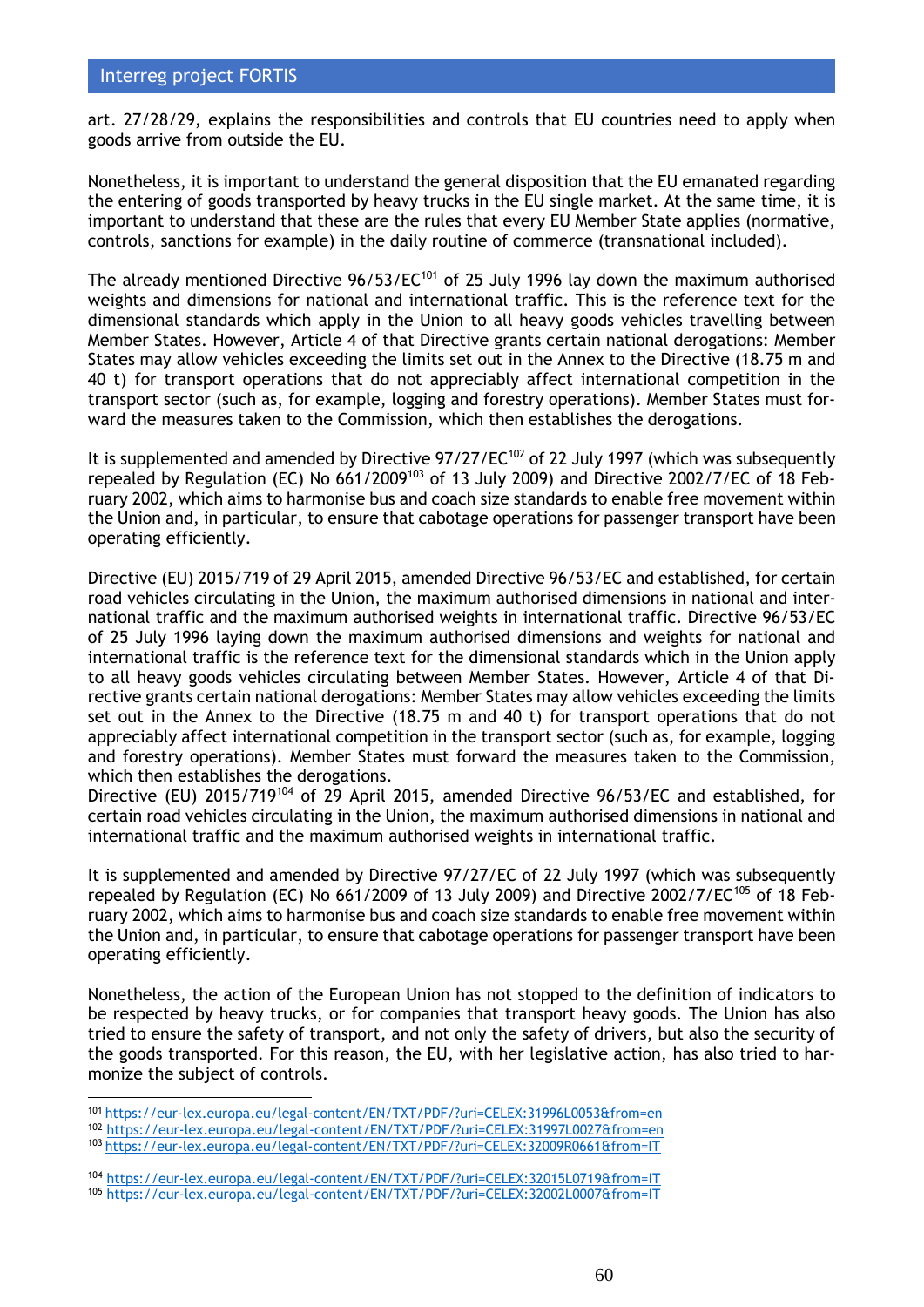In this specific case it is essential to underline the general regulation that the EU emanated regarding the control of freights that enter in the European common market from non-EU states.

### • **Regulation (EU) 2019/1020 – On market surveillance and product conformity**

European authorities have always attached particular importance to products entering the EU borders. Regulation 1020/2019 is the latest, and therefore current, legislation governing the conformity of goods that can enter the EU single market. Non-conformity and non-compliance are the basis for controls that are then carried out by individual EU states. Below are the main regulations implemented by the EU, which are of particular relevance to the objectives of the FORTIS project.

#### **- Controls on products entering the Union market (Art. 24)**

Member States shall designate the customs authorities, one or more market surveillance authorities or any other authority within their respective territories as the authorities responsible for monitoring products entering the Union market. Each Member State shall inform the Commission and the other Member States of the authorities designated in accordance with the first subparagraph and their respective areas of competence by means of the information and communication system referred to in Article 34. The authorities designated in accordance with paragraph 1 shall have the necessary powers and resources to perform properly the tasks referred to in that paragraph. Products subject to Union law which are to be placed under the customs procedure of 'release for free circulation' shall be subject to controls carried out by the authorities designated pursuant to paragraph 1 of this Article. The authorities shall carry out such checks on the basis of a risk analysis in accordance with Articles 46 and 47 of Regulation (EU) No 952/2013 and, where appropriate, on the basis of the risk-based approach referred to in the second subparagraph of Article 11(3) of this Regulation. Risk-related information is exchanged between:

The authorities designated pursuant to paragraph 1 of this Article in accordance with Article 47(2) of Regulation (EU) No 952/2013; and the customs authorities in accordance with Article 46(5) of Regulation (EU) No 952/2013. Where the customs authorities at the first point of entry have reason to believe that products subject to Union law placed in temporary storage or under a customs procedure other than "release for free circulation" do not comply with the applicable Union law or present a risk, they shall transmit all relevant information to the competent customs office of destination. Market surveillance authorities shall provide the authorities designated in accordance with paragraph 1 with information on the product categories or the identity of economic operators at higher risk of non-compliance.

By 31 March each year, Member States shall provide the Commission with detailed statistical data on the controls carried out in the preceding calendar year by the authorities designated pursuant to paragraph 1 in respect of products subject to Union legislation. The statistical data shall cover the number of interventions in the context of checks on such products, in relation to product safety and product conformity; By 30 June each year, the Commission shall draw up a report containing the information submitted by the Member States for the previous calendar year and an analysis of the data provided. The report shall be published in the information and communication system referred to in Article 34. Where the Commission becomes aware that products subject to Union law imported from a third country present a serious risk, it shall recommend to the Member State concerned to take appropriate market surveillance measures. The Commission, after consulting the network, may adopt implementing acts laying down benchmarks and techniques for controls on the basis of a common risk analysis at Union level, in order to ensure consistent application of Union law, to strengthen controls on products entering the Union market and to ensure an effective and uniform level of such controls. Those implementing acts shall be adopted in accordance with the examination procedure referred to in Article 43(2).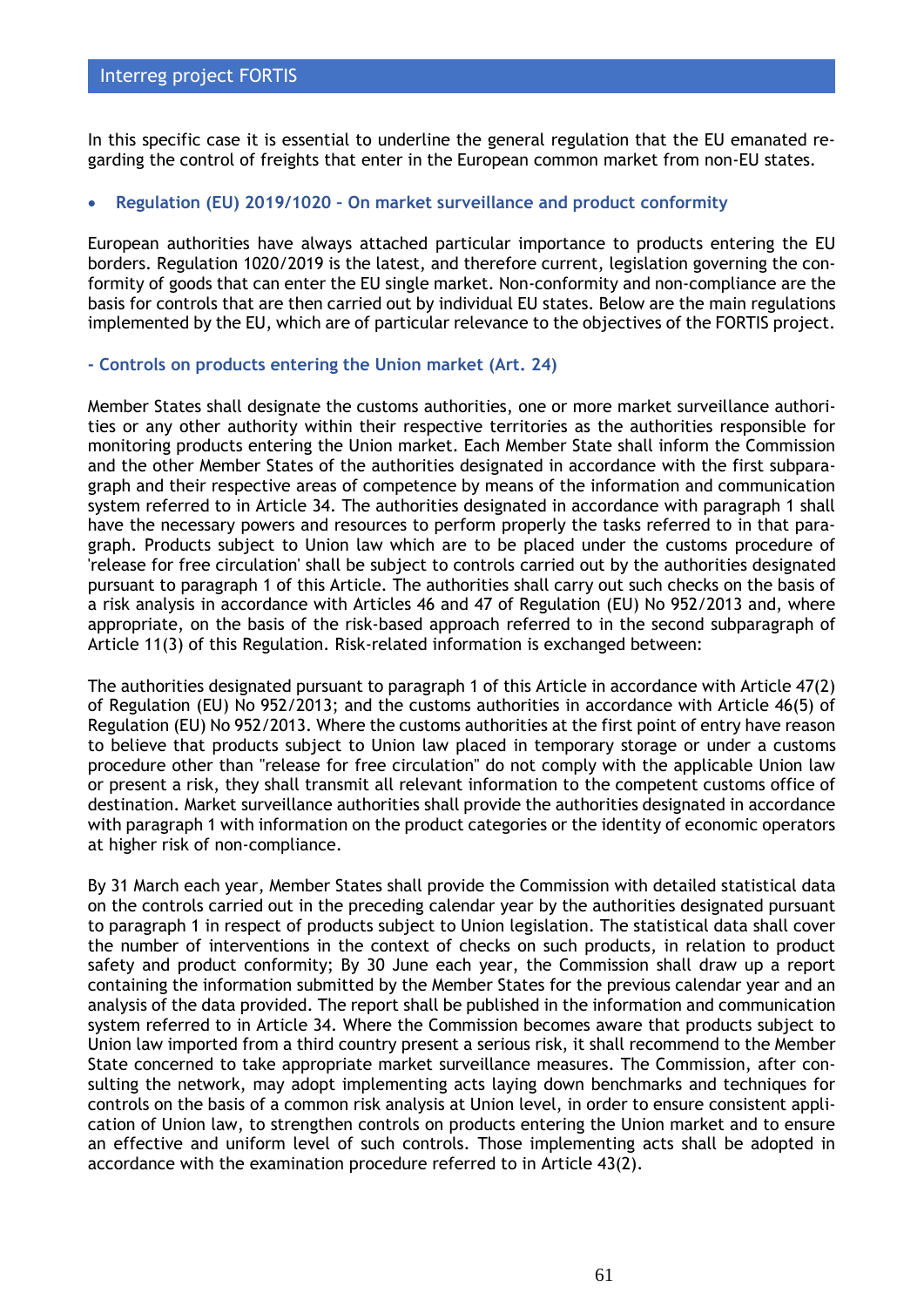The Commission shall adopt implementing acts further specifying the data to be submitted in accordance with paragraph 6 of this Article. Those implementing acts shall be adopted in accordance with the examination procedure referred to in Article 43(2).

## **Suspension of release for free circulation<sup>106</sup> (Art. 25)**

The authorities designated pursuant to Article 25(1) shall suspend the release of a product for free circulation if, when carrying out checks in accordance with Article 25(3), it is established that:

- 1. the product is not accompanied by the documentation required by Union law to be applicable to it or there is reasonable doubt as to the authenticity, accuracy or completeness of that documentation;
- 2. the product is not marked or labelled in accordance with such Union law as may be applicable to it;
- 3. the product bears the CE marking or other marking prescribed by that applicable Union law affixed in a false or misleading manner;
- 4. the name, registered trade name or registered trade mark and the contact details, including postal address, of an economic operator carrying out tasks relating to the product subject to Union harmonization legislation are not indicated or identifiable in accordance with Article 4; or (e) for any other reason, where there is reason to believe that the product does not comply with the Union law applicable to it or that it presents a serious risk to health, safety, the environment or any other public interest referred to in Article 1. 2. The authorities designated pursuant to Article 25(1) shall immediately inform the market surveillance authorities of any suspension of the release for free circulation referred to in paragraph 1 of this Article. 3. Where the market surveillance authorities have reasonable grounds to believe that a product does not comply with the Union law applicable to it or presents a serious risk, they shall request the authorities designated pursuant to Article 25(1) to suspend the procedure for its release for free circulation;
- 5. communications pursuant to paragraph 2 and requests pursuant to paragraph 3 of this Article may be made via the information and communication system referred to in Article 34, including the use of electronic interfaces between that system and the systems used by the customs authorities, where available.

## **Release for free circulation<sup>107</sup> (Art. 27)**

A product the release of which has been suspended pursuant to Article 26 shall be released for free circulation when all other requirements and formalities pertaining to such release are met and any of the following conditions are met (a) within four working days of the suspension, the market surveillance authorities have not requested the authorities designated in accordance with Article 25(1) to maintain the suspension; (b) the market surveillance authorities have communicated to the authorities designated in accordance with Article 25(1) their approval of the release for free circulation. Release for free circulation shall not be considered as proof of compliance with Union law.

#### **Refusal of release for free circulation (Art. 28)**

Where the market surveillance authorities conclude that a product presents a serious risk, they shall take measures to prohibit the placing on the market of that product and shall instruct the authorities designated pursuant to Article 25(1) not to release it for free circulation. They shall also require those authorities to enter the following endorsement in the customs' computerized system and, where appropriate, in the commercial invoice accompanying the product and in any

<sup>106</sup> <https://www.adm.gov.it/portale/-/ii-sospensione>

<sup>107</sup> <https://www.adm.gov.it/portale/dogane/operatore/regimi-e-istituti-doganali/i-regimi-doganali/libera-pratica-1>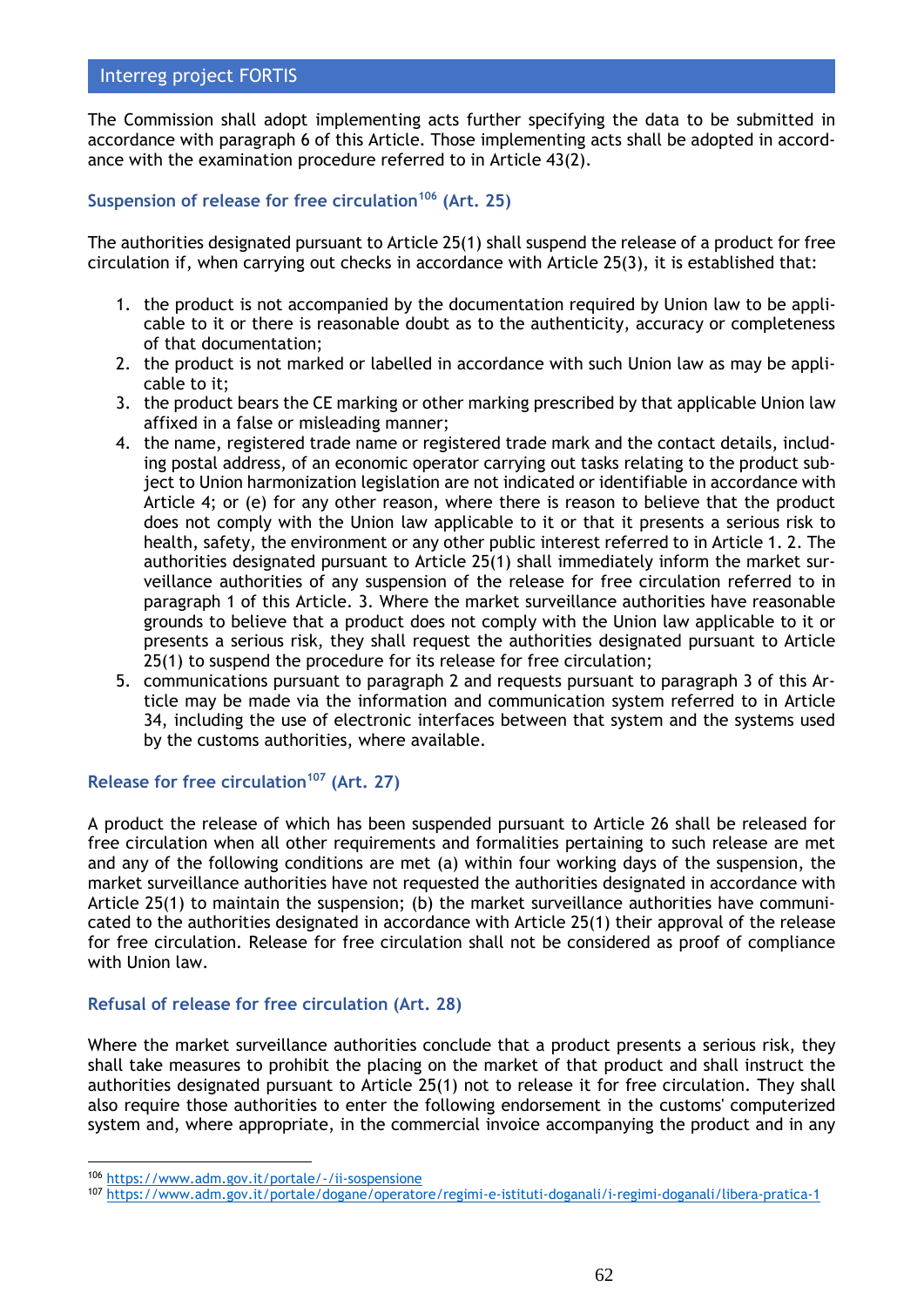other relevant accompanying document: "Product not in conformity - release for free circulation not authorized - Regulation (EU) 2019/1020". Market surveillance authorities shall immediately enter this information into the information and communication system referred to in Article 34. 3. Where the product referred to in paragraph 1 or 2 is subsequently declared for a do-gooding regime other than release for free circulation, and provided that the market surveillance authorities do not object, the endorsements referred to in paragraphs 1 or 2 shall also be included, under the same conditions as laid down in the respective paragraphs, in the documents used in connection with that regime. 4. Where they deem it necessary and proportionate, the authorities designated pursuant to Article 25(1) may destroy or otherwise render inoperable a product which presents a risk to the health and safety of end-users. The costs of such measure shall be borne by the natural or legal person who has declared the product for free circulation. Articles 197 and 198 of Regulation (EU) No  $952/2013^{108}$  shall apply accordingly.

The previous one is the regulation defined and implemented by the EU. Here below are defined technical methods and inspections requested by the EU, to be carried out by national Member State by virtue of their membership of the EU (Regulations $\rightarrow$  mandatory and directly applied in the EU countries without necessity of statal actions; Directives→ mandatory in the aims but not in the means).

# **1.6.Documentation required for the transport of goods in EU countries**

A particular issue for goods transportations could be related to the documentation that every truck and driver should have for entering in the European single market and consequently in the territory of one of the Member States. These provisions need to be respected in a harmonized way by every European country. Therefore, contextualizing these legislations with the FORTIS project, even traffic of goods between Italy and Slovenia are regulated in this way. Here below it is provided an explanation regarding the documents needed by driver (companies that want to move good from outside toward the EU and even intra-EU.

# • **Documents required for transport of goods in the EU**

- 1. Physical evidence of a **transport contract** (undertaking by the carrier to carry certain goods from one place to another, with all the attendant responsibilities) identifying the transport of the goods in question and recognized as a document representing this undertaking at national and/or international level;
- 2. the **return copy of the Community transit document T1**<sup>109</sup>, in certified copy, together with the certificate of arrival from the office of destination, proving carriage to the place of destination; in the case of operations under the NCTS procedure, a copy of the computer printout showing discharge by the customs authorities of the third country shall be obtained by the competent customs authority;
- 3. Any other document or documents (other than those referred to in Article 17(1) and (2)
	- **- Proving the transfer of the goods** and containing the elements necessary to verify the proper completion of the operation (quantity and description of the goods, identity of the means of transport, place and date of departure and place of destination);
	- **-** or required by national transport regulations and containing the elements necessary to verify the proper completion of the transport operation (quantity and description of the goods, identity of the means of transport, place and date of departure and place of destination).

<sup>108</sup> <https://eur-lex.europa.eu/legal-content/EN/TXT/PDF/?uri=CELEX:32013R0952&from=EN>

<sup>109</sup> [https://www.adm.gov.it/portale/documents/20182/3889586/Manuale+Transito+Parte+VI.pdf/26dce34f-8b34-4427-](https://www.adm.gov.it/portale/documents/20182/3889586/Manuale+Transito+Parte+VI.pdf/26dce34f-8b34-4427-9fdb-e915ea134599) [9fdb-e915ea134599](https://www.adm.gov.it/portale/documents/20182/3889586/Manuale+Transito+Parte+VI.pdf/26dce34f-8b34-4427-9fdb-e915ea134599)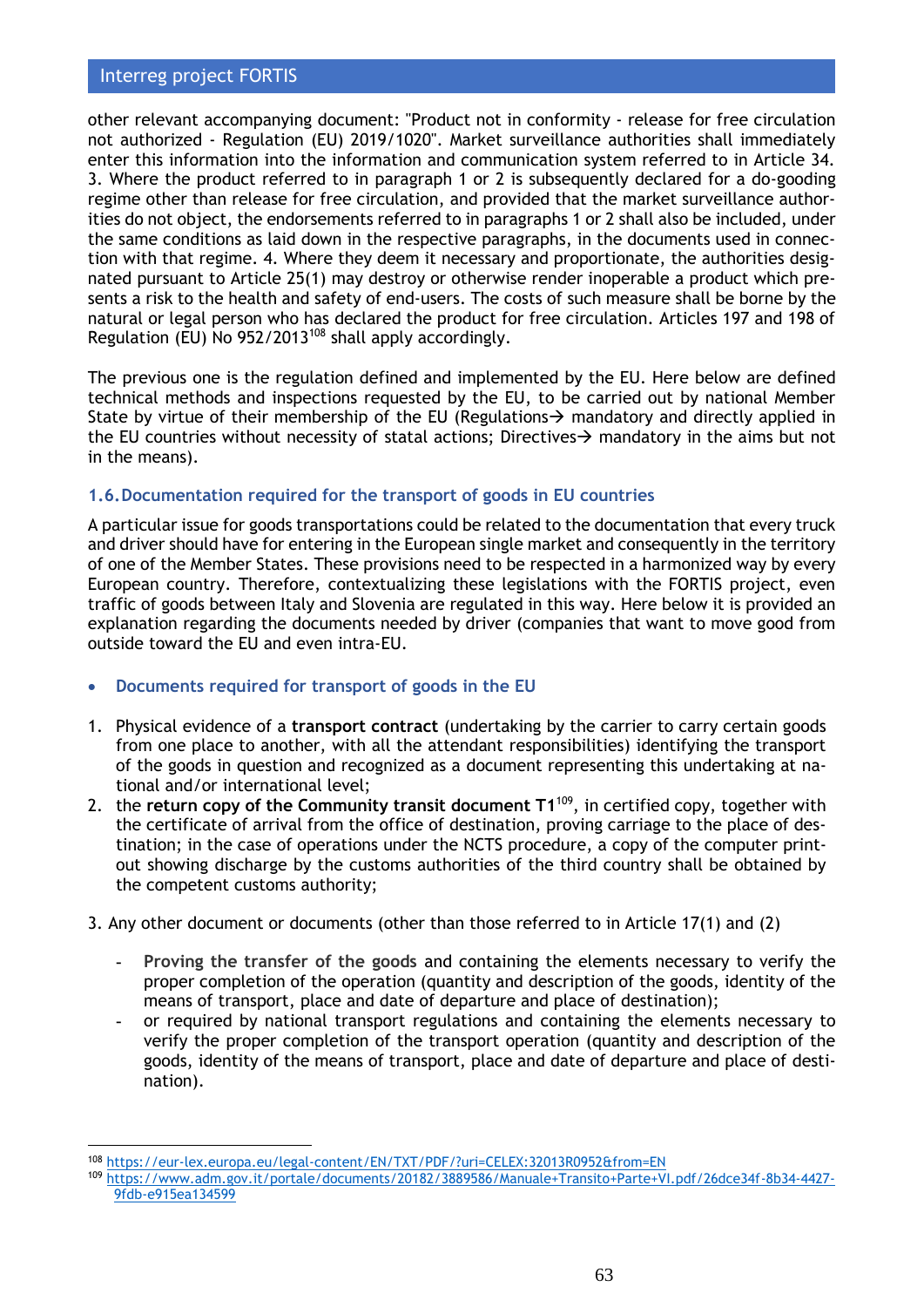## • **Essential documents for transport**

Some documents are essential when a control occurs.

- 1. **CMR international consignment note**<sup>110</sup> or a document considered equivalent by the national legislation of the exporting Member State. namely:
	- Accompanying documents for road transport<sup>111</sup>;
	- FCR (take-over certificate)<sup>112</sup>:
	- FCA (transport certificate)<sup>113</sup>:
	- **-** Document equivalent to CMR meeting the requirements of Act No 47 (of 10.3.1965 DK);
- 2. **TIR Carnet**<sup>114</sup>, a special guarantee document to which international road haulage traffic is bound, enabling a vehicle to reach its destination in a foreign country without being subject to customs visas for each country crossed;
- 3. For road transport, carried out by the recipient of the refund or the buyer:
	- **-** a certificate issued by the haulier certifying that the goods have been transported in the company's lorry (registration number of the vehicle), provided that the registration number of the vehicle appears on the customs document attesting to the exit from the customs territory of the Community;
	- **-** document or authorization provided for in the national legislation of the exporting Member State relating to transport by lorry.
- 3. **Declaration for customs on form 302**<sup>115</sup>;
- 4. **Transit document T1** for consignments to EFTA countries (Iceland, Norway, Liechtenstein and Switzerland) and former Visegrad countries; in case of operation under the NCTS procedure, a copy of the computer printout showing discharge by the customs authority of the third country will be acquired by the competent customs. In case of transport by land with the crossing of a stretch of sea on a regular ferry, the appropriate document to prove the transport is the CMR or other land document, from which the final destination can be deduced and from which the signatures of the exporter, the transporter and the receiver are shown at the bottom;
- 5. **FIATA** documents (International Federation of Freight Forwarders' Associations bill of lading) $116$ :
- 6. **Combined transport bill of lading** (combiconbill, adopted by BIMCO in January 1971)<sup>117</sup>;
- 7. Other combined transport bills of lading issued by a shipping company or group of companies (multimodal transport, rules of the International Chamber of Commerce).
- 8. For rail transport:

## - **Waybill CIM and TIEX**<sup>118</sup>;

- Delivery note for large container transports carried out by transport companies on behalf of railway undertakings;

- International consignment note **SMGS**<sup>119</sup>;

<sup>110</sup> <https://www.edgectp.com/all/what-is-an-international-consignment-note-cmr/>

<sup>111</sup> <https://ec.europa.eu/transparency/regexpert/index.cfm?do=groupDetail.groupMeetingDoc&docid=15358>

<sup>112</sup> <https://intertradedynamics.com/fcr-forwarder-certificate-receipt/>

<sup>113</sup> [https://www.mglobale.it/altre-tematiche/tutte-le-news/fca-incoterms-2020-polizza-di-carico-marittima-e-paga](https://www.mglobale.it/altre-tematiche/tutte-le-news/fca-incoterms-2020-polizza-di-carico-marittima-e-pagamento-nolo-e-sosta.kl)[mento-nolo-e-sosta.kl](https://www.mglobale.it/altre-tematiche/tutte-le-news/fca-incoterms-2020-polizza-di-carico-marittima-e-pagamento-nolo-e-sosta.kl)

<sup>114</sup> <https://www.adm.gov.it/portale/dogane/operatore/regimi-e-istituti-doganali/carnet-tir>

<sup>115</sup> <https://www.adm.gov.it/portale/web/saisa/-/esemplare-3-a>

<sup>116</sup> [https://fiata.com/fileadmin/user\\_upload/documents/Diverses/FIATA\\_Documents\\_and\\_Forms.pdf](https://fiata.com/fileadmin/user_upload/documents/Diverses/FIATA_Documents_and_Forms.pdf)

<sup>117</sup> [https://so.camcom.it/sites/default/files/fileallegati/Trasporto\\_0.pdf](https://so.camcom.it/sites/default/files/fileallegati/Trasporto_0.pdf)

<sup>118</sup> <https://trade.ec.europa.eu/access-to-markets/en/content/additional-customs-clearance-documents>

<sup>119</sup> <https://unece.org/fileadmin/DAM/trans/doc/2009/wp5/GE2-wkshp1-CIT.pdf>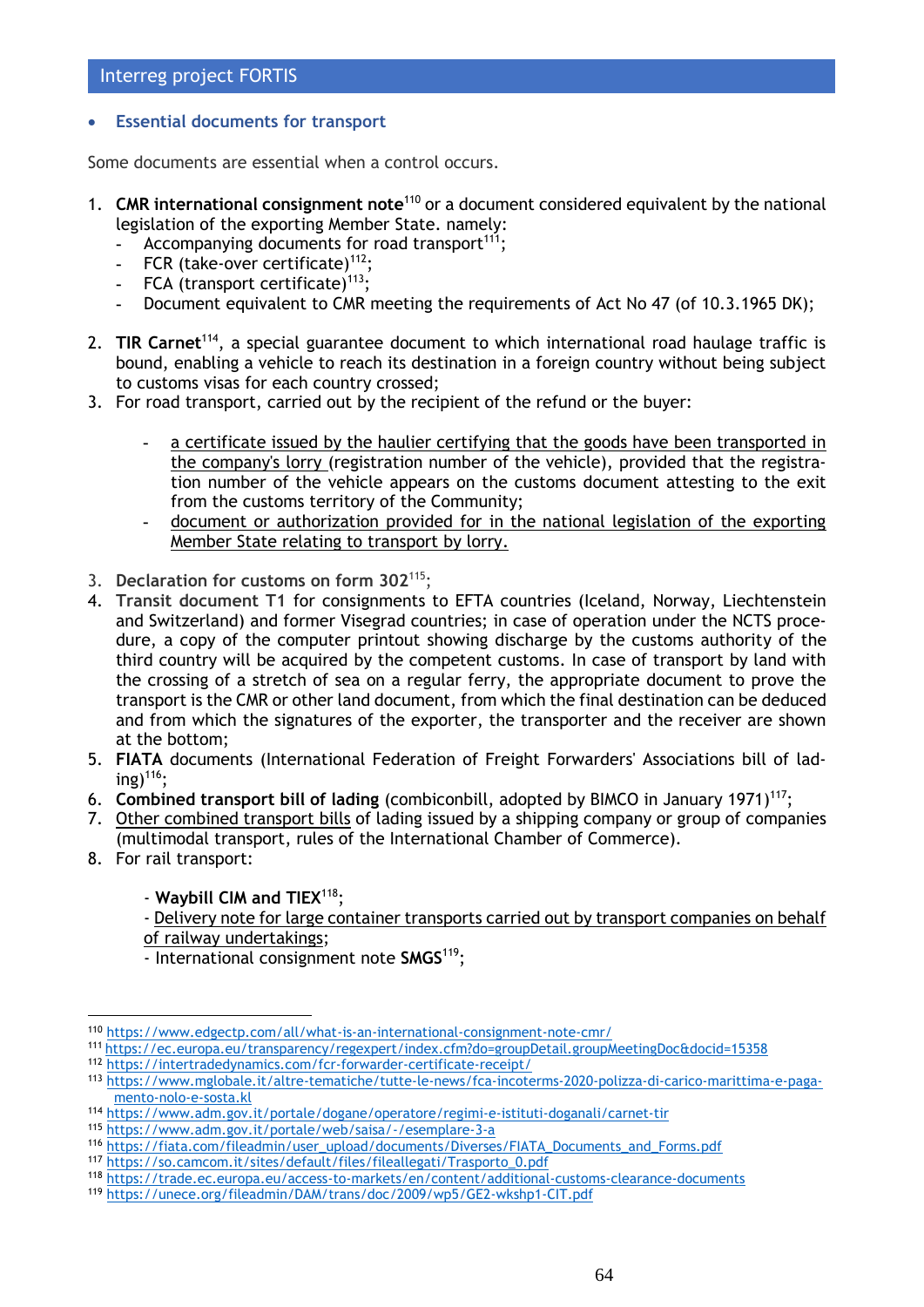- 9. consignment note for combined transport of packages (by rail or road, issued by a branch of the Railway Company in the Netherlands)<sup>120</sup>;
- 10. delivery note (large container transports carried out by transport companies on behalf of railway companies).
- 11. sea transport:
	- **- Bill of Lading**<sup>121</sup>;
	- **Direct Bill of Lading** (door to door)<sup>122</sup>;
- 12. Bill of lading for transport in containers (full bill of lading)<sup>123</sup>;
- 13. **Parcel receipt** (bill of lading, issued by the shipping agent instead of a bill of lading)<sup>124</sup>;
- 14. **River waybill**, river bill of lading, Rhine manifest;
- 15. **Air way bill**;
- 16. Other recognised documents:
	- **- FIATA** documents (International Federation of Freight Forwarders' Associations bills of lading);
	- **-** combined transport bill of lading (combiconbill);
	- **-** other combined transport bills of lading issued by a shipping company or group of companies;
	- **- TM-CCI** documents (multimodal transport).
	- **The following are not considered necessary transport documents**
	- 1. movement certificate EUR 1;
	- 2. carrier's invoice even if endorsed by customs office;
	- 3. certificate of dispatch;
	- 4. container transport Groupage.

If a company specializing in groupage does not provide its exporting customer with a copy of the full bill of lading because goods from several exporters have been grouped together in the same container, but instead provides a shortened form of the bill of lading, that shortened bill of lading, which generally does not contain all the data necessary to identify the goods, cannot be accepted as a transport document, unless it contains a cargo specification. No transport document needs to be presented when the customs office of exit from the Community territory and the customs office of final importation are adjacent to each other, in which case the transport document is deemed to have been presented.

➢ **Italian regulation on commercial transport vehicle**

In respect of the characteristics of the European Directives that impose to the EU Member States to reach the objectives of the European disposition, with freedom in the means to reach it, Italy has transposed communitarian directives in the national legislative code respecting the deadlines. With these actions, the country transforms its regulation concerned the control on goods traffic and vehicle, harmonizing its legislation with the one disposed by the EU. At the same time, Italy, like all the EU Member States, applies directly the regulations and strictly act in accordance with the EU institutions' decision/recommendations. Thanks to this legislative course of action, the EU defines a common regulatory framework that allows Member States to overcome possible differences regarding controls, documents needed, legislative provision. This uniformity

- <sup>122</sup> <https://howtoexportimport.com/Different-types-of-Bill-of-Lading-46.aspx>
- <sup>123</sup> <https://www.icecargo.com.au/bill-of-lading/>

<sup>120</sup> [https://ptp.porttechnologylivorno.it/wp-content/uploads/2020/08/1.4-Sea-railCombinedTransport\\_Final\\_Ver](https://ptp.porttechnologylivorno.it/wp-content/uploads/2020/08/1.4-Sea-railCombinedTransport_Final_Version.pdf)[sion.pdf](https://ptp.porttechnologylivorno.it/wp-content/uploads/2020/08/1.4-Sea-railCombinedTransport_Final_Version.pdf)

<sup>121</sup> <https://www.mglobale.it/altre-tematiche/tutte-le-news/crediti-documentari-preparare-bill-of-lading.kl>

<sup>124</sup> <https://www.anderinger.com/glossary/parcel-receipt/>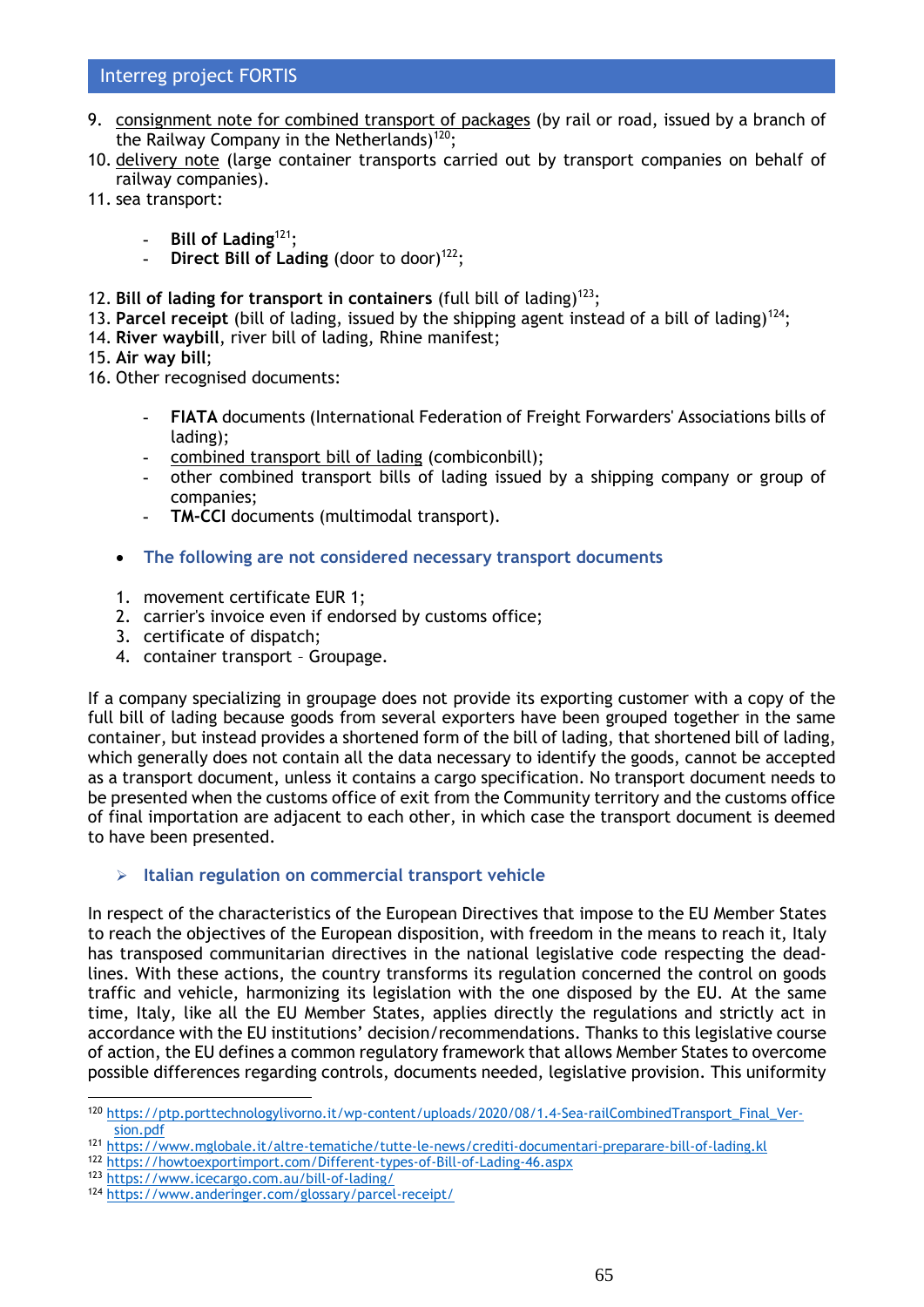is fundamental for the prosperity of the EU single market and facilitate the everyday life of the professionals that need to enforce the communitarian provisions every day.

### ➢ **Slovenian regulation on goods transport vehicle**

In respect of the characteristics of the European Directives, that impose to the EU Member States to reach the objectives of the European disposition, with freedom in the means to reach it, Slovenia has transposed communitarian directives in the national legislative code. With these actions, the country transforms its regulation concerned the control on goods traffic and vehicle, harmonizing her legislation with the one disposed by the EU. At the same time, Slovenia, like all the EU Member States, applies directly the regulations and strictly acts in accordance with the EU institutions' decision/recommendations. Thanks to this legislative course of action, the EU defines a common regulatory framework that allows Member States to overcome possible differences regarding controls, documents needed, legislative provision. This uniformity is fundamental for the prosperity of the EU single market and facilitate the everyday life of the professionals that need to enforce the communitarian provisions every day.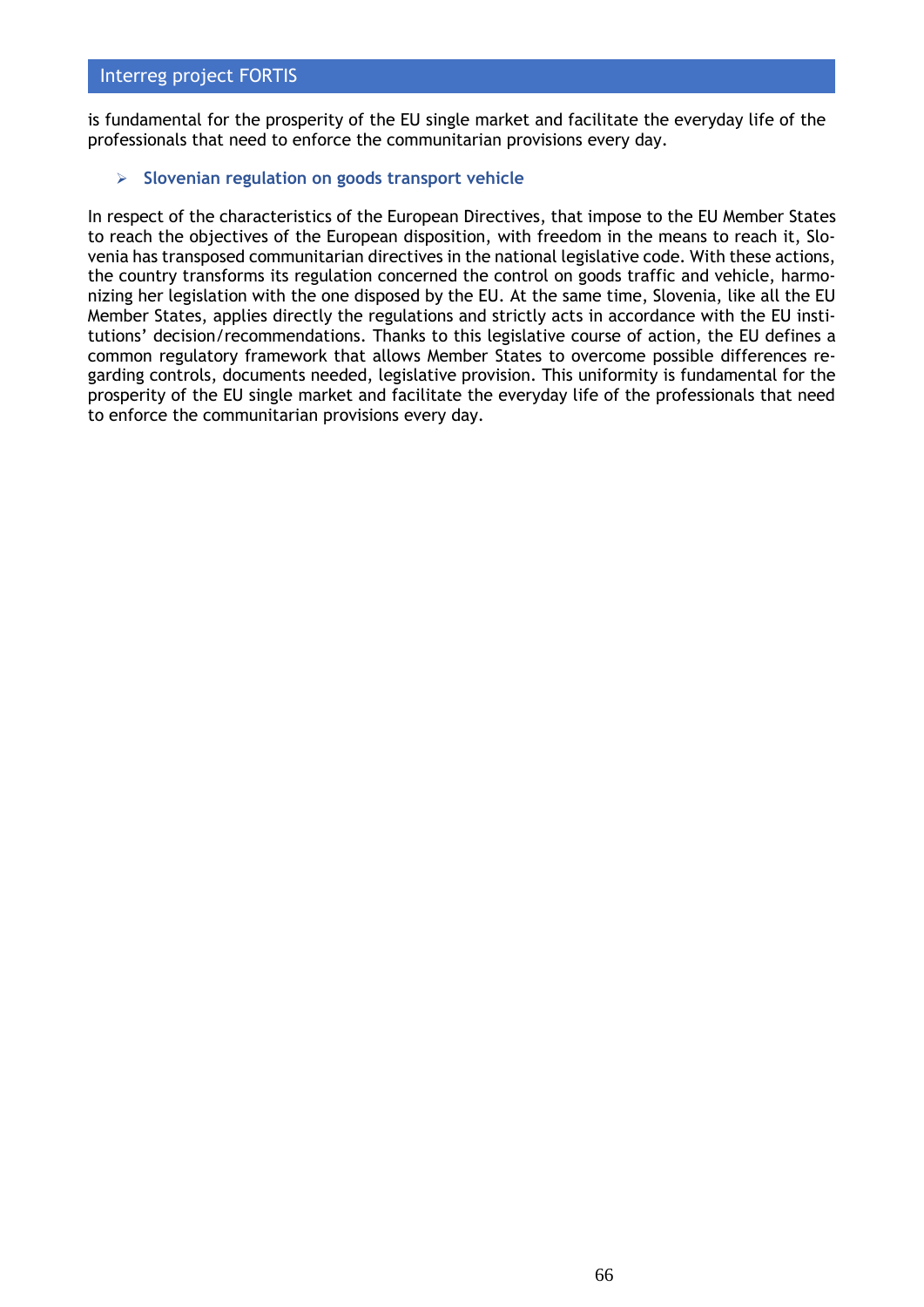# **2. SWOT analysis**

In the previous phase of the project, PPs participated in a two-day workshop (Deliverable 3.1.2.4 – "Online workshop with stakeholders for the harmonization of civil motorization procedures"). During the workshop, PPs described some of the most important factors about the Italian and Slovenian regulatory procedures (national and regional if any) for civil motorization and emergencies management issues, highlighting existing gaps and points for further improvement.

The table (ANNEX I) summarizes the current regulatory framework based on the EU-ITA-SLO regulations taken in consideration by this report.

The following SWOT analysis was conducted considering the outputs of the regulatory analysis done here above in the report. It is crucial to point out the relevance of the workshop in the definition of the SWOT. In this deliverable strength and weaknesses, threats and opportunities were identified analysing the state of the art of the topics considered by the FORTIS project, with the aim to better understand the current trend and find the best solutions for the Italian and Slovenian cross-border issues.

According to Pickton and Wright (1998)<sup>125</sup>, SWOT analysis consists of a simple and practical analytical tool used widely and for many purposes and it reveals key issues affecting business development and growth.

In general terms, the following simplification may be applied to identify the SWOT elements: Strengths and Weaknesses can be seen as internal factors, i.e., related to the organization, its assets, processes, and people, while Opportunities and Threats as external factors, arising from the wider context:

- Strengths: endogenous/internal positive
- Weaknesses: endogenous/internal negative
- Opportunities: exogenous/external positive
- Threats: exogenous/external negative



• Strengths (**endogenous**) are things that an organization does particularly well, internal. These might be the motivation of the staff, access to certain materials, or a strong set of processes, alliance, collaboration, shared protocols and agreement with strong partners. Strengths are be an integral part of the organization and it is necessary to asks what the

<sup>125</sup> [https://www.researchgate.net/publication/246915222\\_What%27s\\_SWOT\\_in\\_strategic\\_analysis](https://www.researchgate.net/publication/246915222_What%27s_SWOT_in_strategic_analysis)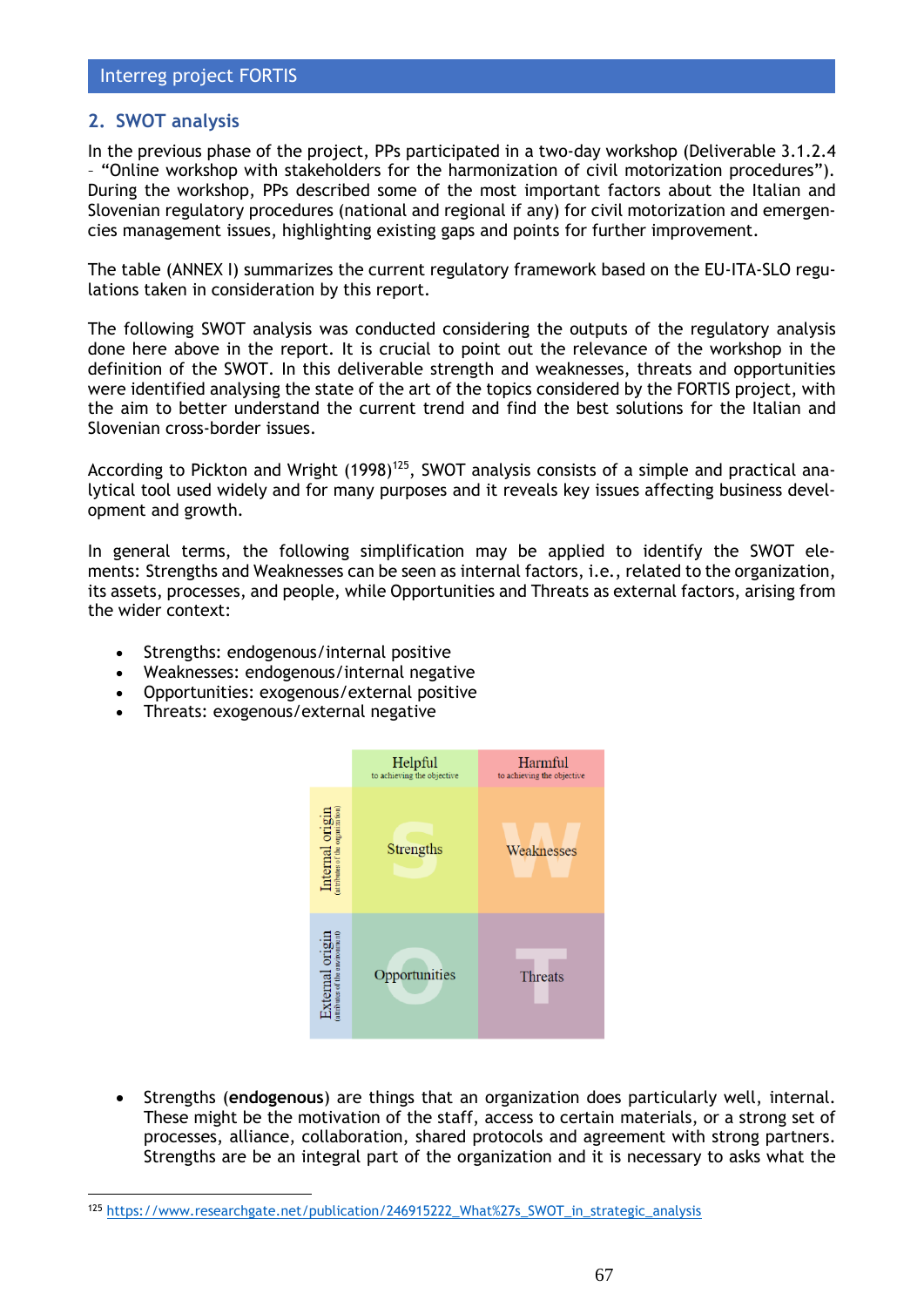company does better than anyone else, what values drive the business, unique resources. A strength is such if it brings a clear advantage.

- Weaknesses (**endogenous**): a SWOT analysis will only be valuable if all the information needed are gathered. Weaknesses, like strengths, are inherent features of the subject, so it is necessary to be focused on people, resources, systems, and procedures. Budget limitations, a weak brand, higher-than-average turnover, high levels of debt, an inadequate supply or low service-quality, lack of capital. Everything that could discourage SHs such as internal infrastructural lacks.
- Opportunities (**exogenous**) are openings or chances for something positive to happen. Usually, opportunities arise from situations outside the organization and require an eye to what might happen in the future. They might arise as developments in the market or in the technology you use. Being able to exploit opportunities can make a huge difference in the competition. Even small advantages can increase competitiveness. It is important to consider what could have an impact on the sector. Changes in government policy (national or EU) or infrastructural improvements related to the field must be considerate. At the same time changes in social patterns, population profiles, and lifestyles can create interesting opportunities
- Threats (**exogenous**) include anything that can negatively affect the business from the outside, such as supply chain problems, shifts in market requirements, or a shortage of recruits, opposite policies. It is vital to anticipate threats and to take action against them before subjecting to them. Evolving technology is an ever-present threat, as well as an opportunity. Debt or cash-flow problems, for example, that could create vulnerabilities.

The following SWOT has been defined with a contextualization on the FORTIS project topics.

## **Strengths**

**S1.** Existing collaboration between Italian and Slovenian PPs (related to Covid-19 crisis – GECT GO<sup>126</sup>). Transnational agreements between PAs (2007 Italy-Slovenia agreement on cross-border police cooperation - Law, 07/04/2011 n° 60, G.U. 02/05/2011);

**S2.** Presence of an existing dialogue (shared protocols, procedures) between PPs that could facilitate the management of the crisis;

**S3.** Exchange of good practices/business models (between Italian and Slovenian PAs, PPs, organizations, agencies);

- **S4.** LPT and ICTs stakeholders already involved;
- **S5.** Presence of public LPT providers (among PPs or SHs);
- **S6.** Dedicated funds/tools/resources (staff) to the project;

**S7.** Presence among PPs of freights commerce experts (regulations, documents needed);

**S8.** Existing dialogue with law enforcement officer/agencies/authorities for have a clear picture of the requirements/necessities to provide access for freights in an EU Member State;

**S9.** Business links already established between PPs of different EU countries (ITA-SLO);

<sup>126</sup> https://euro-go.eu/it/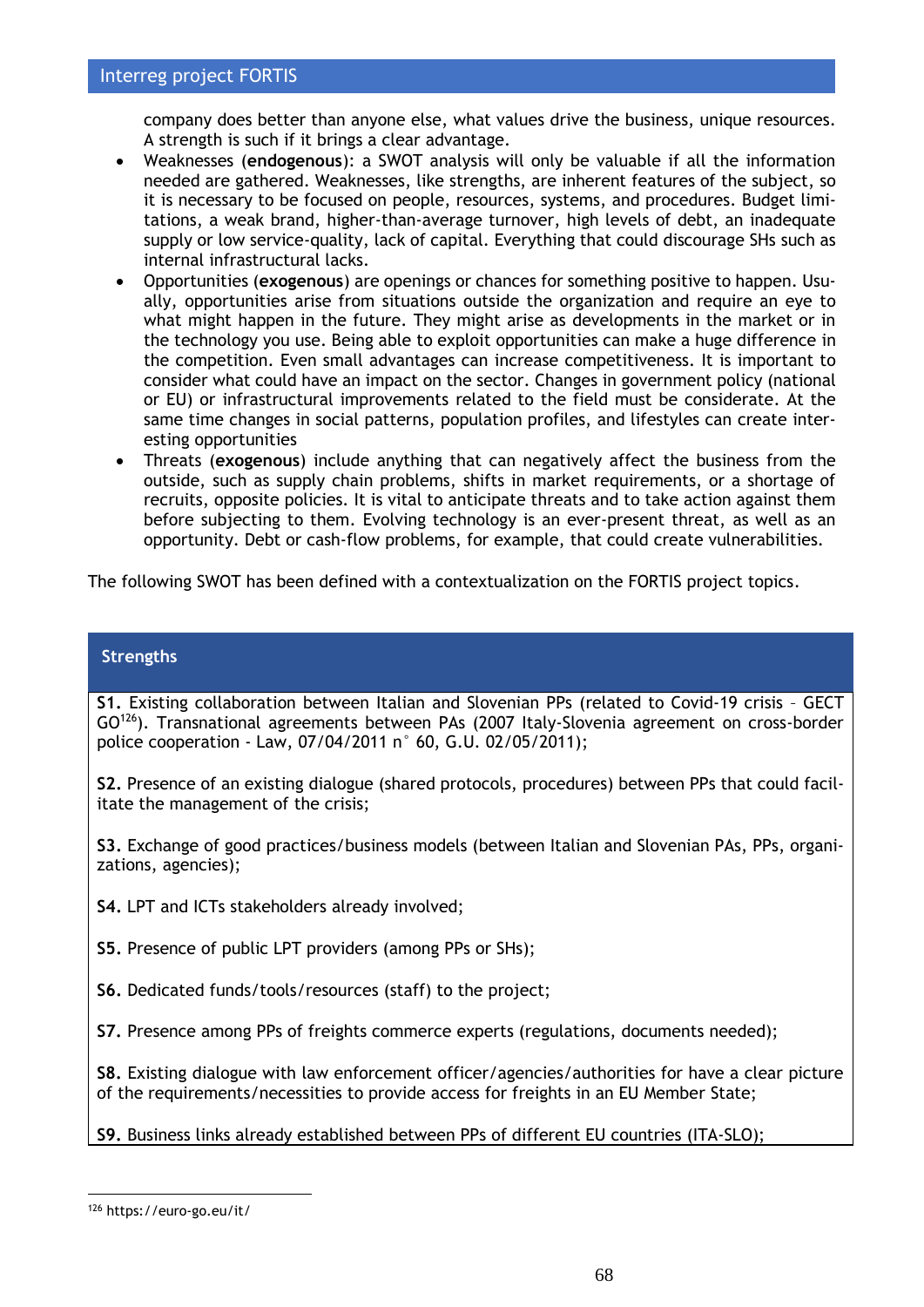**S10**. Existing knowledge of requirements (documents and normative) for freights commercialization or entry, coming from non-EU companies;

**S11.** Existing knowledge of registration normative/documents for vehicles (trucks) coming from other EU countries and non-EU);

**S12**. Utilization of ERRU system by SHs connected to the project and /or PPs.

**S14**. Existing spots for freight controls at borders;

**S15.** Italian Slovenian cooperation through ECR, Euro Control Route;

**Weaknesses**

**W1.** Lack of dialogue between Italian and Slovenian Public administrations, SHs, PPs, for the harmonization of regulations and transport management.

**W2.** Missing shared certified protocols, strategies, and agreement among PPs, to manage emergencies and enhance collaboration between Italian and Slovenian institutions (e.g., management of traffic incidents, health issues, public transport, transport of goods and people).

**W3.** Structured platforms for sharing updated information and discussions between Italian and Slovenian public entities and traffic management private/public organizations still need to be developed.

**W4.** Internal lacks related to PPs or to the project. Infrastructural – financial – political – operational barriers to the achievement of a well shared institutional dialogue are identified.

**W5**. Asymmetries between objectives and resources (capacities or possibilities) defined by PPs;

**W6.** Overly diversified system of rules between the two sides (PAs/PPs/SHs) of the cooperation area with regard to motorization procedures, documentation needed, traffic and emergencies management, vehicle registration.

**W7.** High costs to develop new policies/management tools/joint board in relation to the resources of the project;

**W8.** Lack of technologic improvements/means/solutions among PPs to facilitate the cooperation (implement sustainable transports);

**W9.** Missing knowledge of procedures/documents/disposition/regulations regarding commerce in the EU single market;

**W10.** Lack of a European vision of trades, in the globalised world of the new millennium;

**W11**. Uncertainty of the future commercial (freights) relations between Italy and Slovenia;

**W12**. Lack of knowledge on normative regarding vehicles registration of other EU and non-EU countries;

**W13**. Non-compliance of EU Member States with EU legislative provisions;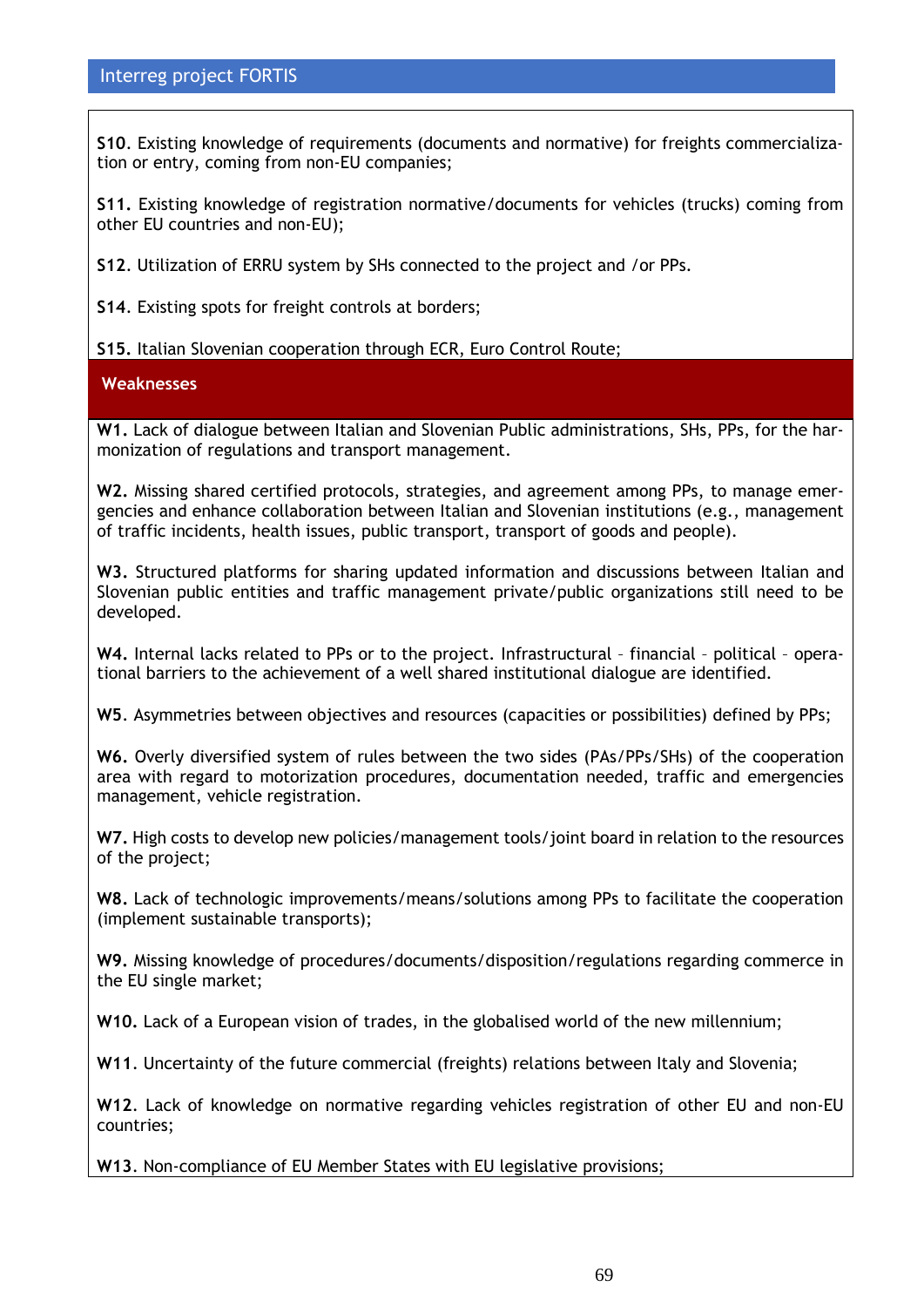**W14**. Lack of enforcement of borders controls;

**W15.** Missing spots (inspection centres) for borders checks;

### **Opportunities**

**O1.** Existence of regional macro-strategies such as EUSAIR, EUSALP. Government or European policy can facilitate the achievement of the objectives.

**O2.** Implementation of small pilots and experiments to start with and test new procedures (e.g., new communication platforms, safe parking areas, tools to manage traffic).

**O3.** Involvement of relevant national – regional – local stakeholders with fundamental interests could facilitate the achievement of the project objectives.

**O4.** New EU information systems and database, such as EUCARIS would be useful for the project targets: European Car and Driving License Information System dedicated to European vehicles and driving licenses to share information on the registration of cars and other means of transport, but also of driving licenses, combat vehicle theft and fraud in matriculation.

**O5.** Exploitation of European funds such as the SURE<sup>127</sup>, Recovery funds<sup>128</sup>, national funds.

**O6.** Possible commercial agreements (existing or new) between Italy and Slovenia or among PPs, SHs;

**O7**. Exploitation of European program for transnational cooperation (**i.e: ADRION, ALPINE SPACE, CENTRAL EUROPE, MED)**;

**O8.** Exploitation of European program cross-border cooperation **(i.e: INTERREG ITALIA AUSTRIA, ITALIA SLOVENIA)**

**O9**. Exploitation of European program interregional cooperation **(i.e: ESPON, INTERREG EUROPE, INTERACT, URBACT)**

**O10.** Exploitation of embassies and consulates, useful to implement and improve the cooperation, development of protocols and agreements;

**O11.** EU initiatives and regulations implemented to harmonize the Italian and Slovenian procedures (EU Regulations for vehicle registration, EU qualified driving licenses; creation of green corridors and information platforms during COVID-19 pandemic;

**O12.** Collaboration with PPs/SHs/other actors' participant to other cross-border projects with connections to FORTIS;

**O13**. New legislations emanate by the Union, in favour of an easier commerce between EU Member State;

**O14.** New commercial agreements between Italy and Slovenia (between central governments or private companies);

<sup>127</sup> [https://ec.europa.eu/info/sites/info/files/economy-finance/sure\\_factsheet\\_it.pdf](https://ec.europa.eu/info/sites/info/files/economy-finance/sure_factsheet_it.pdf)

<sup>128</sup> https://www.consilium.europa.eu/it/policies/eu-recovery-plan/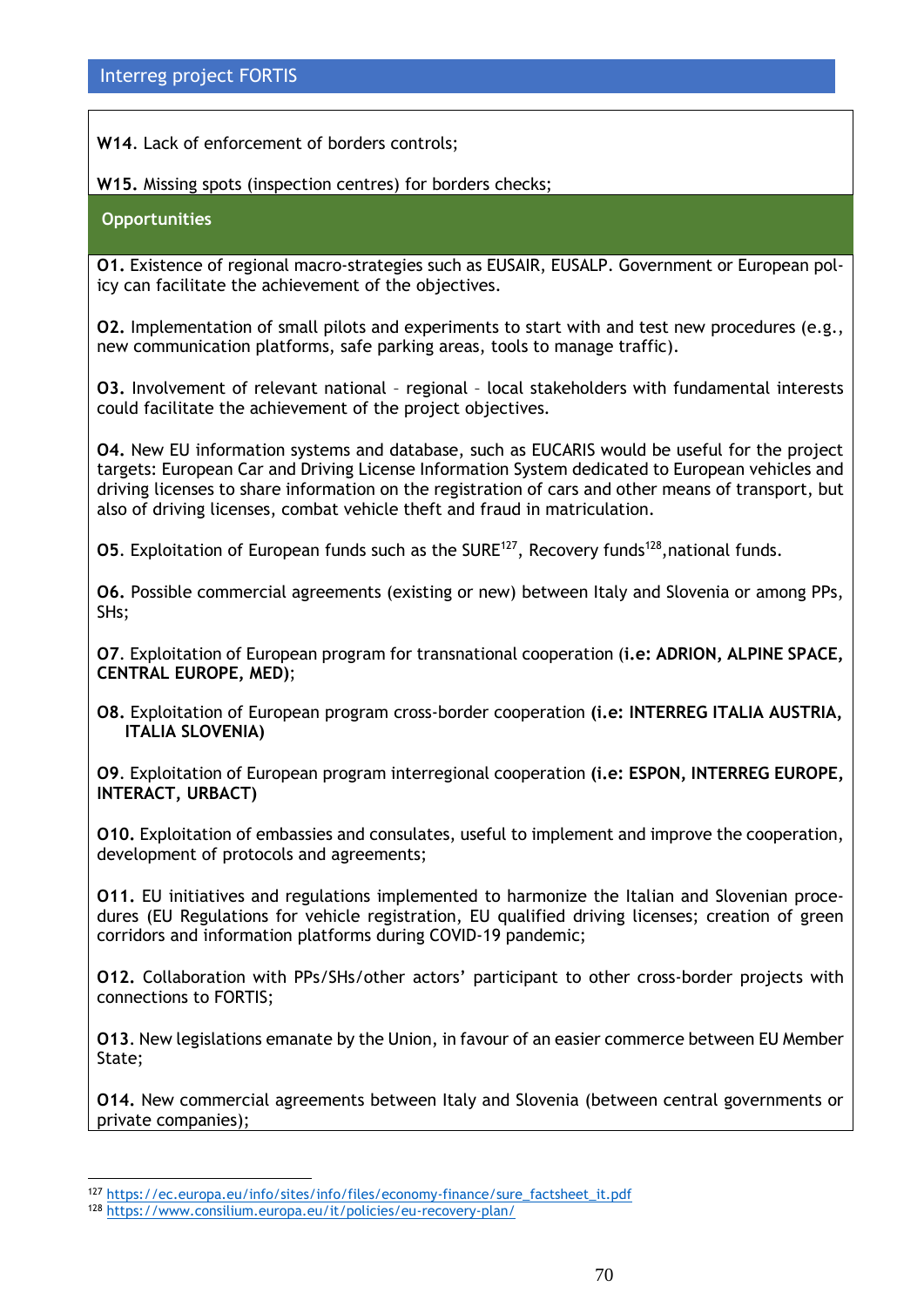**O15**. Presence of a commercial agreement between the EU and the third country that want to entering with his freights into the EU single market<sup>129</sup> (Schengen Area<sup>130</sup>);

**O16**. Participation to the ECR (Euro Route control);

**O17**. Implementation of new and larger spots for border controls;

**O18.** FVG regional tender to increase the number of  $CQC^{131}$ .

**Threats**

**T1.** Possible occurrence of new health emergency that cause national lockdowns and traffic blocks;

**T2.** Disincentive of transport companies of goods and passengers (SHs) due to difficulties in traffic in the cross-border area (thefts and loss of capital, un-safe areas, traffic congestions, etc.);

**T3** Lack of financial incentives dedicated to cross-border traffic management, inter-modal transport such as development of an efficient train network;

**T4.** Persistent discrepancies in the European regulatory – infrastructural - operational framework;

**T5.** Failure of the European/national economic system to recover;

**T6.** Government changes that forbid the continuation of the collaboration;

**T7.** Infrastructural problems (in the management of the EU green corridors to facilitate the transport of perishable goods, particularly during the pandemic. Problems in highways management, in public transport management);

**T8.** Changes of the EU regulations on freights transport (documents, legislative requirements, costs of access);

**T9.** Goods transport towards EU country (Italy or Slovenia) carried on a non-EU registered truck;

**T10.** Missing commercial agreements between the EU and the third country from which comes the truck/freight $132$ ;

**T11.** Different provisions/documents needed for trucks coming from a non-EU country;

**T12.** Lack of contact points to allow cooperation between EU Member States;

**T13.** Refusal/suspension of the release of free circulation for a specific product (Regulation (EU) 2019/1020 Art. 25/28);

<sup>129</sup> [https://ec.europa.eu/growth/single-market\\_en](https://ec.europa.eu/growth/single-market_en)

<sup>130</sup> [https://ec.europa.eu/home-affairs/what-we-do/policies/borders-and-visas/schengen\\_en](https://ec.europa.eu/home-affairs/what-we-do/policies/borders-and-visas/schengen_en)

<sup>131</sup> [https://www.regione.fvg.it/rafvg/export/sites/default/RAFVG/infrastrutture-lavori-pubblici/motorizzazione-ci](https://www.regione.fvg.it/rafvg/export/sites/default/RAFVG/infrastrutture-lavori-pubblici/motorizzazione-civile/FOGLIA60/allegati/BandoContribCQCMod.pdf)[vile/FOGLIA60/allegati/BandoContribCQCMod.pdf](https://www.regione.fvg.it/rafvg/export/sites/default/RAFVG/infrastrutture-lavori-pubblici/motorizzazione-civile/FOGLIA60/allegati/BandoContribCQCMod.pdf)

<sup>132</sup> [https://www.consilium.europa.eu/it/policies/trade-policy/trade-agreements/#](https://www.consilium.europa.eu/it/policies/trade-policy/trade-agreements/)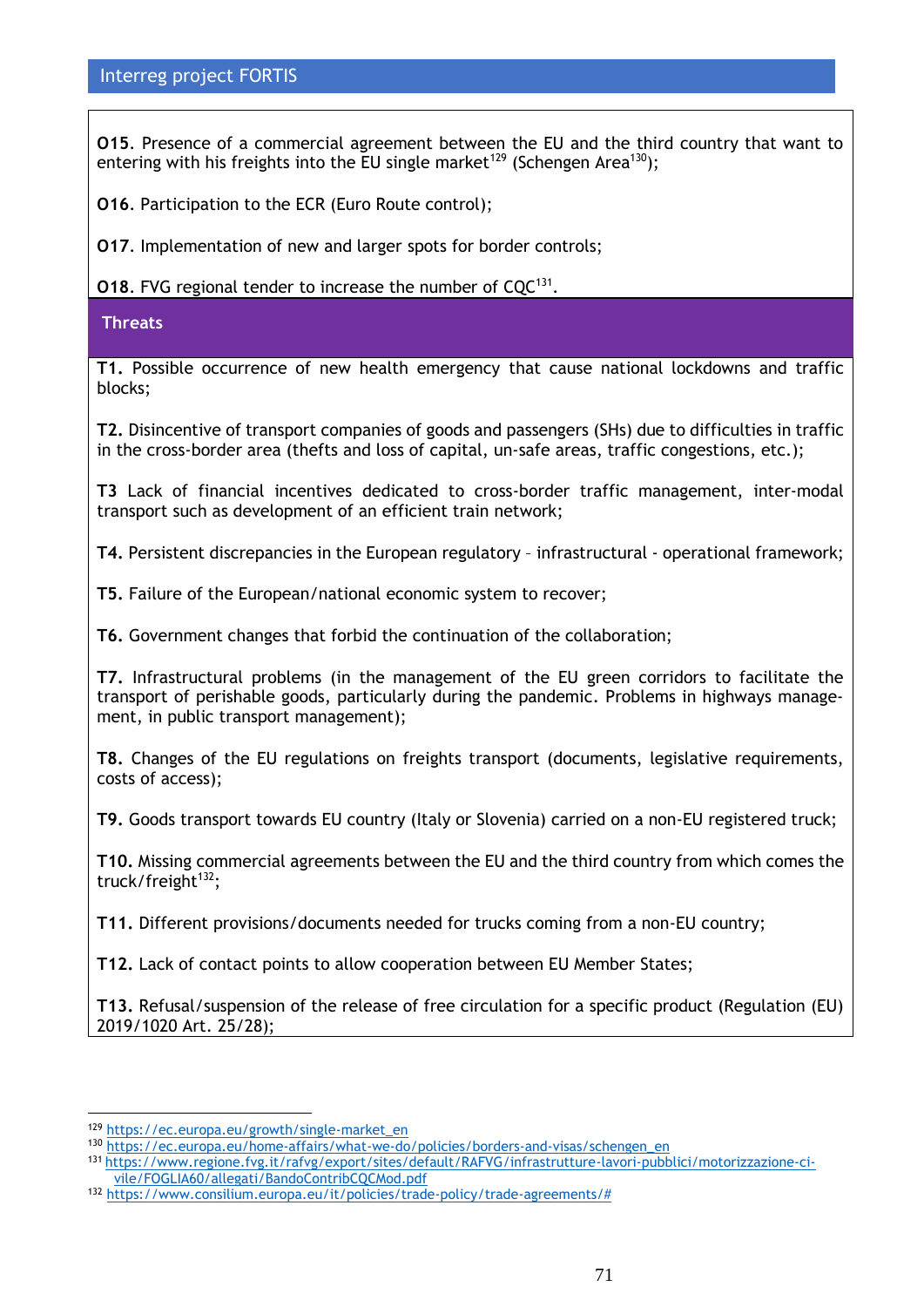## **2.1.Critical summary: gaps – objectives and recommendations**

## **Criticalities (gaps)**

Developing a cross-border project means also considering weaknesses and barriers that may arise during the project activities. FORTIS aims at identifying the problems related to civil motorization, considering the potential regulatory differences between the two countries and the elements (infrastructural, legislative, financial, political and technological) that could hinder the development of a strong institutional cooperation in the cross-border area.

Indeed, the lack of cooperation between national and regional actors of the two countries could pose a serious threat to the project objectives. The following table summarizes criticalities considered in the workshops and adds new ones resulting from the analysis of the framework previously developed.

| Infrastructural<br>riers              | - - Infrastructural problems in the management of the EU green corridors to<br>Technological Bar- facilitate the transport of perishable goods, particularly during the pan-<br>demic. Long queues for drivers.<br>- Lack of a link between Italy and Slovenia in the circulation of updated<br>information regarding vehicles, transport, cross-border traffic manage-<br>ment.<br>- Lack of safe parking zones along EU cross-border highways for heavy vehi-<br>cles. Problem of frequent thief and goods-capital loss.<br>- General reduction of traffic, movement of goods and people.<br>-Lack of intermodal transport in the cross-border area.                                                                                                                                                                                                                                                                                                                                                                                                                                                                                                                                                                                                                                                                                                                                                                                                                                                                   |
|---------------------------------------|--------------------------------------------------------------------------------------------------------------------------------------------------------------------------------------------------------------------------------------------------------------------------------------------------------------------------------------------------------------------------------------------------------------------------------------------------------------------------------------------------------------------------------------------------------------------------------------------------------------------------------------------------------------------------------------------------------------------------------------------------------------------------------------------------------------------------------------------------------------------------------------------------------------------------------------------------------------------------------------------------------------------------------------------------------------------------------------------------------------------------------------------------------------------------------------------------------------------------------------------------------------------------------------------------------------------------------------------------------------------------------------------------------------------------------------------------------------------------------------------------------------------------|
| <b>Operational Barri-</b><br>ers      | - Differences between vehicle matriculation in Italy and Slovenia: in Italy<br>different certificates were substituted by a unique Registration Document,<br>which reduces the time needed to ultimate the procedure.<br>- Reduced number of new CQC driving licenses.<br>- Difficulties of heavy vehicle drivers in the compilation of the auto-certifi-<br>cation to enter to Italy.                                                                                                                                                                                                                                                                                                                                                                                                                                                                                                                                                                                                                                                                                                                                                                                                                                                                                                                                                                                                                                                                                                                                   |
| <b>Financial Barriers</b>             | Lack of inter-modal incentives for traffic in Slovenia, also for the creation<br>of an efficient train network by inter-modal operators.                                                                                                                                                                                                                                                                                                                                                                                                                                                                                                                                                                                                                                                                                                                                                                                                                                                                                                                                                                                                                                                                                                                                                                                                                                                                                                                                                                                 |
| Political - Legisla-<br>tive Barriers | - A comma to the art.14 of the Italian d-lgs 50/2020 which transposes the<br>EU Directive 2018/645, according to which it is possible to rent vehicles<br>without driver for specific activities such as agriculture activities, forest,<br>breeding, fishing, transport of goods, in contrast with regulation that forbids<br>the rent without drivers of vehicles that necessitate the specific driving li-<br>cense.<br>- Problems in Slovenia for the matriculation of historical vehicles from other<br>countries because frequently not all the necessary documents are available.<br>- Different ways of formation of drivers: in Slovenia the attendance of<br>courses is optional, while in Italy it is compulsory. This led to a certain mi-<br>gration of people from Italy to Slovenia to obtain the CQC. This phenomenon<br>is decreasing because Slovenia does not provide sufficient information re-<br>garding the requisites to obtain the CQC in the Country, therefore Italians<br>have then problems in the Prefecture for the registration, because they<br>should have been residents in Slovenia for at least 185 days<br>Slovenia is considering introducing the compulsory formation, although<br>there is also a lack of new drivers, therefore this upgrade could disincentive<br>prospective drivers.<br>- Limits to the free movement of goods and people in the EU.<br>- Lack of a specific emergency plan and shared rules to manage the COVID-<br>19 pandemic at EU and national levels. |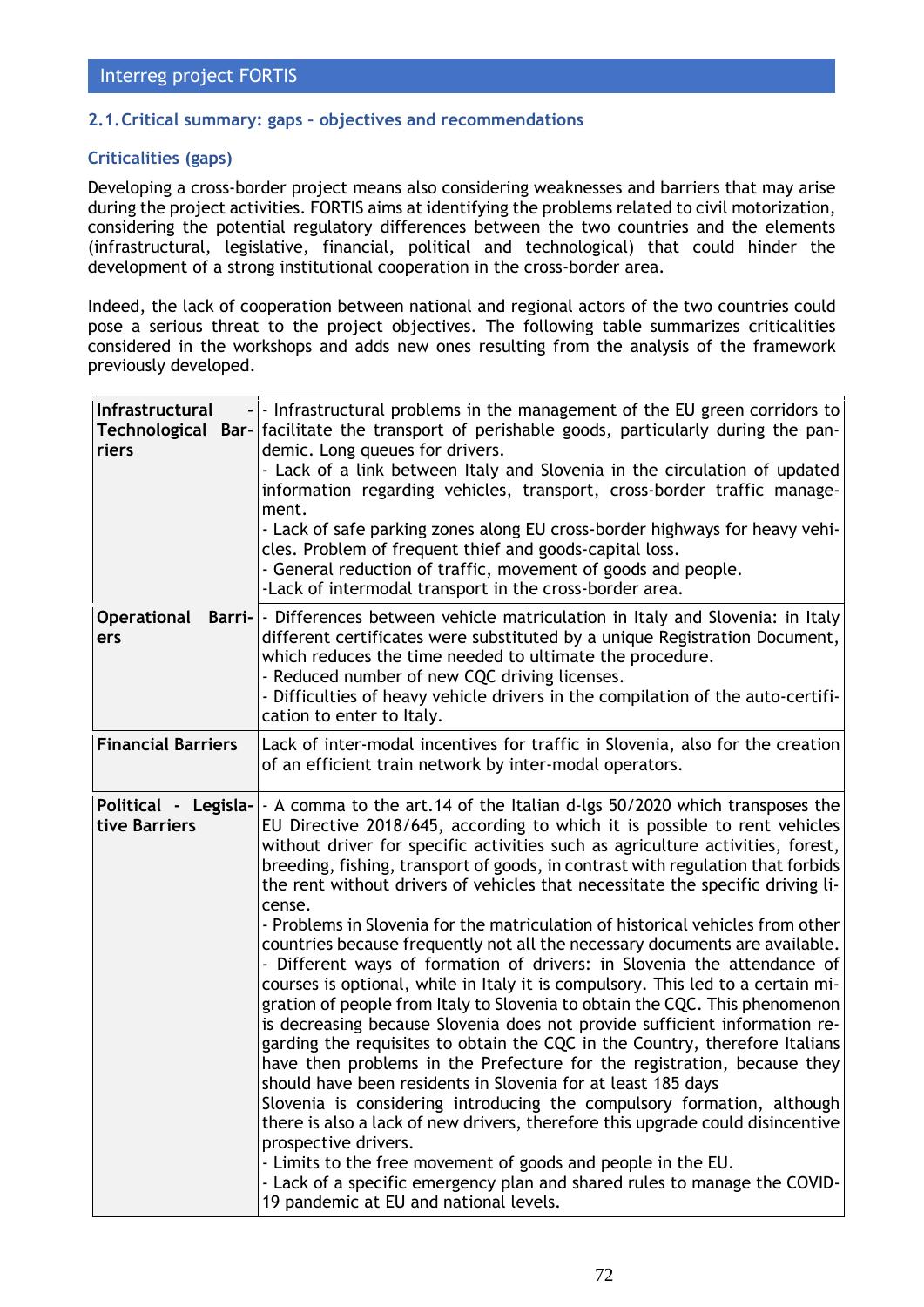#### **Objectives**

Considering the previous analysis related to the Fortis topics, the criticalities and the SWOT analysis, specific objectives in order to reach the overall target of the current deliverable were identified.

- **Improvement of public cross-border linkages**: Support, improvement and increase of the institutional dialogue.
- **Knowledge and harmonization of procedures:** need for a new and wider cooperation between states (bilateral and at European level), in order to implement a regulation that makes the different regulations harmonized. And to regulate some issues not yet legislated. In particular:
	- **- Civil motorization – vehicles registration;**
	- **- Driver license and trainings;**
	- **- Emergency management** (particularly during COVID-19 pandemic).
	- **- Cross-border heavy goods traffic controls (collaboration cooperation and implementation, definition of common protocols, bilateral controls);**
- **Improvement of cross-border infrastructures for heavy vehicles, drivers and public transport** (public and intermodal transport, charging stations, advertisements, parking zones, etc.);
- **Higher collaboration between public and private agencies, companies and providers;**
- **Collaboration between national/regional and local authorities (PAs and police authorities) to implement and improve the borders control for heavy goods transports**.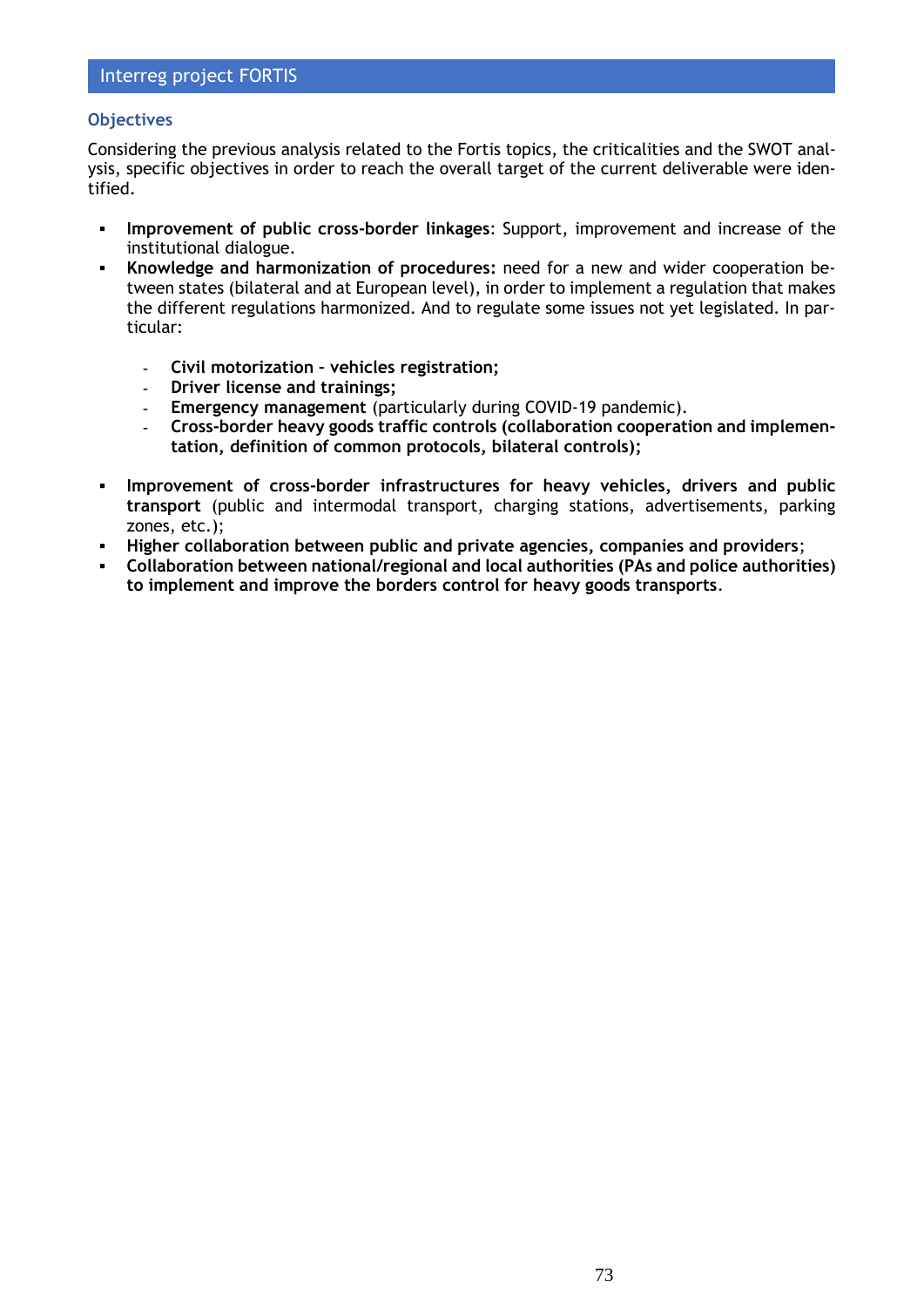### **Policy recommendations**

This section shows the most important strategies, best practices and ICTs tools recommended by PPs through the workshop and the 3.1.2.5 analysis.

| <b>Potential</b><br><b>Synergies</b> | <b>National Level</b>                                                                                                                                                                                                                                                                                                                                                                                                                                                                                                                                                                                                                                                         | <b>Regional Level</b>                                                                                                                                                                                                                                                                                                                                                                                                                                                                                                                                                                                                                                                                                            | <b>Local Level</b>                                                                                                                                                                                                                                                                                                                                                                                                                                                                                                                                                                               |
|--------------------------------------|-------------------------------------------------------------------------------------------------------------------------------------------------------------------------------------------------------------------------------------------------------------------------------------------------------------------------------------------------------------------------------------------------------------------------------------------------------------------------------------------------------------------------------------------------------------------------------------------------------------------------------------------------------------------------------|------------------------------------------------------------------------------------------------------------------------------------------------------------------------------------------------------------------------------------------------------------------------------------------------------------------------------------------------------------------------------------------------------------------------------------------------------------------------------------------------------------------------------------------------------------------------------------------------------------------------------------------------------------------------------------------------------------------|--------------------------------------------------------------------------------------------------------------------------------------------------------------------------------------------------------------------------------------------------------------------------------------------------------------------------------------------------------------------------------------------------------------------------------------------------------------------------------------------------------------------------------------------------------------------------------------------------|
| <b>Strategies</b>                    | Creation of a permanent<br>$\bullet$<br>round table of central<br>PAs within ITA-SLO;<br>National SHs involve-<br>$\bullet$<br>ment;<br>Financial investments;<br>$\bullet$<br>Involvement of National<br>$\bullet$<br>SHs/PAs focused on<br>freights transport;<br>Implement a physical<br>$\bullet$<br>structure for controls at<br>border crossing (or ex-<br>tend the existing ones);<br>Definition of agreements<br>$\bullet$<br>between central govern-<br>ments for the implemen-<br>tation of road controls;<br>Define a common ar-<br>chive of companies oper-<br>ating and moving goods<br>across the Italian-Slove-<br>nian border (facilitating<br>the controls); | Creation of collabora-<br>tions between re-<br>gional PAs and private<br>agencies in the<br>transport sector, to<br>manage the project<br>issues;<br>Regional SHs involve-<br>ment;<br>Involvement of re-<br>gional police authori-<br>ties (Guardia di Fi-<br>nanza, Polizia di<br>Stato, Carabinieri)<br>that carry out on field<br>controls;<br>Involvement of Re-<br>$\bullet$<br>gional refer-<br>ents/agencies for<br>traffic/trades regula-<br>tions;<br>Italian Region Friuli<br>٠<br>Venezia Giulia should<br>take contact with MIT<br>Ministry (Infrastruc-<br>ture and Transport),<br>to define who is enti-<br>tled to define agree-<br>ments and similar<br>with Slovenia for bor-<br>der controls; | Start the project<br>$\bullet$<br>with the implemen-<br>tation of small pilot<br>experiments to text<br>the new uniformed<br>procedures;<br>Local PAs/SHs in-<br>volvement;<br>Involvement of Local<br>$\bullet$<br>authorities that play<br>a role in the enforce-<br>ment of border<br>crossings controls ac-<br>tivities;<br>Collaboration be-<br>$\bullet$<br>tween cross-border<br>local authorities for<br>pointing controls in<br>the right direction<br>(specific trucks/driv-<br>ers/products);<br>Schedule border<br>$\bullet$<br>checks between bor-<br>ders police authori-<br>ties; |
| <b>Best Prac-</b><br>tices           | Exchanges of knowledge:<br>$\bullet$<br>BM/strategies/pol-<br>icy/ICTs tools between<br>national PAs/ actors;<br>Coordination between<br>$\bullet$<br>national authorities that<br>carry out control. Defini-<br>tion of synergic controls;<br>Intel exchange (Na-<br>$\bullet$<br>tional/Regional/local)<br>between authorities, or-<br>ganized by MIT Ministry<br>about                                                                                                                                                                                                                                                                                                     | Involve DARS, and/or<br>other similar SHs both<br>in Italy and Slovenia<br>(Motorway Society of<br>the Republic of Slove-<br>nia), in the institu-<br>tional dialogue re-<br>garding inter-modal<br>traffic;<br>Share of information<br>$\bullet$<br>about possible traf-<br>ficking/transports<br>that does not comply<br>with EU laws;                                                                                                                                                                                                                                                                                                                                                                         | Sharing BMs/BPs be-<br>tween local actors in<br>a transnational envi-<br>ronment;<br>Share of information<br>$\bullet$<br>(ITA-SLO) about na-<br>tional registration<br>rules;<br>PPs should take con-<br>$\bullet$<br>tact with local (Ital-<br>ian and Slovenian)<br>authorities that carry<br>out control (in order                                                                                                                                                                                                                                                                           |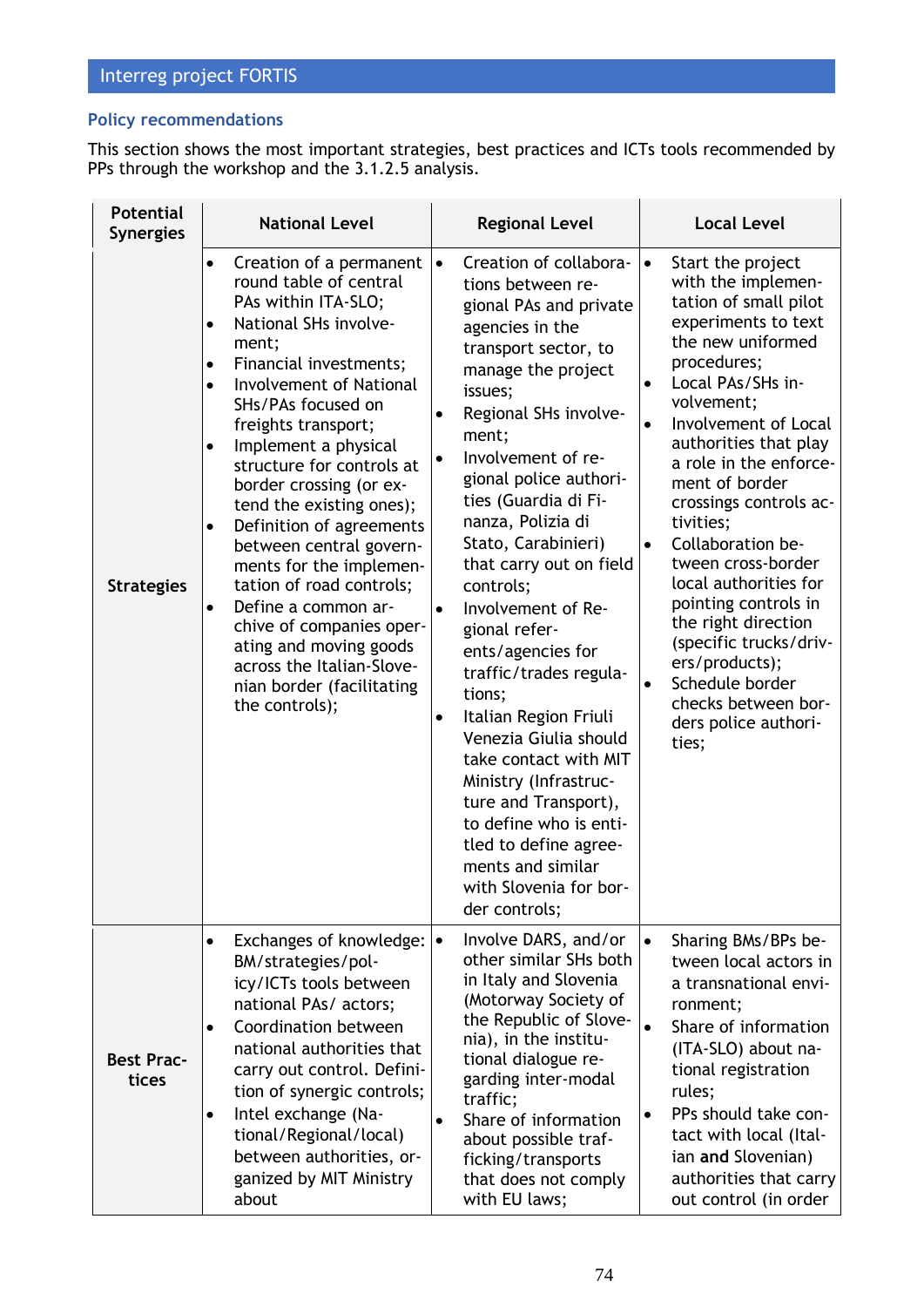|                  | technologies/methods<br>and towards who/what<br>the controls must di-<br>rected;                                                                                                                                                                                                                                                                                                                                                                                                                   | Exchange of infor-<br>$\bullet$<br>mation on documents<br>needed to pass border<br>crossing;<br>PPs should make an<br>$\bullet$<br>analysis to understand<br>how borders checks<br>are enforced with<br>other neighbouring<br>countries;                                                                                                                                                                                                                | to know procedures<br>and necessities-doc-<br>uments for transna-<br>tional trades);                                                                                                                                                                                                                                                                                                                         |
|------------------|----------------------------------------------------------------------------------------------------------------------------------------------------------------------------------------------------------------------------------------------------------------------------------------------------------------------------------------------------------------------------------------------------------------------------------------------------------------------------------------------------|---------------------------------------------------------------------------------------------------------------------------------------------------------------------------------------------------------------------------------------------------------------------------------------------------------------------------------------------------------------------------------------------------------------------------------------------------------|--------------------------------------------------------------------------------------------------------------------------------------------------------------------------------------------------------------------------------------------------------------------------------------------------------------------------------------------------------------------------------------------------------------|
| <b>ICT tools</b> | Creation of a web plat-<br>$\bullet$<br>form with which national<br>and regional actors (PAs,<br>SHs) could share infor-<br>mation and keep an<br>open dialogue (e.g., up-<br>dated traffic situation;<br>COVID-19 last news con-<br>cerning cross-border<br>traffic);<br>Creation/use of a com-<br>$\bullet$<br>mon database for Driver<br>license;<br>Participation to the<br>$\bullet$<br>ECR <sup>133</sup> (Euro control<br>route) and exploitation<br>of the ECR data-<br>base/technologies; | ICT tools know-how<br>$\bullet$<br>sharing between re-<br>gional actors and SHs;<br>Use of ERRU system;<br>$\bullet$<br>Establish a direct con-<br>$\bullet$<br>tact with border<br>crossing authorities<br>(through web plat-<br>form or similar) and<br>maintain a constant<br>dialogue thanks to<br>ICTs instruments;<br>Involvement of Re-<br>$\bullet$<br>gional authorities and<br>referents in the ECR<br>matters for border re-<br>gions (FVG); | Sharing of ICT tools<br>$\bullet$<br>implemented by lo-<br>cal authorities or SHs<br>to facilitate the co-<br>operation between<br>Italy and Slovenia;<br>Indirect involvement<br>$\bullet$<br>of local authorities<br>(police authori-<br>ties/who leads the<br>controls) in the ECR<br>activities;<br><b>Exploitation of SHs</b><br>$\bullet$<br>technologies/spots<br>to implements bor-<br>der controls; |

### **2.2.Expected Results and KPIs Analysis:**

In order to better achieve the deliverable targets, the main results coming from the previous dialogue with the institutional subjects are described, as well as the most important indicators that could be used in order to monitor and verify the achievements and the impact of the deliverable: these items will be crucial to estimate the impact, effect and relevance of the institutional dialogue.

|                                      | <b>Expected Results</b>                                                                                                     | <b>KPIs</b>                                                                                                                                                                  |
|--------------------------------------|-----------------------------------------------------------------------------------------------------------------------------|------------------------------------------------------------------------------------------------------------------------------------------------------------------------------|
|                                      | Agreements between Italian and<br>Slovenian public authorities, proto-<br>cols structured, creation of shared<br>databases. | Number of documentations created.                                                                                                                                            |
| General<br>quantita-<br>tive results | Stakeholders - Target Groups in-<br>volved in the project.                                                                  | Level of participation (number of SHs and<br>TGs) to the institutional dialogue through<br>events, knowledge exchanges (Policies,<br>ICTs, BMs, BPs), web/physical meetings. |
|                                      | Increase of overall traffic of people<br>and goods.                                                                         | Number of trucks and buses circulating in a<br>determined period of time in the cross-bor-<br>der area.                                                                      |

<sup>133</sup> [https://www.euro-controle-route.eu](https://www.euro-controle-route.eu/)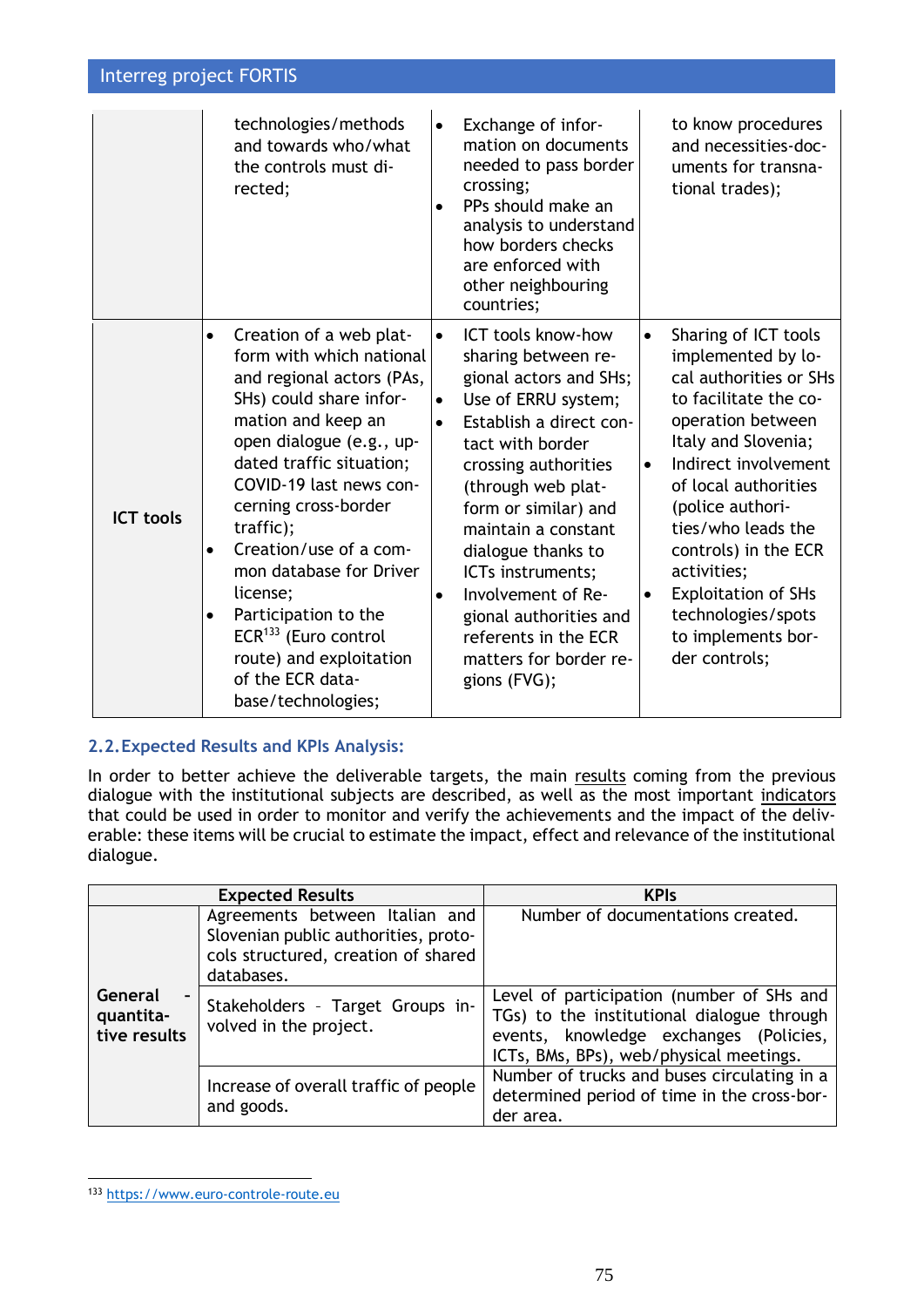|                            | Characteristics of Stakeholders in-<br>volved.                                                                                                                                                                       | Work Sector; level of influence, interest of<br>the Stakeholders.                                                                                                                                                           |
|----------------------------|----------------------------------------------------------------------------------------------------------------------------------------------------------------------------------------------------------------------|-----------------------------------------------------------------------------------------------------------------------------------------------------------------------------------------------------------------------------|
| Qualitative<br>results     | Feasibility of the proposals and ac-<br>tions.                                                                                                                                                                       | Effectiveness (sustainability, replicability,<br>transferability of outputs); equity and legit-<br>imacy (winners and losers) of the policy rec-<br>ommendations and actions relative to<br>Stakeholders and Target Groups. |
|                            | Partnership achieved between in-<br>ter-national, national, regional, lo-<br>cal authorities.                                                                                                                        | Level of Governance of the institutional ac-<br>tors involved or participating.                                                                                                                                             |
| <b>Economic</b><br>results | Economic efficiency of the project:<br>expected economic benefits rela-<br>tive to costs regarding goods<br>transport, loss or recovering of<br>capital due to facilities or services<br>implemented by the project. | Cost-benefits analysis;<br>Number of theft events reduced along high-<br>ways thanks to the project achievements.                                                                                                           |
| Time spent                 | Effective use of time to achieve the<br>project objectives;<br>Increased rapidity in updated infor-<br>mation exchange.                                                                                              | time needed and spent for taking action and<br>achieving results, from the start of the pro-<br>cess to its conclusion.                                                                                                     |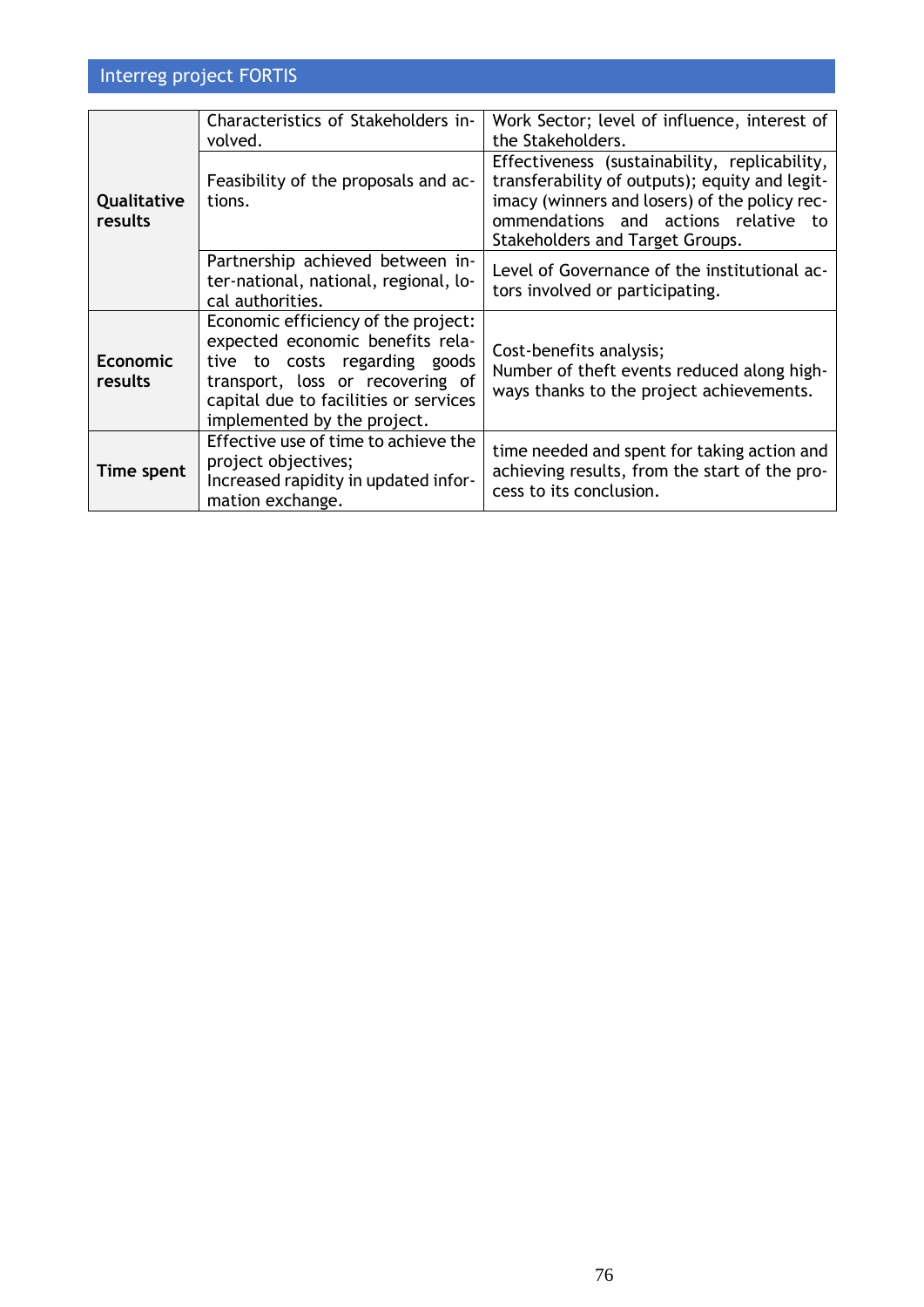#### **3. Conclusion**

The results of the analysis conducted give to the partnership the instruments necessary to better understand the regulatory framework in which the FORTIS project executes its activities. The legislative elements that were previously described show how the work carried out by the European Union has been extensive, but not definitive. Indeed, there are some issues that even today create divergences between Member States. At the same time, National States usually tend to consider purely national interests forgetting the importance of the transnational cooperation.

As beforehand mentioned, the Covid-19 pandemic had and still has an enormous impact on relations between European Member States. Understanding discrepancies, different regulations, different procedures might be the best way to remain focused on the main problems. Even if the general goal of the project is to improve and promote cross-border public transport services and allow heavy freights control, with sustainable solutions, without a real collaboration between the Member States (in this particular case Italy and Slovenia), these issues cannot be solved. As stated above, without a proper knowledge of the normative framework, PPs cannot understand why, where and how to act in order to reach the FORTIS goals. A SWOT analysis, gaps, recommendations, objectives and KPIs were defined so that project partner can have a clear picture of the situation, and act accordingly to achieve the project aims. Main conclusions gathered from this analysis are:

- **1.** Cooperation between EU Member States is essential;
- **2.** Public (PAs and public owned companies) and private (SHs) must collaborate to reach the project goals;
- **3.** The EU regulations are fundamentals for the FORTIS project, and their knowledge is mandatory;
- **4.** EU nations should implement communitarian directives without delays, allowing citizens and companies to respect them;
- **5.** Involvement of some specific SHs (police authorities, regional and central PAs, private/public companies that deal with local public transport and last mile logistic issues);
- **6.** Involvement of specific PAs and authorities (police and authority for financial controls) is essential in order to improve the issue related to heavy goods traffic;
- **7.** Cooperation between national police authorities is crucial;
- 8. Freight transport among EU nations is facilitated by European regulation, but with 3<sup>rd</sup> countries a definition of the commercial agreements/settlements to allow easier transports is essential;
- **9.** Citizens and transport companies can have an important role, like users of the services that the FORTIS project wants to implement;
- **10.**ICTs tools play a critical role in the success of the project;
- **11.**Exploitation of the EU instruments and cooperation elements is essential;
- **12.**Sharing of best practices and business model could be very important for the project aims;
- **13.**Borders bodies PAs or private (police authorities, municipalities, companies or SHs) must be engaged in the project;
- **14.**Participation to European cooperation bodies (not only institutions of the European Union) could provide place of facilitate collaboration (ECR - Euro Control Route<sup>134</sup>)

The ANNEXES provided here below testify what was reached with the development of the 3.1.2.5 report and give PPs instruments for collaboration.

The information gathered inside the 3.1.2.5 report should be used as inputs for the work of the joint board (3.1.2.6). In particular, PPs should, with regard to the 3.1.2.6 deliverable, pay attention to the ANNEX II on Stakeholders map.

<sup>134</sup> [https://www.euro-controle-route.eu](https://www.euro-controle-route.eu/)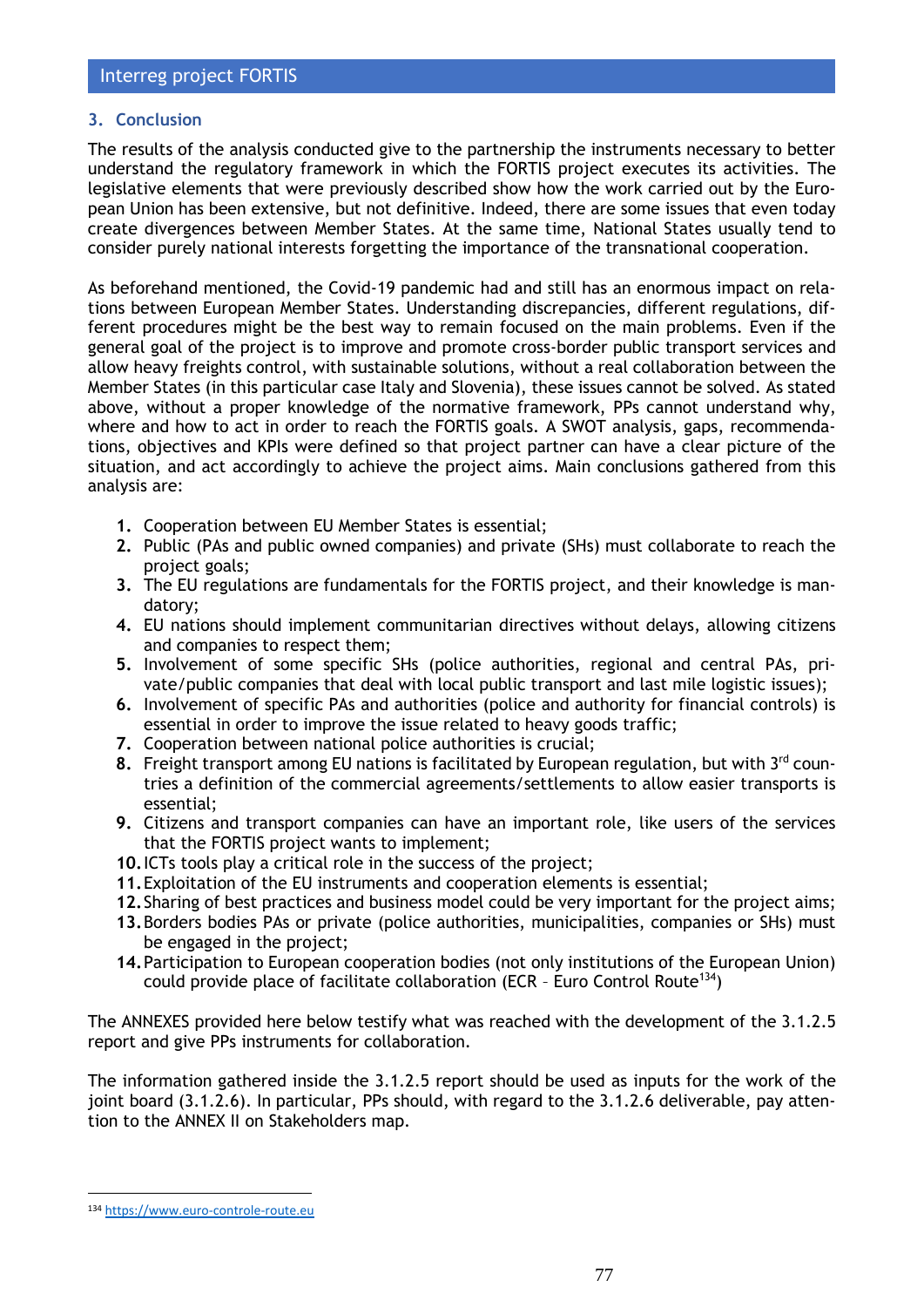### **4. ANNEX I: master regulatory table**

The following table represents a summary of all the regulations founded during the current research.

| Regulatory Frame-     | <b>EU Regulation</b>              | <b>Slovenian Regulation</b>               | <b>Italian Regulation</b>                                           |
|-----------------------|-----------------------------------|-------------------------------------------|---------------------------------------------------------------------|
| work                  |                                   |                                           |                                                                     |
| Civil<br>Motorization | Regarding vehicle registration    | Rapid process.                            | Physical and Juridical entities can matriculate.                    |
| (Vehicle matricula-   | in EU, it is required to register | Only vehicles inserted in a specific      | For Italian citizens an auto-certification is needed.               |
| tion)                 | the vehicle in the country of     | public register can be used. The vehi-    | For citizens enrolled in AIRE it is necessary to indicate           |
|                       | residence.                        | cle owner must have a correlation with    | the residence in the other country and temporarily                  |
|                       | There is no EU wide law on ve-    | Slovenia: residence or temporarily        | stay in Italy.                                                      |
|                       | hicle registration.               | stay. In the case of a business, the le-  | For citizens from other EU and SEE countries, Switzer-              |
|                       | Problems generally occur          | gal address must be in Slovenia. To       | land and San Marino, vehicles can circulate in Italy for            |
|                       | among people who buy a car in     | matriculate vehicles from abroad, the     | up to three months, then it is necessary to present the             |
|                       | another country and want to       | owner has 30 days to regulate the ve-     | valid residence permit or Italian residence, or tempo-              |
|                       | bring it to their home country,   | hicle.                                    | rarily authorization for not more than 30 days                      |
|                       | encountering frequent issues in   |                                           |                                                                     |
|                       | the registration procedures.      | matriculation entities:                   | It is possible to register vehicles, motor-vehicles and             |
|                       | In response, the European Com-    | The tasks of the approval body in the     | trailers (equal to or more than 3,5 tonnes), used or                |
|                       | mission adopted a proposal for    | Republic of Slovenia are carried out by   | new, through the STA - Sportelli Telematici dell'Auto-              |
|                       | simpler car reregistration rules  | the Public Agency of the Republic of      | mobilista (Driver telematic points) to obtain the li-               |
|                       | on 4 April 2012. However, no      | Slovenia for Road Safety. The work of     | cense plates, the registration certificate, and the digi-           |
|                       | agreement was reached with        | the approval authority is directed and    | tal property certificate. It is also possible to re-matric-         |
|                       | the European Parliament and       | supervised by the ministry responsible    | ulate/renovate the subscription of vehicles, motor-ve-              |
|                       | with the Council of the Euro-     | for transport.                            | hicles, and trailers (equal to or more than 3,5 tonnes),            |
|                       | pean Union, therefore the Com-    | A vehicle can be registered at any ad-    | new or used, also in case of stolen, lost, or damaged               |
|                       | mission withdrew the proposal     | ministrative unit in Slovenia, at organi- | license plates <sup>26</sup> ; property passage; dismantling or ex- |
|                       | on 3 July 2018. The Commission    | zations providing road-worthiness tests   | portation are other procedures available at STA.                    |
|                       | is going to reassess the issue    | for motor vehicles, or at companies       |                                                                     |
|                       | further                           | and individual private entrepreneurs      |                                                                     |
|                       |                                   | who sell motor vehicles or trailers.      |                                                                     |
|                       |                                   | vehicles for international organiza-      |                                                                     |
|                       |                                   | tions: organization similar to Italian    |                                                                     |
|                       |                                   | Prefecture;                               |                                                                     |
|                       |                                   | police vehicles: ministry of the Inte-    |                                                                     |
|                       |                                   | rior;                                     |                                                                     |
|                       |                                   | military vehicles: ministry of Defence;   |                                                                     |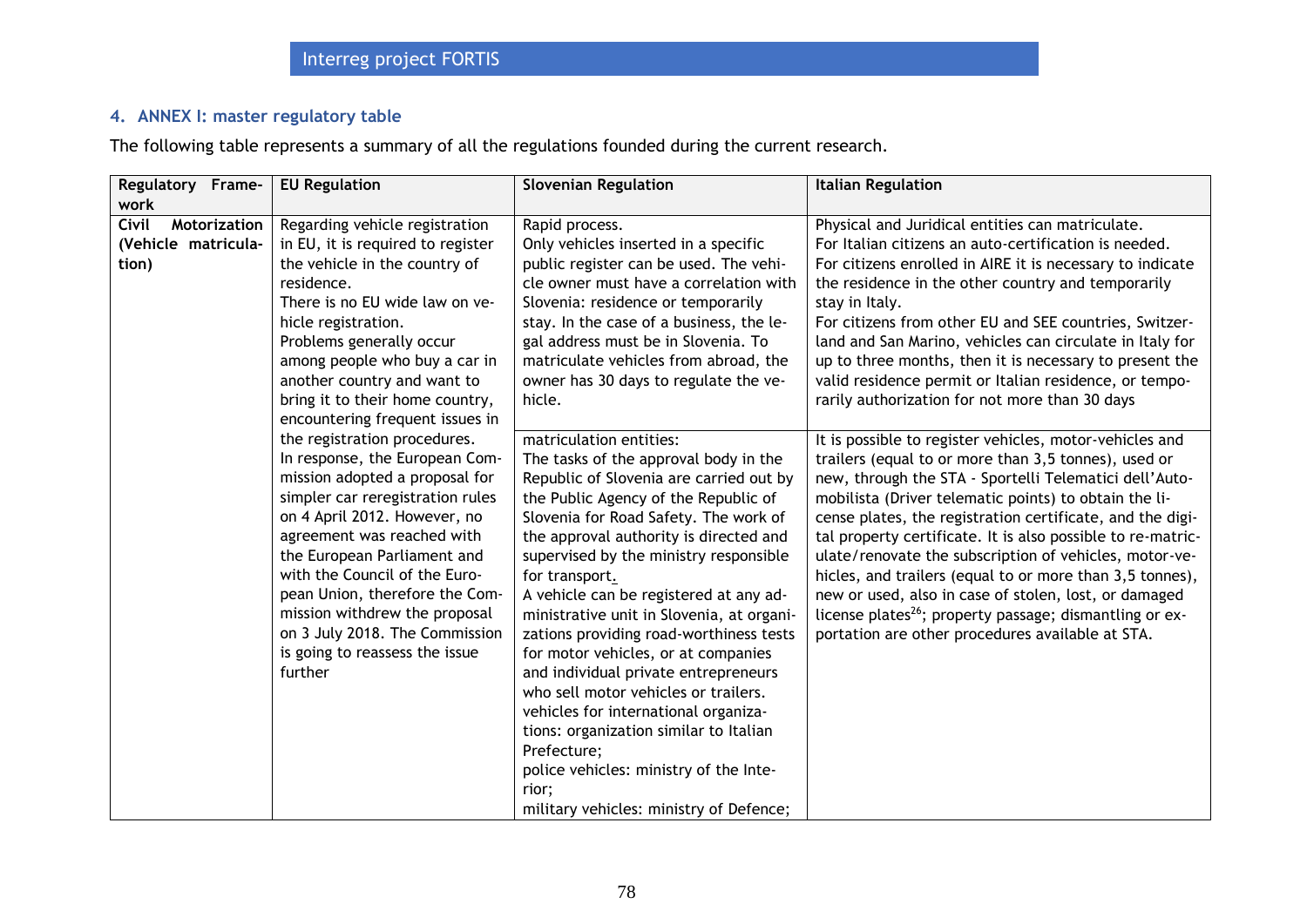| other kinds of vehicles: authorized<br>agencies |                                                            |
|-------------------------------------------------|------------------------------------------------------------|
| documentation needed in order to cir-           | Documentation needed:                                      |
| culate:                                         | unique document for circulation (DUC), released by         |
| certificate of vehicle possession;              | MIT;                                                       |
| conformity certificate;                         | - declaration of conformity released by vehicle pro-       |
| insurance certificate;                          | ducer.                                                     |
| car tax payment                                 |                                                            |
| technical control certificate if the ve-        | Possibility to matriculate with derogation, with appo-     |
| hicle owner does not have valid driving         | site documentation from the producer.                      |
| license, they must indicate the name            |                                                            |
| of the driver in possess of a regular           | For commercial vehicles: property document not avail-      |
| driving license                                 | able yet.                                                  |
| License plates:                                 | License plates:                                            |
| Vehicles registered in the Republic of          | Art. 256 of the Regulation art. 100, decree 495/1992,      |
| Slovenia are marked with number                 | defines the types of license plates, which are distin-     |
| plates for:                                     | guished between matriculation, recognition, repeater       |
| - a registered vehicle;                         | license plates; art. 257 defines criteria for the for-     |
| - vehicle for export;                           | mation of license plates data for motor vehicles and       |
| - a vehicle for foreign consular and            | trailers. Art.258 illustrates the location of matricula-   |
| diplomatic missions;                            | tion, repeater, recognition license plates. Art. 259 de-   |
| - vintage vehicles.                             | fines the ways of license plates installation. Art. 260    |
|                                                 | depicts the characteristics for the construction, di-      |
|                                                 | mension, photometric, chromatic, readability of li-        |
|                                                 | cense plates, as well as requisites for the suitability of |
|                                                 | their acceptation. Art.261 states that the license         |
|                                                 | plates models are stored at the Ministry of transport      |
|                                                 | and navigation - general direction of M.C.T.C.             |
|                                                 | Art.264 provides information for the cessation of the      |
|                                                 | circulation.                                               |
| scrapping or exportation:                       | Exportation:                                               |
| - automatic elimination from public             | In order to definitely export a vehicle, it is required to |
| register                                        | radiate the vehicle from the National Archive of Vehi-     |
| - selling                                       | cles and the Public Automotive Register. The vehicle       |
| - transfer to other country                     | must be positively reviewed in 6 months before re-         |
| - matriculation expired from more than          | questing the cancellation.                                 |
| 30 days                                         | Documentation needed:                                      |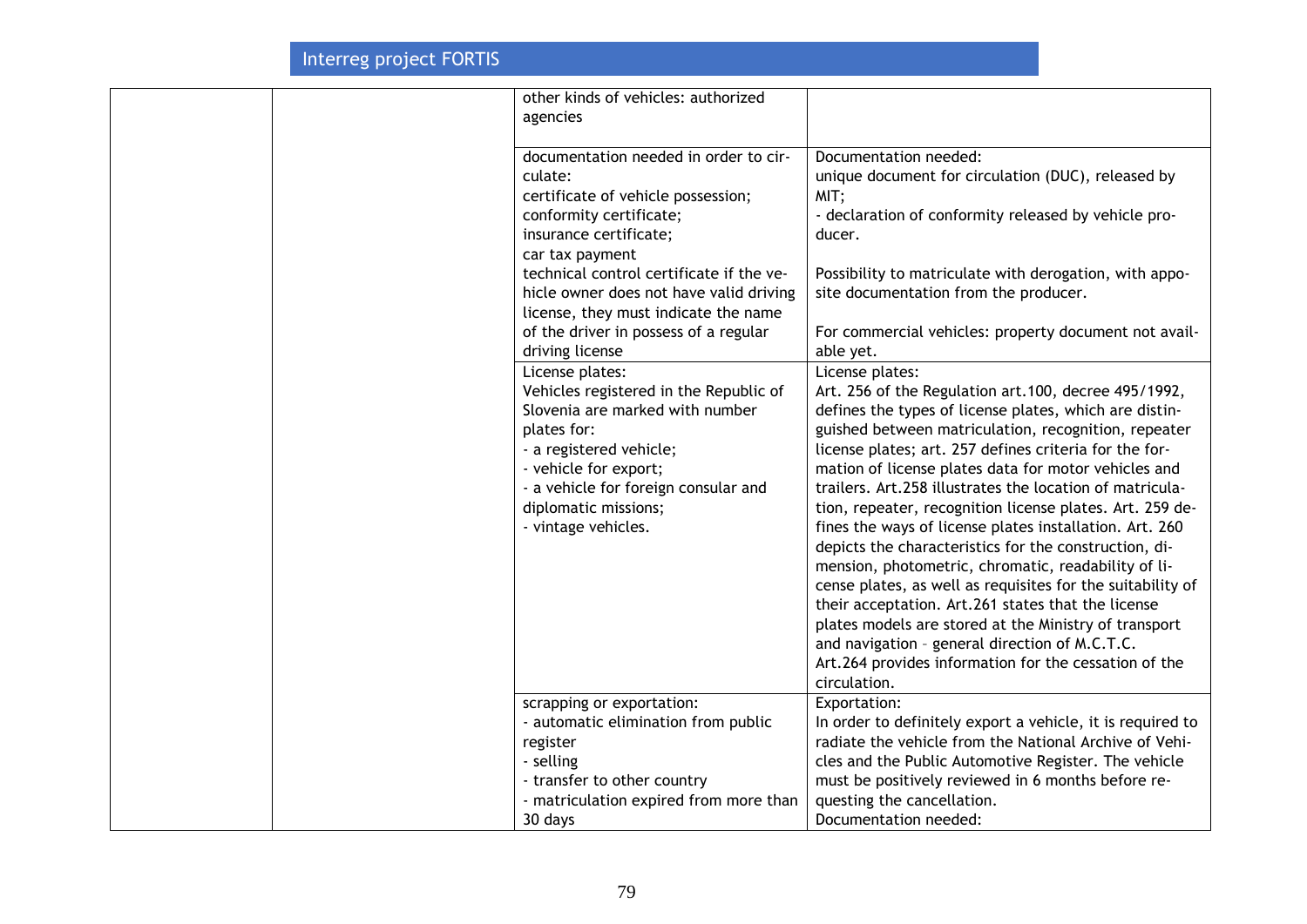|  | - insurance expired                    | - unified application;                                    |
|--|----------------------------------------|-----------------------------------------------------------|
|  | - withdrawal of the agreement be-      | - if the request is presented by someone not registered   |
|  | tween owner and driver                 | at the Public Register, it is necessary to include the    |
|  | - withdrawal of conformity certificate | original purchase certificate;                            |
|  | license plates must be sent within 15  | - property certificate, registration certificate or       |
|  | days                                   | unique document for circulation;                          |
|  |                                        | - license plates;                                         |
|  |                                        | - ID card.                                                |
|  |                                        | Please note: As a consequence of the entry into force     |
|  |                                        | from 1 January 2020 of the new methods of radiation       |
|  |                                        | for export that the obligation to carry out the radia-    |
|  |                                        | tion before exporting the vehicle and on condition that   |
|  |                                        | the revision has been carried out successfully for at     |
|  |                                        | least 6 months from the date of the request, it is no     |
|  |                                        | longer possible to transmit such requests through the     |
|  |                                        | Consulates for exported vehicles starting from January    |
|  |                                        | 1, 2020. Only the radiations for definitive export        |
|  |                                        | abroad relating to vehicles exported by 31/12/2019        |
|  |                                        | but re-registered in 2020 can be requested through the    |
|  |                                        | Consulate, provided that these vehicles have been re-     |
|  |                                        | registered with a foreign license plate at the date of    |
|  |                                        | request for the deregistration <sup>31</sup> .            |
|  |                                        |                                                           |
|  |                                        | Scrapping-dismantling:                                    |
|  |                                        | Regarding the dismantling process of the vehicle, it is   |
|  |                                        | necessary to deliver it to an authorized centre for col-  |
|  |                                        | lection or - in case the vehicle is sold to buy another   |
|  |                                        | one - to the concessionaire/branch of the manufac-        |
|  |                                        | turer, which must cancel the vehicle from the Public      |
|  |                                        | Automotive Register within 30 days, by presenting the     |
|  |                                        | request for interrupting the vehicle circulation for dis- |
|  |                                        | mantling. License plates, registration certificate,       |
|  |                                        | property certificate must be delivered together with      |
|  |                                        | the vehicle. A certificate for the dismantling is re-     |
|  |                                        | leased by the concessionaire/branch of the manufac-       |
|  |                                        | turer, which hereby indemnifies (civil-penal-adminis-     |
|  |                                        | trative responsibility) the owner of the vehicle, with    |
|  |                                        | the exception of tributary purposes, for which it is      |
|  |                                        |                                                           |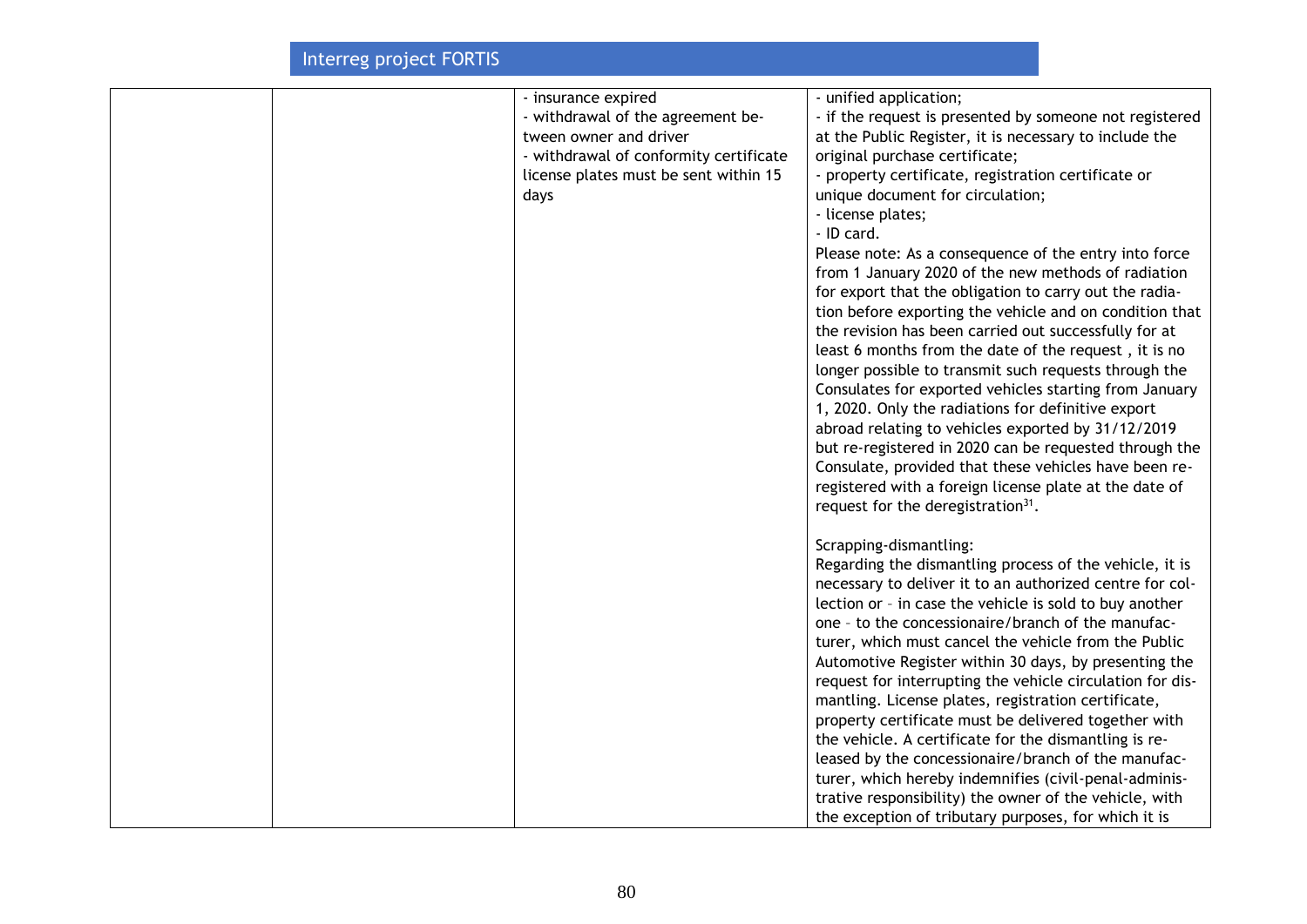|  |                                                                                                                                                                                         | necessary to look at the regional regulatory frame-<br>work.<br>If the vehicle is dismantled in a foreign country, the<br>owner can ask the Public Automotive Register the In-<br>terruption of vehicle circulation presenting the prop-<br>erty certificate, license plates and registration certifi-<br>cate, as well as a presentation document to the Public<br>Register, and the certification from the foreign re-<br>sponsible of the dismantling with translation of the |
|--|-----------------------------------------------------------------------------------------------------------------------------------------------------------------------------------------|----------------------------------------------------------------------------------------------------------------------------------------------------------------------------------------------------------------------------------------------------------------------------------------------------------------------------------------------------------------------------------------------------------------------------------------------------------------------------------|
|  | Micro-mobility: there is not regulation<br>at the moment for scooters, which<br>cannot circulate. Motorcycles within<br>25km/h must be matriculated. This                               | text in annex $32$ .<br>Micro-mobility: L. 160/2019: scooters with electric<br>motor (max 500W and 20Km/h with lights) are offi-<br>cially considered as bicycles, which could now be used<br>on roads with 30Km/h as a limit. Helmets, license                                                                                                                                                                                                                                  |
|  | law will be extended to scooters and<br>bicycles                                                                                                                                        | plates and insurances are not compulsory                                                                                                                                                                                                                                                                                                                                                                                                                                         |
|  | Historical vehicles: only if 30 years old,<br>with original structures and pieces.<br>Problems with vehicles from other<br>countries which do not usually have all<br>the documentation | Historical vehicles:<br>"New highway code", legislative decree. April 30, 1992<br>n. 285 and subsequent amendments. Art. 60. Vintage<br>motorcycles and cars of historical and collectible in-<br>terest constitute the regulatory framework of refer-<br>ence.                                                                                                                                                                                                                  |
|  |                                                                                                                                                                                         | Commercial vehicles:<br>- for personal use vehicles: the transport must not con-<br>stitute prevalent economic activity but inherent, the<br>enterprise must be owner of the vehicle. The license is<br>released after vehicle commission approves the vehi-<br>cles of more than 6 tonnes (L.298/1974, art. 31 and<br>32)                                                                                                                                                       |
|  |                                                                                                                                                                                         | - third use vehicles: CE 1071/2009, L. 298/1974, D.lgs<br>395/2000, L. 244/2007, D.D.MIT n. 291/2011. neces-<br>sity to be signed in Albo Nazionale autotrasportatori<br>and National Electronic register.<br>Requisites:<br>financial and professional eligibility, integrity;                                                                                                                                                                                                  |
|  |                                                                                                                                                                                         | constant controls on vehicles are made                                                                                                                                                                                                                                                                                                                                                                                                                                           |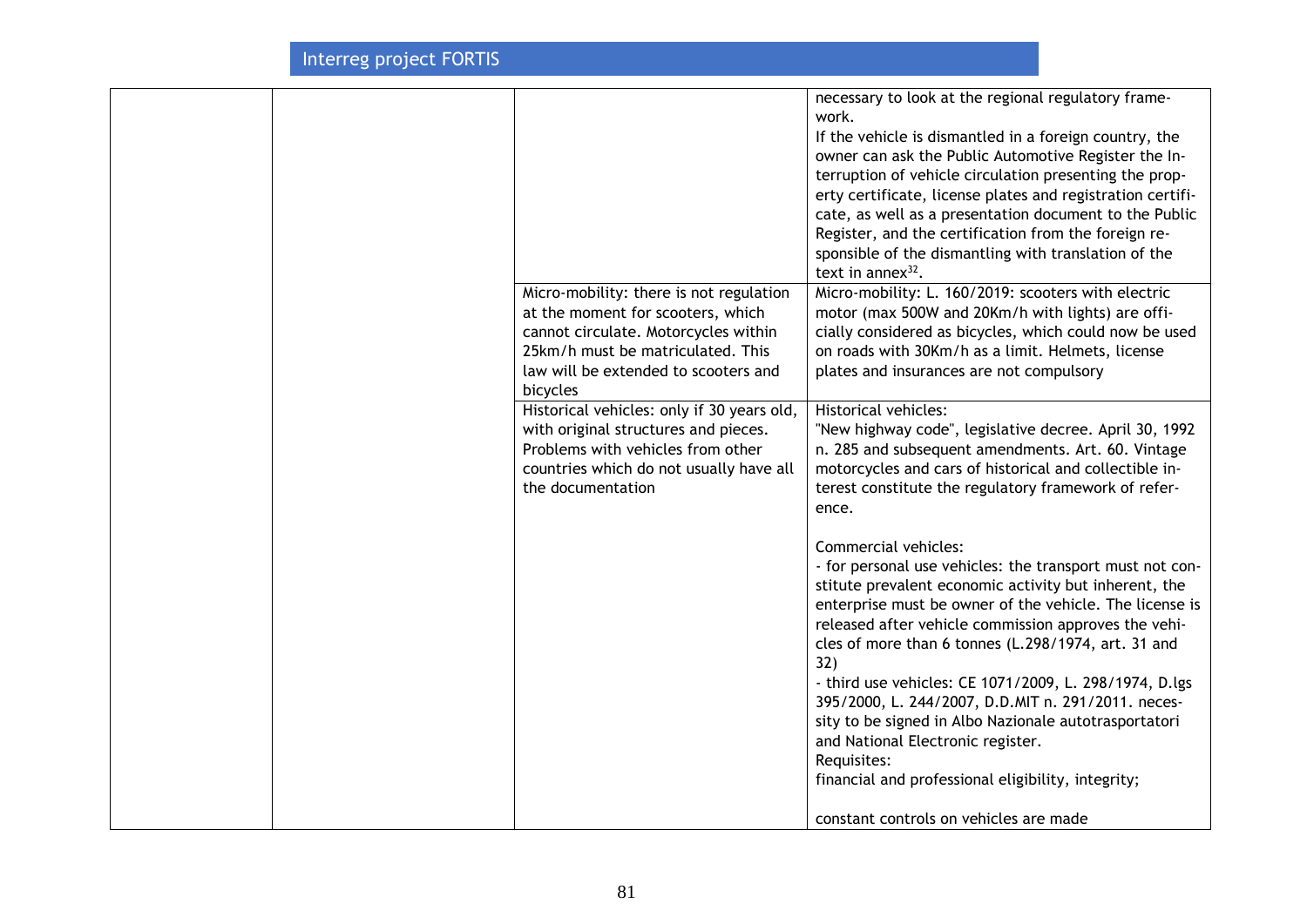| <b>Emergency Manage-</b><br>ment (with specific<br>regard to heavy<br>freight<br>vehicles,<br>particularly during<br>COVID-19 epidemic) | - Upcoming EU regulation to<br>modernize mobility and<br>transport in Europe, increase<br>transport safety and attractive-<br>ness for drivers<br>- EU instituted "green corri-<br>dors" to facilitate the transport<br>of perishable products during<br>the pandemic. There is not an<br>exhaustive regulations on this<br>issue.                                                                                                                                                                                                        | in Slovenia the following documents<br>submitted are identified:<br>-Entry restrictions depending on the<br>epidemiological situation <sup>56</sup> ;<br>-Re-establishment of international<br>public transport - road and<br>rail(13.06.2020) <sup>57</sup> ;<br>-Temporary and limited relaxation of<br>the enforcement of driving and rest<br>times for the drivers of vehicles trans-<br>porting goods - Extension of validity of<br>driving licenses, CPC certificates and<br>ADR driver qualification certificates<br>(20.03.2020)<br>-Conditions regarding driver's training<br>and road-worthiness tests | Several ministerial communications shown the new<br>rules that must be followed in this extraordinary pe-<br>riod. As a general rule, for driving licenses, the princi-<br>ple on identity and recognition documents is applied<br>(art. 104 of the "Cura Italy" decree), while CQC, ADR<br>CAP and provisional driving permits are covered by the<br>regulation on driving licenses.<br>Examinations for all license categories are suspended -<br>driving license revision or CQC qualification examina-<br>tions are also suspended.<br>For what concern documents expired or about to ex-<br>pire, their validity has been extended. |
|-----------------------------------------------------------------------------------------------------------------------------------------|-------------------------------------------------------------------------------------------------------------------------------------------------------------------------------------------------------------------------------------------------------------------------------------------------------------------------------------------------------------------------------------------------------------------------------------------------------------------------------------------------------------------------------------------|------------------------------------------------------------------------------------------------------------------------------------------------------------------------------------------------------------------------------------------------------------------------------------------------------------------------------------------------------------------------------------------------------------------------------------------------------------------------------------------------------------------------------------------------------------------------------------------------------------------|------------------------------------------------------------------------------------------------------------------------------------------------------------------------------------------------------------------------------------------------------------------------------------------------------------------------------------------------------------------------------------------------------------------------------------------------------------------------------------------------------------------------------------------------------------------------------------------------------------------------------------------|
| <b>Driver License</b>                                                                                                                   | EU Directive 2003/59:<br>necessity to have a CPC (Certifi-<br>cate of Professional Compe-<br>tence) for people or products<br>transport.<br>Methods to obtain it:<br>-titles: qualification course,<br>formation and exam<br>-documentation: course exemp-<br>tion and exam<br>Who can obtain it:<br>driving license owners, released<br>by UE Member State, or SEE<br>Member States, or EU and SEE<br>dependent states, from a<br>transport company in a Member<br>State.<br>Drivers for products transport<br>(C1, C, C1E or CE driving | From 2008 the 59/2003 directive is<br>valid for auto buses; from 2009 for<br>products.<br>The implementation was easy because<br>compulsory certifications to obtain<br>driving license were already available.                                                                                                                                                                                                                                                                                                                                                                                                  | D.Lgs. 286/2005 that transposes the EU directive<br>2003/59                                                                                                                                                                                                                                                                                                                                                                                                                                                                                                                                                                              |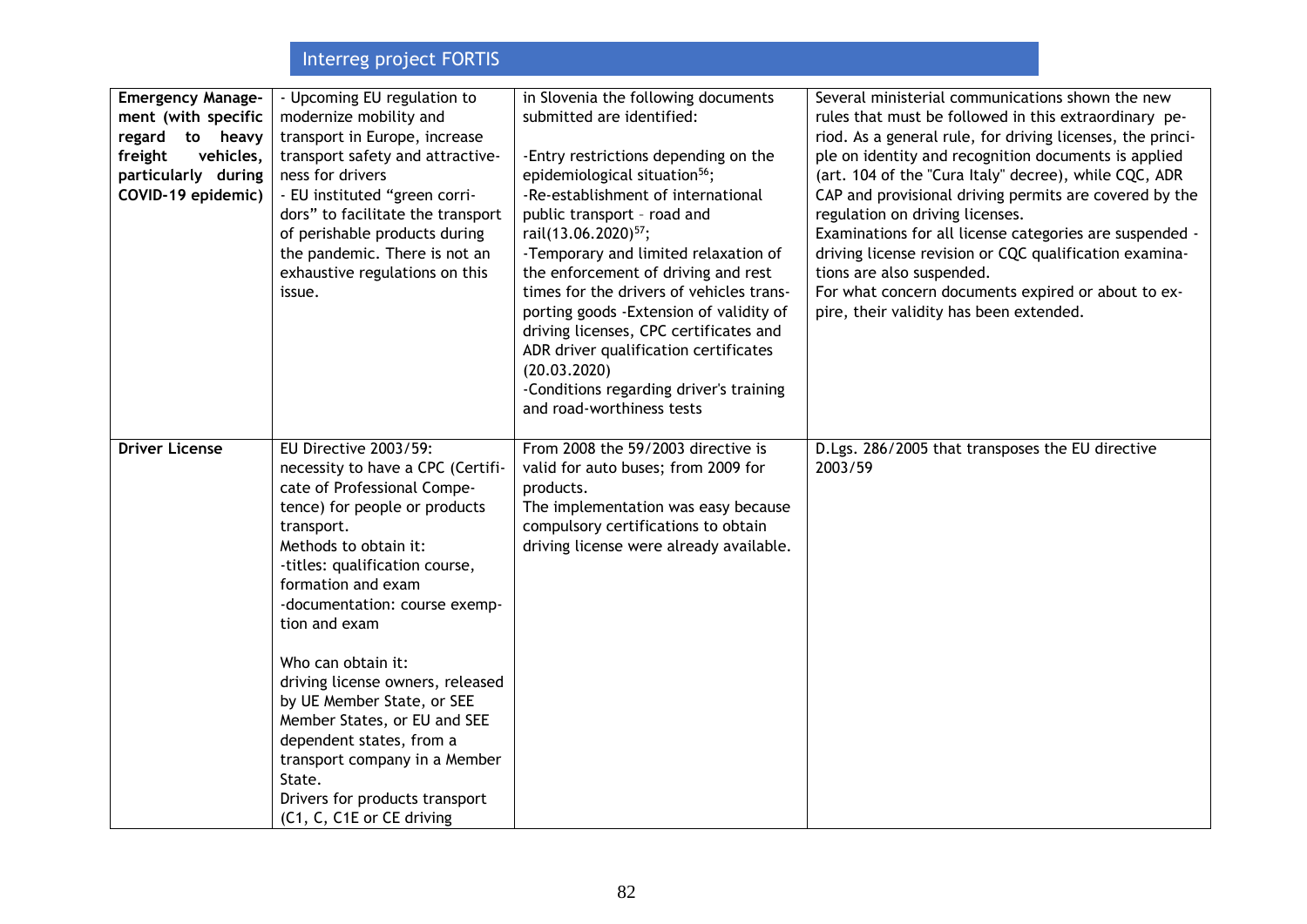| licenses) or people (D1, D1E, D<br>or DE)                            |                                                                               |  |
|----------------------------------------------------------------------|-------------------------------------------------------------------------------|--|
|                                                                      |                                                                               |  |
| vehicle drivers exempted from<br>CPC:                                |                                                                               |  |
| 45km/h max vehicles                                                  |                                                                               |  |
| military service, civil protec-                                      |                                                                               |  |
| tion, VF, etc.<br>maintenance, reparation, vehi-                     |                                                                               |  |
| cles not yet in circulation                                          |                                                                               |  |
| emergency issues                                                     |                                                                               |  |
| driving lessons<br>private transports of people and                  |                                                                               |  |
| products                                                             |                                                                               |  |
| materials, equipment transport                                       |                                                                               |  |
| for private activity                                                 |                                                                               |  |
| point-based system: points re-                                       |                                                                               |  |
| duction and recovery after ille-<br>gal activities and re-qualifica- |                                                                               |  |
| tions, respectively.                                                 |                                                                               |  |
|                                                                      |                                                                               |  |
| 5 years renovations                                                  |                                                                               |  |
| entities that deliver the course:                                    |                                                                               |  |
| driving schools, entities author-<br>ized by Ministry of infrastruc- |                                                                               |  |
| tures and transports                                                 |                                                                               |  |
|                                                                      |                                                                               |  |
| European directive                                                   | The directive 59/2006 has been in                                             |  |
| 2006/126/EC concerning driving                                       | force in Slovenia since 2008 for buses                                        |  |
| licenses:                                                            | and for goods since 2009.<br>The implementation of the European               |  |
| Driver's license model                                               | legislation has not presented serious                                         |  |
| Member States set up a national                                      | difficulties in Slovenia because there                                        |  |
| driver's license in accordance                                       | were already mandatory certifications<br>to carry out the activity of driver. |  |
|                                                                      |                                                                               |  |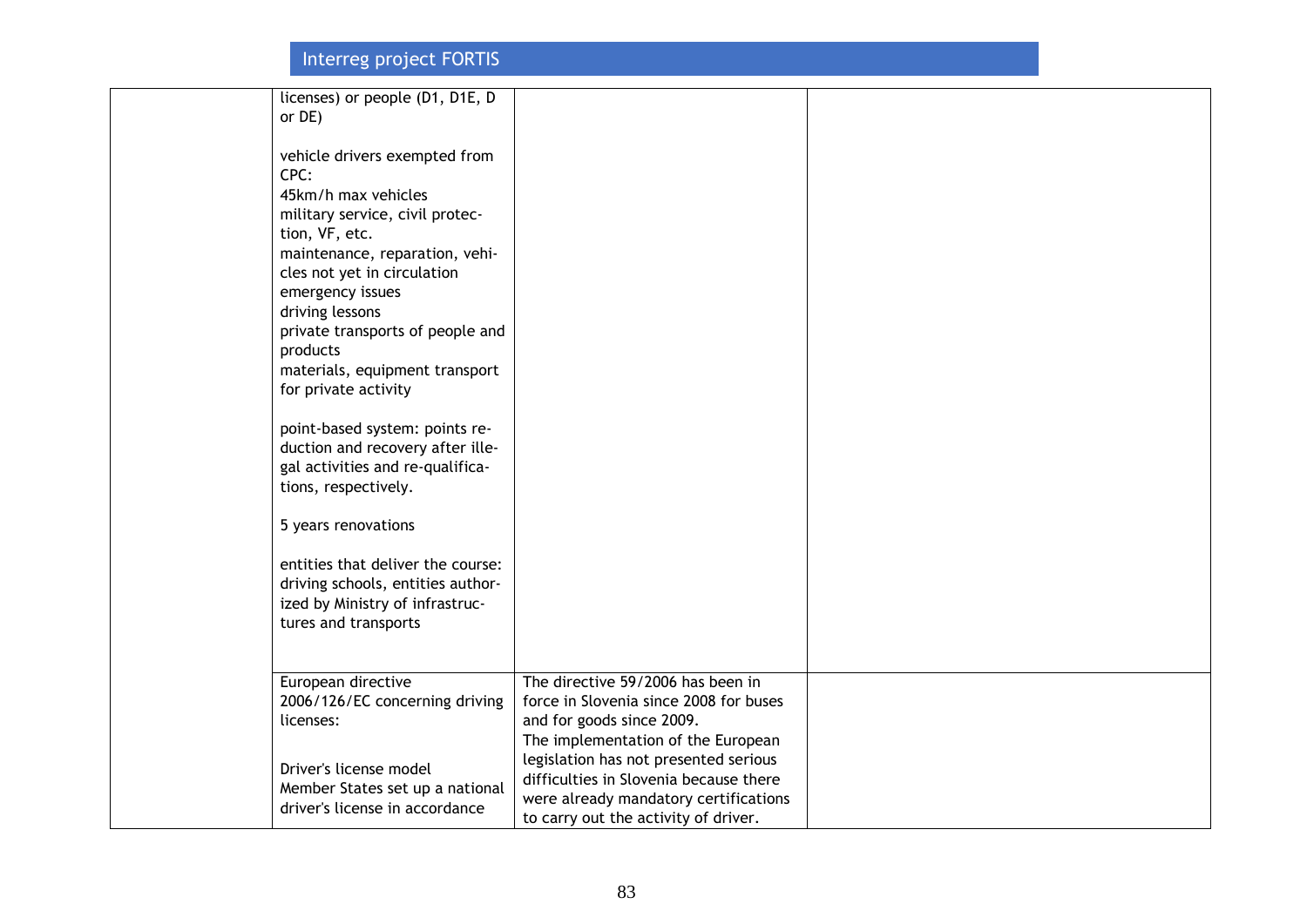| with the Community model. Af-<br>ter consultation with the Com-<br>mission, Member States can en-<br>ter additional data, provided<br>that this does not interfere in<br>any way with the implementa-<br>tion of this directive.<br>Mutual recognition<br>Driving licenses issued by the<br>Member States had to be recog-<br>nized by each other by the<br>same members.<br>Categories, definitions and min-<br>imum age                                                                                                                                                                            |                                                                                                                                                                                                                                                                                                                                                                                                                                                                                                                                                                                                                                      |                                                                                                                                                                                                                                                                                                                                                                                                                                                                                                                                                                                                             |
|------------------------------------------------------------------------------------------------------------------------------------------------------------------------------------------------------------------------------------------------------------------------------------------------------------------------------------------------------------------------------------------------------------------------------------------------------------------------------------------------------------------------------------------------------------------------------------------------------|--------------------------------------------------------------------------------------------------------------------------------------------------------------------------------------------------------------------------------------------------------------------------------------------------------------------------------------------------------------------------------------------------------------------------------------------------------------------------------------------------------------------------------------------------------------------------------------------------------------------------------------|-------------------------------------------------------------------------------------------------------------------------------------------------------------------------------------------------------------------------------------------------------------------------------------------------------------------------------------------------------------------------------------------------------------------------------------------------------------------------------------------------------------------------------------------------------------------------------------------------------------|
| Directive EU 2018/645<br>periodic formation course pro-<br>grams organized by an author-<br>ized entity by the ministry of<br>infrastructures and transports.<br>The formation course integral<br>program has a common part and<br>a specific part for materials and<br>people transport.<br>Innovations:<br>- possibility for Member States<br>to implement formation courses<br>by using instruments and tech-<br>nologies for information and<br>communication (ICT) such as e-<br>learning (max 10 hours)<br>information on qualifications<br>and documents can be shared<br>among Member States | Transposed in early 2020.<br>initial formation is not compulsory but<br>optional (only exam)<br>formation courses are provided by<br>agencies authorized by competent<br>ministry.<br>Exams managed by a commission iden-<br>tified by competent ministry of<br>transport experts. Theoretical and<br>practical exam.<br>Citizens from other countries must<br>have residence or temporarily stay in<br>Slovenia, familiar or economic inter-<br>ests in Slovenia to obtain CPC.<br>Slovenia is currently working on up-<br>grading the information system, to run<br>theoretical exams with IT devices to<br>obtain instant results | D-Lgs 50/2020 that transposes the EU directive<br>2018/645 with important news regarding qualification<br>and formation of drivers for products transport.<br>Art. 14: to drive it is compulsory to have an initial<br>qualification and periodic formation (Cl, C1E, C, CE,<br>D1, D1E, D, DE<br>Art. 16: this is not required when:<br>- drivers operate in rural areas<br>- drivers do not offer transport services<br>- transport is occasional and do not influence transport<br>security<br>- vehicles are borrowed by agriculture companies to<br>transport products for occasional short distances. |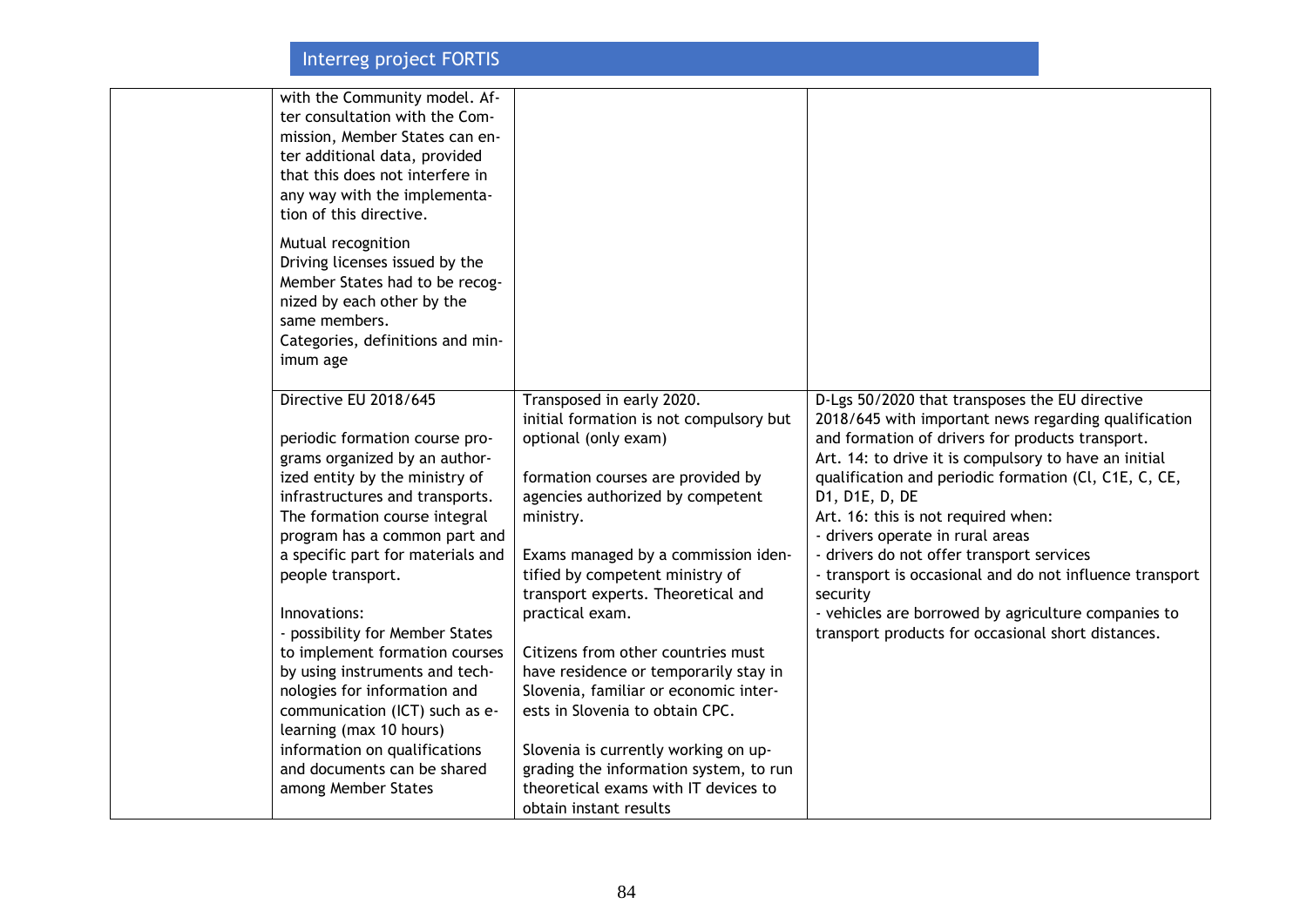|                      | - compulsory practical for-          |  |
|----------------------|--------------------------------------|--|
|                      | mation for setting snow chains,      |  |
|                      | charges (regulations deferred to     |  |
|                      | Ministerial law)                     |  |
|                      |                                      |  |
|                      | as part of initial formation (not    |  |
|                      | periodic), specific activities       |  |
|                      | from other European laws must        |  |
|                      | be recognized (dangerous mate-       |  |
|                      | rial transport, living animals       |  |
|                      | transport, disabilities)             |  |
|                      |                                      |  |
|                      | periodic formation: updating for     |  |
|                      | the driver on driving, working       |  |
|                      | security, safety, environmental      |  |
|                      | impact reduction                     |  |
|                      |                                      |  |
| Focus<br>heavy<br>on | White Book of 2011<br>$\bullet$      |  |
| traffic and<br>goods | "Roadmap to a Single                 |  |
| control              | <b>European Transport</b>            |  |
|                      | Area - Towards a com-                |  |
|                      | petitive and sustainable             |  |
|                      | transport policy"                    |  |
|                      | Directive 2014/45/EU on              |  |
|                      | periodic roadworthiness              |  |
|                      | tests $^{135}$ ,                     |  |
|                      | Directive 2014/47/EU on<br>$\bullet$ |  |
|                      | technical roadside in-               |  |
|                      | spections of commercial              |  |
|                      | vehicles <sup>136</sup>              |  |
|                      | Directive 2014/46/EU on<br>$\bullet$ |  |
|                      | vehicle registration do-             |  |
|                      | cuments                              |  |
|                      | Directive 2012/45/EU                 |  |

<sup>135</sup> <https://eur-lex.europa.eu/legal-content/EN/TXT/PDF/?uri=CELEX:32014L0045&from=EN>

<sup>136</sup> <https://eur-lex.europa.eu/legal-content/EL/TXT/PDF/?uri=CELEX:32014L0047&from=IT>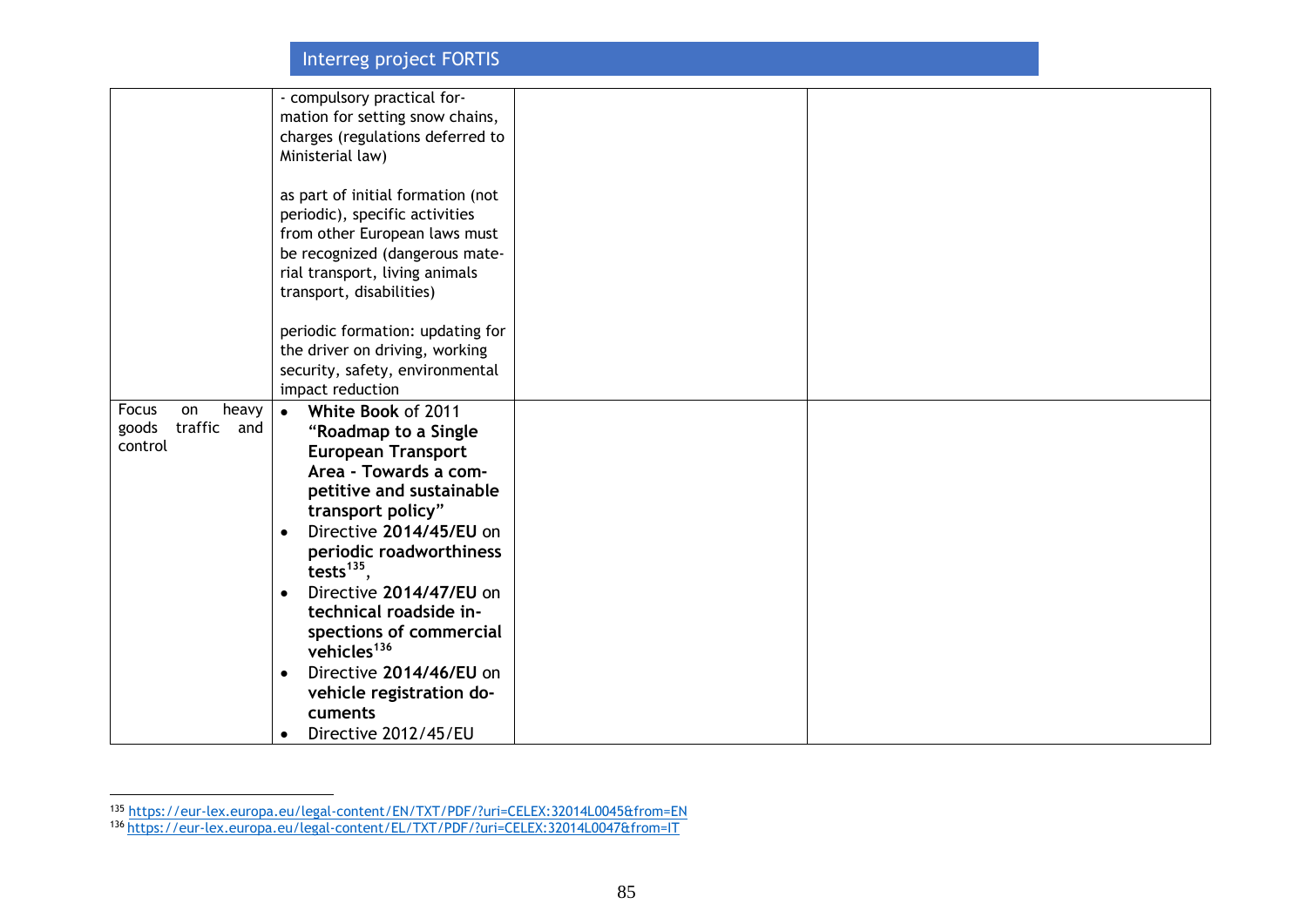| <b>Council Decision</b><br>$\bullet$               |  |
|----------------------------------------------------|--|
| 2018/1485/EU                                       |  |
| Directive 2002/24/EC <sup>137</sup> ,<br>$\bullet$ |  |
| Directive 2003/37/EC <sup>138</sup><br>$\bullet$   |  |
| Directive 2007/46/EC<br>$\bullet$                  |  |
| Regulation (EC) No<br>$\bullet$                    |  |
| 715/2007                                           |  |
| Regulation (EC) No<br>$\bullet$                    |  |
| 595/2009                                           |  |
| Regulation (EC) No<br>$\bullet$                    |  |
| 765/2008                                           |  |
| Regulation (EC) No<br>$\bullet$                    |  |
| 1071/2009                                          |  |
| Directive 2000/30/EC<br>$\bullet$                  |  |
| Directive 2006/22/EC<br>$\bullet$                  |  |
| Regulation (EC) No<br>$\bullet$                    |  |
| 1071/2009                                          |  |
| Regulation (EC) No<br>$\bullet$                    |  |
| 661/2009                                           |  |
| Directive (EU) 2015/719<br>$\bullet$               |  |
| Regulation (EU) No<br>$\bullet$                    |  |
| 952/2013                                           |  |
| Regulation (EU)<br>$\bullet$                       |  |
| 2019/1020                                          |  |
|                                                    |  |
|                                                    |  |

<sup>137</sup> <https://eur-lex.europa.eu/legal-content/EN/TXT/PDF/?uri=CELEX:32002L0024&from=EN>

<sup>138</sup> <https://eur-lex.europa.eu/legal-content/EN/TXT/PDF/?uri=CELEX:32003L0037&from=en>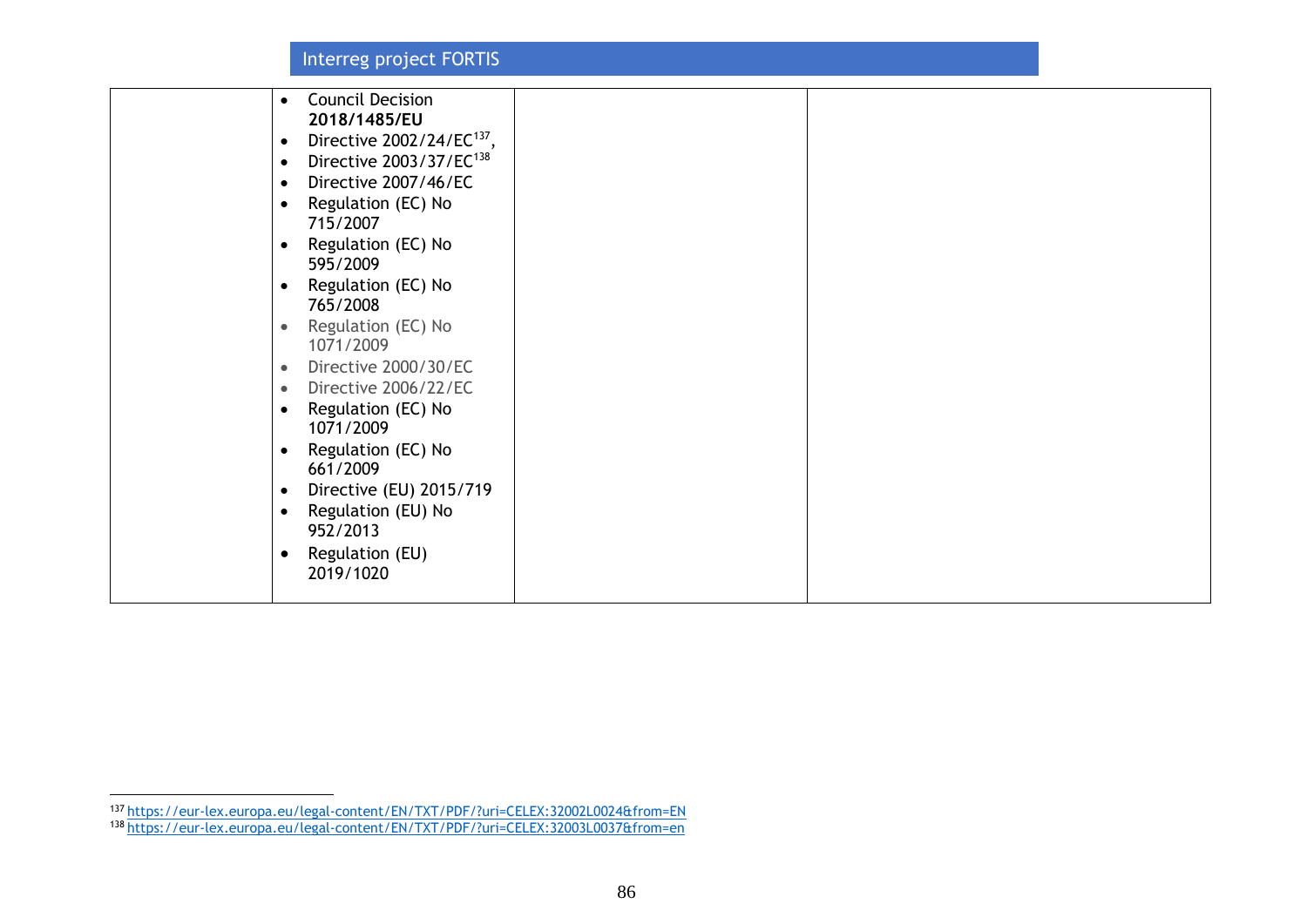#### **5. ANNEX II: Stakeholders mapping**

#### **Stakeholders Mapping**

In order to improve the transnational cooperation between the institutional and private actors, the most relevant stakeholders (and their characteristics) must be involved in the project activities. These actors are identified according to their level of interest, influence and potentiality to contribute to the project, ways of further involvement. Partners, considering the ANNEX II, should act through the engagement plan in order to concretely involve SHs.

In order to allow PPs to proceed with a simplified work of researching and listing of stakeholders, the main actors already involved in the project through the previously mentioned project workshops (held on 17/18 June) are named here below:

- **-** SDAG, Gorizia interport;
- **-** Autovie Venete;
- **-** Chamber of Commerce and industry of Slovenia;
- **-** DARS, Company for motorways of the Republic of Slovenia;
- **-** RRA LUR, Regional Development Agency Ljubljana Urban Regions;
- **-** ACI, Automobile Club of Italy;
- **-** MZI Slovenia, Ministry of Infrastructure of Slovenia;
- **-** AssiFormat FIAP Molise Region;
- **-** Region Friuli-Venezia Giulia civil motorization;
- **-** Triste Civil motorization office;
- **-** FIAP, Italian hauliers federation.

Thanks to these information, PPs could fulfill the following table with the idea of which SHs have been already involved in the FORTIS project.

| Stake-<br>holder<br>name/<br>group                         | <b>Type</b><br><b>of</b><br>Stake-<br>holder | Level of<br>Influ-<br>ence<br>(High,<br>Me-<br>dium,<br>Low)        | <b>Type</b><br><b>of</b><br>Inter-<br>est/Impact                                                                                                                                                                                                                                                                                                                                                    | Ways of possible<br>contribution of the<br>stakeholder to the<br>project                                                                                                                                                                                                                                                                                  | Barriers to<br>the<br>stake-<br>holder<br>in-<br>volvement                                                                                                                                                                                                                                     | <b>Strategies</b><br>to<br>further engage<br>the<br>stake-<br>holder in the<br>project                                                                                                                                                                             |
|------------------------------------------------------------|----------------------------------------------|---------------------------------------------------------------------|-----------------------------------------------------------------------------------------------------------------------------------------------------------------------------------------------------------------------------------------------------------------------------------------------------------------------------------------------------------------------------------------------------|-----------------------------------------------------------------------------------------------------------------------------------------------------------------------------------------------------------------------------------------------------------------------------------------------------------------------------------------------------------|------------------------------------------------------------------------------------------------------------------------------------------------------------------------------------------------------------------------------------------------------------------------------------------------|--------------------------------------------------------------------------------------------------------------------------------------------------------------------------------------------------------------------------------------------------------------------|
| e.g.<br>na-<br>tional<br>minis-<br>try of<br>transp<br>ort | Public<br>au-<br>thority                     | High in-<br>fluence<br>high<br>$\overline{\phantom{a}}$<br>interest | The Ministry of In-<br>frastructure and<br>Transport is the<br>executive struc-<br>ture of the Italian<br>State responsible<br>for: planning, fi-<br>nancing,<br>con-<br>struction<br>and<br>management<br>of<br>infrastructural<br>networks of na-<br>interest<br>tional<br>and public works,<br>concerning<br>the<br>system of cities<br>and metropolitan<br>activities<br>areas<br>related<br>to | <b>This</b><br>fundamental<br>political institution<br>would be interested<br>in the achievement<br>of projects' objec-<br>tives such as the im-<br>provement of cross-<br>border<br>transport.<br>The publishment of<br>information in the<br>MIT website - news-<br>letter section could<br>already be a great<br>achievement for the<br>projects' aims | Since it is<br>one of the<br>institutions<br>at the high-<br>est levels of<br>governance<br>in<br>Italy,<br>there could<br>be general<br>bureaucratic<br>issues to in-<br>volve it in a<br>cross-border<br>project,<br>moving such<br>a big inter-<br>est like the<br>one of a cen-<br>tral PA | The<br>topics<br>treated<br>through the in-<br>stitutional dia-<br>logue will be<br>the best strat-<br>egies in order<br>to involve this<br>SH. It will be<br>important<br>reach the right<br>reference<br>in-<br>side the sev-<br>branches<br>eral<br>of the MIT. |
|                                                            |                                              |                                                                     | transport, traffic                                                                                                                                                                                                                                                                                                                                                                                  |                                                                                                                                                                                                                                                                                                                                                           |                                                                                                                                                                                                                                                                                                |                                                                                                                                                                                                                                                                    |